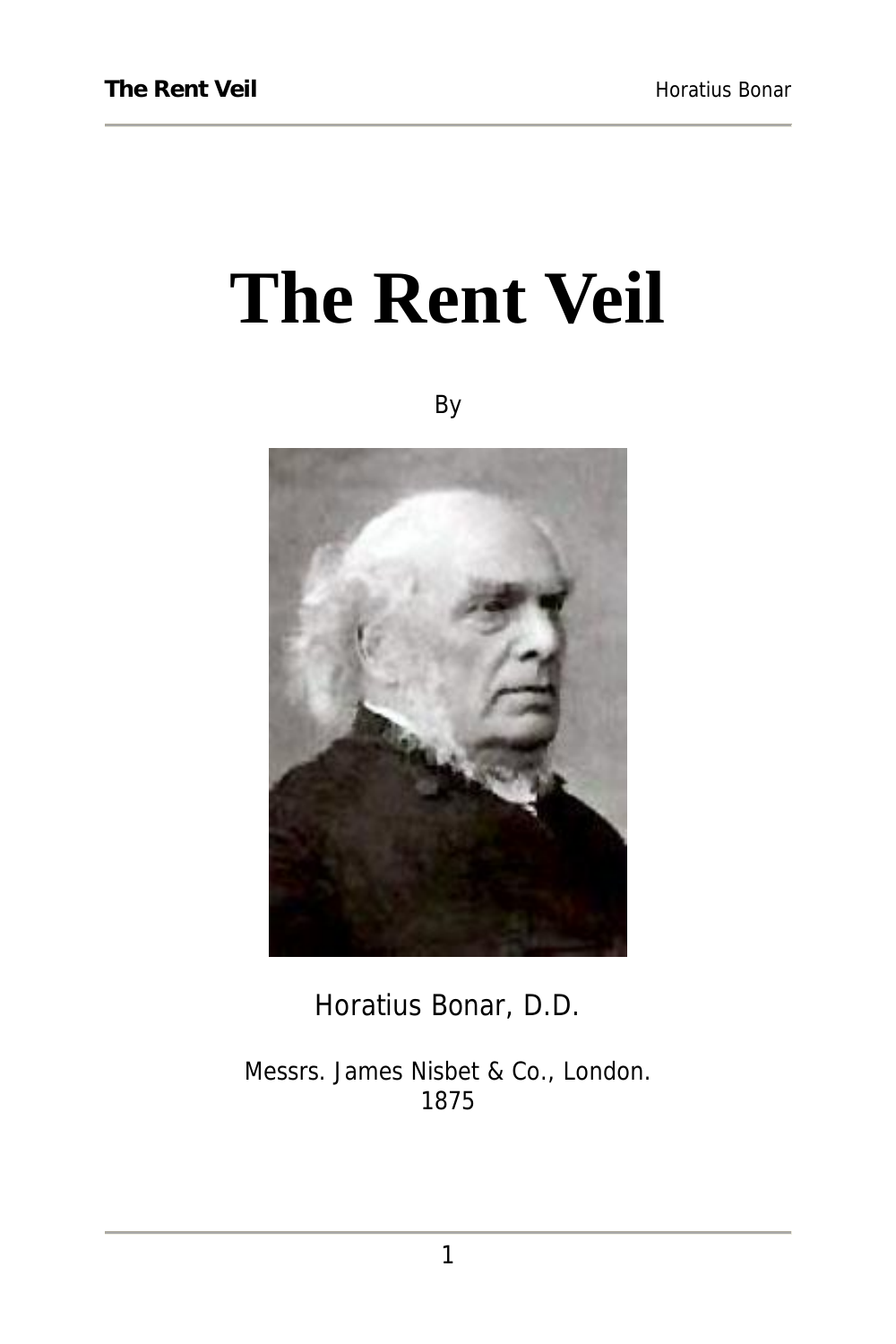### **Preface**

The Epistle to the Hebrews was written by the eternal Spirit for the whole Church of God in all ages. It shows us on what footing we are to stand before God as sinners; and in what way we are to draw near as worshippers.

It assumes throughout, that the present condition of the Church on earth is one continually requiring the application of the great sacrifice for cleansing. The theory of personal sinlessness has no place in it. Continual evil, failure, imperfection, are assumed as the condition of God's worshippers on earth, during this dispensation. Personal imperfection on the one hand, and vicarious perfection on the other, are the solemn truths which pervade the whole. There is no day nor hour in which evil is not coming forth from us, and in which the great bloodshedding is not needed to wash it away. This epistle is manifestly meant for the whole life of the saint, and for the whole history of the Church. God's purpose is that we should never, while here, get beyond the need of expiation and purging; and though vain man may think that he would better glorify God by sinlessness, yet the Holy Spirit in this epistle shows us that we are called to glorify God by our perpetual need of the precious bloodshedding upon the cross. No need of washing, may be the watchword of some; they are beyond all that! But they who, whether conscious or unconscious of sin, will take this epistle as the declaration of God's mind as to the imperfection of the believing man on earth, will be constrained to acknowledge that the bloodshedding must be in constant requisition, not (as some say) to keep the believer in a sinless state, but to cleanse him from his hourly sinfulness.[1]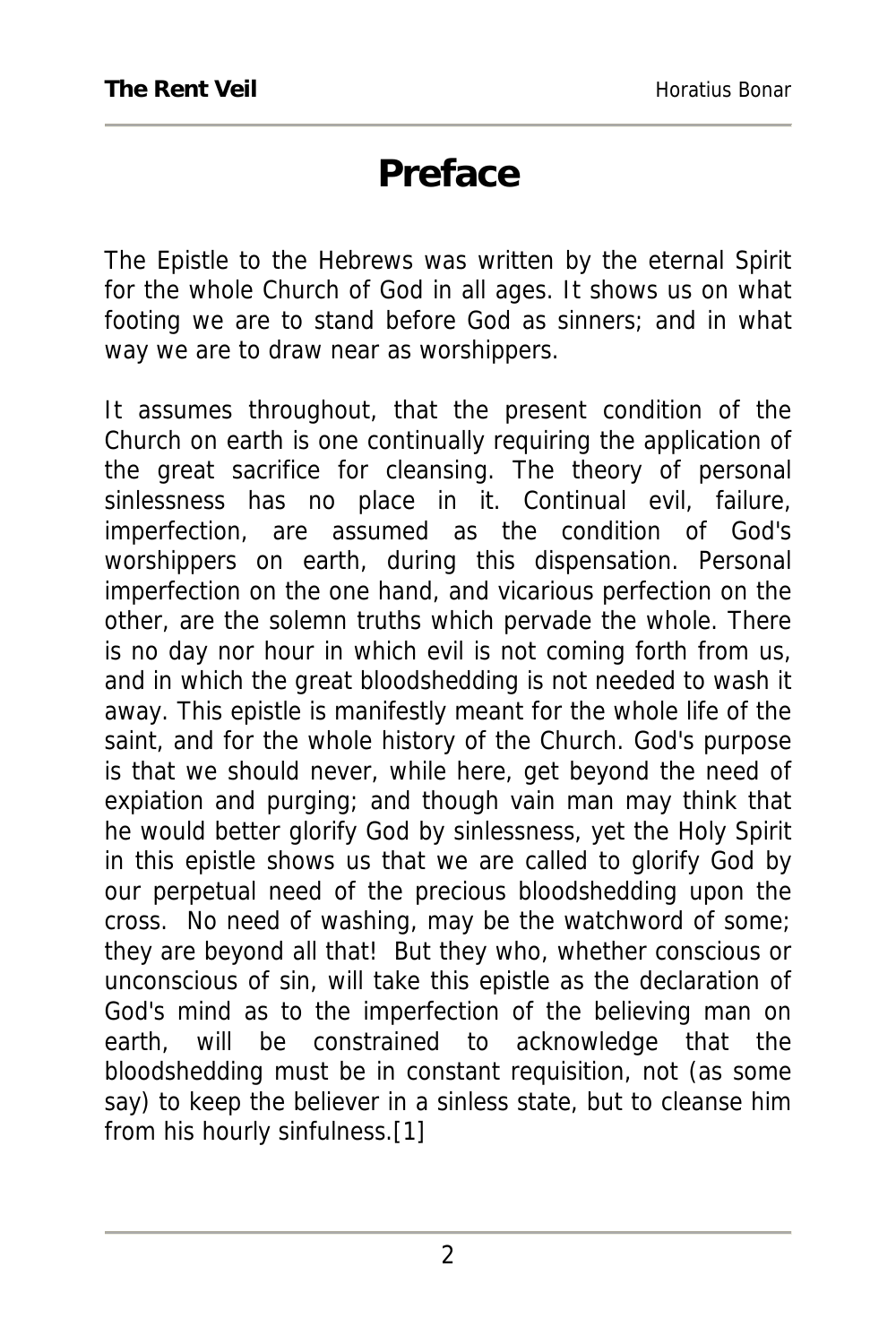Boldness to enter into the holiest is a condition of the soul which can only be maintained by continual recourse to the blood of sprinkling, alike for conscious and for unconscious sin: the latter of these being by far the most subtle and the most terrible,—that for which the sin-offering required to be brought.

"If we say that we have no sin, we deceive ourselves, and the truth is not in us." The presence of sin in us is the only thing which makes such epistles as that to the Hebrews at all intelligible. When, by some instantaneous act of faith, we soar above sin, (as some think they do) we also bid farewell to the no longer needed blood, and to the no longer needed Epistle to the Hebrews.

"Through the veil, which is His flesh," is our one access to God; not merely at first when we believed, but day by day, to the last. The blooddropped pavement is that one which we tread, and the blood-stained mercy-seat is that before which we bow. In letters of blood there is written on that veil, and that mercy-seat, "I am the way, the truth, and the life; no man cometh to the Father but by me": and, again, "Through Him we have access, by one Spirit, unto the Father."

Every thing connected with the sanctuary, outer and inner, is, in God's sight, excellent and precious. As of the altar, so of every other part of it, we may say, "Whatsoever toucheth it shall be holy" (Exo. 29:37). Or, as the Apostle Peter puts it, "To you who believe this preciousness belongs" (1 Peter 2:7, i.e., all the preciousness of the "precious stone").

Men may ask, May we not be allowed to differ in opinion from God about this preciousness? Why should our estimate of the altar, or the blood, or the veil, if not according to God's, be so

3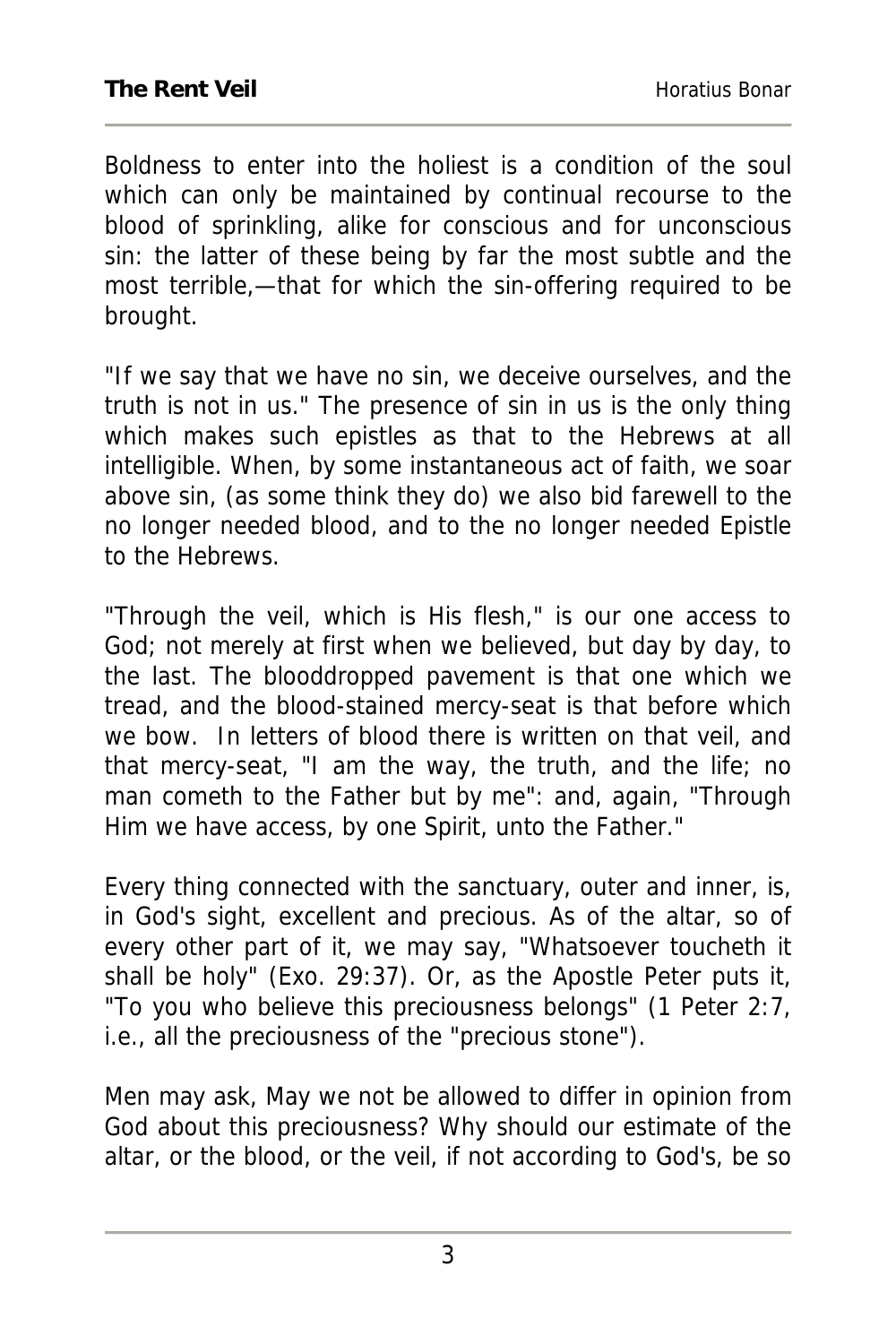fatal to us as to shut us out of the kingdom? And why should our acceptance of God's estimate make us heirs of salvation? I answer, such is the mind of God, and such is the divine statute concerning admission and exclusion.

You may try the experiment of differing from Him as to other things, but beware of differing from Him as to this. Remember that He has said, "This is my beloved Son, in whom I am well pleased." Say what you like, He is a jealous God, and will avenge all disparagement of His sanctuary, or dishonour of His Son. Contend with Him, if you will try the strife, about other things. It may not cost you your soul. Dispute His estimate of the works of His hand in heaven and earth; say that they are not altogether "good," and that you could have improved them, had you been consulted. It may not forfeit your crown. Tell Him that His light is not so glorious as He thinks it is, nor His stars so brilliant as He declares they are. He may bear with this thy underrating of His material handiwork, and treat thee as a foolish child that speaks of what he knows not.

But touch His great work, His work of works,—the person and propitiation of His only-begotten Son, and He will bear with thee no more. Differ from Him in His estimate of the great bloodshedding, and he will withstand thee to the face. Tell Him that the blood of Golgotha could no more expiate sin than the blood of bulls and of goats, and He will resent it to the uttermost. Depreciate anything, everything that He has made; He may smile at thy presumption. But depreciate not the cross. Underrate not the sacrifice of the great altar. It will cost thee thy soul. It will shut thee out of the kingdom. It will darken thy eternity.

The Grange, Edinburgh, October 1874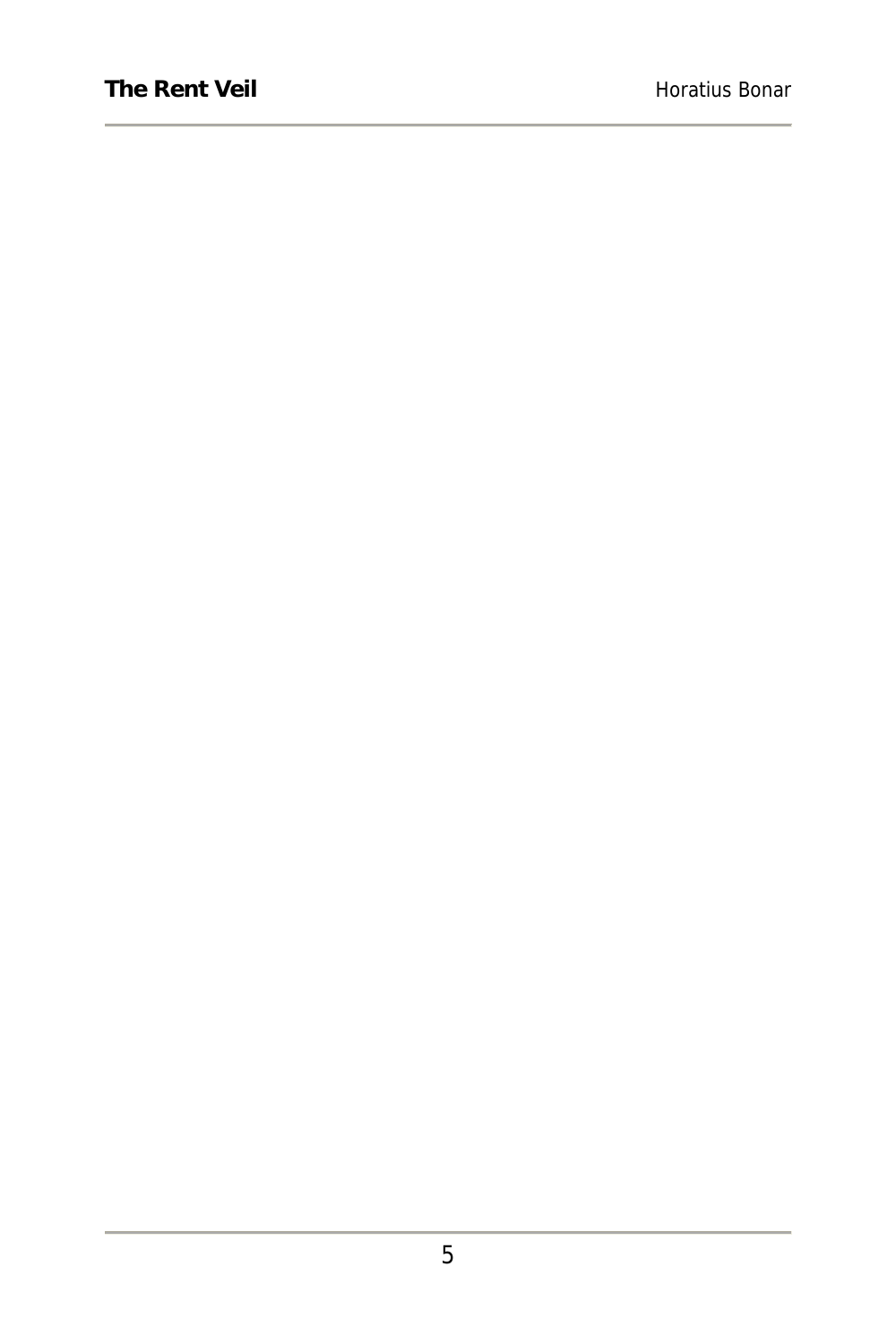# **CHAPTER 1**

#### **Open Intercourse With God**

It does not seem a strange thing that the creature and the Creator should meet face to face, and that they should hold intercourse without any obstructing medium.

We may not understand the mode of communication between the visible and the invisible, but we can see this, at least, that He who made us can communicate with us, by the ear or the eye or the touch. He can speak and we can hear; and, again, we can speak and He can hear. His being and ours can thus come together, to interchange thought and affection: He giving, we receiving; He rejoicing in us, and we rejoicing in Him: He loving us, and we loving Him. He can look on us, and we can look on Him; He "guiding us with His eye" (Psa. 32:8), and we fixing our eye on His, as children on the eye of a father, taking in all the love and tenderness which beam from His paternal look, and sending up to Him our responding look of filial confidence and love. Not that He has "eyes of flesh, or seeth as man seeth" (Job 10:4); but He can fix His gaze on us in ways of His own, and make us feel His gaze, as really as when the eyes of friends look into each other's depths. "He that formed the eye shall He not see" (Psa. 94:9). He who made the human eye to be "the light of the body" (Matt. 6:22),—that organ through which light enters the body,—in order that He might pour into us the glory of His own sun and moon and stars,—can He not, through some inner eye which we know not, and for which we have no name, pour into us the radiance of His own infinite glory, though He be the "King invisible" (1 Tim. 1:17),—He "whom no man hath seen nor can see" (1 Tim. 6:16),—the "invisible God" (Col. 1:15). He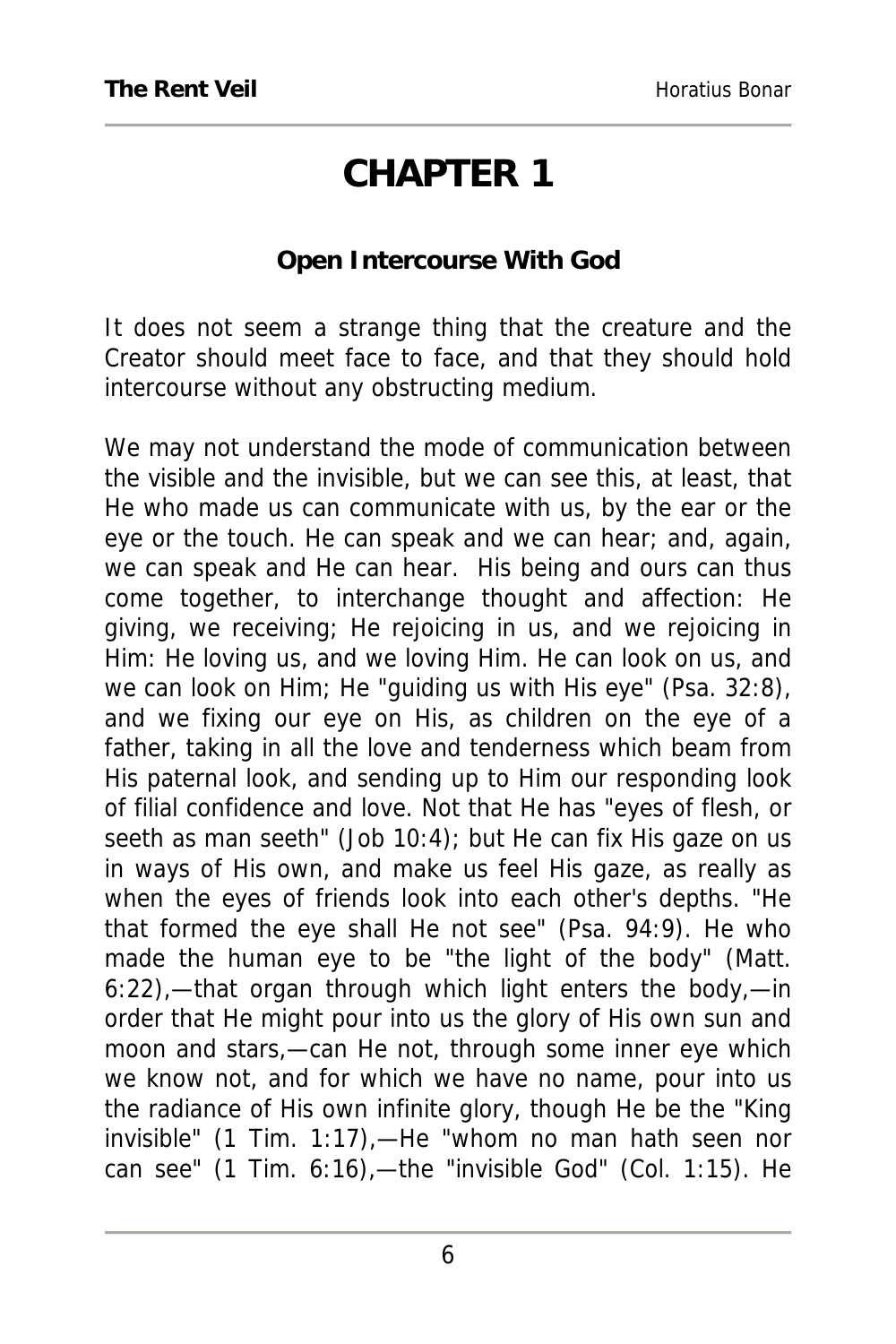can touch us; for in Him we live and move and have our being:[2] and we can lay hold of Him, for He is not far from any one of us; He is the nearest of all that is near, and the most palpable of all the palpable. It would seem, then, that open and free and near intercourse with the God who made us arose from His being what He is, and from our being what we are: as if it were a necessity both of His existence and of ours.

That He should be our Creator, and yet be separated from us, seems an impossibility; that we should be His creatures, and yet remain at a distance from Him, seems the most unnatural and unlikely of all relations. Intercourse, fellowship, mutual love, then, seem to flow from all that He is to us, and from all that we are to Him.

We can conceive of no obstruction, no difficulty in all this, so long as we remained what He has made us. There could be nothing but the sympathy of heart with heart; a flow and reflow of holy and unobstructed love.

Unhindered access to the God who made us seems one of the necessary conditions of our nature; and this not arising out of any merit or worthiness on the part of the creature, but from the fitness of things; the adaptation of the thing made to Him who made it; and the impossibility of separation between that which was made and Him who made it. The life above and the life below must draw together; heart cannot be separated from heart, unless something come between to put asunder that which had by the necessity of nature been joined together. Distance from God does not belong to our creation, but has come in as something unnatural, something alien to creative love, something which contravenes the original and fundamental law of our being.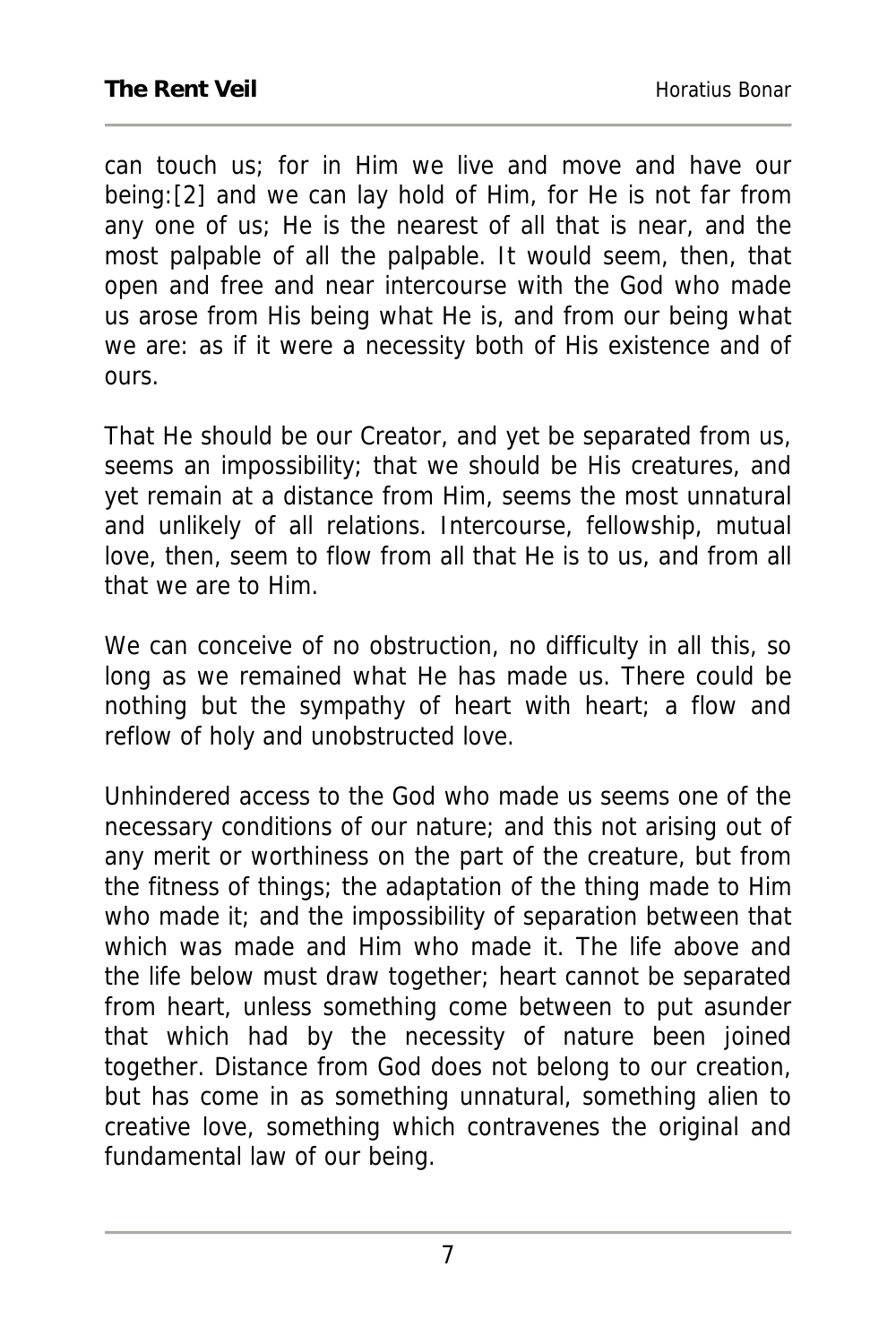The tree separated from its root, the flower broken off from its stem, are the fittest emblems of man disjoined from God. Such distance seems altogether unnatural. The want of vital connection, in our original constitution, or the absence of sympathy, would imply defect in the workmanship, of the most serious kind,—and no less would it indicate imperfection on the part of the Great Worker.

God made us for Himself; that He might delight in us and we in Him; He to be our portion and we His; He to be our treasure and we His.[3] He made us after His own likeness; so that each part of our being has its resemblance or counterpart in Himself: our affections, and sympathies, and feelings being made after the model of His own. We are apt to associate God only with what is cold and abstract and ideal; ourselves with what is emotional and personal. Herein we greatly err. We must reverse the picture if we would know the truth concerning Him with whom is no coldness, no abstraction, no impersonality. The reality pertaining to the nature of man, is as nothing when compared with the reality belonging to the nature of Him who created us after His own image. In so far as the infinite exceeds the finite, in so far does that which we call reality transcend in God all that is known by that term in man. We are the shadows, He is the substance. Jehovah is the infinitely real and true and personal: and it is with Him as such that we have to do. The God of philosophy may be a cold abstraction, which no mind can grasp, and by which no heart can be warmed; but the God of Scripture, the God who created the heavens and the earth, the God and Father of our Lord Jesus Christ, is a reality,—a reality for both the mind and heart of man. It is the infinite Jehovah that loves, and pities, and blesses; who bids us draw near to Him, walk with Him, and have fellowship with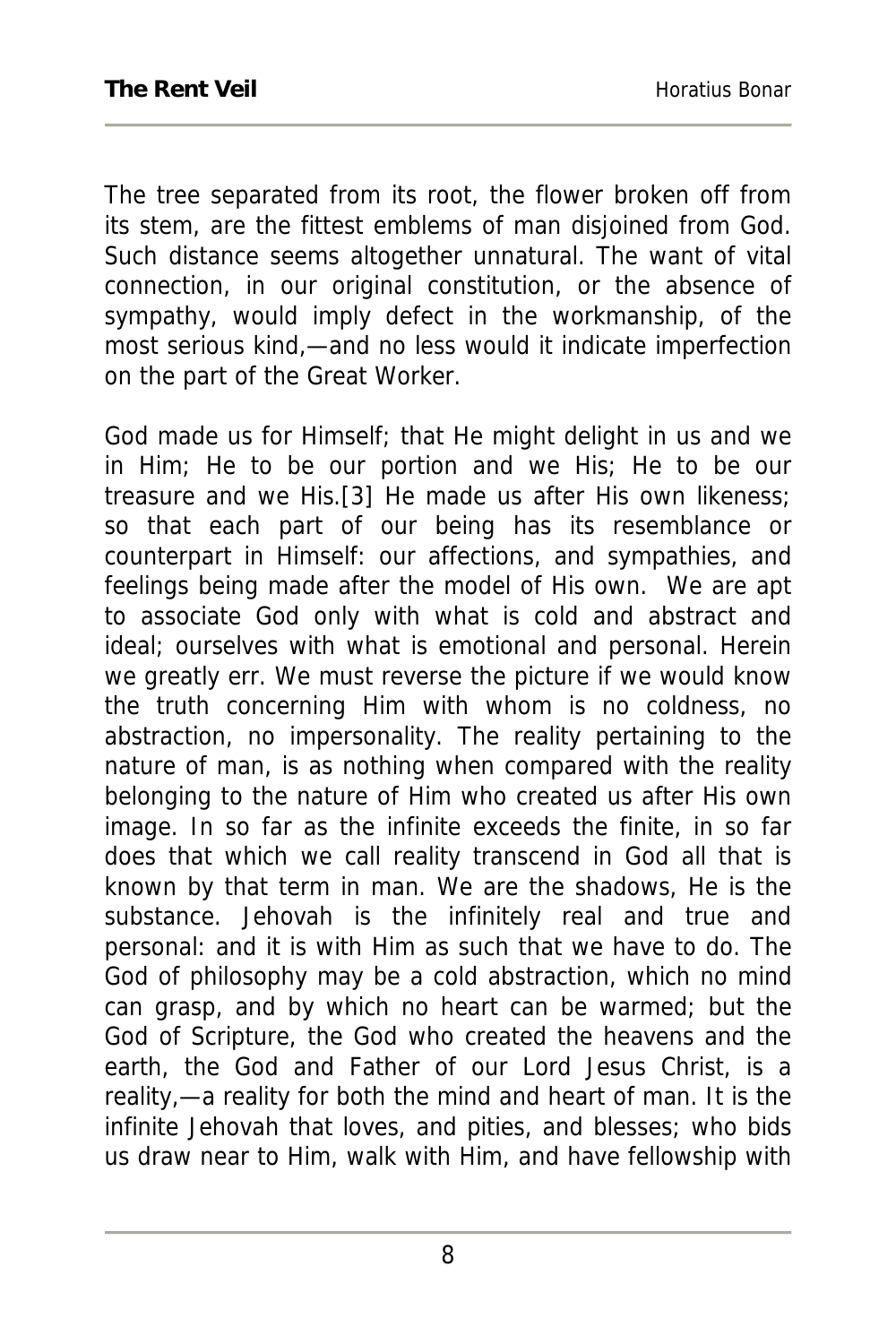Him. It is the infinite Jehovah who fills the finite heart; for He made that heart for the very purpose of its being filled with Himself. Our joy is to be in Him; His joy is in us. Over us He resteth in His love, and in Himself He bids us rest. Apart from Him creaturehood has neither stability nor blessedness.

Free and open intercourse with the God who made us, is one of the necessities of our being. Acquaintanceship with Him, and delight in Him, are the very life of our created existence. Better not to be than not to know Him, in whom we live, and move, and have our being. Better to pass away into unconsciousness or nothingness, than to cease to delight in Him, or to be delighted in by Him.

The loss of God is the loss of everything; and in having God we have everything. His overflowing fullness is our inheritance; and in nearness to Him we enjoy that fullness. He cannot speak to us, but something of that fullness flows in. We cannot speak to Him without attracting His excellency towards us. This mutual speech, or converse, is that which forms the medium of communication between heaven and earth. Man looketh up, and God looketh down: our eyes meet, and we are, in the twinkling of an eye, made partakers of the divine abundance.[4] Man speaks out to God what He feels; God speaks out to man what He feels. The finite and the infinite mind thus interchange their sympathies; love meets love, mingling and rejoicing together; the full pours itself into the empty, and the empty receiveth the full.

The greatness of God is no hindrance to this intercourse: for one special part of the divine greatness is to be able to condescend to the littleness of created beings, seeing that creaturehood must, from its very nature, have this littleness; inasmuch as God must ever be God, and man must ever be

9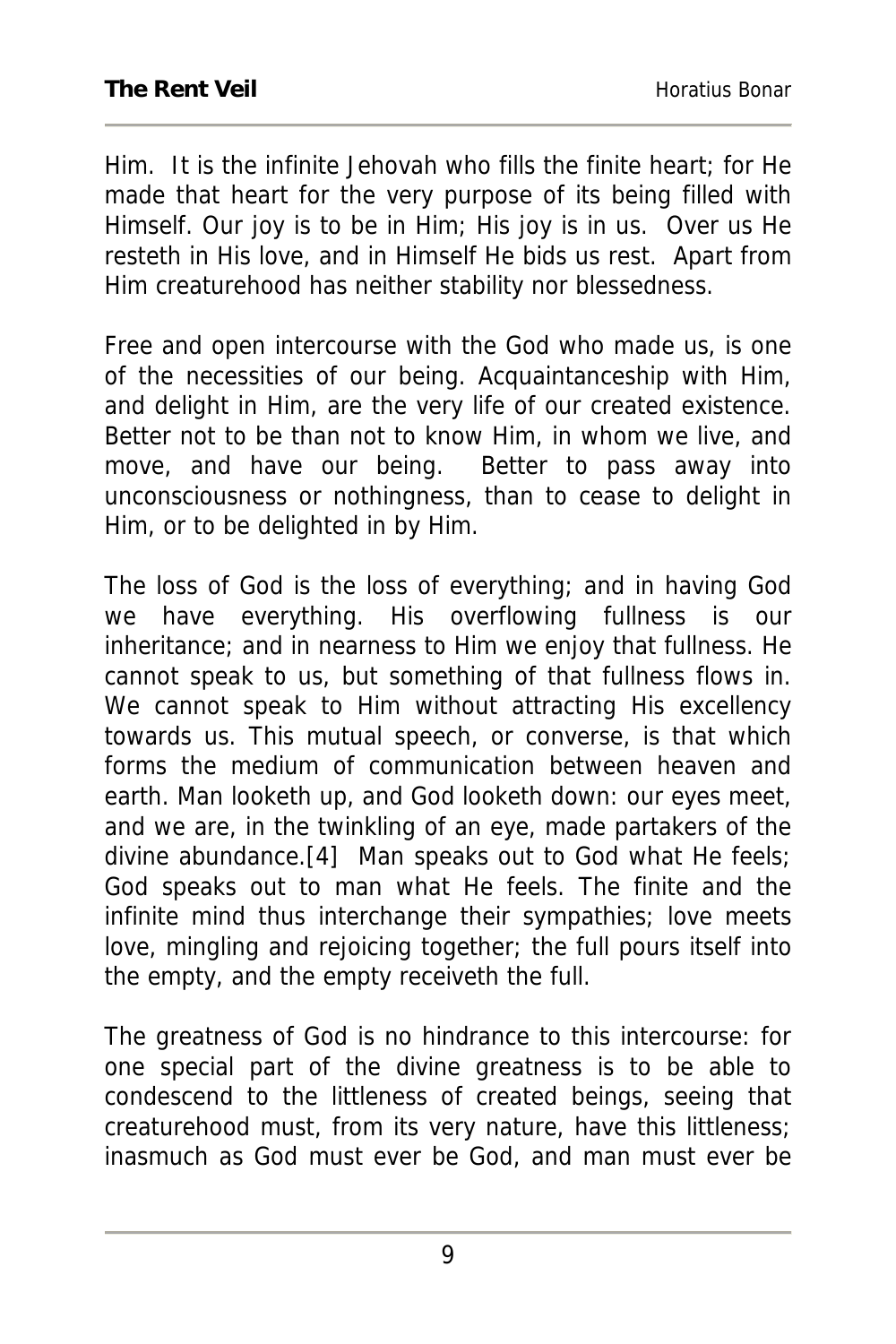man: the ocean must ever be the ocean, the drop must ever be the drop. The greatness of God compassing our littleness about, as the heavens the earth, and fitting into it on every side, as the air into all parts of the earth, is that which makes the intercourse so complete and blessed. "In His hand is the soul of every living thing, and the breath of all mankind" (Job 12:10). Such is His nearness to, such His intimacy with, the works of His hands.

It is nearness, not distance, that the name Creator implies; and the simple fact of His having made us is the assurance of His desire to bless us and to hold intercourse with us. Communication between the thing made and its maker is involved in the very idea of creation. "Thy hands have made me and fashioned me: give me understanding, that I may learn Thy commandments" (Psa. 119:73). "Faithful Creator" is His name (1 Peter 4:19), and as such we appeal to Him, "Forsake not the work of Thine own hands" (Psa. 138:8).

Nothing that is worthless or unlovable ever came from His hands; and as being His "workmanship," we may take the assurance of His interest in us, and His desire for converse with us.[5]

He put no barrier between Himself and us when He made us. If there be such a thing now, it is we who have been its cause. Separation from Him must have come upon our side. It was not the father who sent the younger son away; it was that son who "gathered all together and took his journey into the far country" (Luke 15:13), because he had become tired of the father's house and the father's company.

The rupture between God and man did not begin on the side of God. It was not heaven that withdrew from earth, but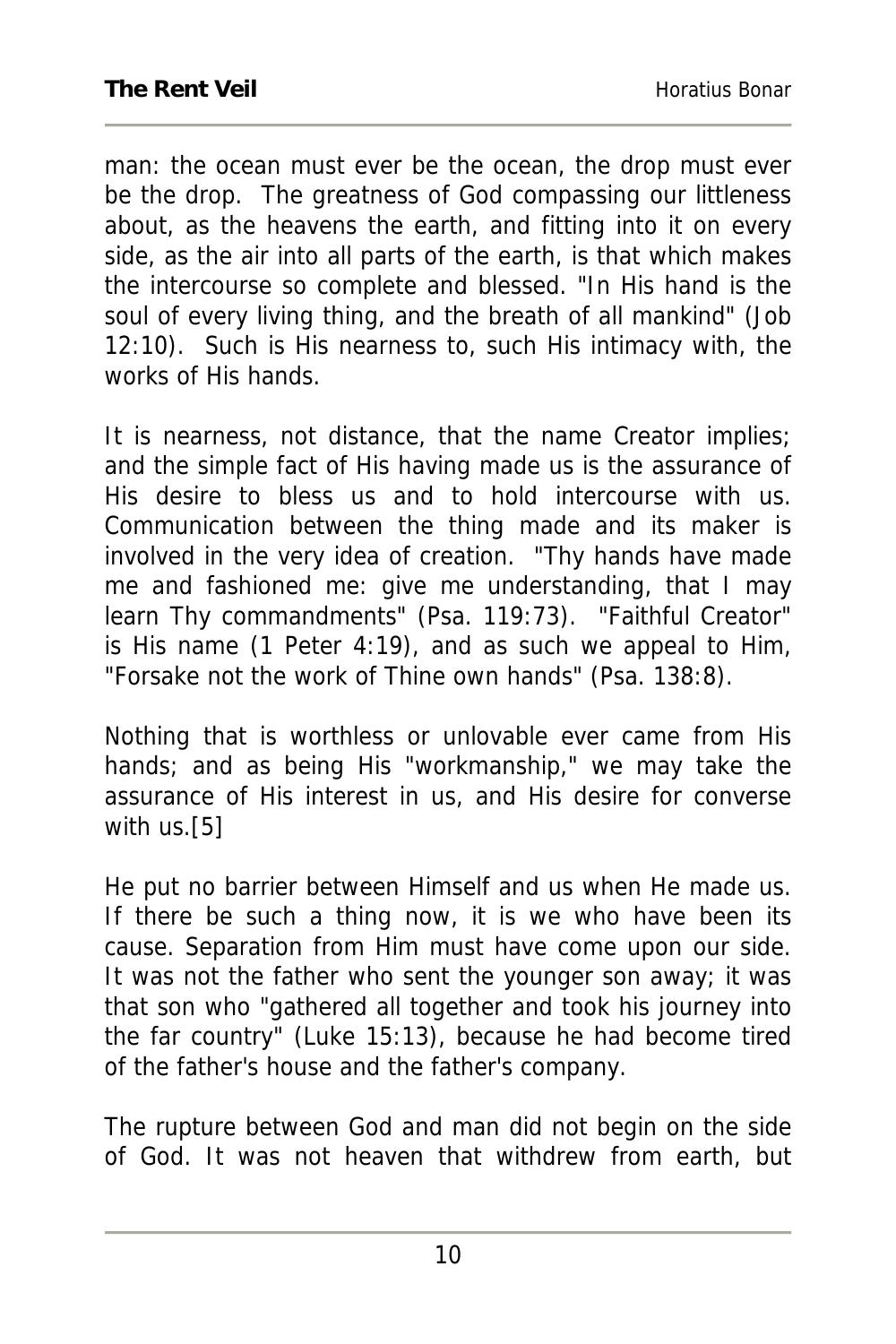earth that withdrew from heaven. It was not the father that said to the younger son, Take your goods, pack up and be gone; it was that son who said, "Father give me the portion of goods that falleth to me," and who, "not many days after, took his journey into the far country," turning his back on his father and his father's house.

"O Israel! thou hast destroyed THYSELF" (Hosea 13:9). O man! thou hast cast off God. It is not God who has cast off thee. Thou hast dislinked thyself from the blessed Creator; thou hast broken the golden chain that fastened thee to His throne, the silken cord that bound thee to his heart.

Yet He wants thee back again; nor will He rest till He has accomplished His gracious design, and made thee once more the vessel of His love.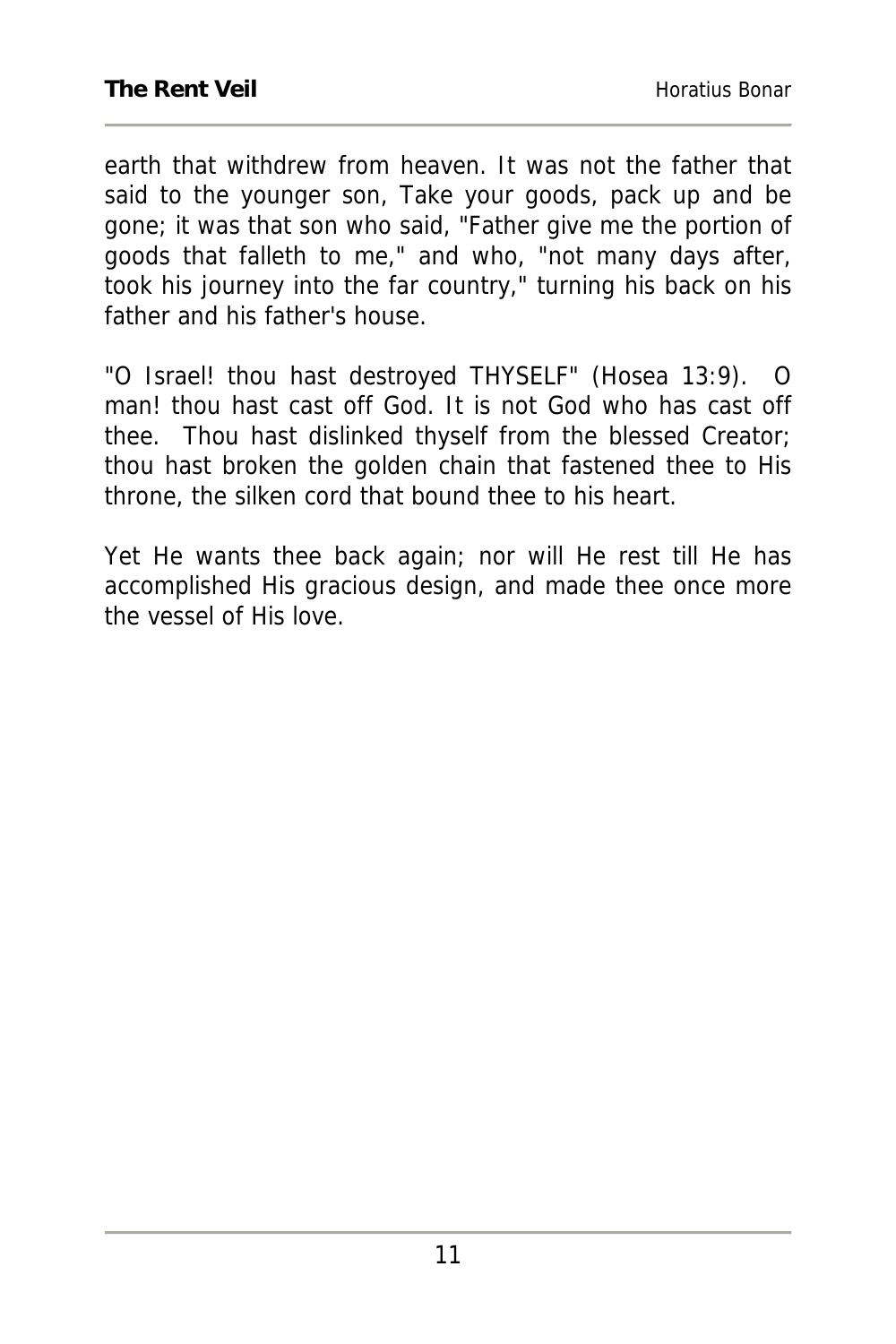# **CHAPTER 2**

#### **How There Came To Be A Veil**

There was no veil in Paradise between man and God. There were three places or regions; the outer earth, Eden, and "the Garden of Eden," or Paradise; but there was no veil nor fence between, hindering access from the one to the other. There was nothing to prevent man from going in to speak with God, or God from coming out to speak with man.

It was not till after man had disobeyed that the veil was let down which separated God from man, which made a distinction between the dwellings of man and the habitation of God.

Before God had spoken or done ought in the way of separation, man betrayed his consciousness of his new standing, and of the necessity for a covering or screen. He fled from God into the thick trees of the garden, that their foliage might hide him from God and God from him. In so doing he showed that he felt two things:—

- 1. That there must be a veil between him and God;
- 2. That, now, in his altered position, distance from God
- (if such a thing could be) was his safety.

Even if God had said "draw near," man could not have responded "let us draw near," or felt "it is good for me to draw near to God." For sin had now come between, and until that should be dealt with in the way of pardon and removal, he could not approach God, nor expect God to approach him.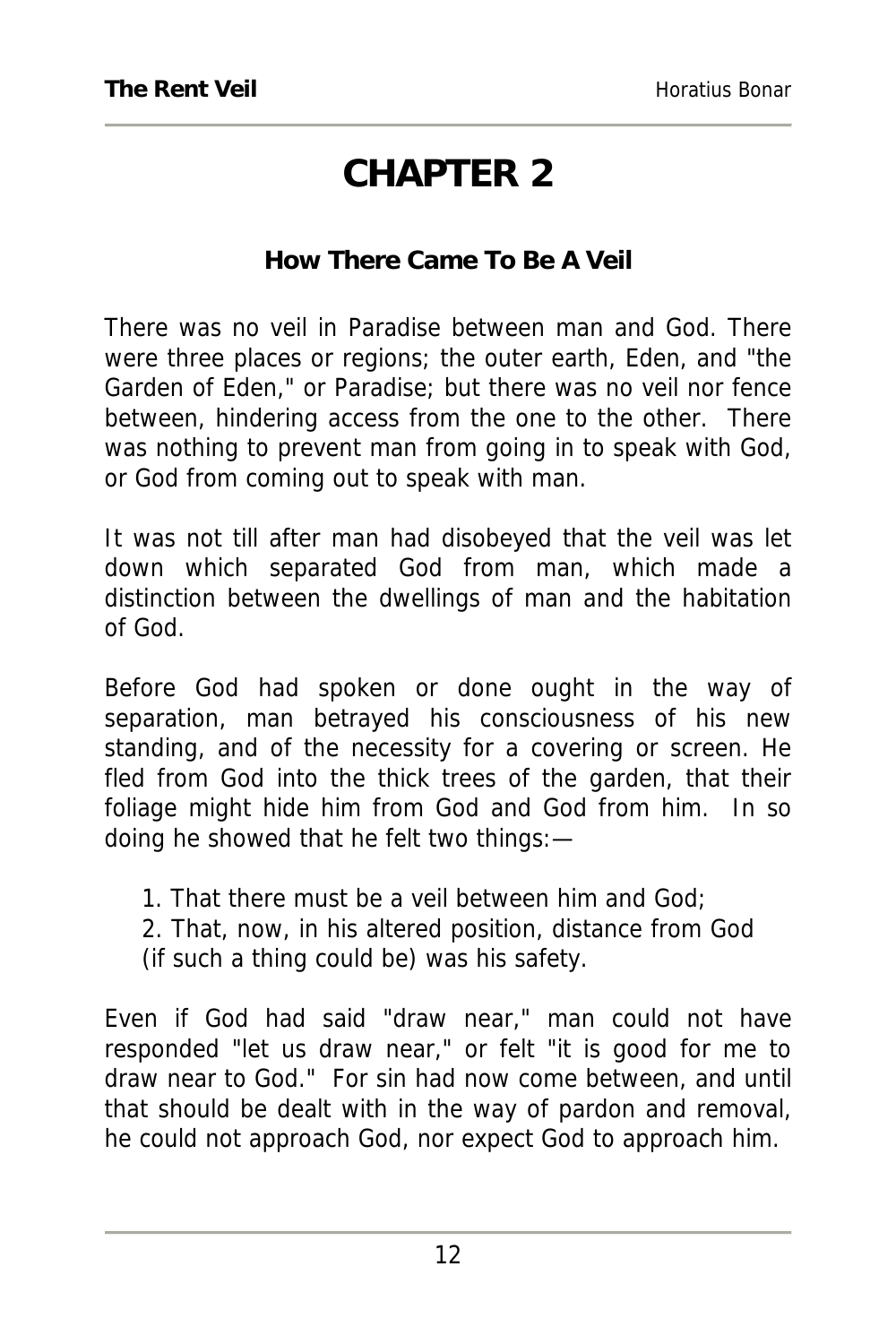There was a sense of guilt upon his conscience, and he knew that there was displeasure on the part of God; so that fellowship, in such circumstances, was impossible. Any meeting, in this case, could only be that of the criminal and the Judge; the one to tremble, and the other to pronounce the righteous sentence.

God did come down to man; but not to converse as before; not to commune in love as if nothing had come in between them. He came to declare His righteousness; and yet to reveal His grace. He came to condemn, and He came to pardon. He came to show how utterly he abhorred the sin, and yet how graciously he was minded toward the sinner.

Something then had now come in between the Creator and the creature, which made it no longer possible for the same intercourse to be maintained as before. Man himself felt this, as soon as he had sinned; and God declared that it was so.

How was that "something" to be dealt with? It was of man's creation; yet man had no power to deal with it.

Shall it be removed, or shall it stand? If it stands, then man is lost to God and to himself. For the sentence is explicit, "In the day thou eatest thereof thou shalt surely die."[6] If it is to be removed, the barrier swept away, and the distance obliterated, God must do it, and He must do it immediately, before the criminal is handed over to final execution, and He must do it righteously, that there may be no uncertainty as to the thing done, and no possibility of any future reversal of the blessing or any replacement of the barrier.

God, in coming down to man, said, "Thou hast sinned, and there is not now the same relationship between us that there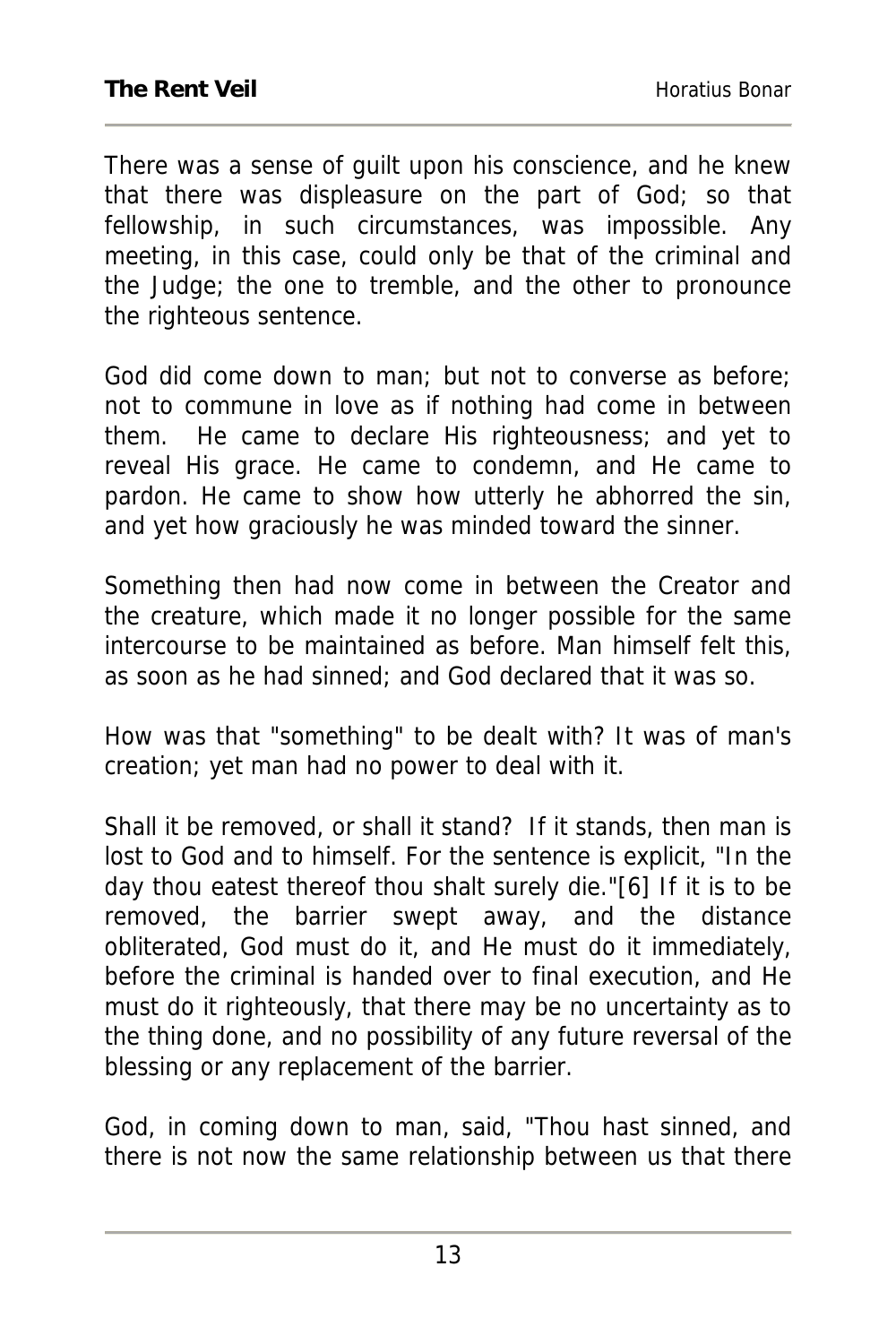was: there is a barrier; but I mean to remove it; not all at once; and yet completely at last." Man was not to be lost to God, nor to himself. He was too precious a part of God's possessions to be thrown away. He was too dear to God to be destroyed. "God loved the world" (John 3:16).

Yet there must be a shutting out from God; and this was intimated from the beginning. God shuts Himself out from man; and He shuts man out from himself: for the way into the holiest for a sinner could not be prepared all at once. Not man only, but the universe, must be taught long lessons both in righteousness and in grace, before the new and living way can be opened.

Law had said "The soul that sinneth it shall die" (Eze. 18:4); Grace had said "I have no pleasure in the death of the wicked" (Eze. 33:11); Righteousness had said "The wicked shall be turned into hell" (Psa. 9:17); Mercy had said "How shall I deliver thee up?" (Hosea 11:8). In what way are these things to be reconciled? Condemnation is just: can pardon be also just? Exclusion from God's presence was righteous, can admission into that presence be no less so?

The solution of this question must be given on judicial grounds, and must recognise all the judicial or legal elements involved in the treatment of crime and criminals. For law is law, and grace is grace. The two things cannot be intermingled. What law demands it must have; and what grace craves can only be given in accordance with unchanging law. "The reign of grace" must be "the reign of law"; and the triumph of grace must be the triumph of law. The grace which alone can reach the case of the sinner is the grace of the LAWGIVER, the grace of the JUDGE.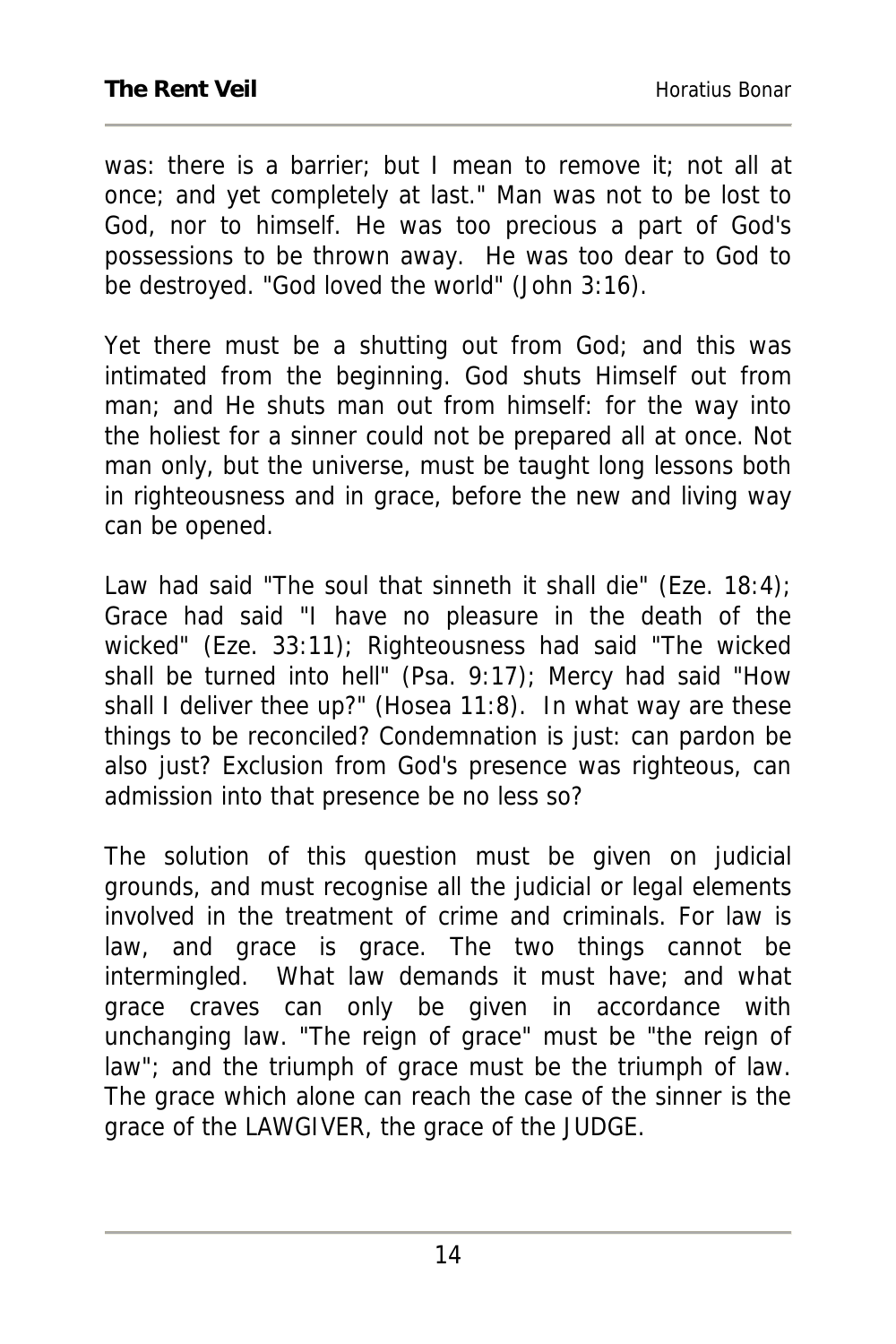These were truths which man could not fully comprehend. They were new truths, or new ideas, which could only be thoroughly understood by long training, by ages of education. The method of instruction was peculiar, and such as suited man's special state of imperfect knowledge. It was twofold, consisting of a long line of revelations extending over four thousand years; and a long series of symbols increasing and becoming more expressive age after age.

That there was free love in God for the sinner was a new truth altogether, and needed to be fully revealed, "line upon line." Reasoning \*from God's treatment of the angels, man would conclude that there was no favour to be expected for the sinner; nothing but swift retribution, "everlasting chains." God's first words to man were those of grace; intimating that the divine treatment of man was to be very different from that of the fallen angels: that where sin had abounded grace was to abound much more. Forgiveness, not condemnation, was the essence of the early promise.

But this was only one-half of the great primal revelation. God having announced His purpose of grace, proceeds to show how this was to be carried out with full regard to the perfection of the law and the holiness of the Lawgiver.

The unfolding of this latter part of His purpose fills up the greater part of the Divine Word.

The announcement of God's free love was made on the spot where the sin had been committed and the transgressors arrested. But the unfolding of the plan, whereby that free love was to reach the sinner in righteousness, was commenced outside at the gate of Paradise, where the first altar was built, the first sacrifice was offered, and the first sinner worshipped.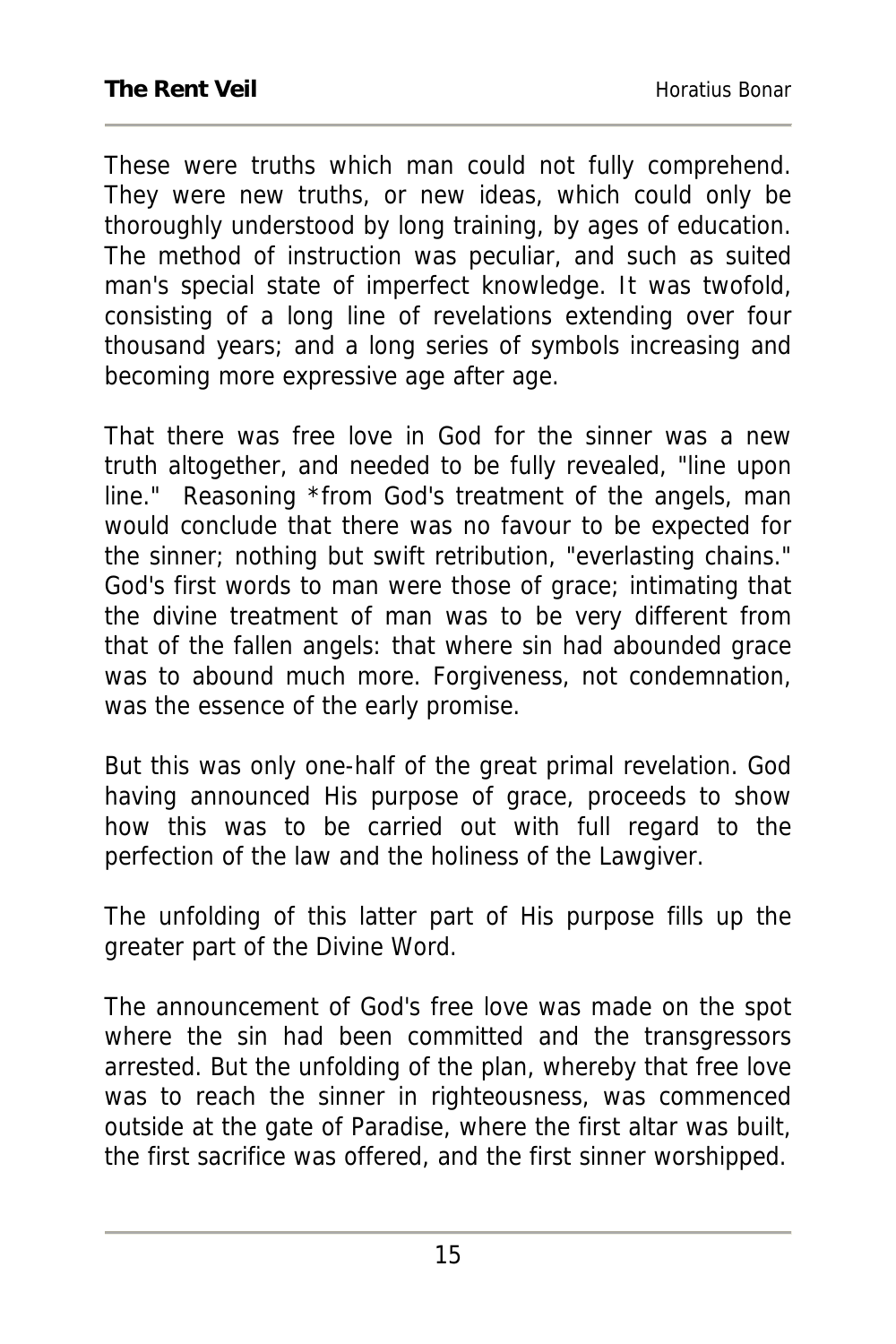The blood-shedding was outside, and Paradise was closed against the sinner:—Paradise the type of that heavenly sanctuary from which man had shut himself out. No blood was shed within; for the place was counted holy; and besides, man, the sinner, was excluded from it now, and blood was only needed in connection with him and his entrance to God.

To shut out man the sword of fire was placed at the gate: teaching him not only that he was prohibited from entering, but that it was death to attempt an entrance. Paradise was not swept away; nay, man was allowed to build his altar and to worship at its gate; but he must remain outside in the meantime, till the great process had been completed, by which his nearer approach was secured,—not only without the dread of death, but with the assurance that there was life within for him.

But the flaming sword said, "Not now; not yet." Much must be done before man can be allowed to go in. "The Holy Ghost this signified that the way into the holiest was not yet made manifest."

In after ages there was no flaming sword at the gate. But the veil of the tabernacle was substituted instead of it. That veil said also, "Not now, not yet." Wait a little longer, O man, and the gate shall be thrown wide open. These sacrifices of yours have much to do in connection with the opening of the gate. Without them it cannot be opened; but even with them, a long time must elapse before this can be done; man must be taught that only righteousness can open that gate, and that this righteousness can only be unfolded and carried out by the bloodshedding of a substitute.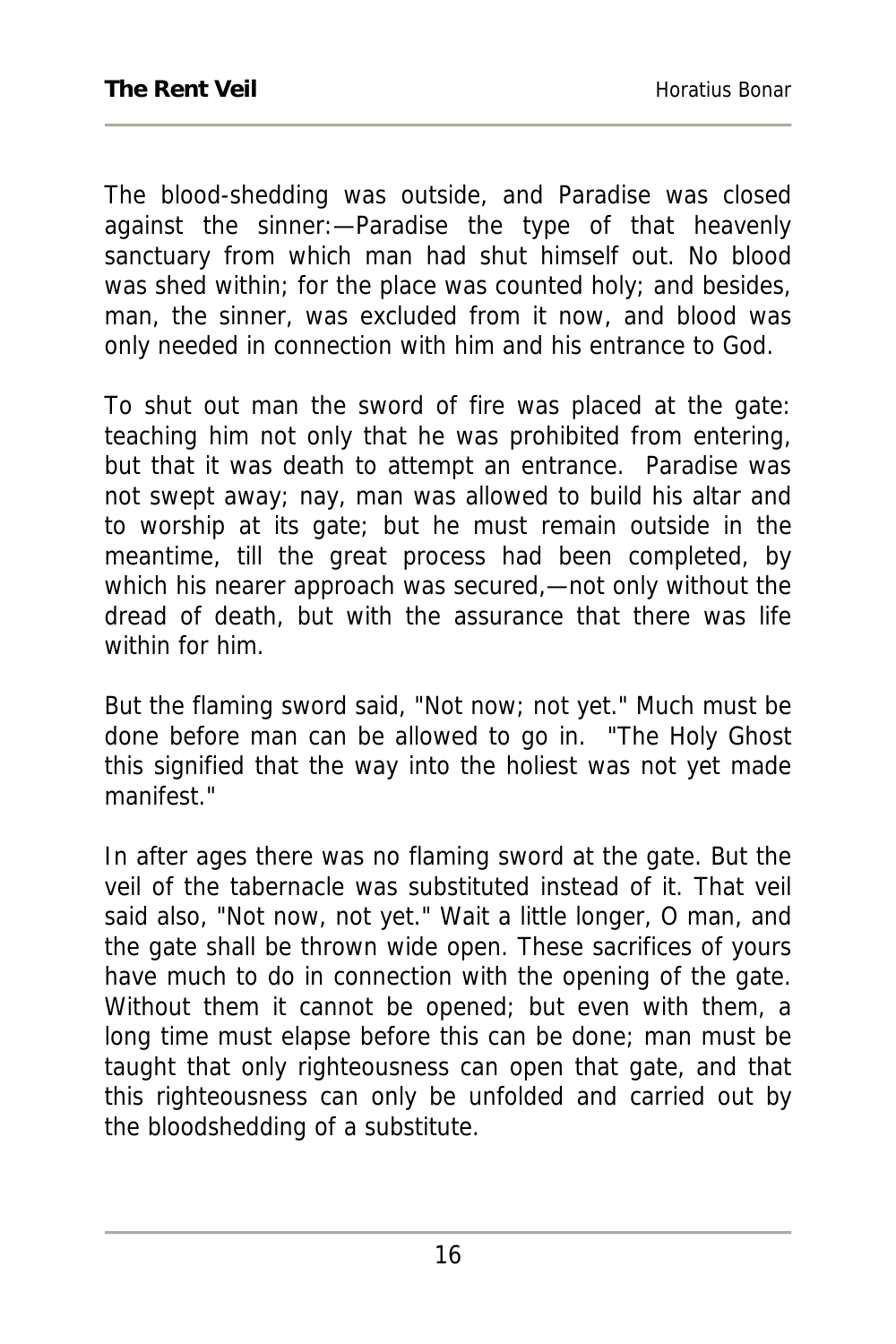Man had been driven out in one hour; but he must wait ages before he can re-enter. In that interval of patient waiting he must learn many a lesson, both regarding God and himself; both regarding sin and righteousness; both regarding the reason of his being excluded and the way of re-admission.

For man is slow to learn. He cannot all at once take in new ideas as to God and His character. He must be fully "educated" in these; and this education must be one not of years but of ages.

God then began to teach man by means of sacrifice. This method of teaching him concerning grace and righteousness widened and filled up age after age. For this fuller education the tabernacle was set up; and there God commenced His school. By means of it He taught Israel, He taught man. The text-book was a symbolic one, though not without explanations and comments. It is contained in the Book of Leviticus. Not till man, the sinner, should master the profound and wondrous lessons contained in that book could the veil be removed and access granted. Not till He had come, who was to be the living personal exhibition or incarnation of all these lessons, could the sinner draw nigh to God.

It seemed a long time to wait, but it could not be otherwise. The lesson to be taught was a lesson not for Israel merely, but for the world; not for a few ages, but for eternity; not for earth only, but for heaven.

Every fresh sacrifice offered outside the veil was a new knock for admission, and a new cry, "How long, O Lord, how long." In patience the Old Testament saints waited on; assured that sooner or later the veil would rend or be swept away, and the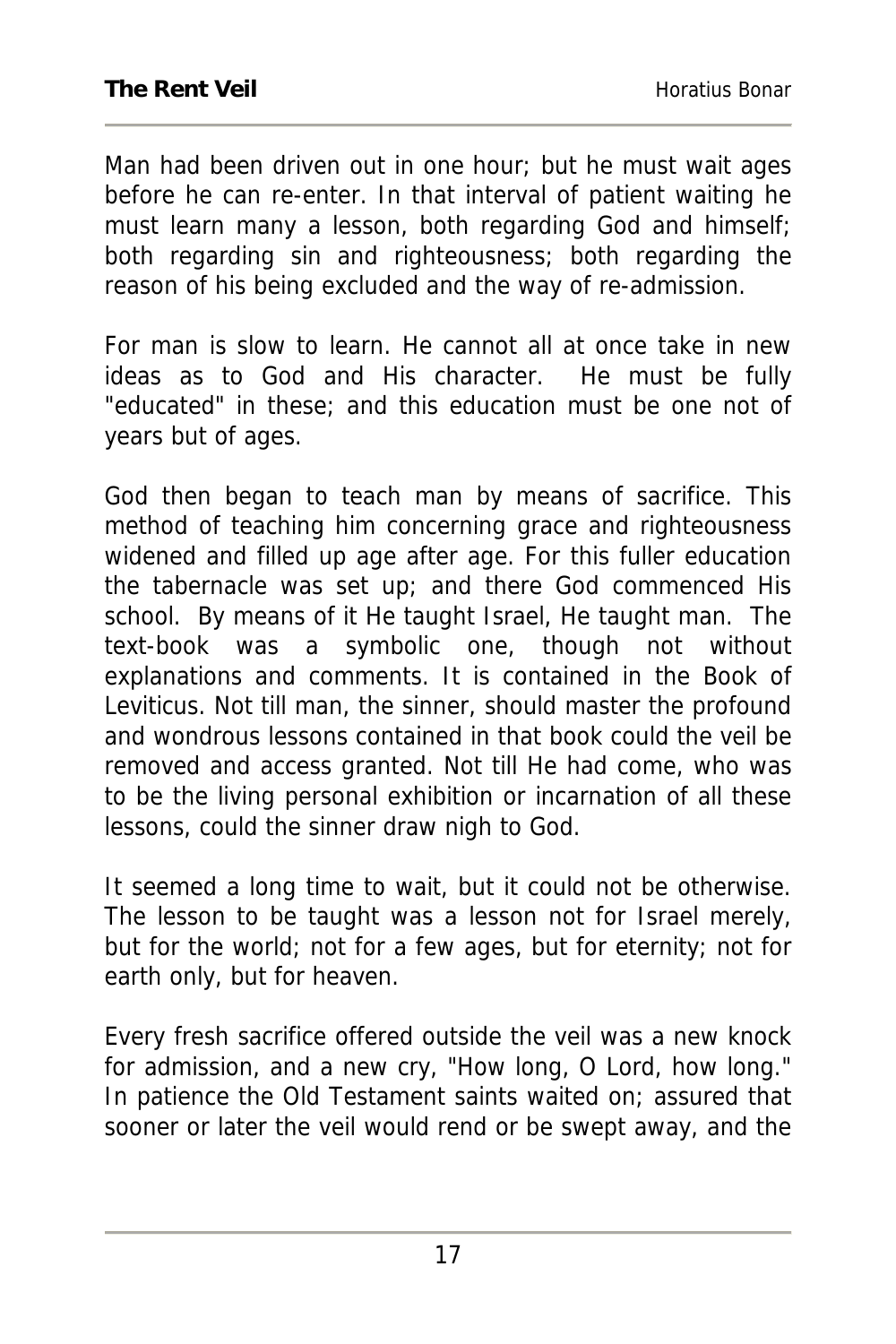way into the holiest be made manifest; the right of entrance to the mercy-seat seemed to the sinner for ever.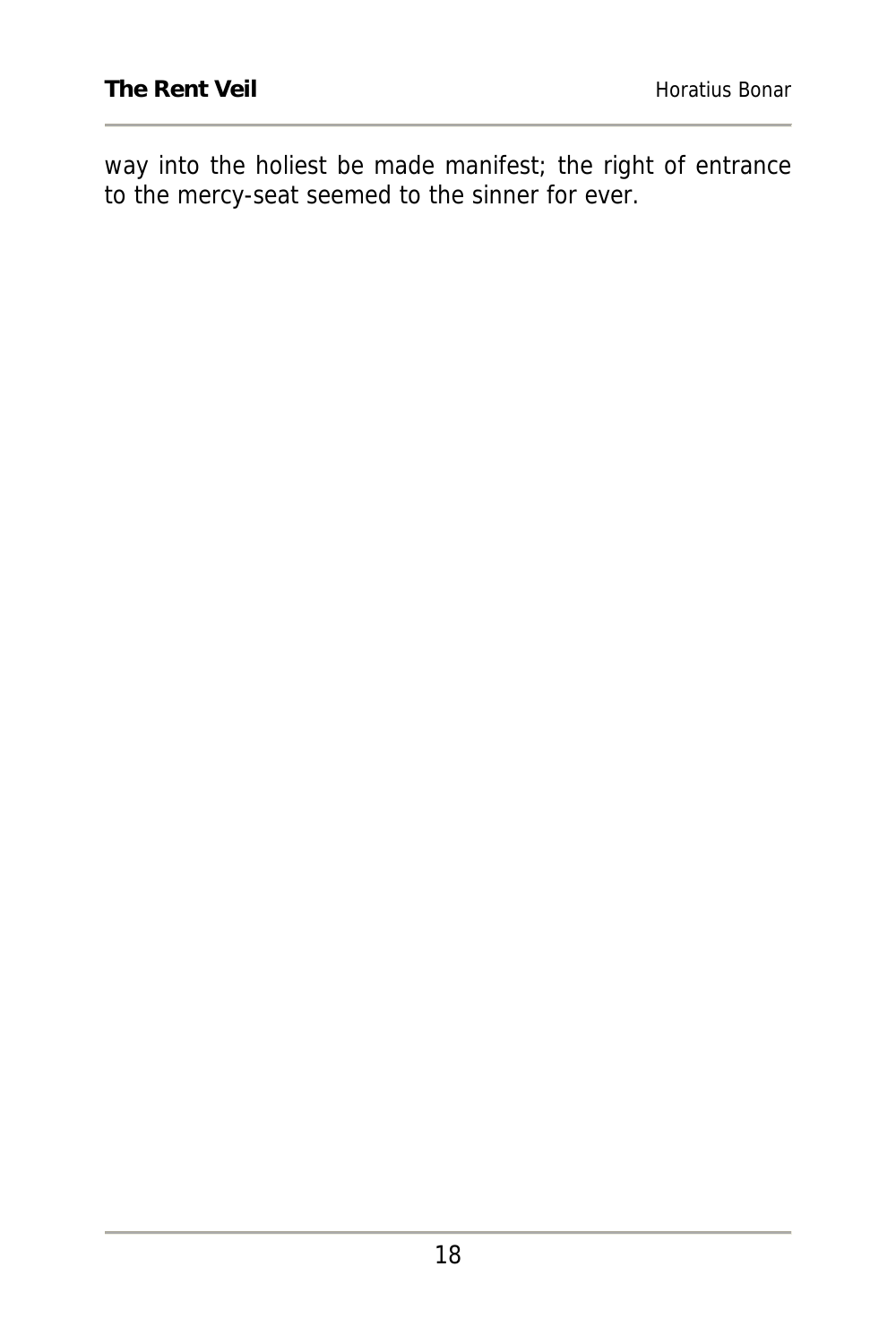## **CHAPTER 3**

#### **The Symbolic Veil**

The veil of the tabernacle was hung between the holy place and the holiest of all. Inside of it were the Ark of the Covenant, the mercy-seat, and the cherubim; outside were the golden altar of incense, the golden candlestick, or lampstand, and the table of shew-bread or "presencebread," the twelve loaves that were placed before Jehovah.

Properly there were three veils or curtains for the tabernacle.

The outermost hung at the entrance of the tabernacle; and was always drawn aside, or might be so by any Israelite that wished to pass into the outer court, where the brazen altar and brazen laver were. That veil hindered no one, and concealed nothing. It was an ever-open door; at which any Israelite might come in with his sacrifice. It was at this door that the priest met the comer and examined his sacrifice to see if it were without blemish; for no blemished offering could pass the threshold; and the bringer of a blemished sacrifice must go back unaccepted and unblest. The Priest rejected him and his victim. He must go and get another bullock, or else bear his own sin.[7]

The second veil hung at the entrance of the holy place. It allowed any one to look in; but it prohibited the entrance of all but Priests. "Now when these things were thus ordained (arranged or set up) the priests went always (were continually going) into the first tabernacle (what we usually call the second), accomplishing the service of God" (Heb. 9:6). They fed at the royal table there; they kept the lamps burning; they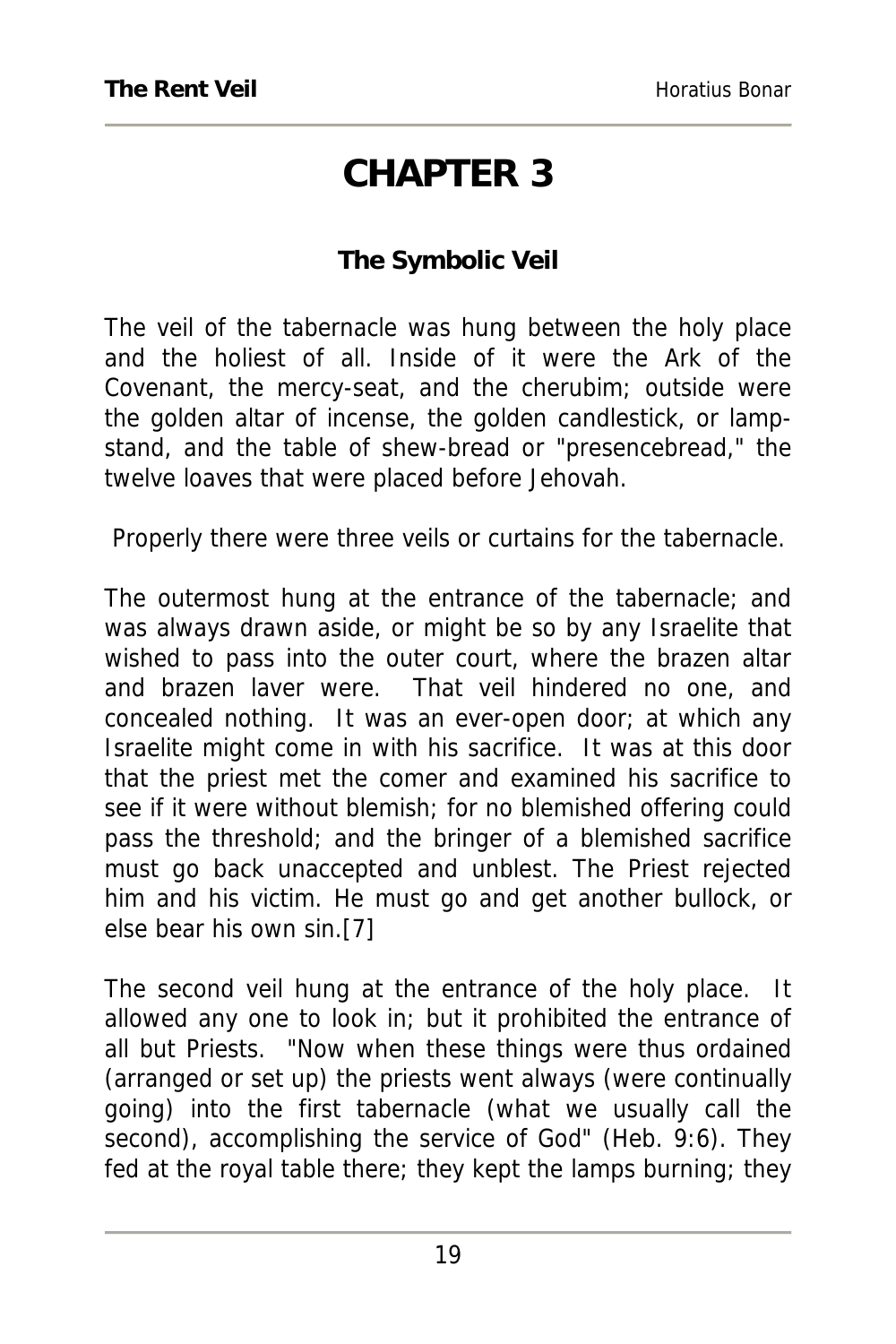put incense on the golden altar. But they could enter no farther. The way into the holiest was not yet opened; the time had not yet come when the three places should be made one; all veils removed; all exclusions cancelled; all sprinkled with one blood; open freely to each coming one: altar, laver, table, candlestick, incense-altar, ark, and mercy-seat no longer separated, but brought together as being but parts of one glorious whole; divided from each other for a season, for the sake of distinct teaching and for the exhibition of sacrificial truth in its different parts and aspects; but in the fullness of time brought together; as being but one perfect picture of the one perfect sacrifice, by means of which we have access to God and re-entrance into the Paradise which we had lost.

The third veil hung before the holy of holies: hiding, as it were, God from man and man from God, and intimating that the day of full meeting and fellowship had not yet come. It said to Israel, and it said to man (for all these things had a world-wide meaning), God is within; but you cannot enter now. The time is coming; but it is not yet.

In heathen temples there were veils hiding their holy places. But these pointed to no coming manifestation; no future unveiling of Him who was supposed to dwell within. These veils were but parts of the idolatry and darkness of the system; not proclamations of truth or promises of light. It was not so in the tabernacle. The veil that hid the glory was a promise of the revelation of that glory. In pagan shrines it was a signal of distress and despair; man's declaration that there was no hope of light; that the unknown must always be the unknown; nay, that the unknown was also the unknowable; and that the unapproached was also the unapproachable. In Israel's shrine the veil was a thing of light, not of darkness; it was a covering, no doubt, but it was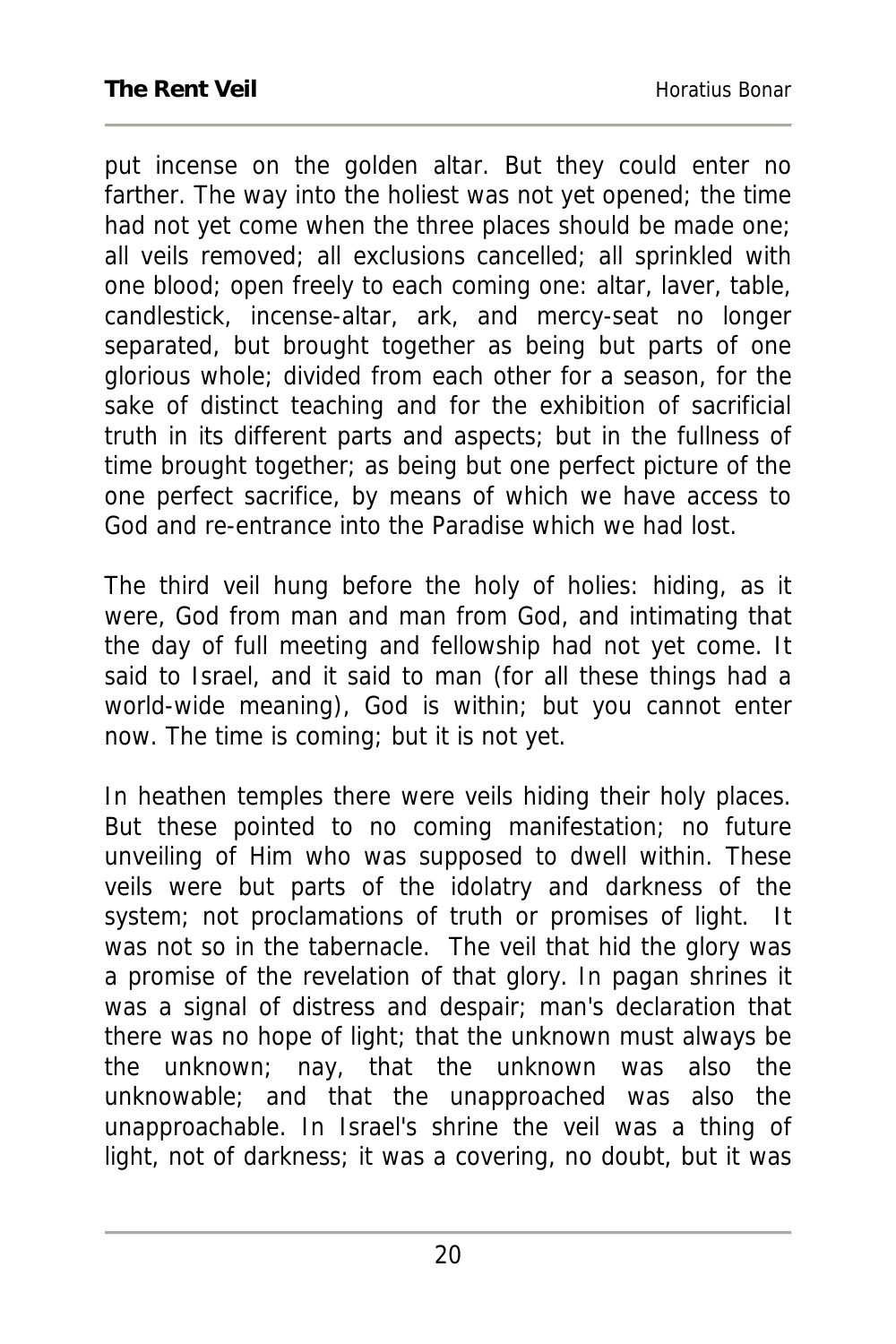also a revelation. It told what God was; where God was, and how God could be approached.

That it was not a gate,—of iron or brass, of silver or of gold, said much; that it was a veil of needlework, slight and moveable, said more. For it intimated that the hindrance in the way of the worshipper's nearer approach was slender and temporary. The nature of a tent intimated among other things its removeableness: "mine age is departed, and is removed from me as a shepherd's tent" (Isa. 38:12). The nature of a veil in a tent intimates still greater slightness and removeableness. It was a thing which could easily be drawn aside, nay, which was, at the needed season, to be taken away. It was no wall of obstruction, but simply of temporary separation and exclusion, to be done away with in due time.

But while it was slight it was very beautiful. It is thus described:— "And thou shalt make a veil of blue, and purple, and scarlet, and finetwined linen, of cunning work: with cherubims shall it be made: and thou shalt hang it upon four pillars of shittim wood, overlaid with gold: their hooks shall be of gold upon the four sockets of silver" (Exo 26:31,32). Of the veil made by Solomon for the temple on Moriah it is said, "He made the veil of blue, and purple, and crimson, and fine linen, and wrought cherubims thereon" (2 Chron. 3:14).

The temple-veil seems to have been thicker and of course larger every way, than that of the tabernacle. It is said to have been about twenty feet in height, and as much in width, strongly wrought and finely woven. It was never drawn, or at least only so much of it was moved aside once a-year as to admit the High Priest, when he approached the mercy-seat with blood and incense. For ages it stretched across that awful entrance, a more immovable barrier than brass or iron: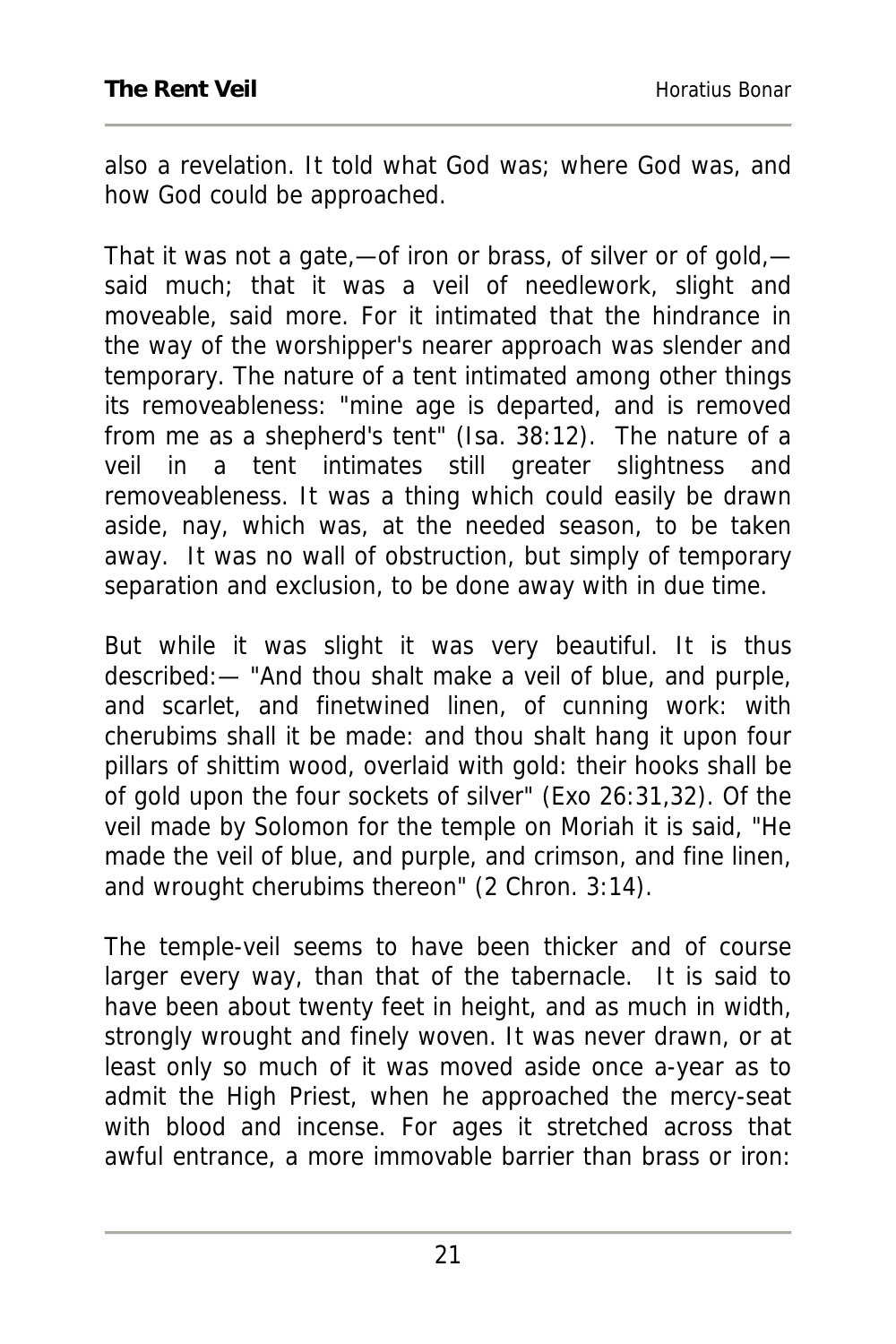no Priest, or Levite, or Israelite venturing within its folds. Torn down again and again in different centuries, by the Babylonian, Persian, Grecian, and Roman invader, it was often replaced, that it might hang there, to teach its wondrous lessons, till God's great purpose with it had been fulfilled.

To the Jew of old there must have seemed something mysterious about that veil. It was not hung up merely to conceal what was within, as if God grudged to man the full vision of His glory, or had no desire to be approached. Many things connected with its texture and place showed that this was not the case. The unspiritual Jew of course was very likely to misjudge its use and import; and the historian Josephus is a specimen of that class. He seems to have had not the most distant idea of its use.[8] But the Israelite who had discernment in the things of God would see something far higher and nobler than this, though he might not understand it fully in connection with Messiah. Still he would see in that veil something glorious; something which both attracted and repelled; something which hid and revealed; something which spoke of himself and of his Messiah; for he knew that every thing pertaining to that tabernacle, and specially these on which cherubim were wrought, had reference to Messiah the Deliver, the seed of the woman, the man with the bruised heel.

 All the curtains of the tabernacle had more or less the same reference. For on all of them the same devices were wrought. "Thou shalt make the tabernacle with ten curtains of finetwined linen, and blue, and purple, and scarlet: with cherubims of cunning work shalt thou make them" (Exo 26:1, 36:8). The cherubim-figure was to be seen everywhere. That mysterious device which was first placed in Paradise, and which for ages had disappeared, was now reproduced in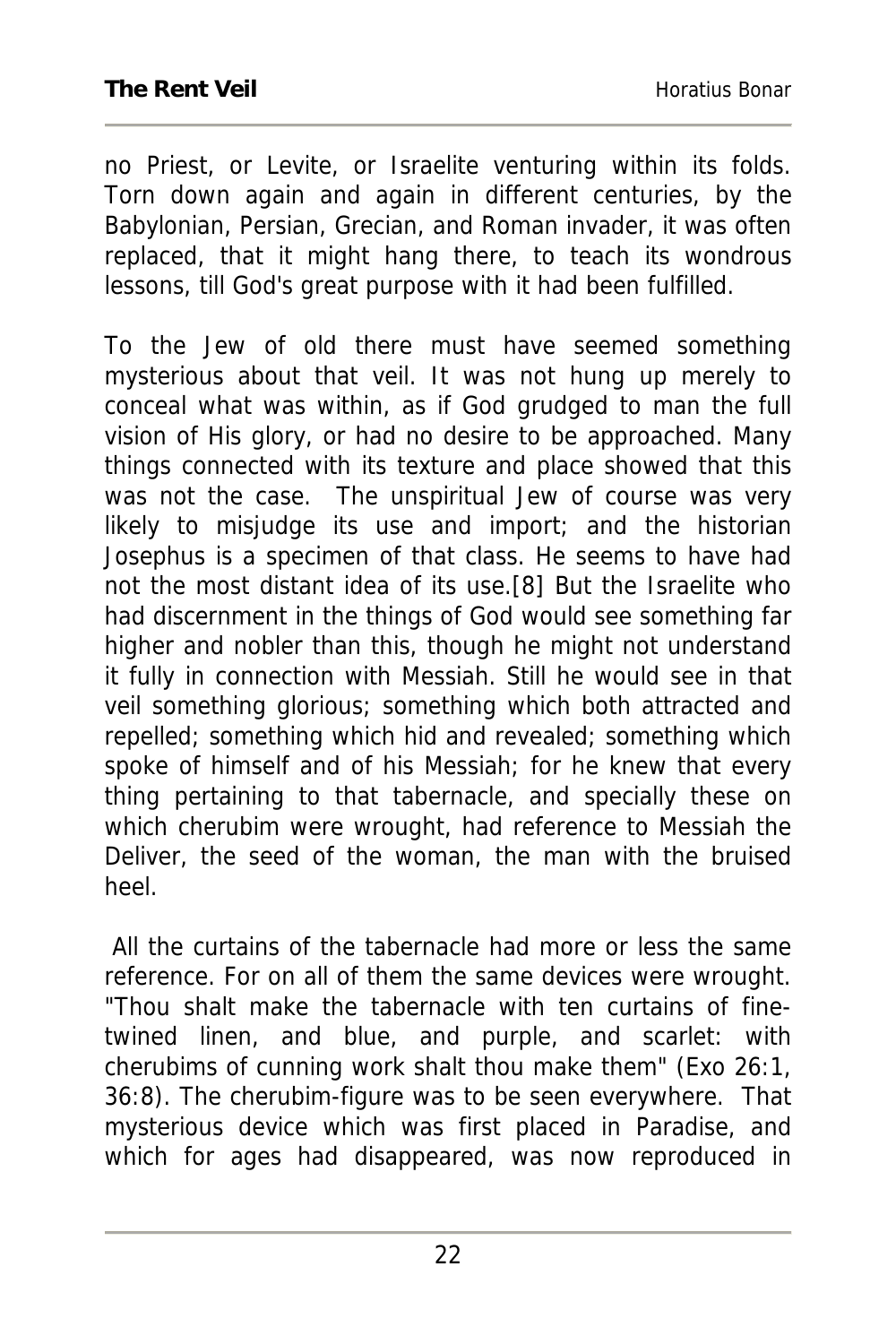connection with the tabernacle. Since the garden of the Lord had been swept away (probably at the flood), the cherubim had not been seen; though doubtless tradition had handed down the memory of their appearance, and to Israel they were not strangers. Moses is now commanded to restore them. From Noah to Moses the Church had been a wanderer, with no sanctuary, only an altar to worship at. Yet, doubtless, Abraham, Isaac, and Jacob knew well about the cherubim; and when Moses was instructed to replace them he does not require to have their nature explained. They are now to be inwoven into the sanctuary,—that sanctuary which symbolised nothing less than Messiah Himself; teaching us that (whatever these cherubim might mean) the cherubim and Messiah were all "of one." The Church is represented in the tabernacle as one with Christ, "members of His body, of His flesh, and of His bones." Israel was taught that "the Church in the wilderness" (Acts 7:38) was as truly the body of Christ as the Church at Pentecost.

But however vague might be the ideas of the old Jew regarding the veil, it could not but be viewed as very peculiar, something by itself; part of the tabernacle furniture no doubt, yet a singular and unique part of it; in texture, in position, and in use, quite peculiar: exquisite as a piece of workmanship,—every colour and thread of which it was composed being symbolic and vocal. But still it was the frailest part of the fabric,—a strange contrast, in after days when the temple was built, with the massive marble walls and cedar beams, with which it was surrounded. For the temple was in all respects magnificent,—even as a piece of architecture. Its enormous foundations were let in to the solid rock; its vast stones, each in itself a wall, rose tier above tier; its gates were of solid brass, so weighty, that one of them required twenty men to open and shut it. It thus presented a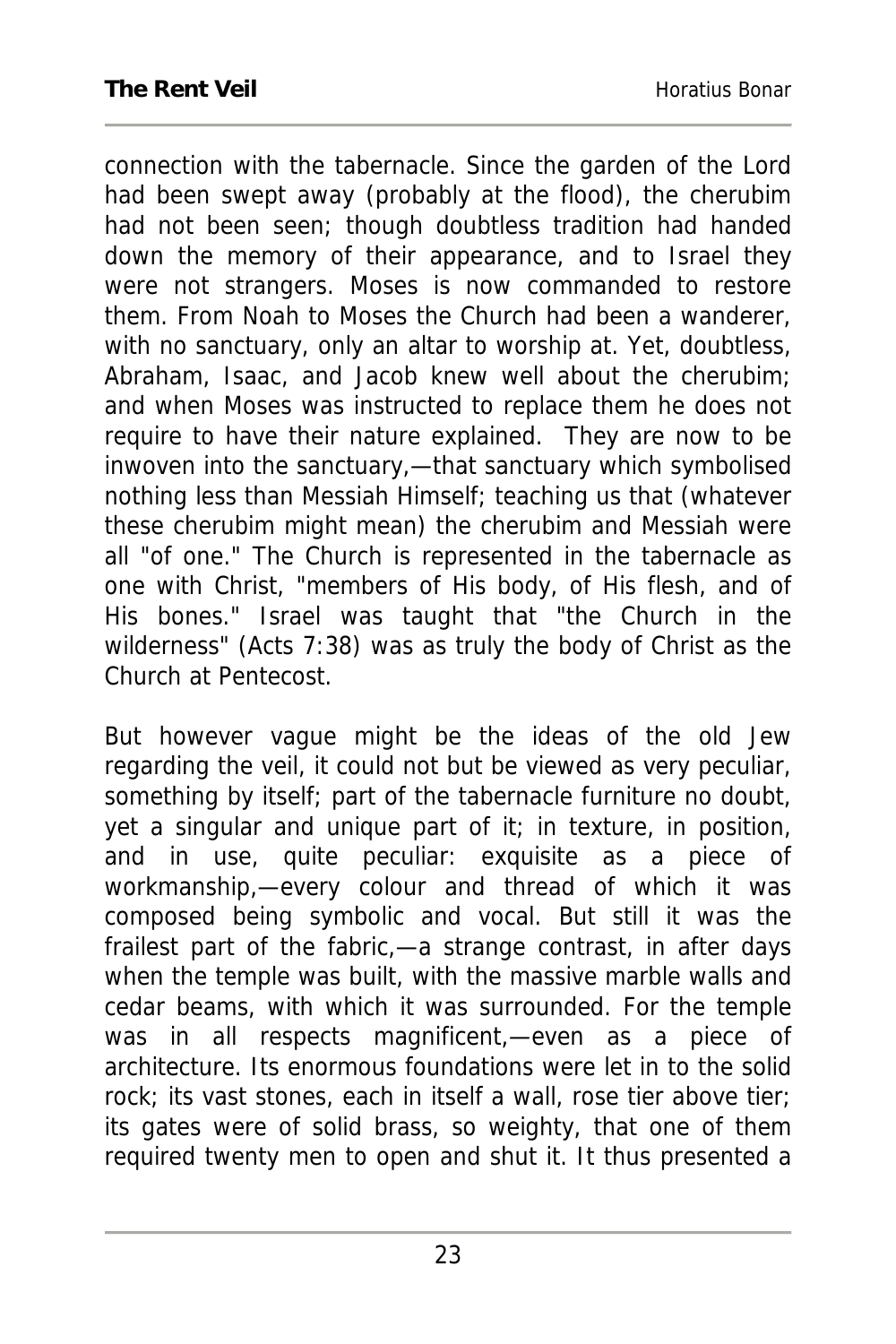solid mass to view more like a part of the mountain than a mere building upon it.

But the veil was a thing which a child's hand could draw aside; and it was hung just where we should have expected a gate of brass or a wall of granite,—at the entrance into the holiest of all,—to guard against the possibility of intrusion. Its frail texture in the midst of so much that was strong and massive, said that it was but a temporary barrier,—a screen in due time to be removed. The worshipper in the outer court, as he looked towards it from the outer entrance of the holy place, would see something of its workmanship, and might perhaps get some glimpses of the glory within shining through its folds. He would learn this much, at least, that the way into the holiest was not fully opened; yet it was only stopped by a veil, no more. He would conclude within himself, that though shut out now he would one day be allowed to enter and worship at the mercy-seat, or at something better than that mercy-seat, at the heavenly throne, in the true tabernacle which the Lord pitched, and not man, when the High Priest of good things to come should arrive, and as his forerunner, lead him into the very presence of that Invisible Jehovah who was now by symbols showing how He was to be approached and worshipped.

The veil! It hid God from man; for till that should be done which would make "grace reign through righteousness" (Rom. 5:21), man could not be allowed to see God face to face. It hid man from God; for till this "righteousness" was established by the substitution of the just for the unjust, God could not directly look upon man. It hid the glory of God from man; it hid the shame of man from God. It so veiled or shaded both the shame and the glory, that it was possible for God to be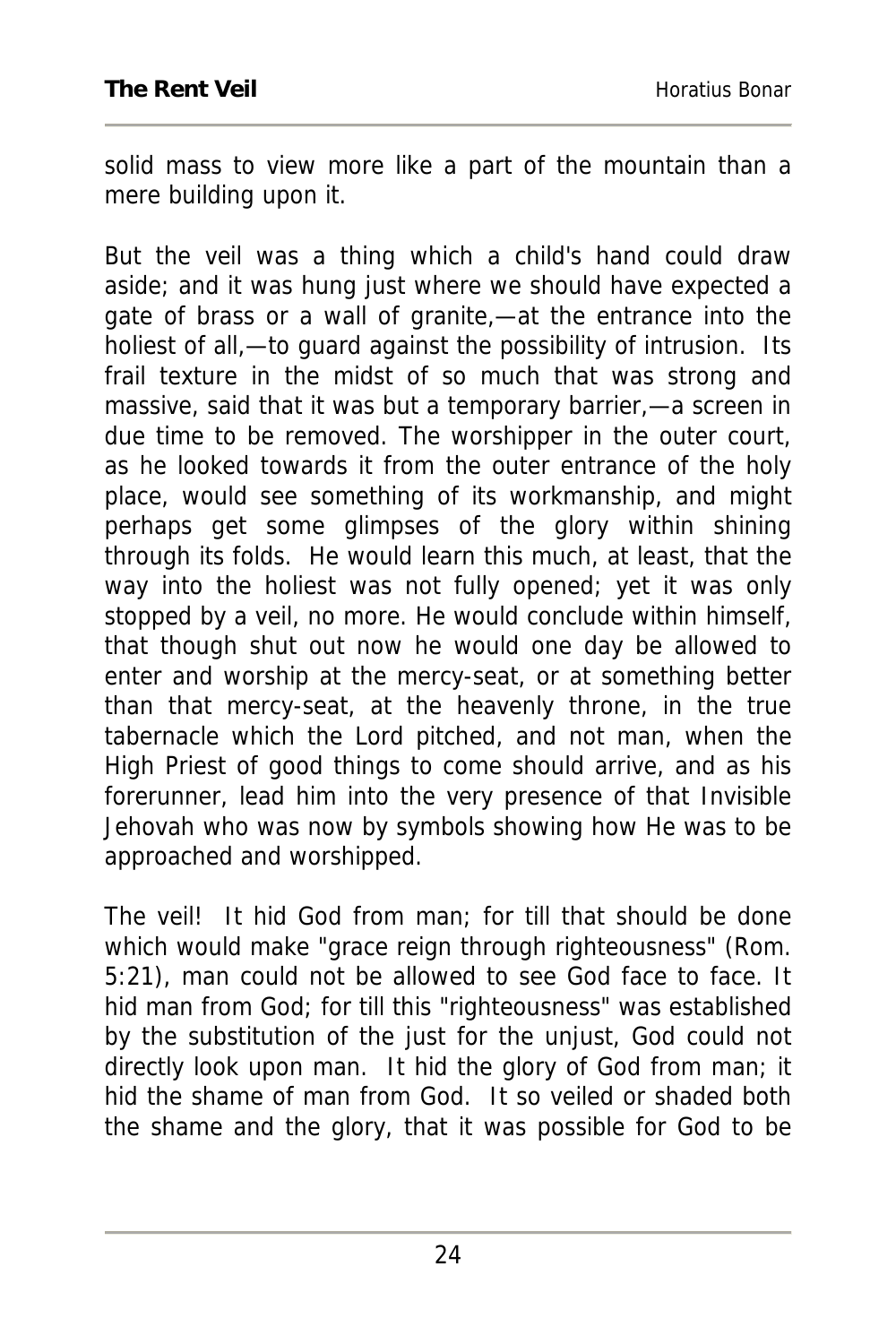near man, and yet not to repel him; and it was possible for man to be near God and yet not to be consumed.

The veil! It was let down from above, it did not spring up from below. It originated in God, and not in man. It was not man hiding himself from God, but God hiding Himself from man, as His holiness required, until it should become a right for a holy God and unholy man to meet each other in peace and love.

And it was sprinkled with blood! For though the expression "before the veil" (Lev. 4:6) does not necessarily mean that it was sprinkled on the veil, yet the likelihood is that this was done. "The seven times, (says a commentator on Leviticus), throughout all Scripture, intimates a complete and perfect action. The blood is to be thoroughly exhibited before the Lord; life openly exhibited as taken, to honour the law that had been violated. It is not at this time taken within the veil; for that would require the priest to enter the holy of holies, a thing permitted only once a year. But it is taken very near the mercy-seat; it is taken 'before the veil,' while the Lord that dwelt between the cherubim bent down to listen to the cry that came up from the sin-atoning blood. Was the blood sprinkled on the veil? Some say not; but only on the floor close to the veil. The floor of the holy place was dyed with blood; a threshold of blood was formed, over which the High Priest must pass into on the day of judgment, when he entered into the most holy, drawing aside the veil. It is blood that opens our way into the presence of God; it is the voice of atoning blood that prevails with Him who dwells within. Others, however, with more probability, think that the blood was sprinkled on the veil. It might intimate that atonement was yet to rend that veil; and as that beautiful veil represented our Saviour's holy humanity (Heb. 10:20), oh,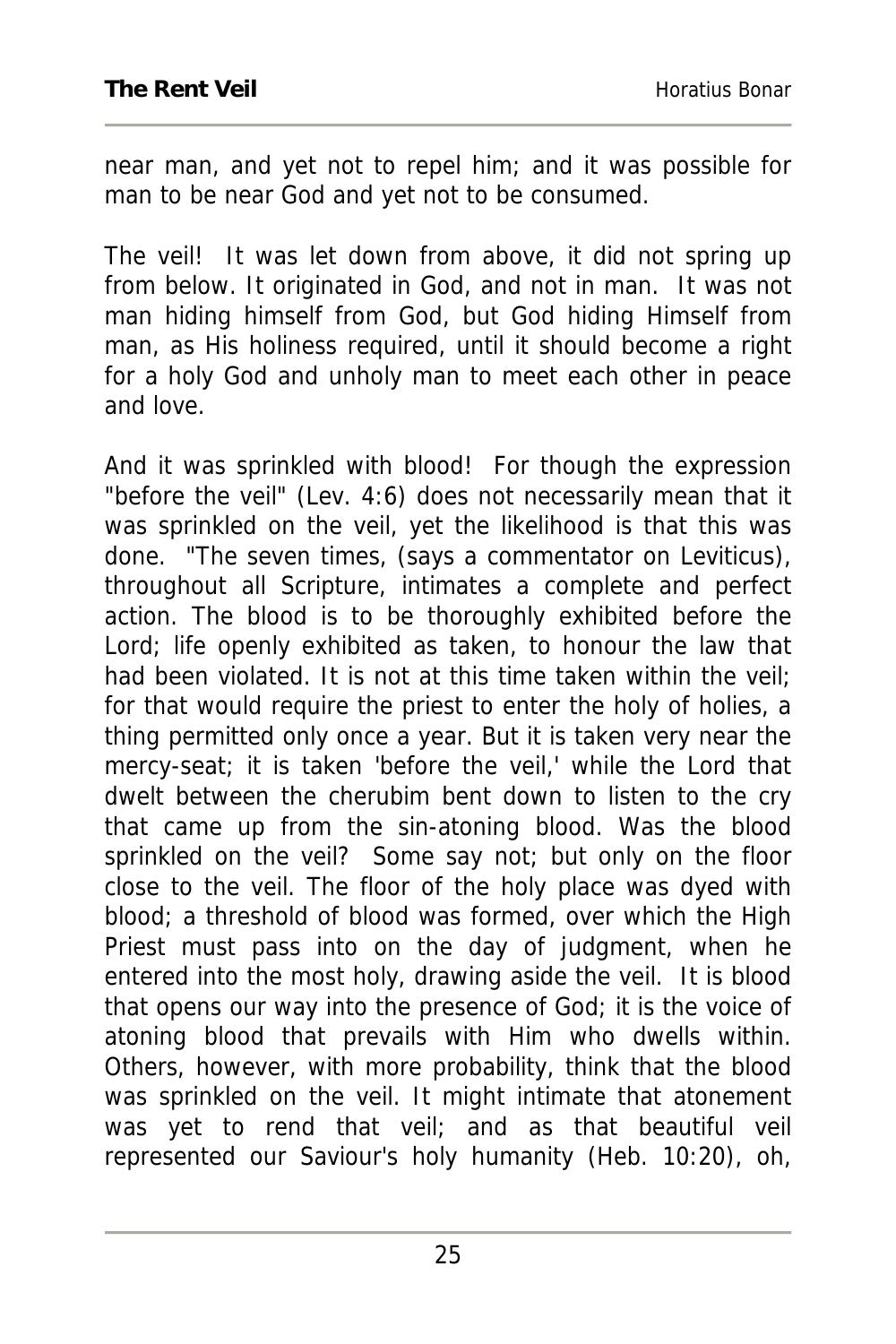how expressive was the continual repetition of the 'bloodsprinkling' seven times. As often as the Priest offered a sin-offering, the veil was wet again with blood, which dropped on the floor. Is this Christ bathed in the blood of atonement? Yes, through that veil the veil was opened to us, through the flesh of Jesus, through the body that for us was drenched in the sweat of blood."[9]

We speak of the blood-sprinkled mercy-seat, and the bloodsprinkled floor, on which that mercy-seat stood; but let us not forget the bloodsprinkled pavement, the "new and living way" into the holiest, and the blood-sprinkled veil. For "almost all things under the law were purged with blood, and without shedding of blood is no remission."

Nor let us forget Gethsemane, where "His sweat was as it were great drops of blood falling down to the ground." At His circumcision, at Gethsemane, at the cross, we see the bloodsprinkled veil. And all this for us; that the blood which was thus required at His hands should not be required of us.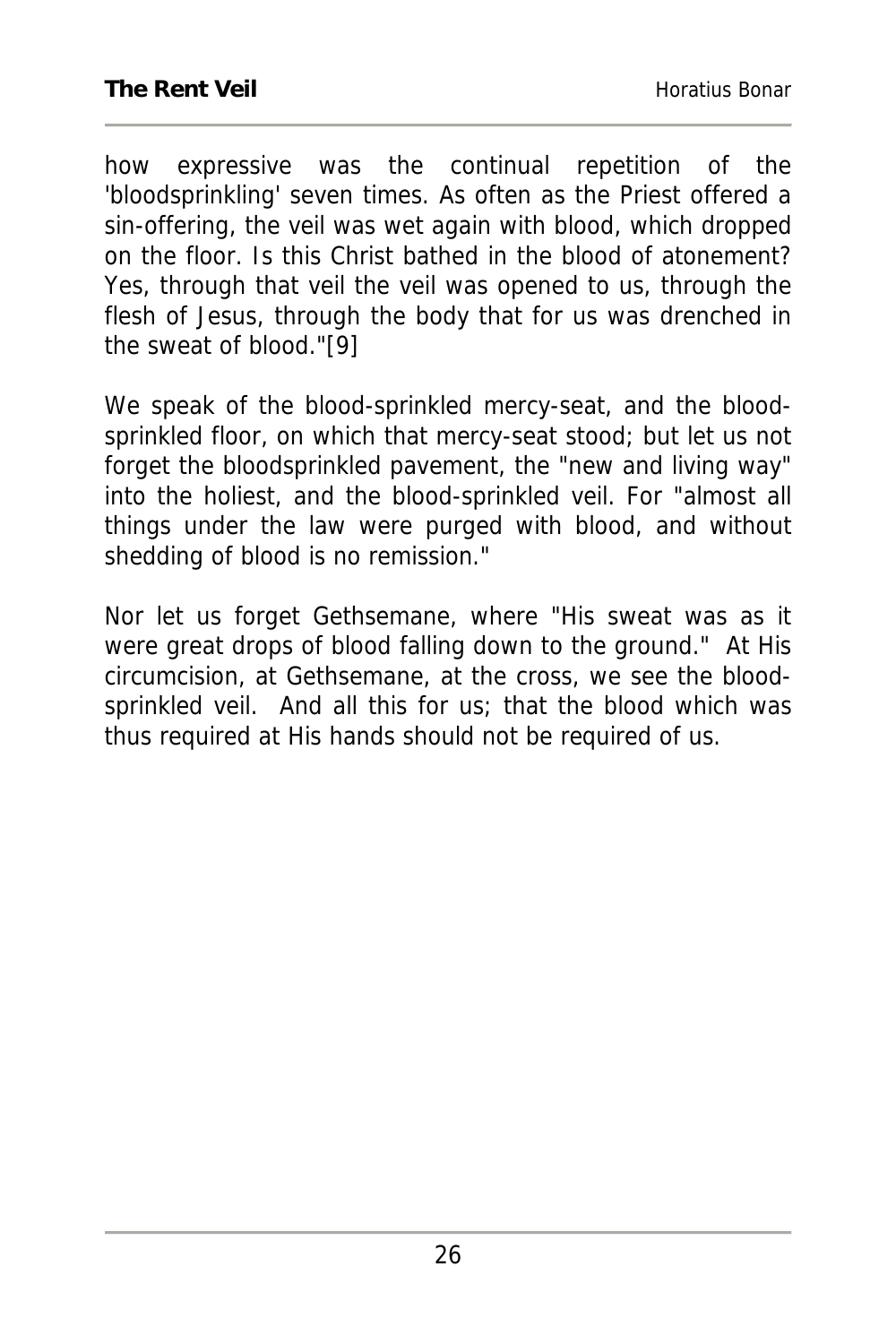### **CHAPTER 4**

#### **The True Veil**

All man's thoughts regarding the true meaning of the veil have been set at rest by that brief parenthesis of the Apostle Paul,—"the veil, that is to say, His flesh" (Heb. 10:20). The Holy Spirit has interpreted the symbol for us, and saved us a world of speculation and uncertainty. We now know that the veil meant the body of "Jesus."[10]

Thus Christ is seen in every part of the tabernacle; and everywhere it is the riches of His grace that we see. Here "Christ is all and in all." The whole fabric is Christ. Each separate part is Christ. The altar is Christ the sacrifice. The laver is Christ filled with the Spirit for us. The curtains speak of Him. The entrances all speak of Him. Candlestick, and table, and golden altar speak of Him. The Ark of the Covenant, the mercy-seat, the glory, all embody and reveal Him. Everything here says, "Behold the Lamb of God who taketh away the sin of the world."

But the veil is "His flesh,"—His body, His humanity. As the lamb was to be without blemish, and without spot, in order to set forth His perfection; so the veil was perfect in all its parts, finely wrought and beautiful to the eye, to exhibit the excellency of Him who is fairer than the children of men. As the veil was composed of the things of earth, so was His body; not only bone of our bone and flesh of His flesh, but nourished in all its parts by the things of earth, fed by the things which grew out of the soil, as we are fed. Christ's flesh was perfect, though earthly: without sin, though of the substance of a sinful woman; unblemished in every part, yet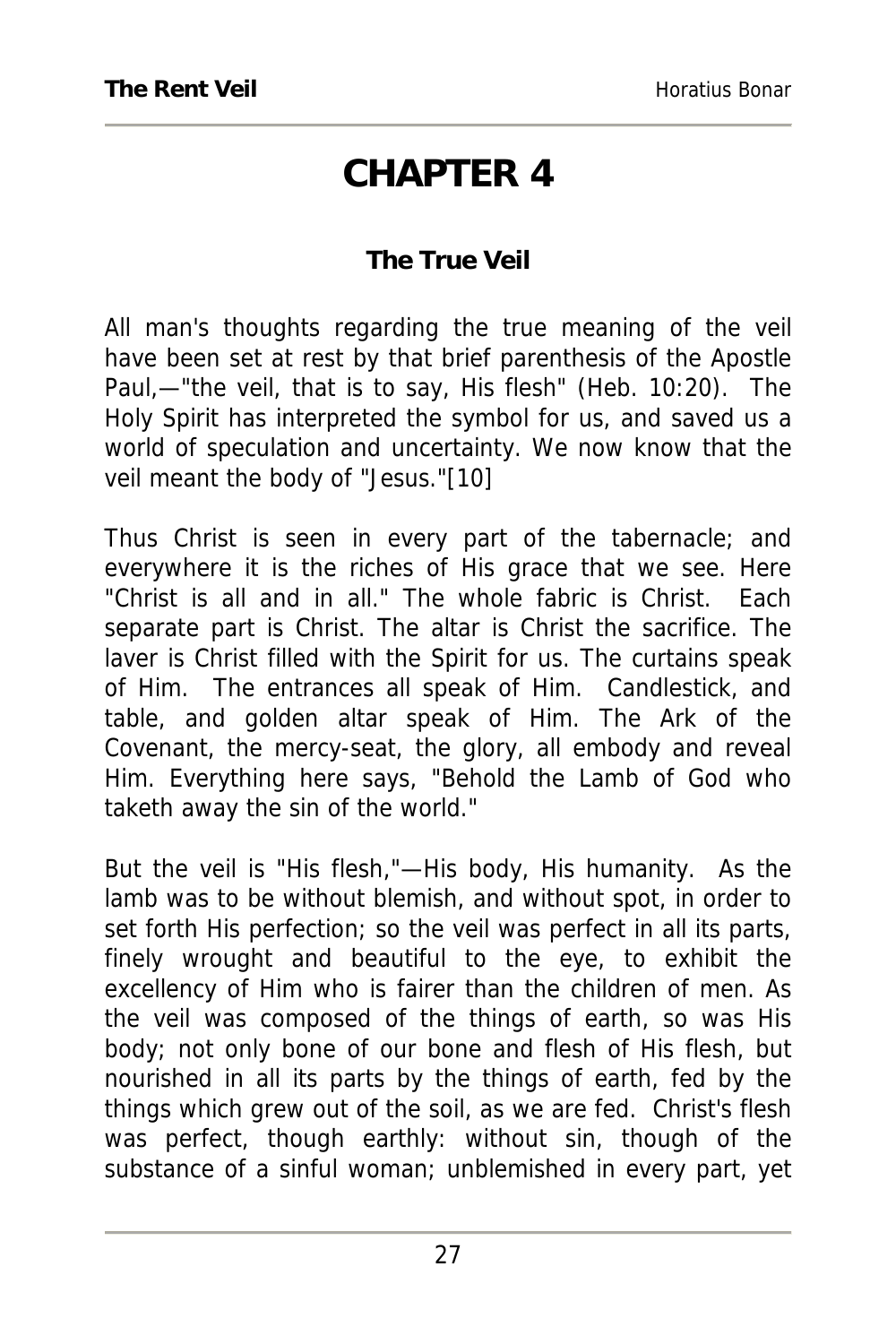sensitive to all our sinless infirmities. Through the veil the glory shone, so through the body of Christ the Godhead shone.

As in the holy of holies the shekinah or symbol of Jehovah dwelt; so in the man Christ Jesus dwelt "all the fullness of the Godhead BODILY" (Col. 2:9). He was "the Word made flesh" (John 1:14); "God manifest in flesh"  $(1$  Tim. 3:16); "Immanuel," God with us; Jehovah in very deed dwelling on earth, inhabiting a temple made with hands; and that temple a human body such as ours. For God became man that He might dwell with man, and that man might dwell with Him. In Jesus of Nazareth Jehovah was manifested; so that he who saw Him saw the Father, and he who heard Him heard the Father, and he who knew Him knew the Father.

In Jesus of Nazareth was seen the mighty God. In the son of the carpenter was seen the Creator of heaven and earth. In the Man of sorrows was seen the Son of the blessed. He who was born at Bethlehem was He whose days are from eternity. He who died was the Prince of life,

of whom it is written, "In Him was life, and the life was the light of men." Of these things the mysterious veil of the temple was the fair symbol. He who could read the meaning of that veil could read unutterable things concerning the coming Messiah,—the Redeemer of His Israel, the Deliverer of man; divine yet human, heavenly yet earthly, clothed with divine majesty, yet wearing the raiment of our poor humanity.

In Him was manifested divine strength, residing in and working through a feeble human arm such as ours: divine wisdom, in its perfection, speaking through the lips of a child of dust; divine majesty seated on a human brow; divine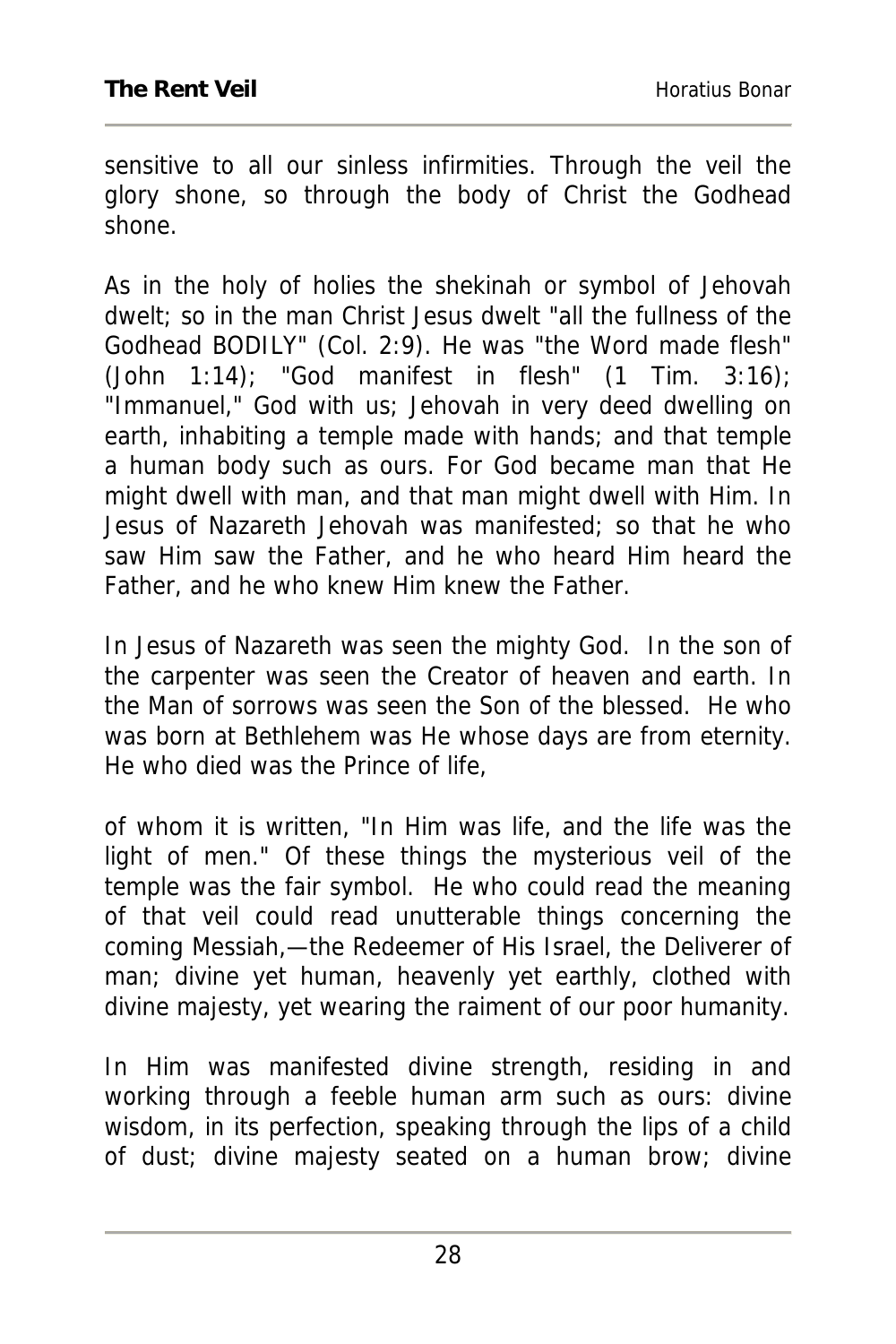benignity beaming from human eyes, and put forth in the touch of a human hand; divine purposes working themselves out through a human will; divine sovereignty embodied in each act and motion of a human organism; divine grace coming forth in human compassions and sympathies; and divine grief finding vent to itself in human tears.

The perfection of His holy and glorious, yet true manhood is seen in that mysterious veil. Its materials, so choice, so fair, yet still earthly, spoke of Him who, though fairer than the children of men, is still bone of our bone and flesh of our flesh. Its well-wrought texture and exquisite workmanship, of purple, and scarlet, and fine-twined linen, spoke of His spotless yet thoroughly human body, prepared by the Holy Ghost; while its embroidered or interwoven cherubim spoke of the Church in Him,— part of Himself; one with Him as He is one with them; for "both He that sanctifieth and they who are sanctified are all of one."

The "flesh of Christ" both revealed and hid the glory. It veiled and it unveiled Godhead: it proclaimed the nearness of Jehovah to His worshippers, and yet suggested some distance, some interposing medium, which could only be taken out of the way by God Himself. For that which had been placed there by God could not be removed by man. And yet man, in a certain sense, had to do with the removal. In the type, indeed, it was not so; but in the antitype it was. For no hand of man rent the veil; yet it was man's hand that nailed the Son of God to the cross; it was man that slew Him. And yet again, on the other hand, it was God that smote Him, just as it was the hand of God that rent the veil from top to bottom. "It pleased the Lord to bruise Him and to put Him to grief" (Isa. 53:10). The bruising of His heel was the doing of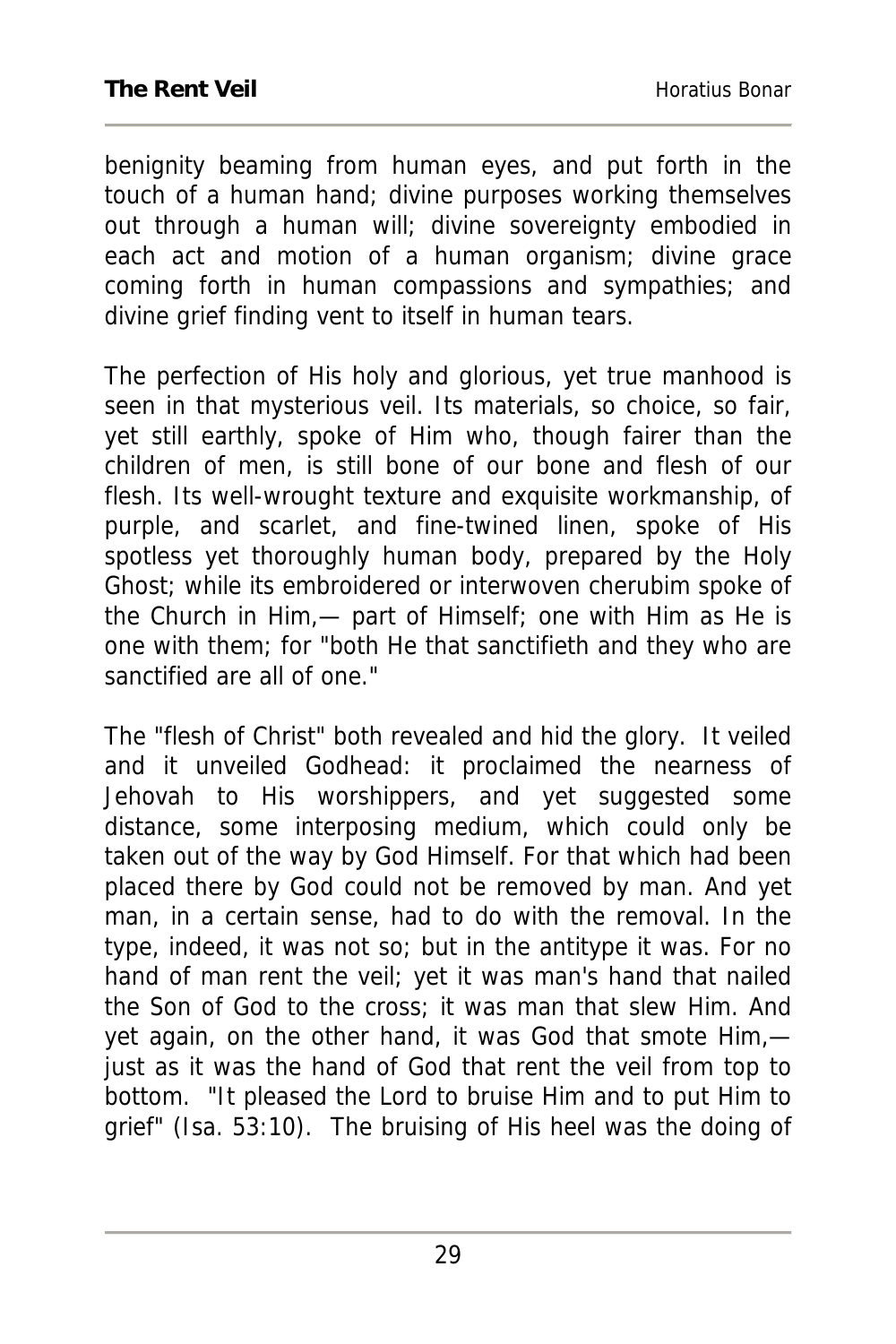the serpent and his seed, yet it was also the doing of the Lord.

There was the unbroken body, and the broken body of the Lord. The veil pointed to the former. It was the symbol of the unbroken body, the unwounded flesh of the Surety. It was connected with incarnation, not with crucifixion,—with life, not with death. We learn from it that mere incarnation can do nothing for the sinner. He needs far more than that, something different from the mere assumption of our humanity. The veil said, that body must be broken before the sinner can come as a worshipper into the place where Jehovah dwells. The Christ of God must not merely take flesh and blood; He must take mortal flesh and die.

Sacrifice alone can bring us nigh to God, and keep us secure and blessed in His presence. We are saved by a dying Christ.

The veil was, as we have said before, to the holy of holies what the sword of fire was to the garden of the Lord. Both of them kept watch at the gate of the divine presence-chamber. The flaming sword turned every way; that is, it threw around the garden a girdle or belt of divine fire from the shekinah glory, threatening death to all who should seek entrance into the holiest, and yet (by leaving Paradise unscathed upon the earth) revealing God's gracious purpose of preserving it for the re-entrance of banished man, or rather of preparing for him a home more glorious than the Paradise which he had lost.

Both the veil and the flame said, "We guard the palace of the Great King, that no sinner may enter." Yet they said also, the King is within, He has not forsaken man or man's world; you shall one day have unhindered access to Him; but for wise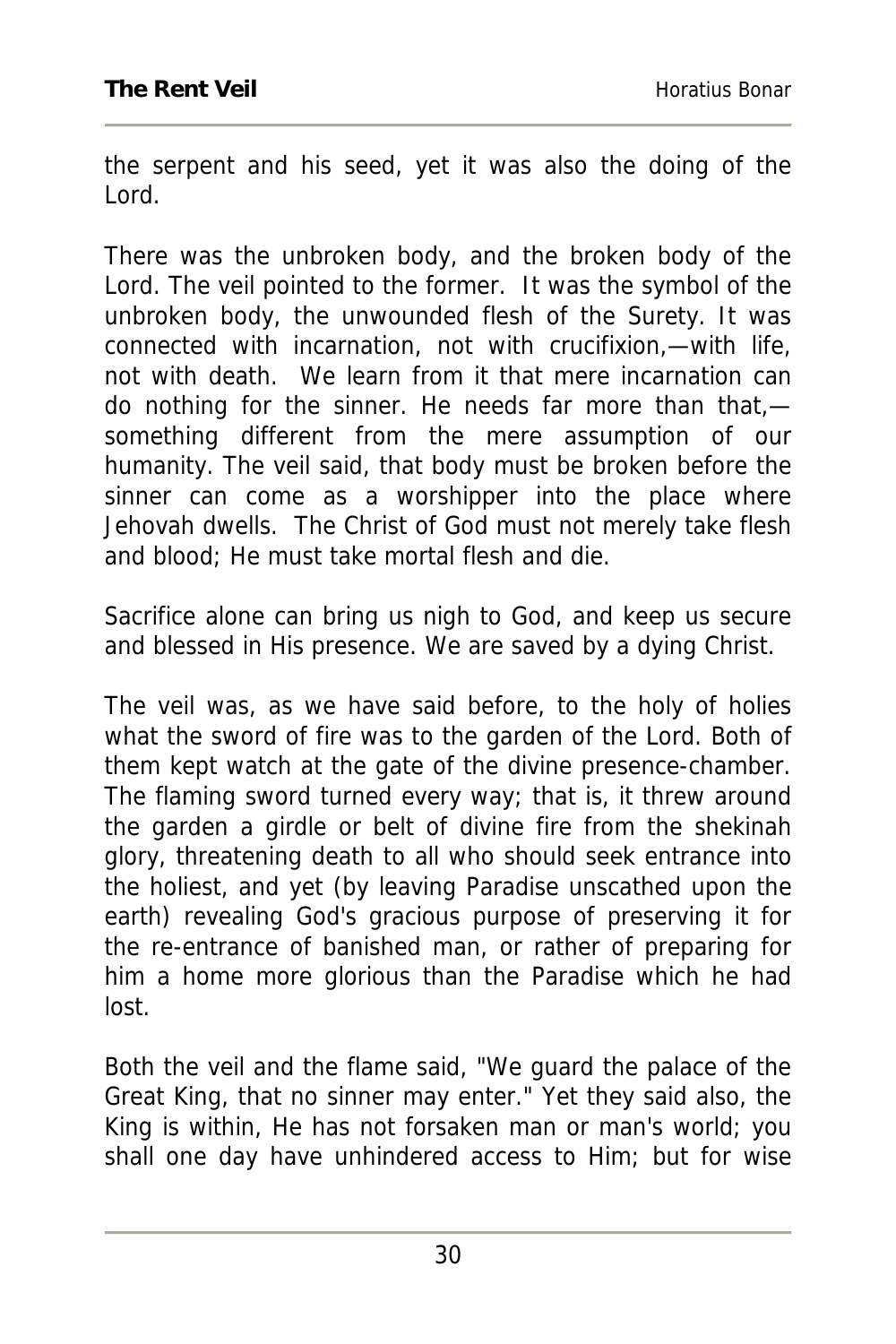and vast reasons, to be shown in due time, you cannot enter yet. Something must be done to make your entrance a safe thing for yourself and a righteous thing for God.

 That veil then, unrent as it was, proclaimed the glad tidings; though it could not, so long as it was unrent, reveal the whole grace, or at least the way in which grace is to reach the sinner. That grace can flow out only by means of death. It is death that opens the pent-up fullness of love, and sends out the life contained in the "spring shut up, the fountain sealed." It is the rod of the substitute, the cross of the sinbearer that smites the rock, that the waters may gush forth.

The antitype of the unrent veil might be said to have been held before Israel's eyes from the time that the Son of God took our flesh. It is the unrent veil that we find at Bethlehem; it is the unrent veil that we find at Nazareth, and all the life long of the Christ of God. The miracles of grace wrought during His ministry were like the waving of the folds of that veil before men's eyes, and letting some of the rays of the inner majesty shine through. So were His words of grace from day to day. Men were compelled to look and to admire. "They wondered at the gracious words proceeding out of His mouth" (Luke 4:22, literally, "at the words of the grace proceeding out of His mouth"); "Never man spake like this man" (John 7:46); "He hath done all things well" (Mark 7:37); what were these things but the expressions of admiration at the unrent veil. It was so beautiful, so perfect! Men gazed at it and wondered. It was marvellously attractive; and it was meant to be so.

Hence many were drawn to the person of Christ by His attractive grace without fully understanding either His fullness or their own great need. What they saw in a living Christ won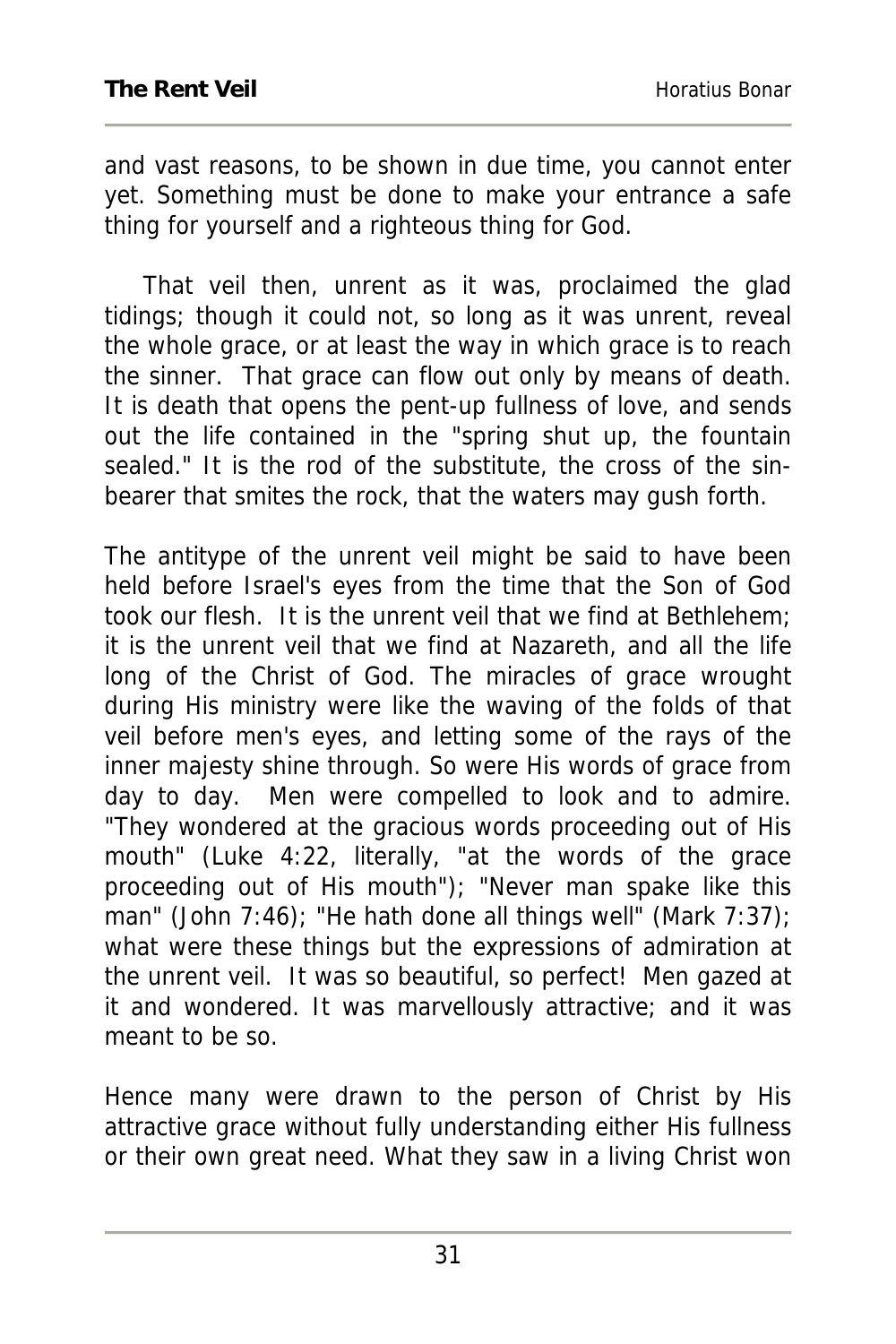their hearts; they acknowledged Him as the Saviour without fully understanding how He was to be such. The disciples would not admit any necessity for His dying. The unrent veil seemed to them enough. "That be far from Thee, Lord," were the words of Peter, repudiating the very idea of His Lord's death. He was content with a living Saviour. Death seemed altogether inconsistent with the character of Messiah.

Let us mark the scene just referred to, and understand its meaning. "From that time forth began Jesus to show unto His disciples, how that He must go to Jerusalem, and suffer many things of the elders and chief priests and scribes, and be killed and be raised again the third day" (Matt. 16:21). It was as if standing in front of the holy of holies, and pointing to the veil, He was saying to them, That veil must be rent! "Then Peter took Him, and began to rebuke him, saying, Be it far from Thee, Lord; this shall not be unto Thee" (v 22). What was this but saying, Lord, that is impossible; that veil must not and cannot be rent! "But He turned and said unto Peter, Get thee behind me, Satan; thou art an offence unto me; for thou savourest not the things that be of God, but those that be of men" (v 23). It was as if He had said, Peter, thou art speaking like Satan, and for Satan; he knows that unless the heel of the woman's seed be bruised, his head cannot be bruised; he knows that unless that veil be rent, thou canst not go in to God; and he speaks through thee, if it were possible, to prevent the rending; the veil must be rent; if I die not, thou canst not live; if I die not, I need not have come into the world at all.[11]

If one might, by a figure, speak of the veil as living and sentient, might we not say that it dreaded the rending. What was the meaning of Christ's words, "Now is my soul sorrowful"? Was it not the expression of dread as to the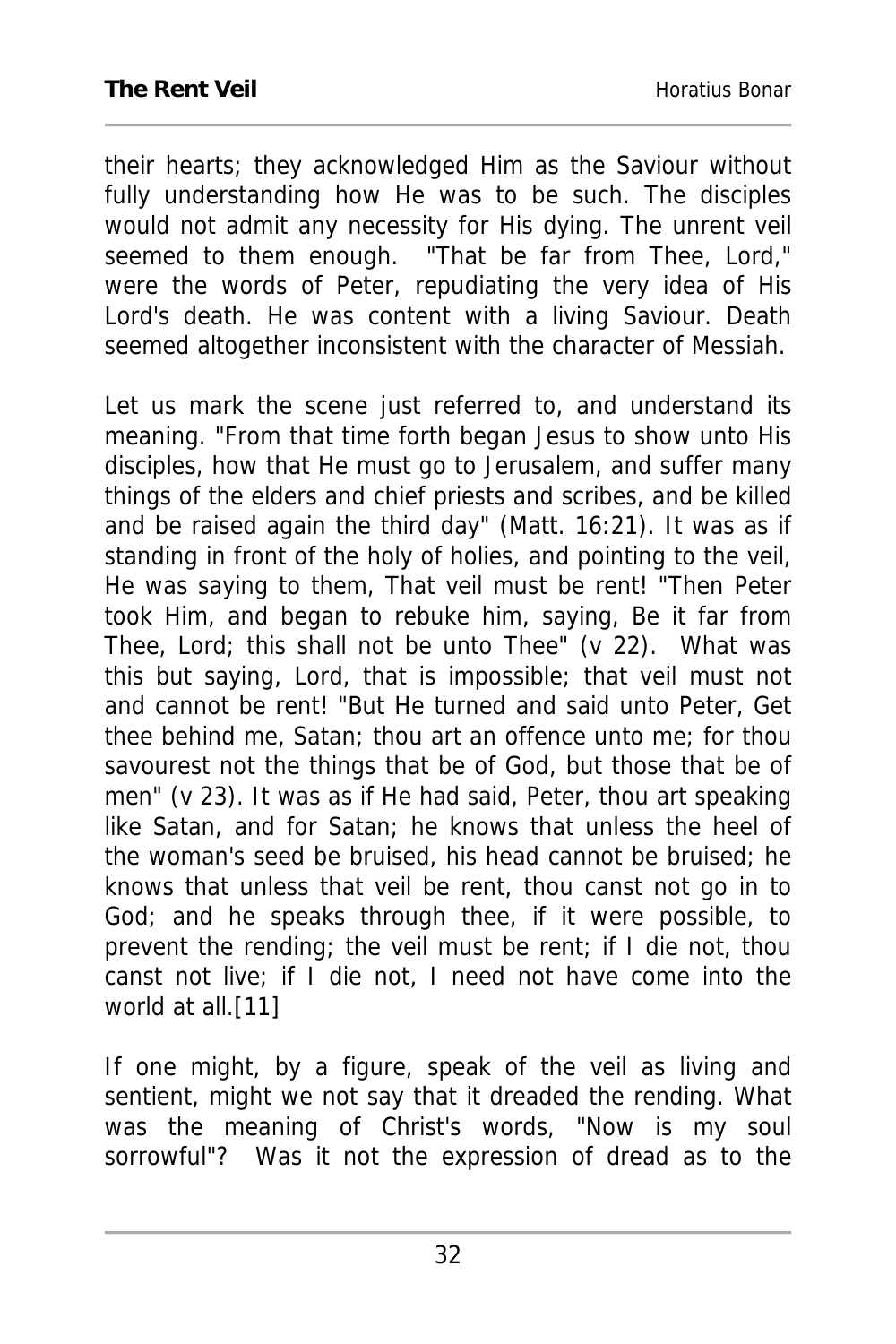rending? And still more, what was the meaning of the Gethsemane cry, "Father, if it be Thy will, let this cup pass from me"? Was it not the same? And yet there was the desire for its being rent, the longing for the consummation. "I have a baptism to be baptized with, and how am I straitened till it be accomplished" (Luke 12:50).

"A body hast thou prepared me" (Heb. 10:5). That body was truly human as we have seen, and yet it was prepared by the Holy Ghost. "The Holy Ghost shall come upon thee, and the power of the Highest shall overshadow thee; therefore also,[12] that holy thing which shall be born of thee shall be called the Son of God" (Luke 1:35). This body, thus divinely prepared out of human materials, was altogether wonderful. There had been none like it from the first: nor was there to be any such after it,—so perfect, yet so thoroughly human; so stainless, yet so sensitive to all the sinless infirmities of man. In this respect it differed from the body of the first Adam, which was perfect, no doubt, but not in sympathy with us. The kind of perfection in the first Adam unfitted him to sympathise with us, or to be tempted like as we are. The nature of Christ's perfection fitted Him most fully for sympathising with us, and for being tempted, like as we are, yet without sin.

The colour and texture of the temple-veil seem all to have reference to the flesh or body; blue, and purple, and scarlet, and fine-twined linen. Jeremiah's description of the Nazarites may help us to see this: "Her Nazarites were purer than snow, they were whiter than milk; they were more ruddy in body than rubies; their polishing was of sapphire" (Lam. 4:7, or "their veining was the sapphire's," as Blayney renders it). The bride in the Song of Solomon thus also speaks of the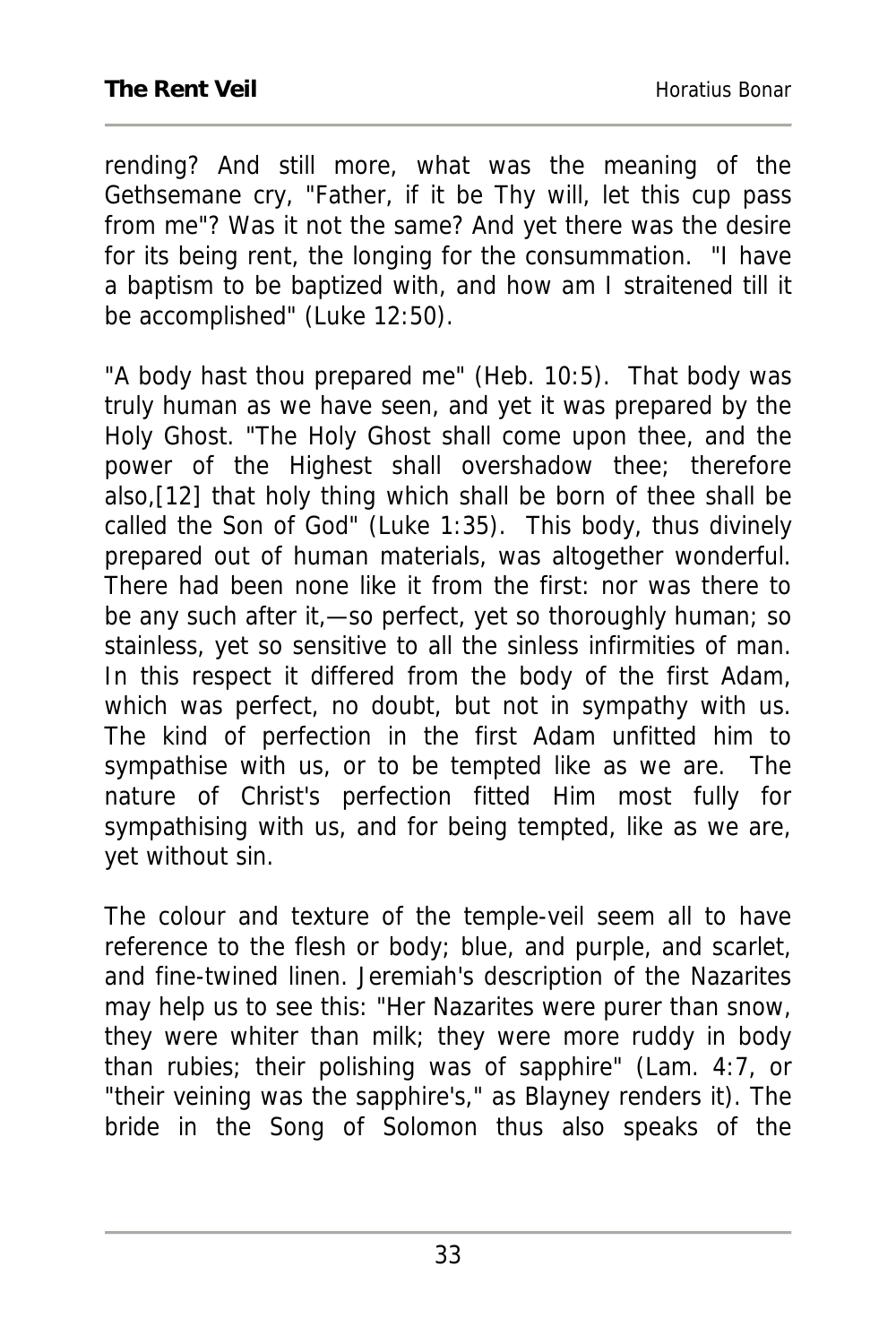bridegroom, "My beloved is white and ruddy, the chiefest among ten thousand" (Song of Sol. 5:10).

All this corporeal perfection and beauty were produced by the Holy Ghost. Never had His hand brought forth such material perfection as in the body of the Christ of God. It was "without spot and blemish," worthy of Him out of whose eternal purpose it came forth; worthy of Him who so cunningly had wrought it as the perfection of divine workmanship; worthy of Him in whom dwelt all the fullness of the Godhead bodily.[13]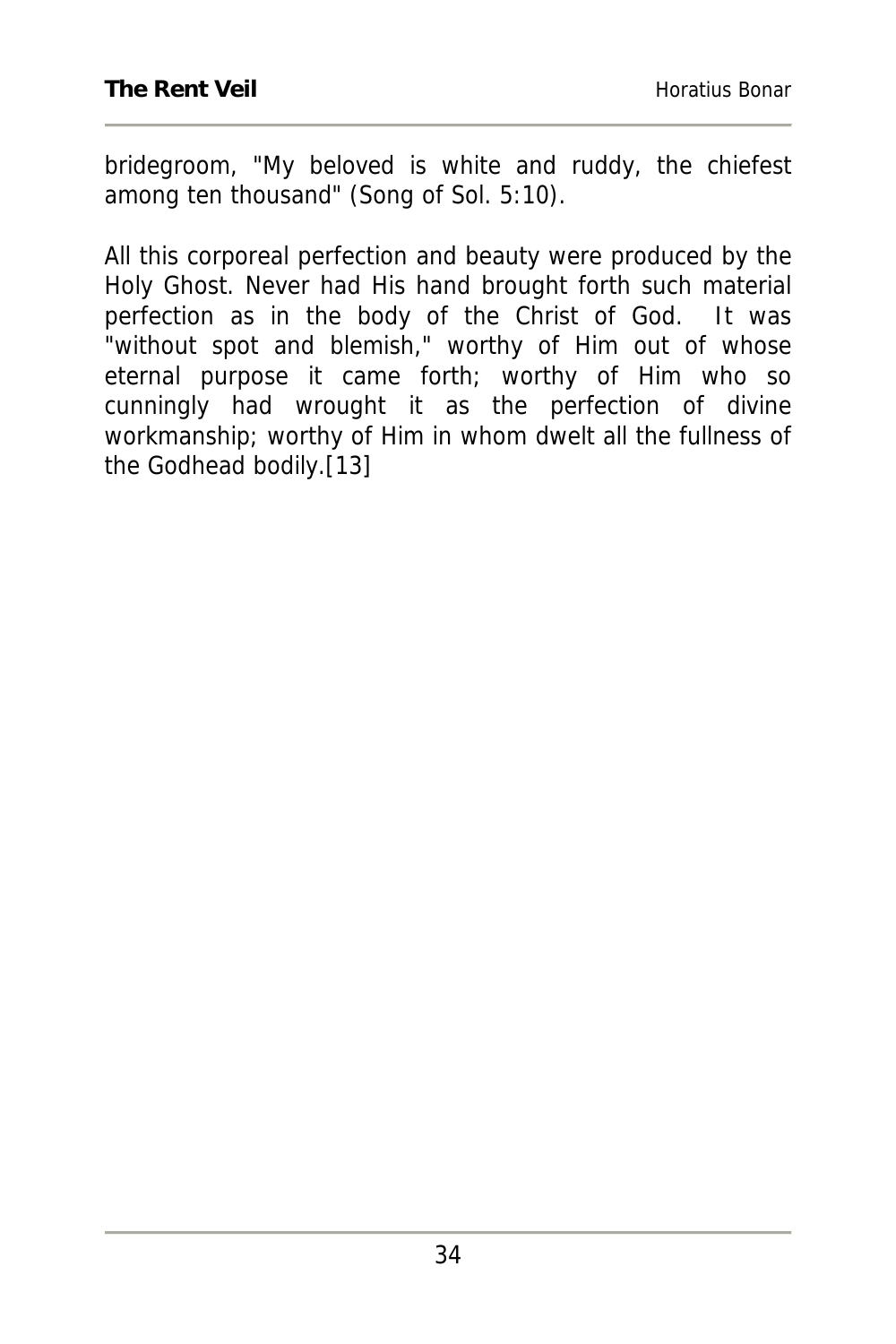# **CHAPTER 5**

#### **The Rending Of The Veil**

The symbolic veil was rent: and at the same moment the true veil was also rent. It is this that we have now to consider.

The following are the words of the evangelist: "Behold the veil of the temple was rent in twain from the top to the bottom" (Matt. 27:51). In considering them we must endeavour to realise the scene of which this is a part. The passage transports us to Jerusalem; it sets us down upon Moriah; it takes us into the old temple at the hour of evening sacrifice, when the sun, though far down the heavens, is still sending its rays right over turret and pinnacle, on to the grey slopes of Olivet, where thousands, gathered for the great Paschal Sacrifice, are wandering; it shows us the holy chambers with their varied furniture of marble and cedar and gold; it brings us into the midst of the ministering priests, all robed for service. Then suddenly, as through the opened sky, it lifts us up and carries us from the earthly into the heavenly places, from the mortal into the immortal Jerusalem, of which it is written by one who had gazed upon them both, "I saw no temple therein, for the Lord God Almighty and the Lamb are the temple of it."

For we must take the earthly and the heavenly together, as body and soul. The terrestrial sun and the sun of righteousness must mingle their radiance, and each unfold the other. The waters of the nether and the upper springs must flow together. The Church must be seen in Israel, and Israel in the Church; Christ in the altar, and the altar in Christ; Christ in the lamb, and the lamb in Christ; Christ in the mercy-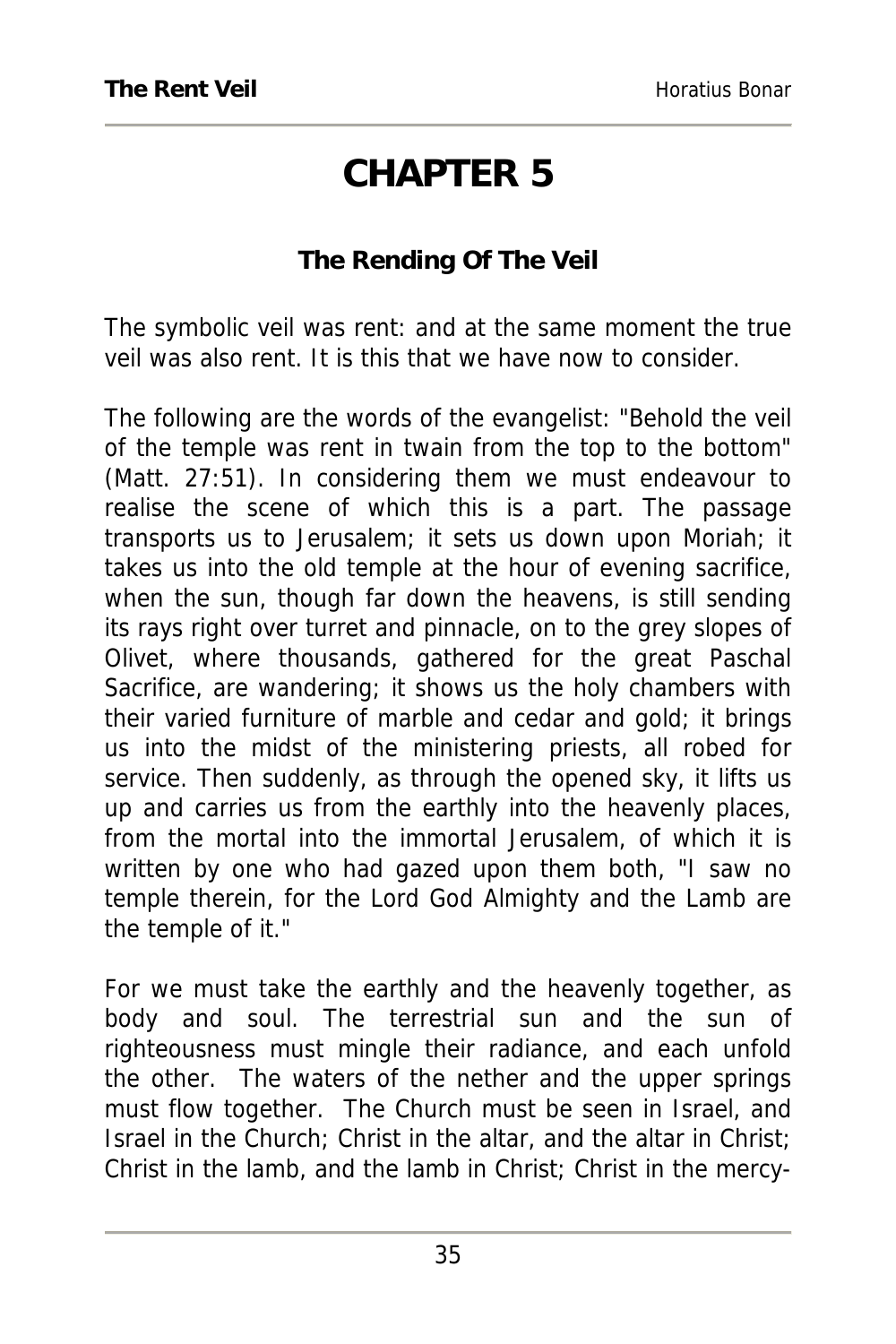seat, and the mercy-seat in Christ; Christ in the shekinahglory, and the shekinahglory in Him, who is the brightness of Jehovah's glory. We must not separate the shadow from the substance, the material from the spiritual, the visible form the invisible glory. What God hath joined together, let no man put asunder.

Even the old Jew, if a believing man, like Simeon, saw these two things together, though in a way and order and proportion considerably different from what our faith now realises. To him there was the vision of the heavenly through the earthly; to us there is the vision of the earthly through the heavenly. He, standing on the outside, saw the glory through the veil, as one in a valley sees the sunshine through clouds; we, placed in the inside, see the veil through the glory, as one far up the mountain sees the clouds beneath through the sunshine. Formerly it was the earthly that revealed the heavenly, now it is the heavenly that illuminates the earthly. Standing beside the brazen serpent, Moses might see afar off Messiah the Healer of the nations; standing, or rather I should say sitting, by faith beside this same Messiah in the heavenly places, we see the brazen serpent afar off. From the rock of Horeb, the elders of Israel might look up and catch afar off some glimpses of the water of life flowing from the rock of ages; we, close by the heavenly fountain, proceeding out of the throne of God and of the Lamb, look down and recognise the old desert rock, with its gushing stream. Taking in his hand the desert manna, Israel could look up to the true bread above; we, taking into our hands the bread of God, look downward on the desert manna, not needing now with Israel to ask, "What is it?"

But let us look at: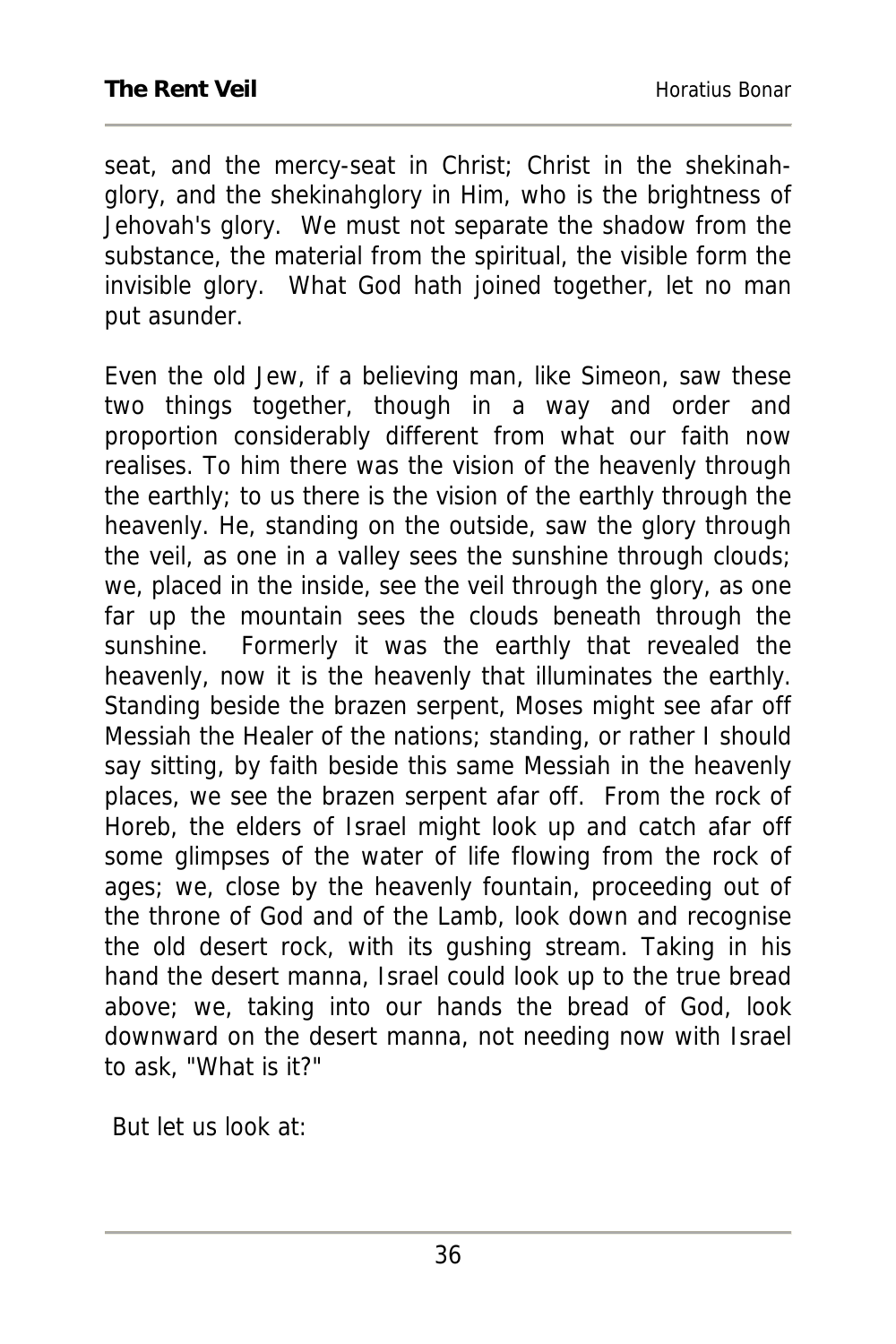The rending of the veil. This was a new thing in its history, and quite a thing fitted to make Israel gaze and wonder, and ask, what meaneth this? Is Jehovah about to forsake His dwelling?

1. It was rent, not consumed by fire. For not its mere removal, still less its entire destruction, was to be signified; but its being transformed from being a barrier into a gate of entrance. Through it the way into the holiest was to pass; the new and living way; over a pavement sprinkled with blood.

2. It was rent while the temple stood. Had the earthquake which rent the rocks and opened graves, struck down the temple or shattered its walls, men might have said that it was this that rent the veil. But now was it made manifest that it was no earthly hand, nor natural convulsion, that was thus throwing open the mercy-seat, and making its long-barred chamber as entirely accessible as the wide court without, which all might enter, and where all might worship.

3. It was rent in twain. It did not fall to pieces, nor was it torn in pieces. The rent was a clean and straight one, made by some invisible hand; and the exact division into two parts might well figure the separation of Christ's soul and body, while each part remained connected with the temple, as both body and soul remained in union with the Godhead; as well as resemble the throwing open of the great folding door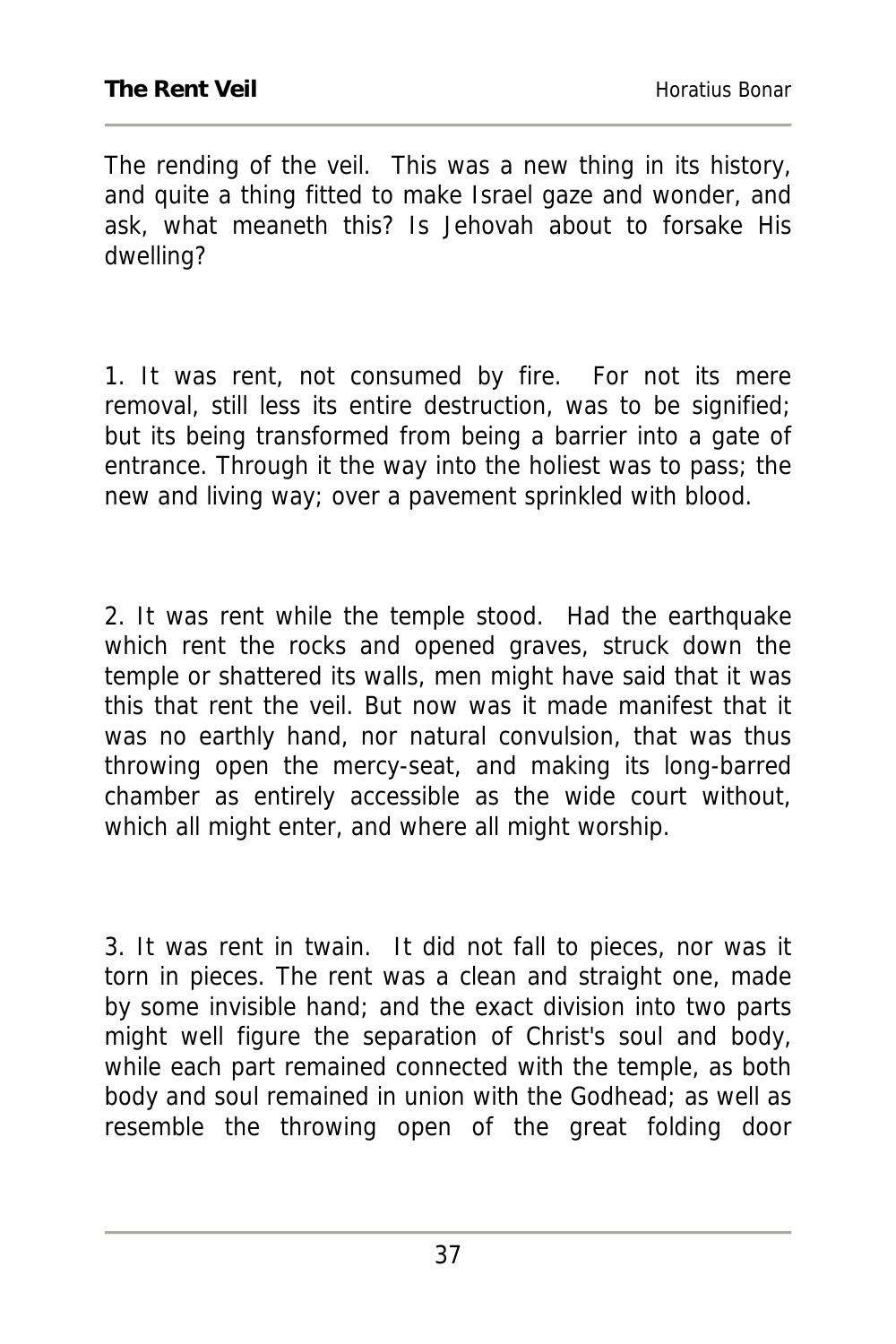between earth and heaven, and the complete restoration of the fellowship between God and man.

4. It was rent from the top to the bottom. Not from side to side, nor from the bottom to the top: which might have been man's doing; but from the top to the bottom, showing that the power which rent it was from above, not from beneath; that the rending was not of man but of God. It was man, no doubt, that dealt the blow of death to the Son of God, but, "it pleased the Lord to bruise him; He hath put him to grief." Beginning with the roof and ending with the floor, the rest was complete; for God, out of His own heaven, had done it. And as from roof to floor there remained not one fragment of the old veil; so from heaven to earth, from the throne of God, down to the dwelling of man, there exists not one remnant nor particle of a barrier between the sinner and God. He who openeth and no man shutteth has, with His own hand, and in His own boundless love, thrown wide open to the chief of sinners, the innermost recesses of His own glorious heaven! Let us go in: let us draw near.

5. It was rent in the presence of the priests. They were in the holy place, outside the veil, of course, officiating, lighting the lamps, or placing incense on the golden altar, or ordering the shewbread on the golden table. They saw the solemn rending of the veil, and were no doubt overwhelmed with amazement; ready to flee out of the place, or to cover their eyes lest they should see the hidden glories of that awful chamber which only one was permitted to behold. "Woe is me, for I am undone; I am a man of unclean lips, and I dwell among a people of unclean lips; for mine eyes have seen the King, the Lord of Hosts" (Isa. 6:5). They were witnesses of what was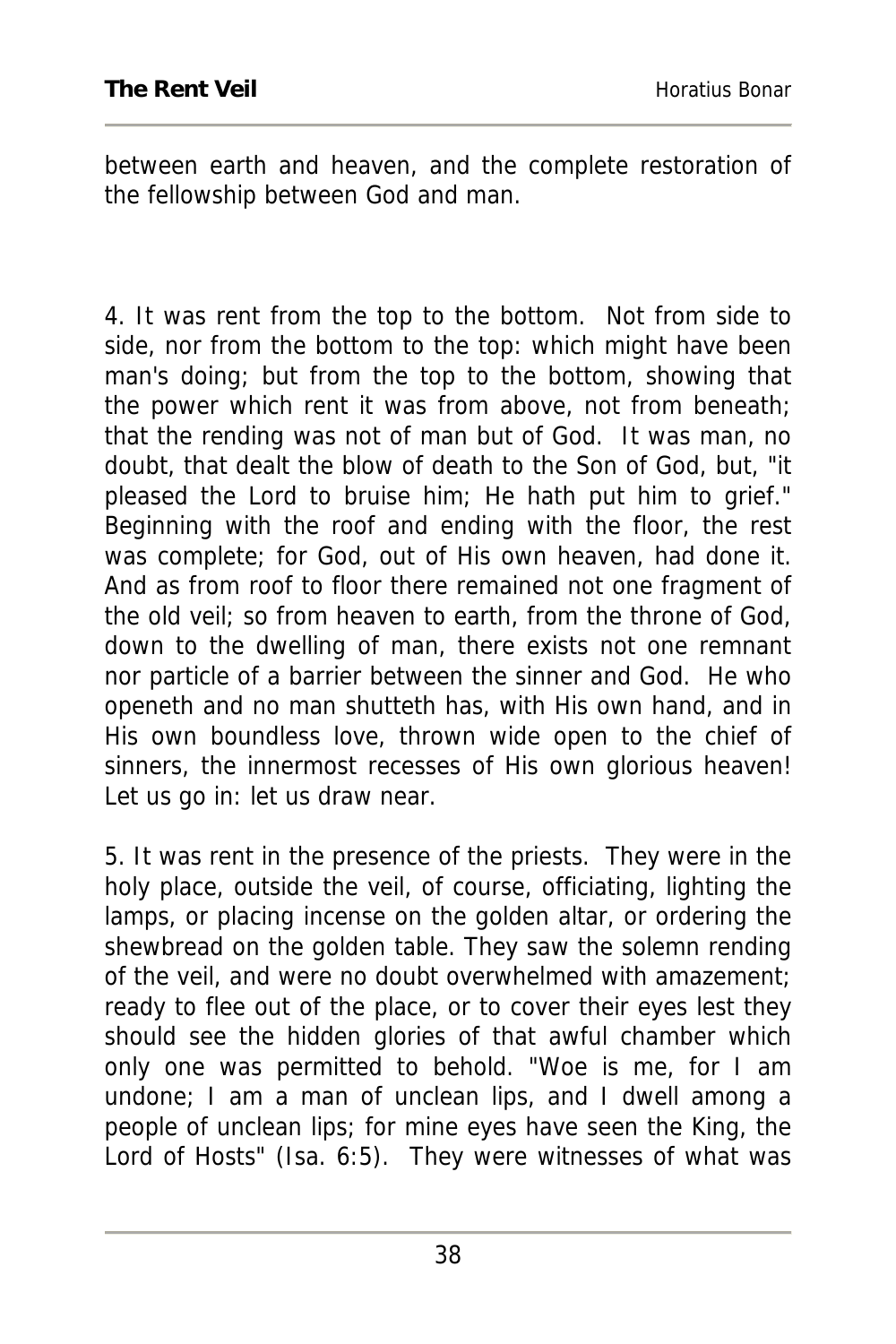done. They had not done it themselves; they felt that no mortal hand had done it; and what could they say but that God Himself had thrown open His gates, that they might enter in to precincts from which they had been so long debarred.

 6. It was rent that it might disclose the mercy-seat, and the cherubim, and the glory. These were no longer to be hidden, and known only as the mysterious occupants of a chamber from which they might not go out, and into which no man might enter. It was no longer profanity to handle the uncovered vessels of the inner shrine; to gaze upon the golden floor and walls all stained with sacrificial blood; nay, to go up to the mercyseat and sit down beneath the very shadow of the glory. Formerly it was blasphemy even to speak of entering in; now the invitation seemed all at once to go forth, "Let us come boldly to the throne of grace." The safest, as well as the most blessed place, is beneath the shadow of the glory.

7. It was rent at the time of the evening sacrifice. About three o'clock, when the sun began to go down, the lamb was slain, and laid upon the brazen altar. Just at the moment when its blood was shed, and the smoke arose from the fire that was consuming it, the veil was rent in twain. There was an unseen link between the altar and the veil, between the sacrifice and the rending, between the bloodshedding and the removal of the barrier. It was blood that had done the work. It was blood that had rent the veil and thrown open the mercy-seat: the blood of "the Lamb, without blemish, and without spot."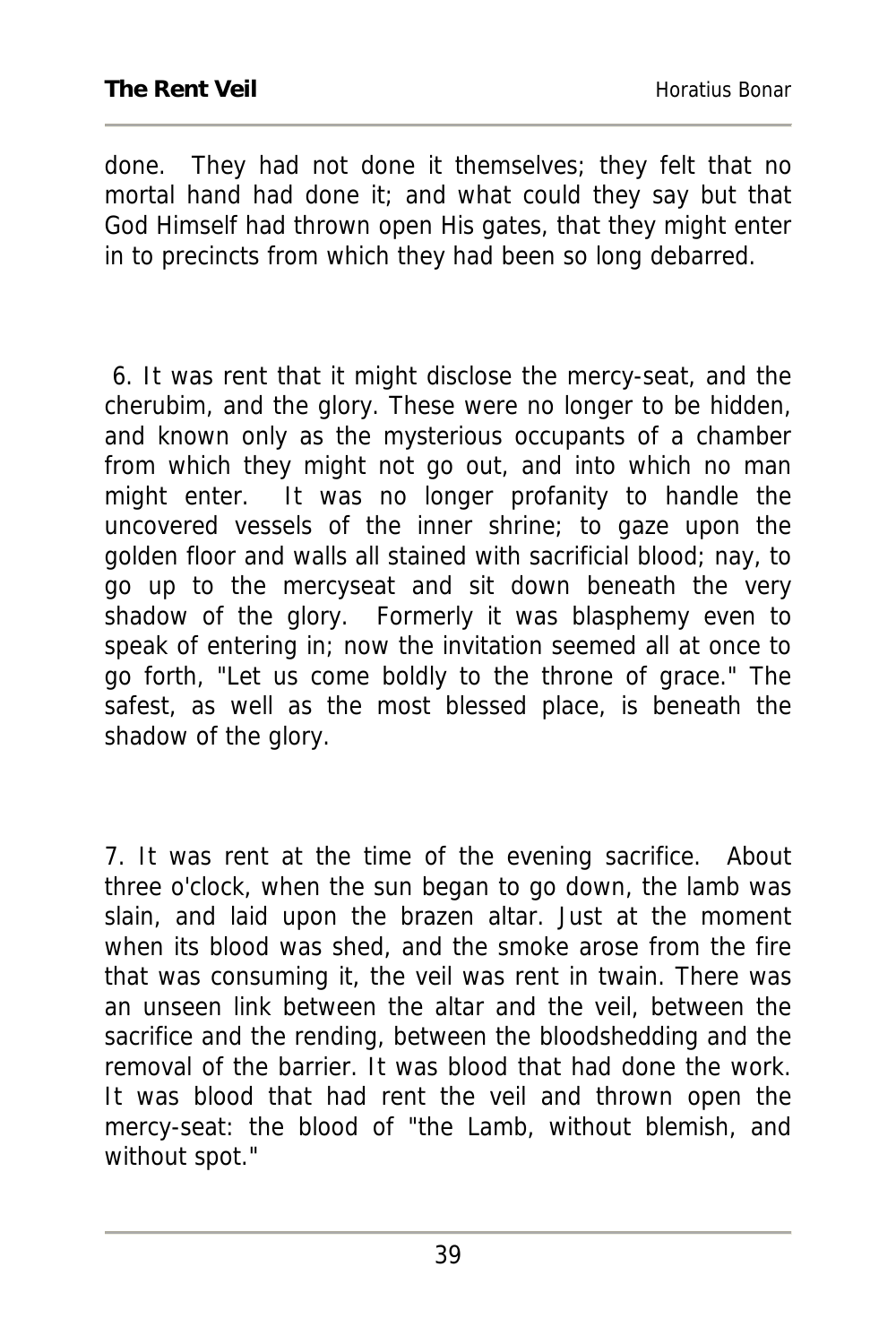8. It was rent at the moment when the Son of God died on the cross. His death, then, had done it! Nay, more, that rending and that death were one thing; the one a symbol, the other a reality; but both containing one lesson, that LIFE was the screen which stood between us and God, and death the removal of the screen; that it was His death that made His incarnation available for sinners; that it was from the cross of Golgotha that the cradle of Bethlehem derived all its value and its virtue; that the rock of ages, like the rock of Rephidim, must be smitten before it can become a fountain of living waters. That death was like the touching of the electric wire between Calvary and Moriah, setting loose suddenly the divine power that for a thousand years had been lying in wait to rend the veil and cast down the barrier. It was from the cross that the power emanated which rent the veil. From that place of weakness and shame and agony, came forth the omnipotent command, "Lift up your heads, O ye gates, and be ye lifted up, ye everlasting doors." The "It is finished" upon Golgotha was the appointed signal, and the instantaneous response was the rending of the veil. Little did the Jew think, when nailing the Son of the carpenter to the tree, that it was these pierced hands that were to rend the veil, and that it was their being thus pierced that fitted them for this mysterious work. Little did he suppose, when erecting a cross for the Nazarene, that that cross was to be the lever by which both his temple and city were to be razed to their foundations. Yet so it was. It was the cross of Christ that rent the veil; overthrew the cold statutes of symbolic service; consecrated the new and living way into the holiest; supplanted the ritualistic with the real and the true; and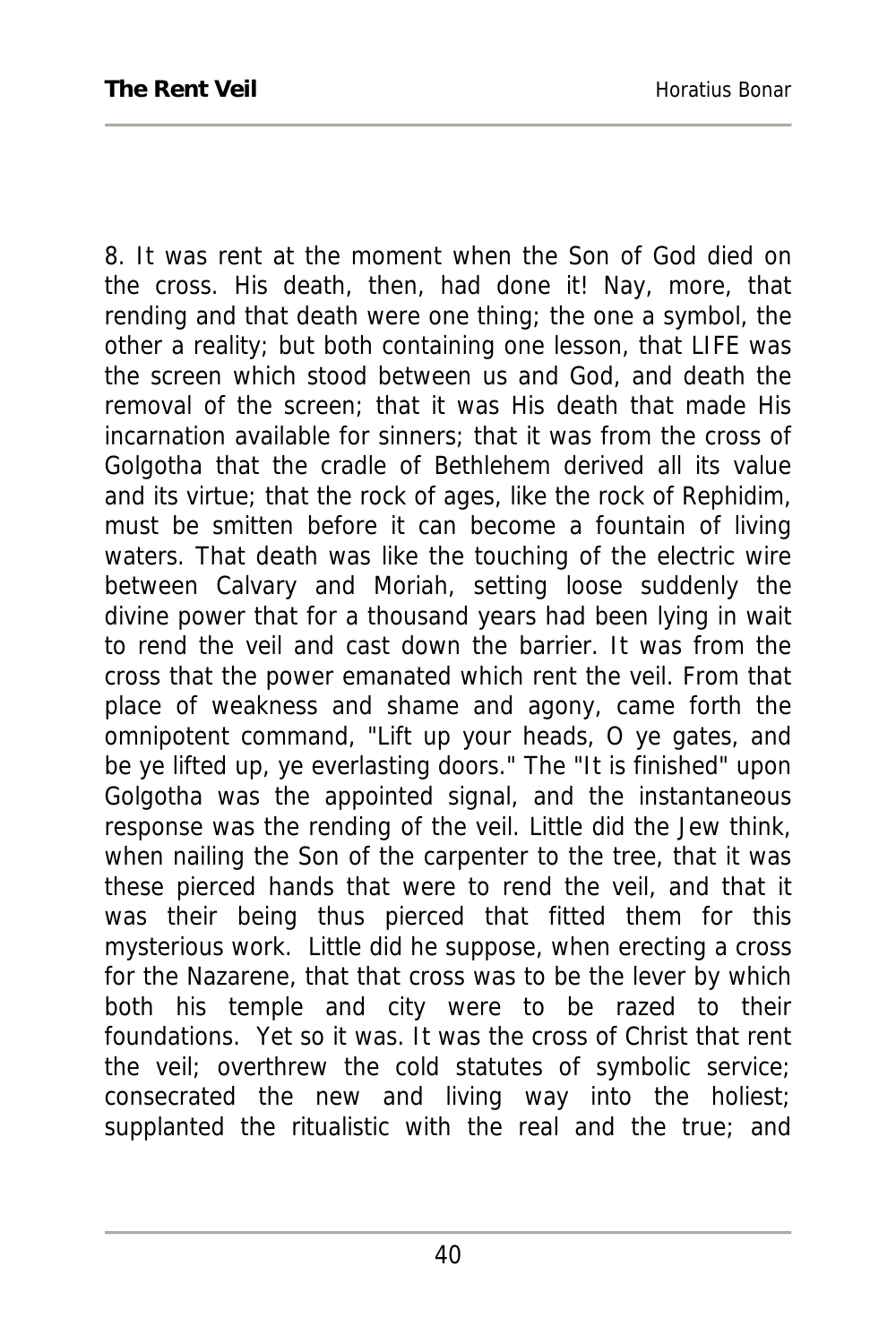substituted for lifeless performances the living worship of the living God.

 9. When the veil was rent, the cherubim which were embroidered on it were rent with it. And as these cherubim symbolised the Church of the redeemed, there was thus signified our identification with Christ in His death. We were nailed with Him to the cross; we were crucified with Him; with Him we died, and were buried, and rose again. In that rent veil we have the temple-symbol of the apostle's doctrine, concerning oneness with Christ in life and death,—"I am crucified with Christ." And in realising the cross and the veil, let us realise these words of solemn meaning, "Ye are dead, and your life is hid with Christ in God."

The broken body and shed blood of the Lord had at length opened the sinner's way into the holiest. And these were the tokens not merely of grace, but of righteousness. That rending was no act either of mere power or of mere grace. Righteousness had done it. Righteousness had rolled away the stone. Righteousness had burst the gates of brass, and cut in sunder the bars of iron. It was a righteous removal of the barrier; it was a righteous entrance that had been secured for the unrighteous; it was a righteous welcome for the chief of sinners that was now proclaimed.

Long had the blood of bulls and goats striven to rend the veil, but in vain. Long had they knocked at the awful gate, demanding entrance for the sinner; long had they striven to quench the flaming sword, and unclasp the fiery belt that girdled paradise; long had they demanded entrance for the sinner, but in vain. But now the better blood has come; it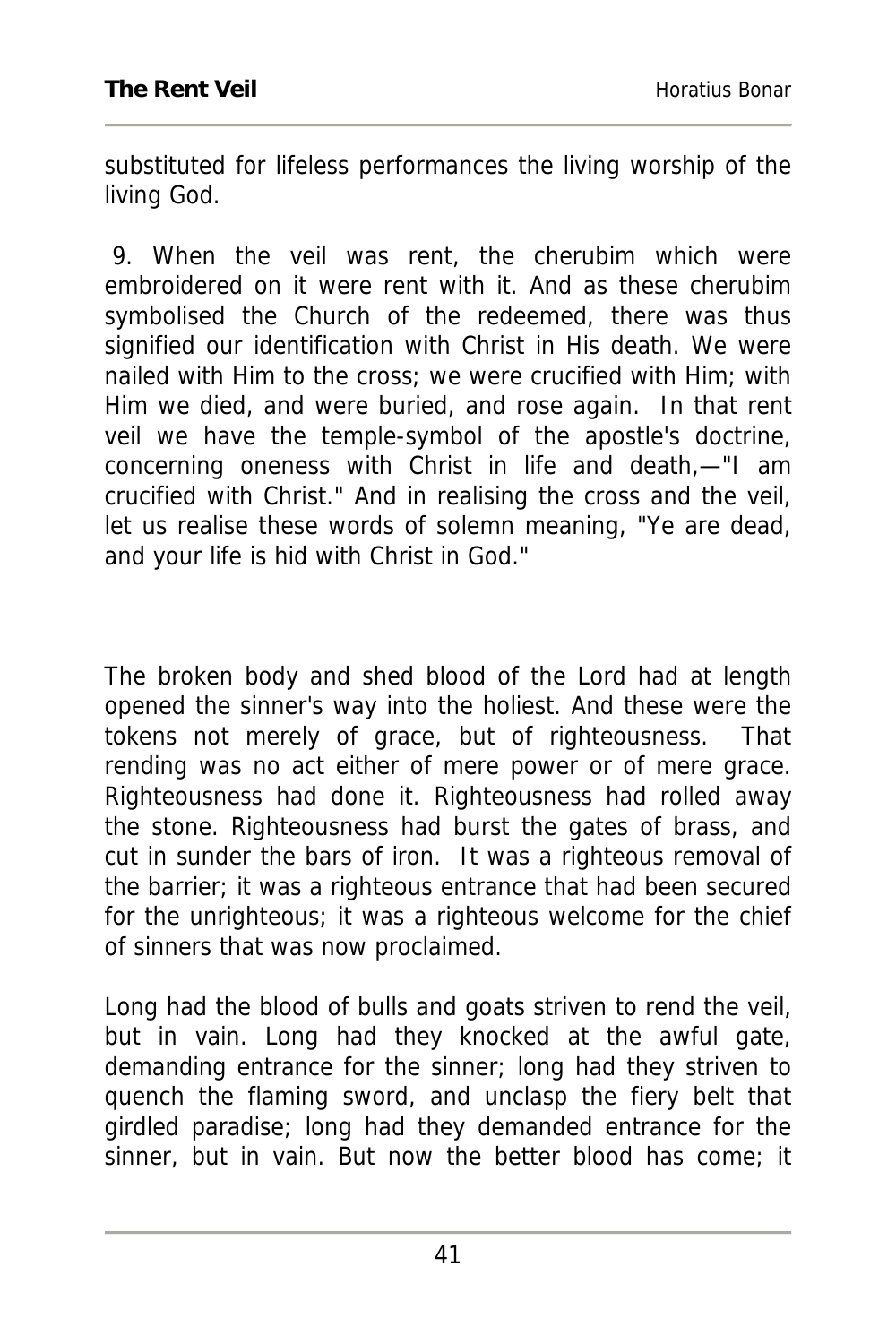knocks but once, and the gate flies open; it but once touches the sword of fire, and it is quenched. Not a moment is lost. The fullness of the time has come. God delays not, but unbars the door at once. He throws open His mercy-seat to the sinner, and makes haste to receive the banished one; more glad even than the wanderer himself that the distance, and the exclusion, and the terror are at an end for ever.

O wondrous power of the cross of Christ! To exalt the low, and to abase the high; to cast down and to build up; to unlink and to link; to save and to destroy; to kill and to make alive; to shut out and to let in; to curse and to bless. O wondrous virtue of the saving cross, which saves in crucifying, and crucifies in saving! For four thousand years has paradise been closed, but Thou hast opened it. For ages and generations the presence of God has been denied to the sinner, but Thou hast given entrance,—and that not timid, and uncertain, and costly, and hazardous; but bold, and blessed, and safe, and free.

The veil, then, has been rent in twain from the top to the bottom. The way is open, the blood is sprinkled, the mercyseat is accessible to all, and the voice of the High Priest, seated on that mercy-seat, summons us to enter, and to enter without fear. Having, then, boldness to enter into the holiest by the blood of Jesus,—by a new and living way which He hath consecrated for us, through the veil, that is to say, His flesh, and having an High Priest over the house of God, let us draw near with a true heart, in the full assurance of faith. The message is, Go in, go in. Let us respond to the message, and at once draw near. To stand afar off, or even upon the threshold, is to deny and dishonour the provision made for our entrance, as well as to incur the awful peril of remaining outside the one place of safety or blessedness. To enter in is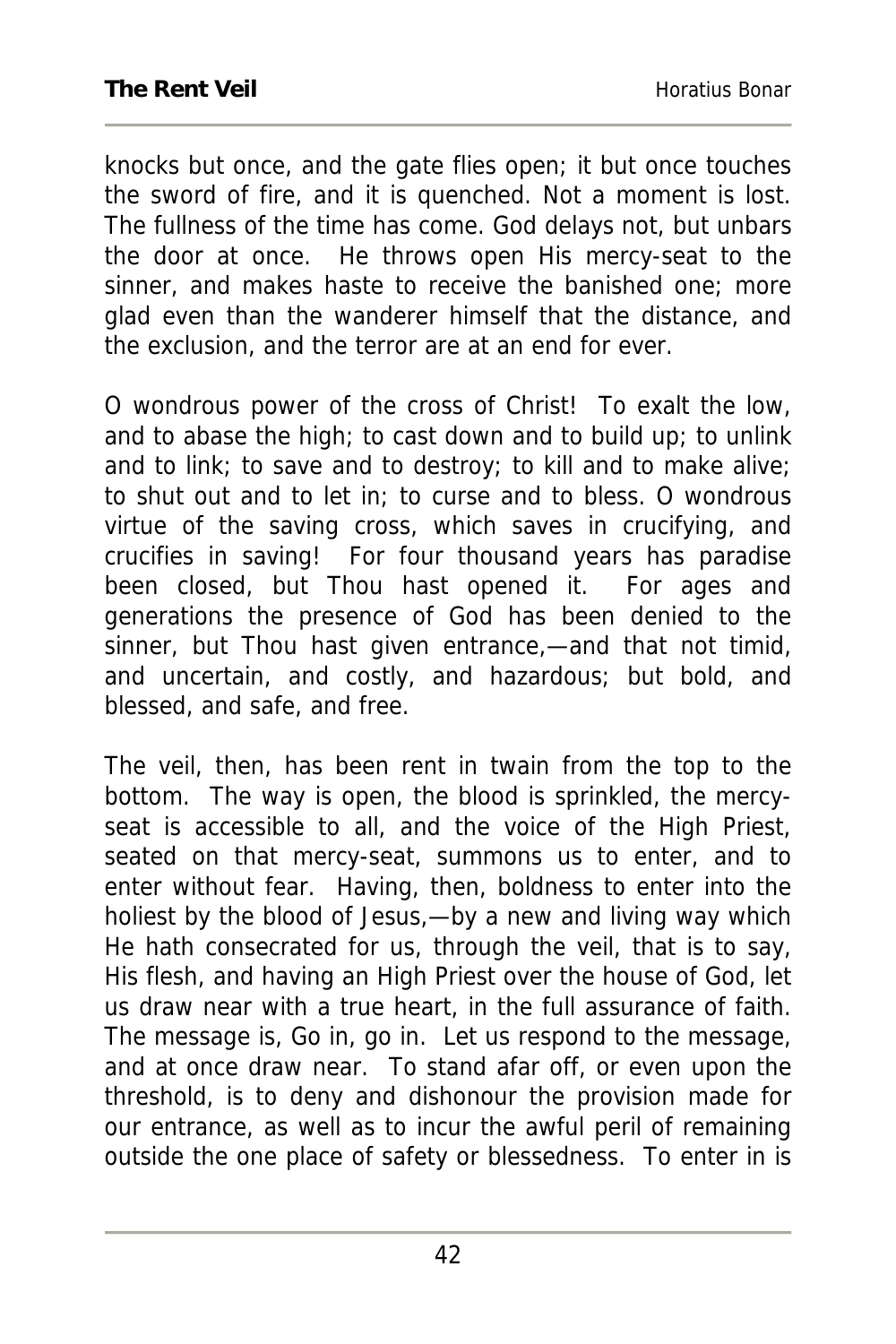our only security and our only joy. But we must go in, in a spirit and attitude becoming the provision made for us. If that provision has been insufficient, we must come hesitatingly, doubtingly, as men who can only venture on an uncertain hope of being welcomed. If the veil be not wholly rent, if the blood be not thoroughly sprinkled, or be in itself insufficient, if the mercy-seat be not wholly what its name implies,—a seat of mercy, a throne of grace; if the High Priest be not sufficiently compassionate and loving, or if there be not sufficient evidence that these things are so, the sinner may come doubtingly and uncertainly; but if the veil be fully rent, and the blood be of divine value and potency, and the mercyseat be really the place of grace, and the High Priest full of love to the sinner, then every shadow of a reason for doubt is swept utterly away. Not to come with the boldness is the sin. Not to come in the full assurance of faith is the presumption. To draw near with an "evil conscience" is to declare our belief that the blood of the Lamb is not of itself enough to give the sinner a good conscience and a fearless access.

"May I then draw near as I am, in virtue of the efficacy of the sprinkled blood?" Most certainly. In what other way or character do you propose to come? And may I be bold at once? Most certainly. For if not at once, then when and how? Let boldness come when it may, it will come to you from the sight of the blood upon the floor and mercy-seat, and from nothing else. It is bold coming that honours the blood. It is bold coming that glorifies the love of God and the grace of His throne. "Come boldly!" this is the message to the sinner. Come boldly now! Come in the full assurance of faith, not supposing it possible that that God who has provided such a mercy-seat can do anything but welcome you; that such a mercy-seat can be anything to you but the place of pardon, or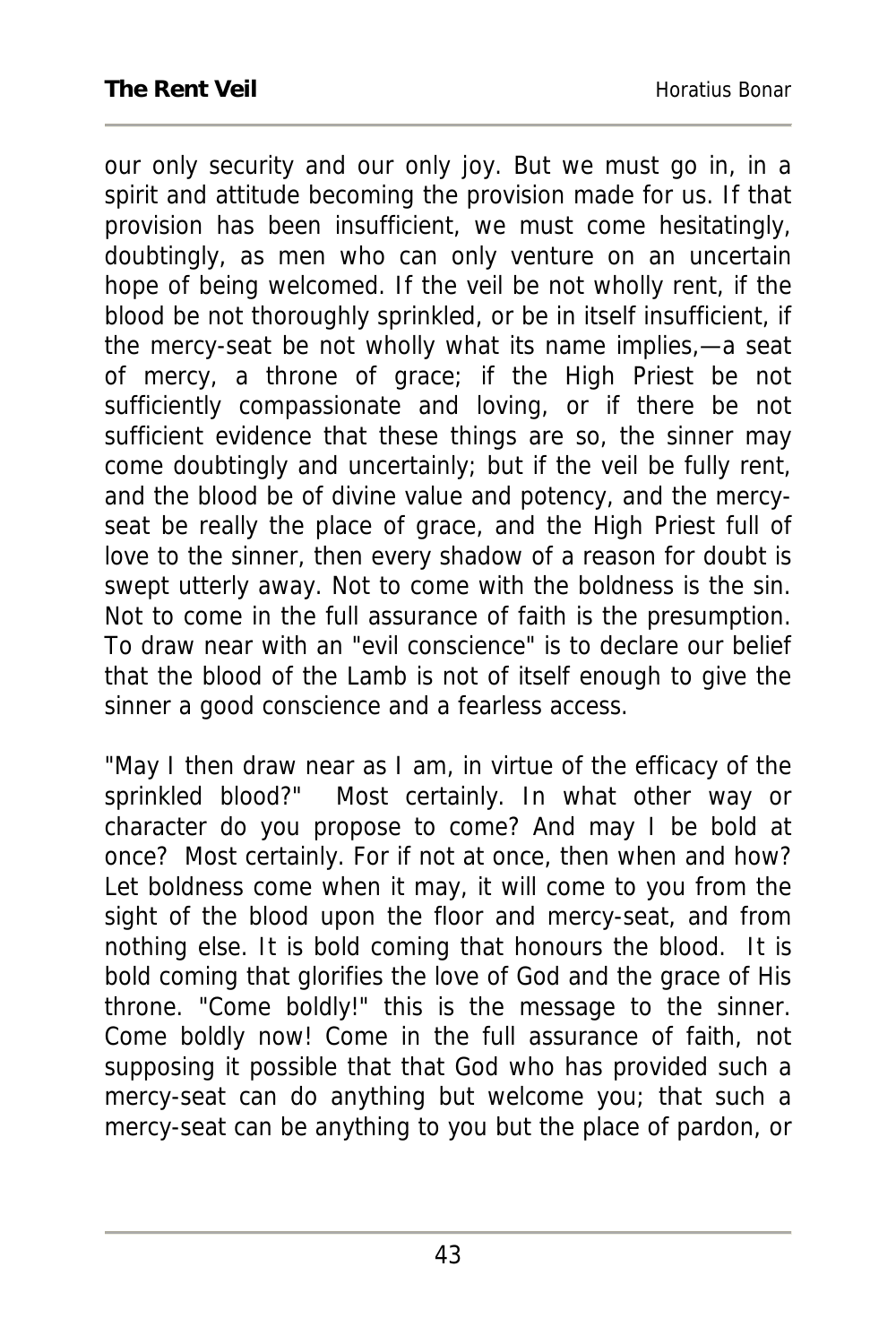that the gospel out of which every sinner that has believed it has extracted peace, can contain anything but peace to you.

The rent veil is liberty of access. Will you linger still? The sprinkled blood is boldness,—boldness for the sinner, for any sinner, for every sinner. Will you still hesitate, tampering and dallying with uncertainty and doubt, and an evil conscience? Oh, take that blood for what it is and gives, and go in. Take that rent veil for what it indicates, and go in. This only will make you a peaceful, happy, holy man. This only will enable you to work for God on earth, unfettered and unburdened; all over joyful, all over loving, and all over free. This will make your religion not that of one who has everything yet to settle between himself and God, and whose labours, and duties, and devotions are all undergone for the purpose of working out that momentous adjustment before life shall close, but the religion of one who, having at the very outset, and simply in believing, settled every question between himself and God over the blood of the Lamb, is serving the blessed One who has loved him and bought him, with all the undivided energy of his liberated and happy soul.

For every sinner, without exception, that veil has a voice, that blood a voice, that mercy-seat a voice. They say, "Come in." They say, "Be reconciled to God." They say, "Draw near." They say, "Seek the Lord while He may be found." To the wandering prodigal, the lover of pleasure, the drinker of earth's maddening cup, the dreamer of earth's vain dreams, they say, there is bread enough in your Father's house, and love enough in your Father's heart, and to spare,—return, return. To each banished child of Adam, exiles from the paradise which their first father lost, these symbols, with united voice, proclaim the extinction of the fiery sword, the re-opening of the long-barred gate, with a free and abundant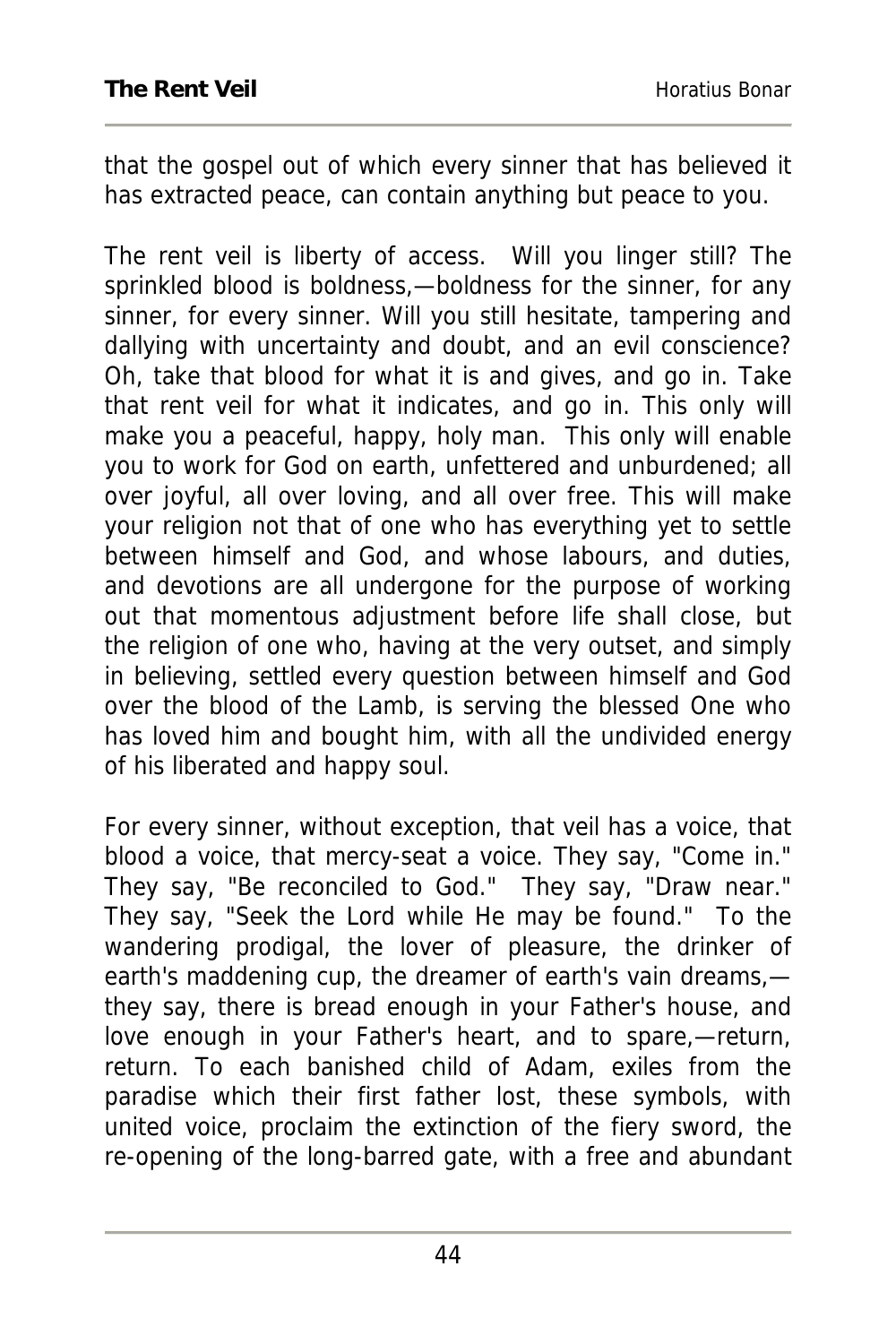re-entrance, or rather, entrance into a more glorious paradise, a paradise that was never lost.

But if all these voices die away unheeded,—if you will not avail yourself, O man, of that rent veil, that open gate,—what remains but the eternal exclusion, the hopeless exile, the outer darkness, where there is the weeping and wailing and gnashing of teeth? Instead of the rent veil, there shall be drawn the dark curtain, never to be removed or rent, which shall shut you out from God, and from paradise, and from the New Jerusalem forever. Instead of the mercy-seat, there comes the throne of judgment; and instead of the gracious High Priest, there comes the avenging Judge. Yes, the Lord Jesus Christ is coming, and with His awful advent ends all thy hope. He is coming; and He may be nearer than you think. In an hour when you are not aware He will come. When you are saying peace and safety, He will come. When you are dreaming of earth's long, calm, summer days, He will come. Lose no time. Trifle no more with eternity; it is too long and too great to be trifled with. Make haste! Get these affections disengaged from a present evil world. Get these sins of thine buried in the grave of Christ. Get that soul of thine wrapped up, all over, in the perfection of the perfect One, in the righteousness of the righteous One. Then all is well, all is well. But till then thou hast not so much as one true hope for eternity or for time.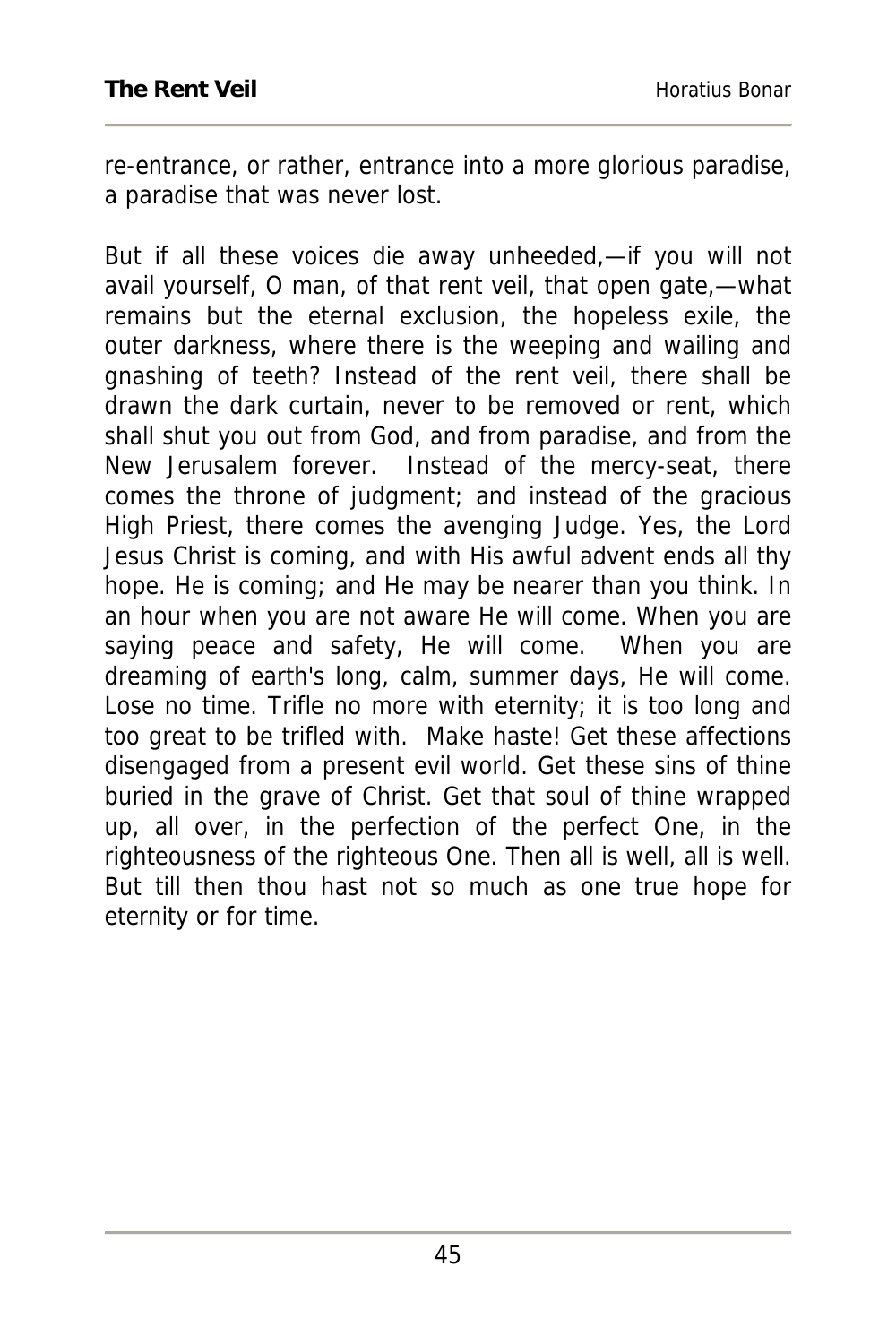## **CHAPTER 6**

## **The Removal Of The First Sacrifice And The Establishment Of The Second**

The temple was not overthrown till about forty years after the Son of God died on the cross. The type was preserved for a season, that the antitype might be more fully understood. The shadow and the substance were thus for forty years exhibited together. The temple still, in its rites, proclaimed what the apostles preached. Every part of it spoke aloud and said, "Look on me, and look away from me; look to Him of whom I have been bearing witness for these many ages; behold the Lamb of God which taketh away the sin of the world."

But in God's sight the first sacrifice was finished when Jesus died. Then the purpose for which the blood had been shed day by day was accomplished.

Thus the apostle writes, "He taketh away the first that He may establish the second" (Heb. 10:9).

To a Jew this language must have sounded strange, if not profane; quite as much so as did the words, "Destroy this temple, and in three days I will raise it up." A first and second what? Does he rightly hear the words?

Is it a second temple, a second altar, a second priesthood; the first being set aside? That cannot be! Israel's service is divine; it is one and unchanging. Messiah, when He comes,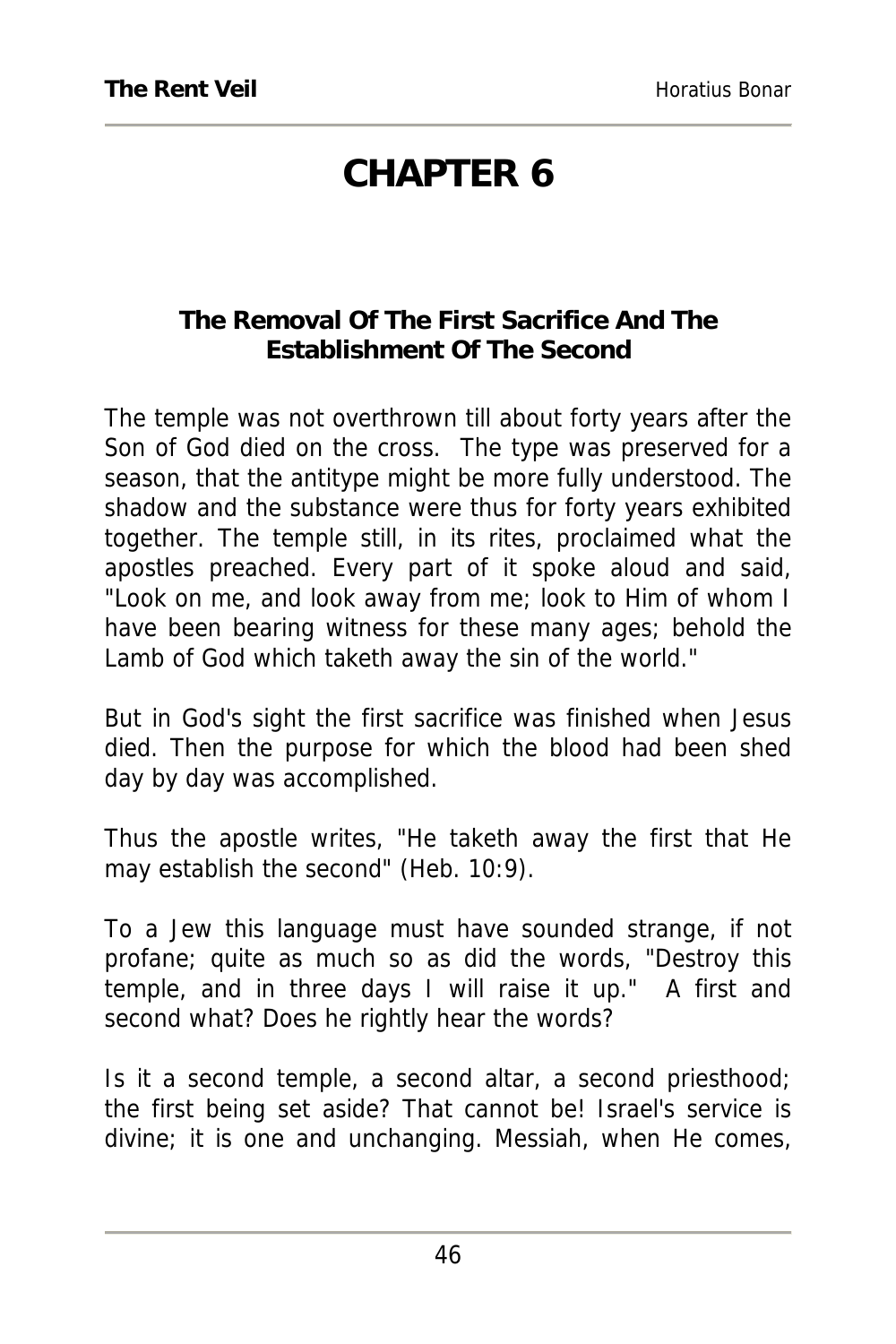will confirm, not destroy it. Israel's service is a first without a second. A second is an impossibility, a blasphemy.

Yet the apostle, a Jew, writing to Jews, announces this incredible thing! He announces it as an indisputable certainty; and he expects to be believed. Had he announced a second sun or a second universe, rising out of the extinction of the first, he would not have been reckoned so outrageous in his statement as in declaring the abolition of Israel's present service, and the substitution of one more perfect, and no less divine.

1. But what is this first? Speaking generally, it means the old temple and tabernacle service; the old covenant made with Israel in the desert, from Mount Sinai. But the special thing in this service to which he points is the sacrifice or sacrifices; the blood of bullocks and of goats, the morning and evening sacrifice of the lamb for the daily burnt-offering, in which all the other sacrifices were wrapt up,—which was the very heart and soul of all the worship carried on in that sanctuary.

2. By whom was this "first" taken away? By Him who set it up, and upheld it for so many ages; "He taketh away the first." He, the Lord God of Israel, the God of Abraham and Isaac and Jacob. It was not man who destroyed it, even as it was not man who established it. Long before the city was overthrown and the temple perished, the sacrifice had come to an end, the temple service had run its course.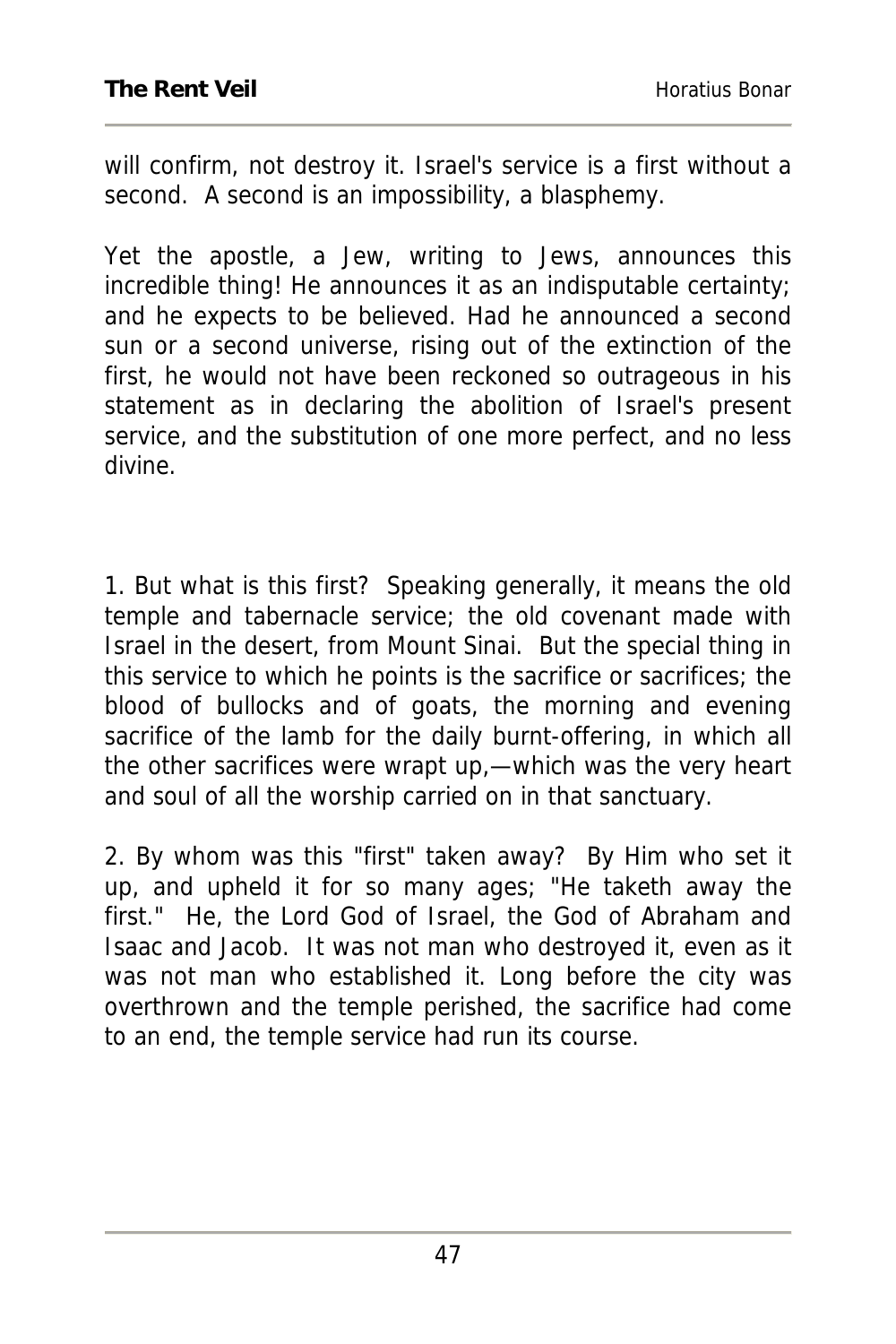3. When was it taken away? On that afternoon of the passover when the Son of God died upon the cross; that awful hour when the sun was darkened, and the earth shook, and the rocks were rent. Then, at eventide, at three o'clock, the last Jewish sacrifice was laid upon the brazen altar. In God's reckoning that was really the last. No doubt, for years after this sacrifices continued to be offered up; but these could no longer be said to be of divine appointment. The number of burnt offerings according to God's purpose was now complete; their end had been served; they passed away. From the day that Solomon laid the first lamb on the temple altar; from the day that Moses laid the first on the tabernacle altar; from the day that Adam laid his first upon the altar at the gate of Paradise, how many tens of thousands had been offered! But now God's great purpose with them is served. All is done. The last of the long series has been laid upon the altar.

4. How was this first taken away? Simply by setting another in its place; making it give way to something better. Not by violence, or fire, or the sword of man. The altar sent up its last blaze that evening as brightly as ever. The blaze sank down, and all has since been dark. The great end was served; the great lesson taught; the great truth written down for man. Then and thus the fire ceased to burn, and the blood to flow. No more of such fire or such blood was needed. The first was taken away without the noise of axes or hammers, because its work was done.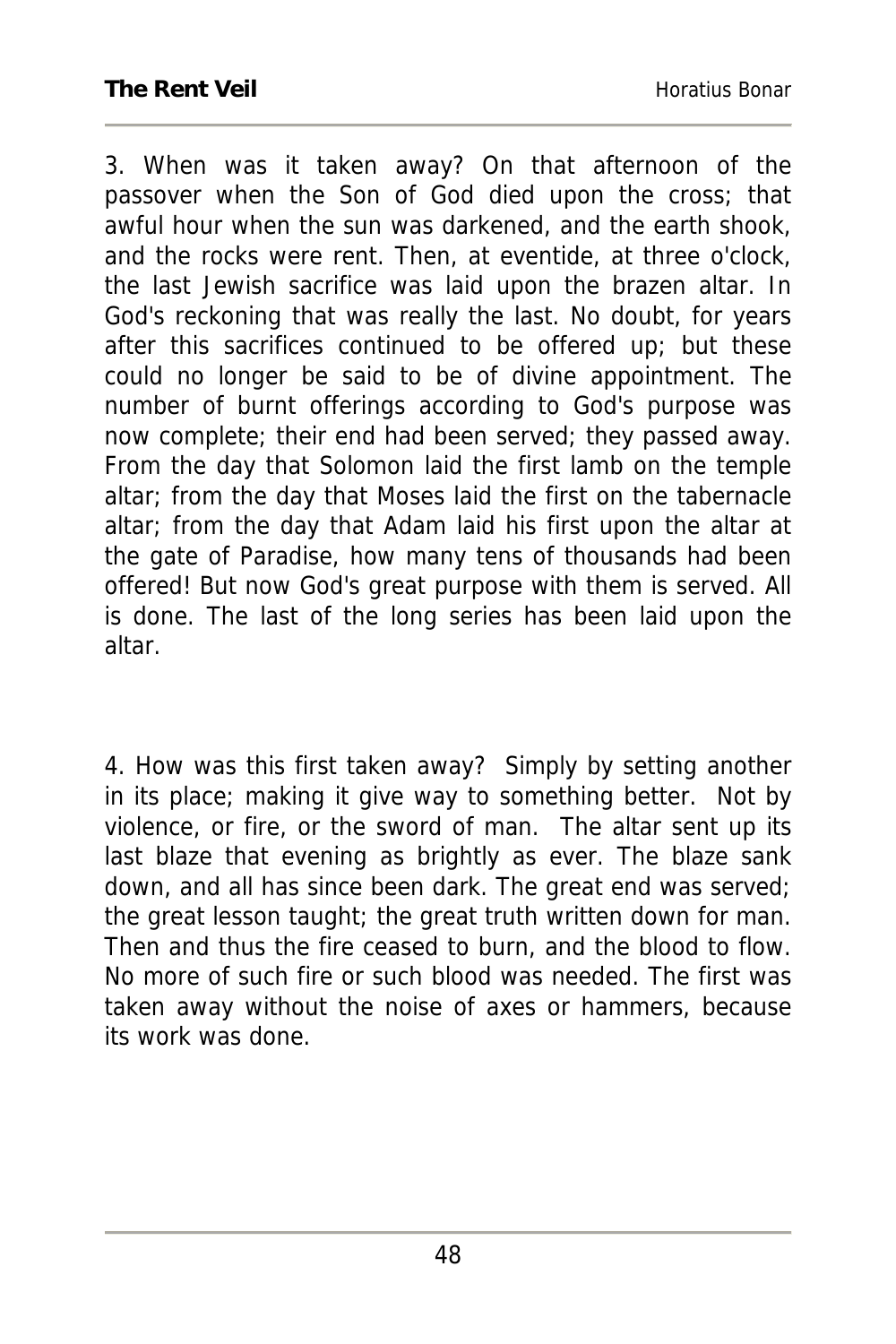5. For what end did He take away the first? That He might establish the second. The first seemed steadfast; Israel reckoned on it standing for ever; it had stood for many an age. Yet it gives way, and another comes: one meant to be more abiding than the first; one sacrifice, once for all; yet that sacrifice eternal; the same in its results on the worshipper as if it were offered up every day for ever; the basis and seal of the everlasting covenant. It was to make room for this glorious second that the first was taken away; this glorious second through which eternal redemption was accomplished for us.

Besides, it had come to be necessary, on other grounds, that the first should be taken away. It was beginning to defeat the very ends for which it was set up. Men were getting to look upon it as a real thing in itself; and to believe in it instead of believing in Him to whom it pointed. It was becoming an object of worship and of trust, as if it were the true propitiation; as if the blood of beasts could pacify the conscience, or reconcile God, or put away sin. It was becoming an idol; a substitute for the living God, and for His Christ, instead of showing the way of true approach and acceptable worship. As men in our day make an idol of their own faith, and believe in it instead of believing in the Son of God, so did the Jews of other days make the sacrifice their confidence, their resting-place, their Messiah. And as Hezekiah broke in pieces the brazen serpent when Israel began to worship it, so did God abolish the sacrifice.

That sacrifice was not in itself a real thing, nor did it accomplish anything real. It was but a picture, a statue, a shadow, a messenger,— no more. It was but the sketch or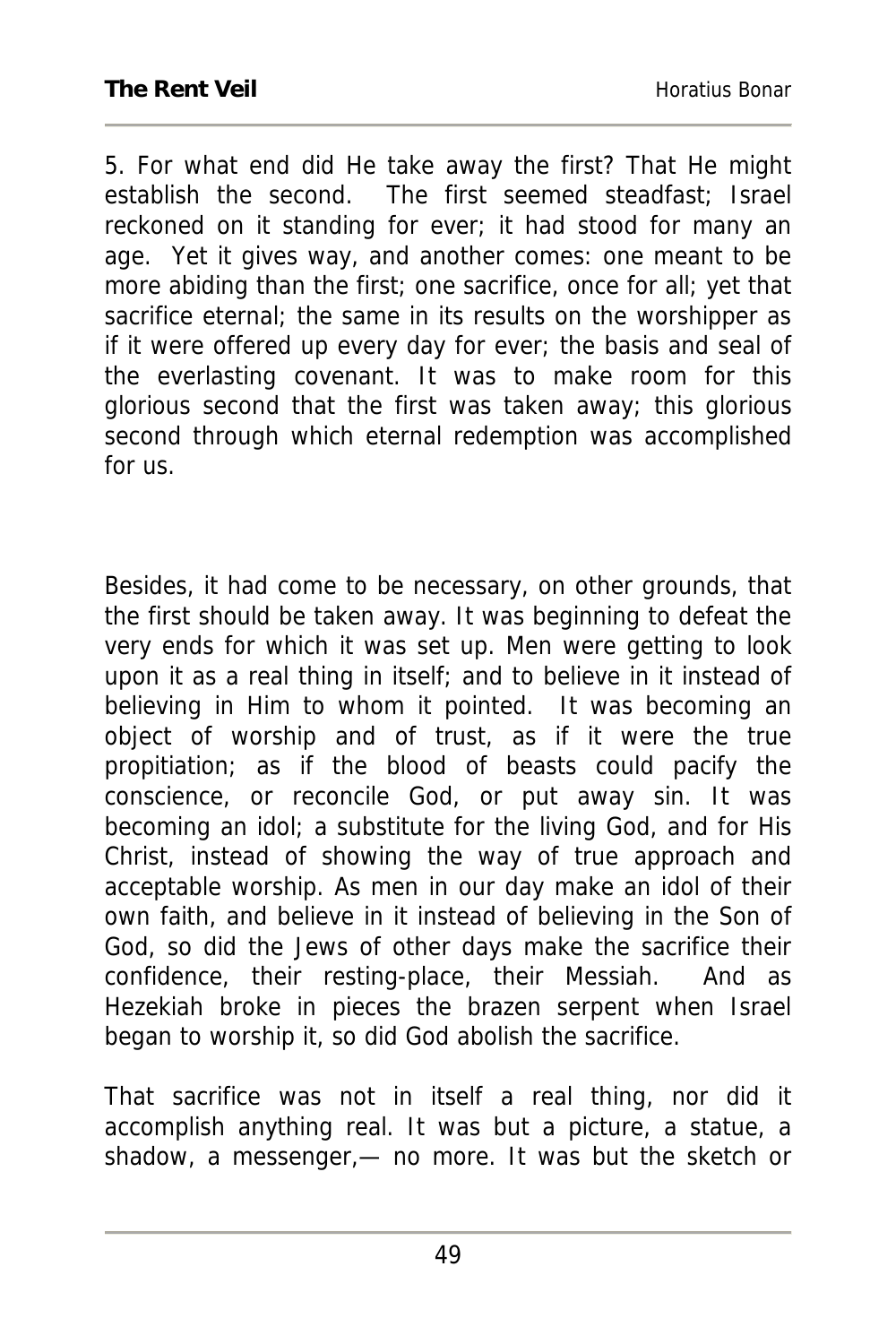outline of the living thing that was to come; and to mistake it for that living thing itself was to be deluded with the subtlest of all errors, and the most perilous of all idolatries. And what can be more dangerous for a soul than to mistake the unreal for the real; to dote upon the picture, and lose sight of the glorious Being represented? Ah, we do not thus deceive ourselves in earthly things! No man mistakes the picture of gold for gold itself, or the portrait of a loved face for the very face itself. Yet do we daily see how men are content with religious unrealities; the unrealities of a barren creed, or of a hollow form; the unrealities of doubt and uncertainty in the relationship between them and God. We find how many of those called religious men are satisfied with something far short of a living Christ, and a full assurance and a joyful hope.

Nay, they make this unreality of theirs an idol, a god; not venturing to step beyond it, not caring to part with it. They have become so familiar with it, that though it does not fill their soul, it soothes their uneasiness; it gratifies the religious element in their natural man; it pleases their selfrighteousness, for it is something of their own; and it saves them from the dreaded necessity of coming into direct contact with the real, the living Christ, of being brought face to face with God Himself.

Thus it comes to pass that a man's religion is often a barrier between his soul and God; the unreal is the substitute for the real; so that a man, having found the former, is content, and goes no farther; nay, counts it presumption, profanity to do so. To be told that the world, with its gay beauty and seducing smiles, comes between us and God, surprises no man; but to learn that the temple with its sacrifices, the Church with its religious services, does so, may startle some, nay, may exasperate them, as it did the Jews, to be told that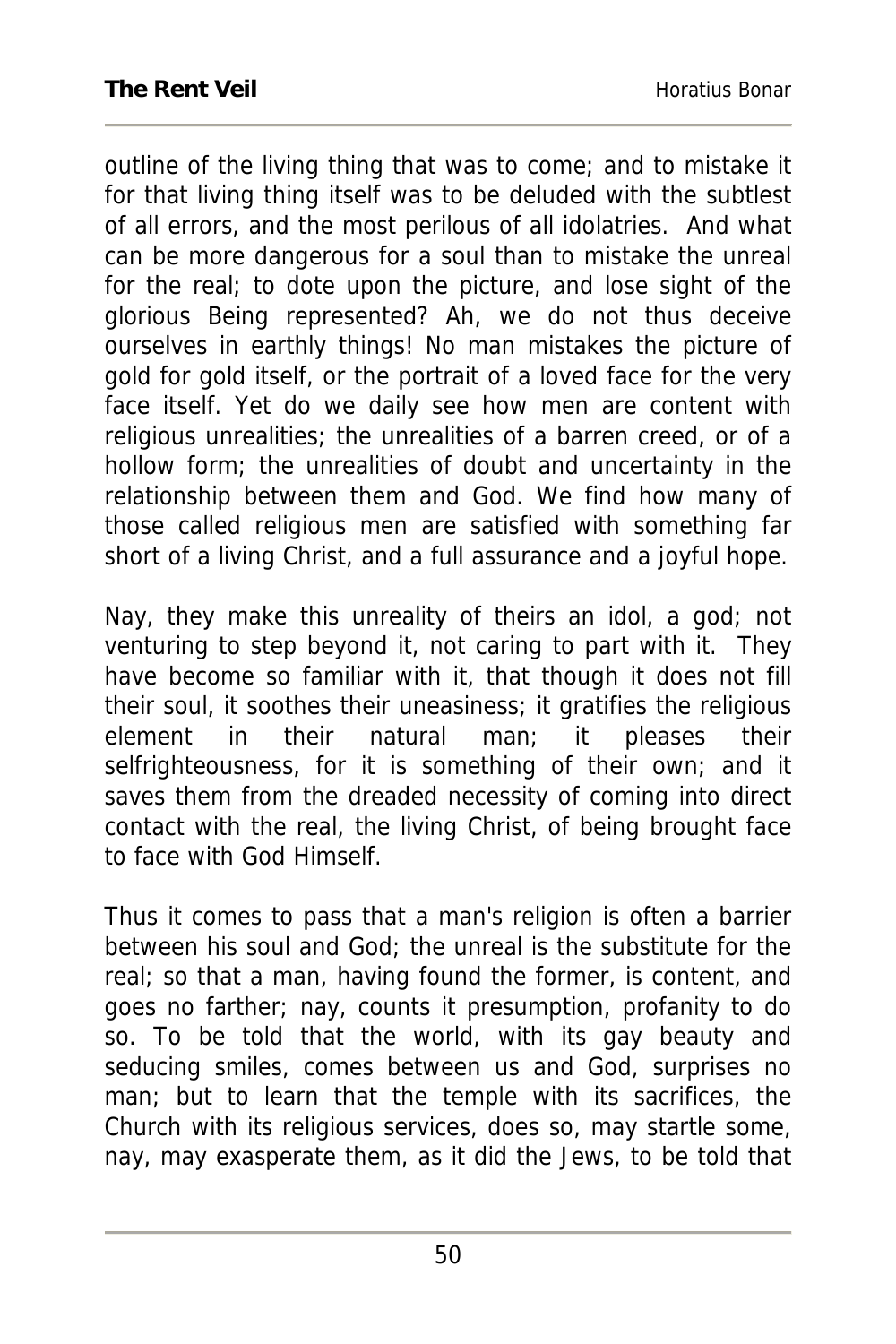their multiplied sacrifices and prayers were but multiplied barriers between them and God: not channels of communication, nor means of intercourse. The Jewish altar stood between the Jew and God; and that which was simply set as the ladder up to something higher became a restingplace. All the more, because it looked so real to the eye; while that to which it pointed was invisible, and therefore to sense unreal. But real as it looked, it was cold and unsatisfying. It was a real lamb, and a real altar of solid stone and brass; it was real blood and fire and smoke; and to take away these might seem to take away all that was substantial. But, after all, these were the unrealities. They could accomplish nothing for the filling of the heart, or the pacifying of the conscience, or the healing of the soul's deep wounds. Yet they pointed to the real; and their very unreality was meant to keep man from making them his home, or his religion, or his god. Men might admire the holy symbols and majestic ritual; but the true use of such admiration was to lead them to reason thus, If the unreal be so attractive, what will the real be; if the shadow thus soothes and pleases, what will not the divine substance do; if the picture of Messiah, thus sketched in these ceremonies, be so fair and goodly, how much fairer and goodlier will be the living Christ Himself; if the porch of the temple, or the steps leading to that temple, be so excellent, what must the inner sanctuary be; and who would stand thus, all a lifetime, shivering in the cold without, when the whole interior, with all its warmth and splendour and life and vastness was thrown open, and every man invited to enter and partake the gladness?

Thus the "taking away of the first" was not the mere removal of what had done its work and become useless; but the abolition of that which had become an idol; a barrier between the Jew and God; quite as much as if the brazen altar had in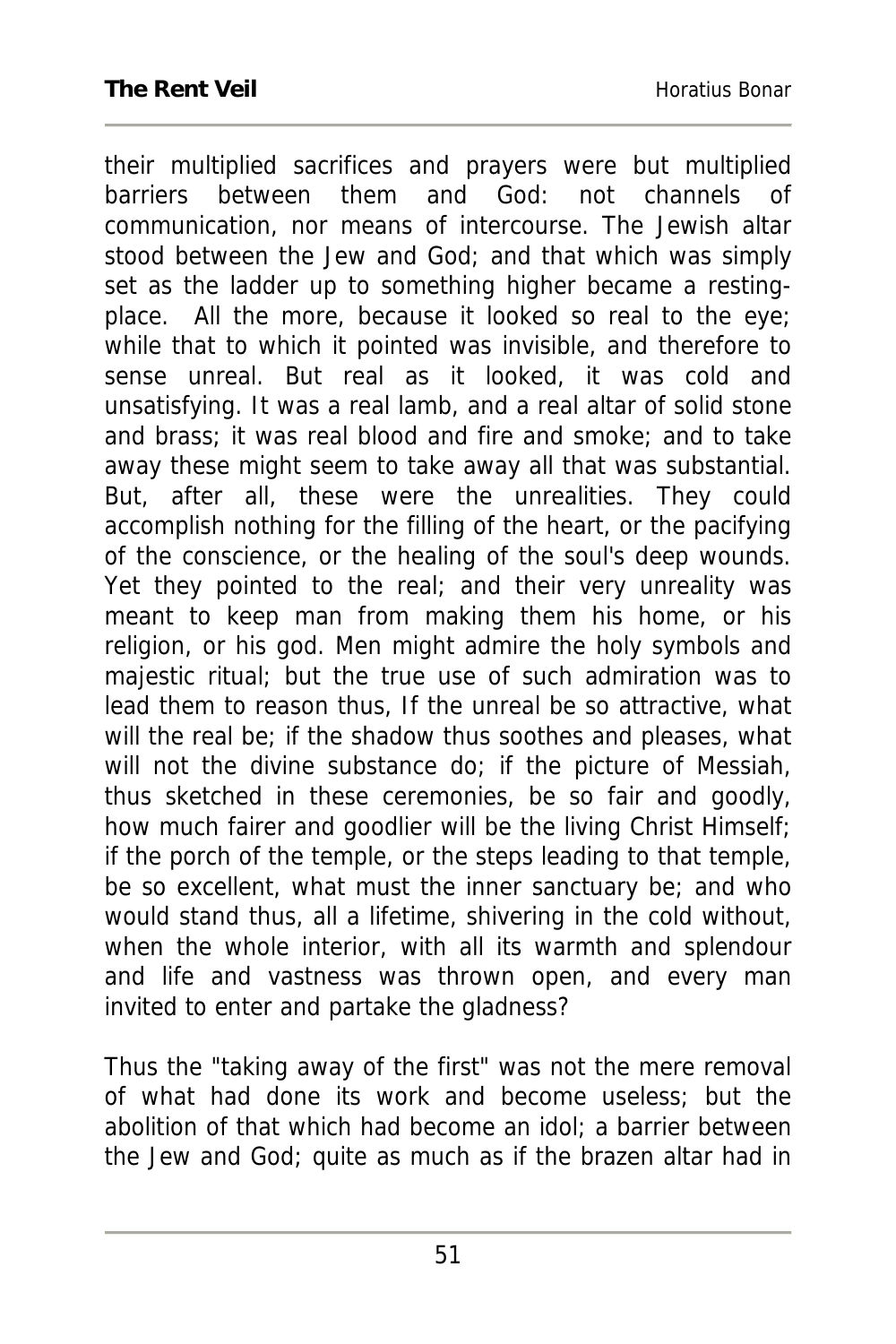the process of time become so enlarged as to block up the entrance into the holy place or the holiest of all. We read in Jewish history that once and again, during the seventeen sieges of Jerusalem, the gate of the temple was blocked up by the dead bodies of the worshippers. So did the access into the true tabernacle, not made with hands, become blocked up by the very sacrifices that were intended to point to the open door; and so in our day (long after that altar has been overturned and the fire quenched), is entrance into the holiest blocked up by our dead prayers, our dead works, our dead praises, our dead sacraments, our dead worship, our dead religion, quite as effectually as by our total want of these. A lesson hard for man to learn, especially in days when religion is fashionable and forms are exalted above measure. Greatly is that text needed amongst us, "If the blood of bulls and of goats and the ashes of an heifer sprinkling the unclean, sanctifieth to the purifying of the flesh, how much more shall the blood of Christ purge your conscience from dead works to serve the living God?" (Heb. 9:14).

It is then through the "second," not the "first," that the conscience is purged and the man made an acceptable worshipper, capable of doing good works and doing them in the spirit of liberty and fearless gladness. It is with the second, not the first, that the sinner has to do in drawing near to God; and it is the second, not the first, that God has regard to in receiving the sinner, and receiving him on the footing of one whose sins and iniquities are remembered no more.

How wide the difference, how great the contrast between the first and the second! The first drew the veil and shut out the sinner from the holiest; the second rent it and bid him enter. The first filled the sinner's soul with dread, even in looking on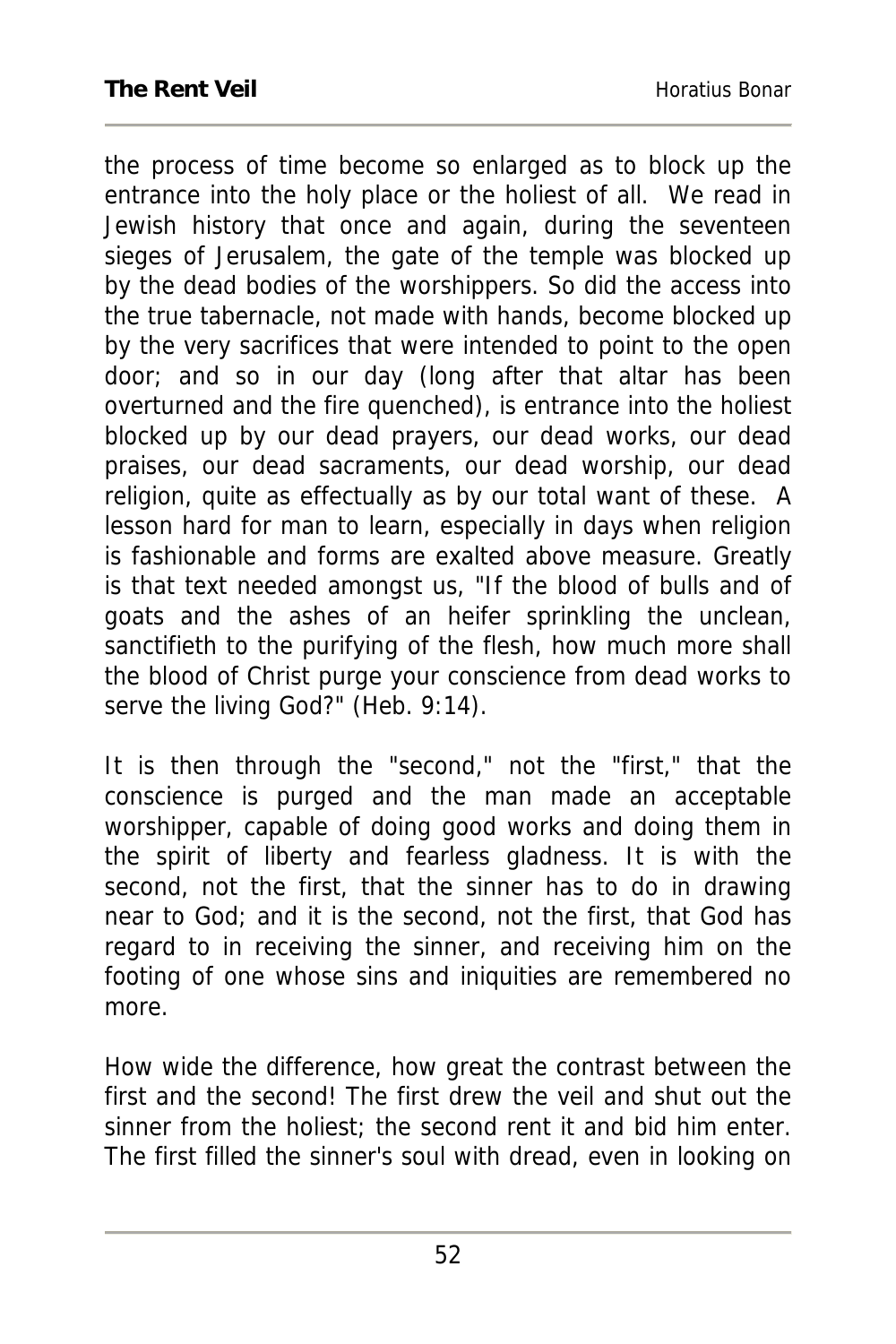the holiest of all from without; the second emboldened him to draw near and go up to the mercy-seat. The first made it death to cross the threshold of that inner shrine, where the symbol of the glory dwelt; the second made it life to go into the very presence of God, and provided the new and living way. The first gave no certainty of acceptance and laid the foundation for no permanent assurance; the second said, "Let us draw near with a true heart in the full assurance of faith"; "let us come boldly to the throne of grace." The first was never finished, even after many ages; the second was finished at once. The first was earthly, the second heavenly. The first was temporal, the second eternal. The first was unreal, the second real. The first pacified no conscience; the second did this at once, purging it effectually, so that the worshippers once purged had no more conscience of sins. The first was but the blood of one of Israel's lambs; the second the blood of the Lamb without blemish and without spot,—the precious blood of Christ!

Still there was much about that "first" to interest, to solemnise, to gladden. It was old and venerable, a true relic of antiquity, such as no modern Church can boast of. It was not one death, but many thousand deaths; not one victim, but ten thousand victims; each of them fulfilling a certain end, yet all of them unavailing for the great end,—complete remission of sin and the providing for the worshipper, a perfect conscience and reconciliation with the Holy One of Israel.

And that last Jewish sacrifice, at the hour of the crucifixion, which ended the "first" and began the "second"; was there not something specially solemn about it? Was there not something peculiar about it as the last? Like the last cedar of Lebanon, the last olive of Palestine, the last pillar of a falling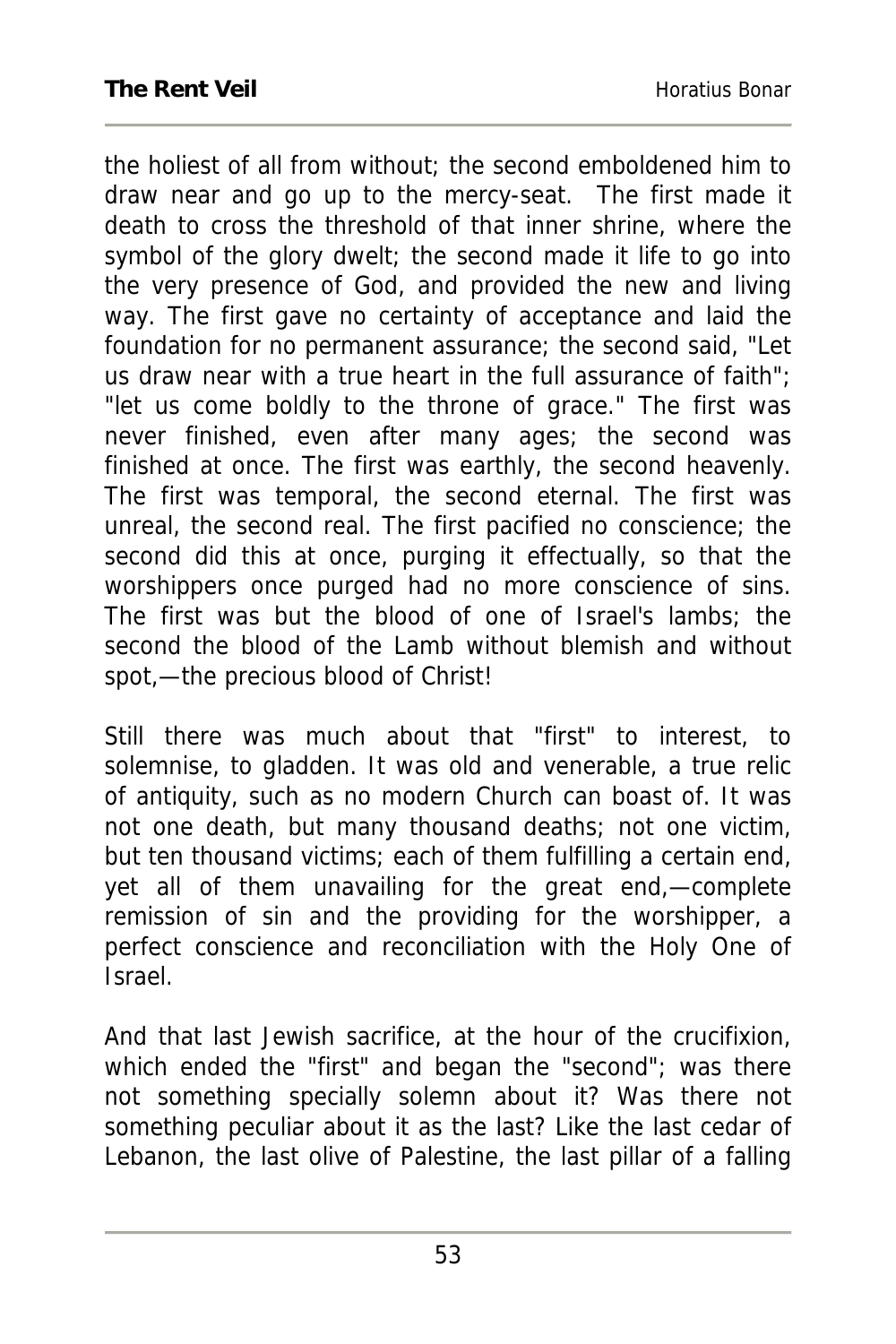temple that has stood for ages, the last representative of an ancient race, it could not but have something sacred, something noble about it.

An unbelieving Jew, worshipping in the temple, at the time would see nothing remarkable about it, save the unaccountable darkness which had for three hours covered Jerusalem, and the fearful earthquake, and the mysterious rending of the veil, the tidings of which would immediately spread both in the temple and the city. What can all this mean, he might say; but he knew not what they meant; nor that this was the last sacrifice, according to the purpose of the God of Israel. Not connecting the first with the second, nor the earthly with the heavenly, he would soon forget the darkness, and the earthquake, and the torn veil, coming next morning at nine o'clock to assist in the celebration of the morning-sacrifice. For the great break in the sacrifices was an invisible thing to him. To heaven it was visible, to angels it was visible, to faith it was visible; but not to unbelief. And unbelief would go on from day to day doting on the old sacrifice and admiring the old altar; till the Roman torch set fire to the goodly cedar of the holy places, and the Roman battle-axe shivered the altar in pieces, and brought to the ground porch, and tower, and wall,—gate and bar, in one irrecoverable ruin; not one stone left upon another.

But how would a believing Jew view this last sacrifice? With mingled feelings in many ways; for as yet his eyes were but half opened; and though he might in a measure understand the first, he could not fully see the second, nor the first in connection with the second. It would still be to him sacred and venerable; though now he saw it, like the picture of a dissolving view, passing away and being replaced by another. Holy histories of his nation and precious recollections of his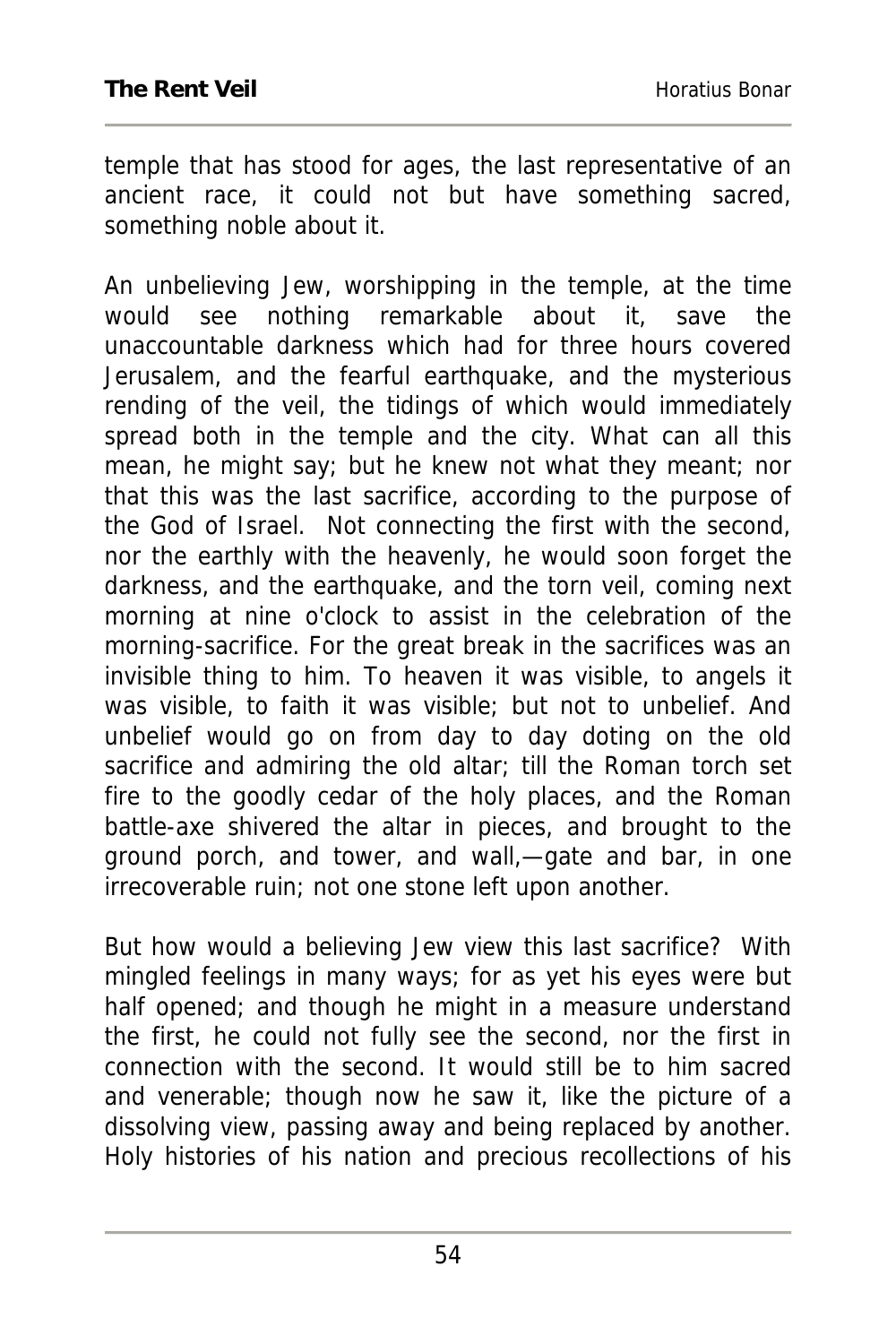own experience would come up into view. From that sacrifice he had learned the way of forgiveness, perhaps from childhood. Often had the sight of it poured in happy thoughts and told him of the love of a redeeming God. Often had he stood at that altar with his little ones, and taught them from it the way of salvation through blood. Often had he seen the fire blazing and the smoke ascending, and the blood flowing, and he had mused over all these in connection with the first promise of Messiah's bruised heel, and the later prophecies of His pouring out His soul unto death. But now he was startled. That darkness, that earthquake, that rent veil; and in connection with all this, the scene in Golgotha now going on, seemed to say that sacrifice has done its work and must pass away. That has come at last which he had been long looking for; the better Lamb, the richer blood, the more perfect sacrifice. Now he sees the full meaning of the burnt-offering; now his faith lays its hand on the head of the true sacrifice; now he knows what John meant when he said, "Behold the Lamb of God"; and he can say with Simeon, "Lord, now lettest Thou thy servant depart in peace; for mine eyes have seen Thy salvation."

And with what thoughts must the Son of God have seen from the cross the smoke of that last burnt-offering ascending? For it was at the ninth hour, our three o'clock, when the evening lamb was laid on the altar, that Jesus "cried with a loud voice, Eloi, Eloi, lama sabachthani?" Yes, when the Son of God, the true Sin-bearer, was uttering these words, Israel's last sacrifice was offered. It is finished, was the voice from the altar; it is finished was the voice from the cross. Now the last type is done; and Jesus sees it (for the altar-smoke would be quite visible from Golgotha); Israel's long lesson of ages has been taught; the type and Antitype have been brought face to face. How often had Jesus seen the morning and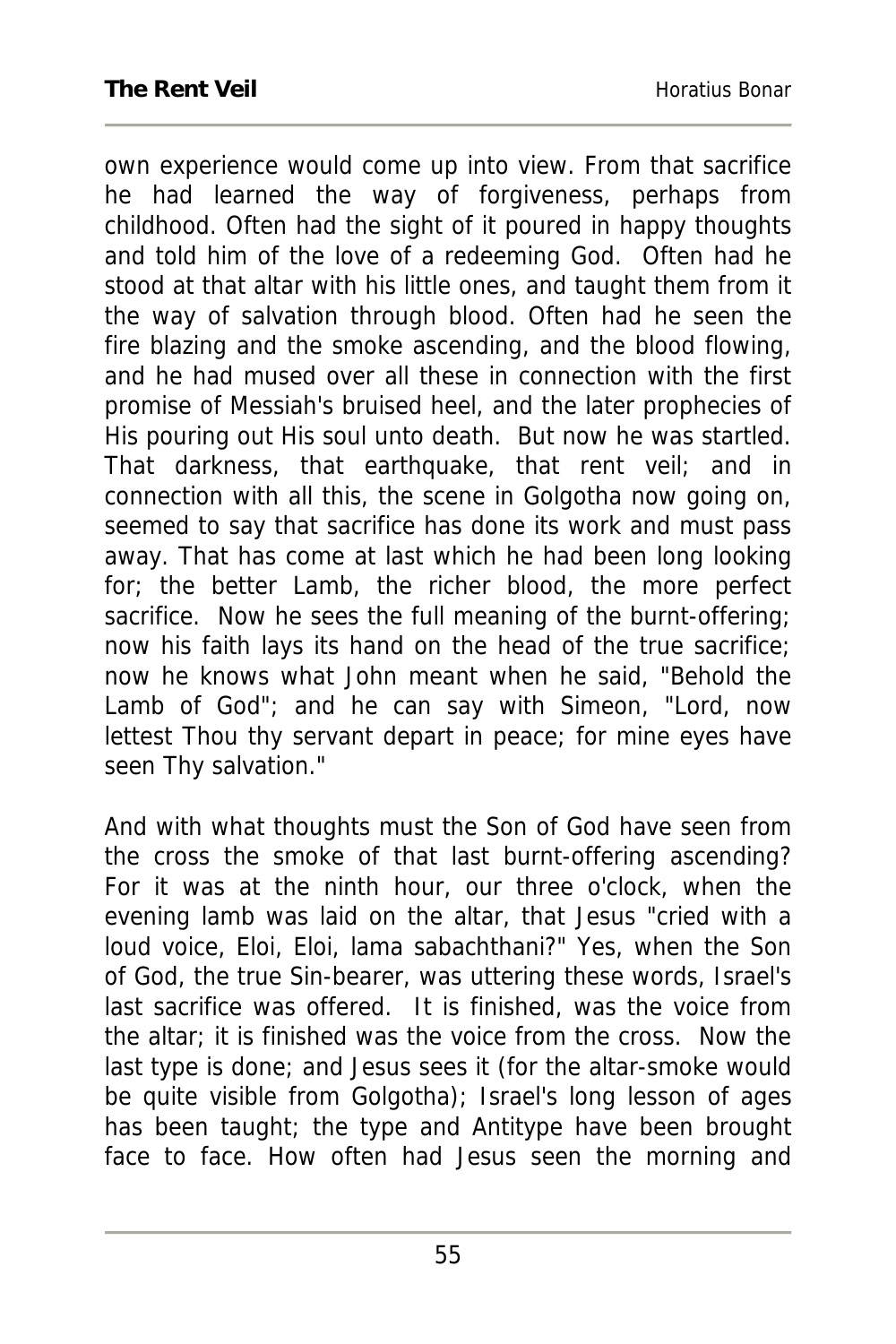evening lamb offered up; and in gazing on it realised his own sin-bearing work. Now he sees all accomplished; sin borne, peace made, God propitiated; and in testimony of this the last burnt-sacrifice offered up. All is done. He sees of the travail of His soul and is satisfied. He can now tell Jew and Gentile that atonement has been made by the better blood. Life has been given for life; a divine life for a human. He can say, Look no longer on yon altar; its work is done. Look to me, of whom it spoke during so many ages; look unto me and be ye saved, all the ends of the earth.

And how does the Father view that last sacrifice? For four thousand years it had been the witness to the sin-bearing work of the coming Messiah. The Father had set it there to bear testimony to the propitiation of His Son. It said to Israel, and it said to the world before the days of Israel, The seed of the woman is to be man's deliverer. He is coming! He is coming to bear sin; to be wounded for our transgressions and bruised for our iniquities; to take the chastisement of our peace upon Him, and to heal us by His stripes. For ages that was the voice that came from the altar. It was the Father's voice foretelling the advent of His beloved Son. And now that voice from the altar is to die away. The testimony is to cease; for He to whom it was given is come. The ages of delay are over; the day of expectation has come to an end. The purpose of Jehovah is now consummated. The Father now delights in the accomplishment of His eternal design. Now grace and righteousness are one. So long as one burntoffering remained unpresented, there was something awanting; something unfinished. But now the last of the long series has arrived. The type is perfected, the last stone has been laid; the last touch has been given to the picture; the last stroke of the chisel has fallen upon the statue. The imperfect has ended in the perfect, the unreal in the real; the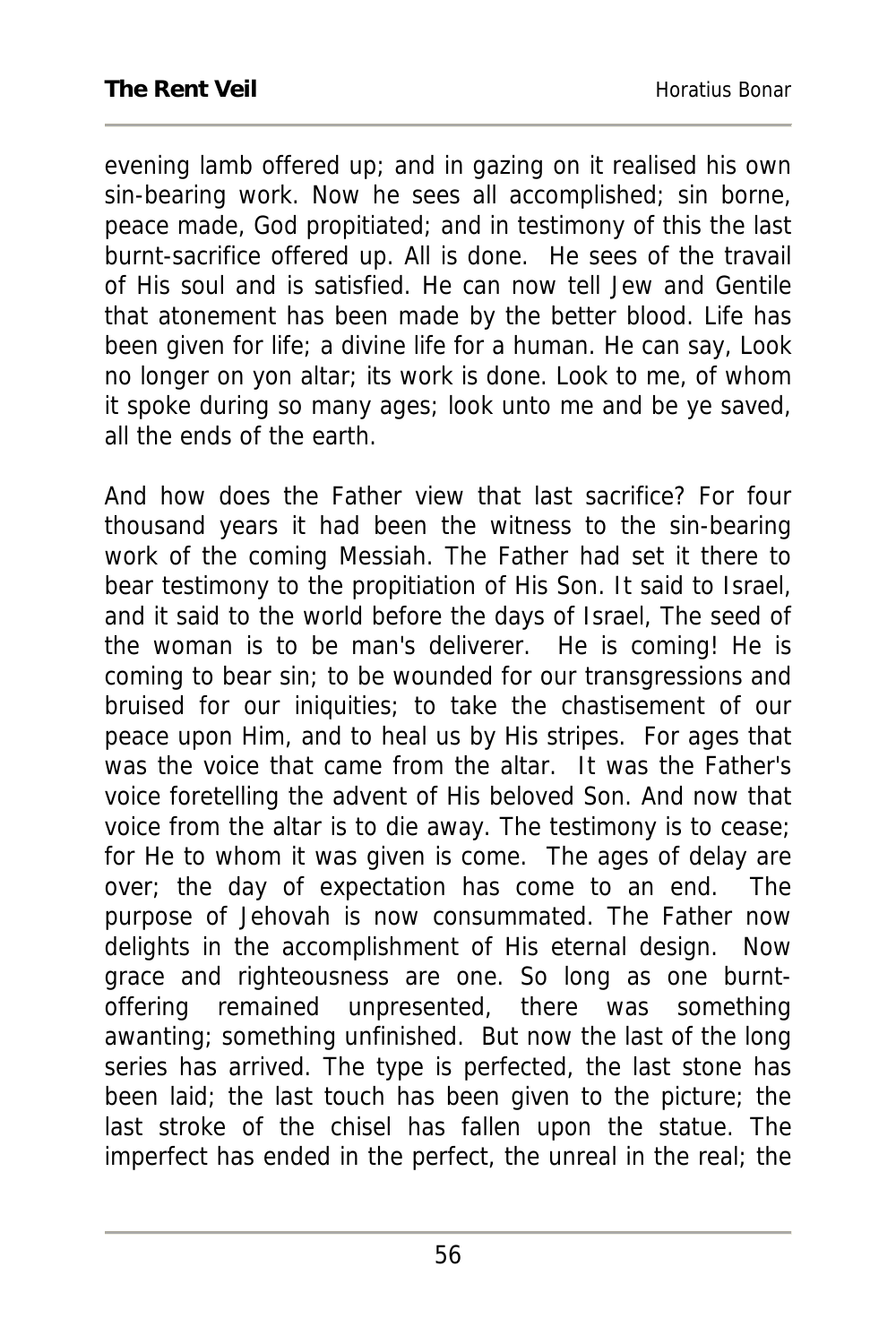first has become the last and the last first. Now divine love can take its unimpeded way; no drag, no uncertainty, no imperfection now. Grace and righteousness have become one. The Father's testimony to the finished work of His Son now goes forth to the ends of the earth. That last sacrifice on Israel's altar was the signal for the forthgoing of the worldwide message of pardon,—righteous pardon,—to the guiltiest, the saddest and the neediest of the sons of men.

And how is this last sacrifice viewed by the Church of God? Not with regret, nor with disappointment at the thought that there is no such altar now; but with rejoicing that the work has been at length consummated, and that there is no necessity for the repetition of the sacrifice. Whilst to a believing Jew there was satisfaction in each recurring sacrifice day by day, there could not but be a feeling of uneasiness at that very repetition. If the sacrifice is sufficient, why repeat it? Or will the multiplication of imperfections produce perfection? If insufficient, what is there to look to for the pacification of the conscience? But the termination of the series was an unspeakable relief. It was the winding up of a work which had been going on for four thousand years. Now, then, God is satisfied. Now there is the certainty of remission. Now the conscience is purged. Now the soul is at rest. And thus that last burnt-offering gave to the Church the assurance that the reconciliation was accomplished. No more offering for sin! No more blood! The foundation is now secure. On it she stands, in it she rejoices. The "good conscience" is now secured. Fear and shame in drawing near to God are at an end for ever. There is nothing but boldness now; for by one offering He hath perfected forever them that are sanctified. Not by the blood of goats and calves, but by His own blood, He hath entered in once into the holy place, having obtained eternal redemption for us. By this blood He hath reconciled us to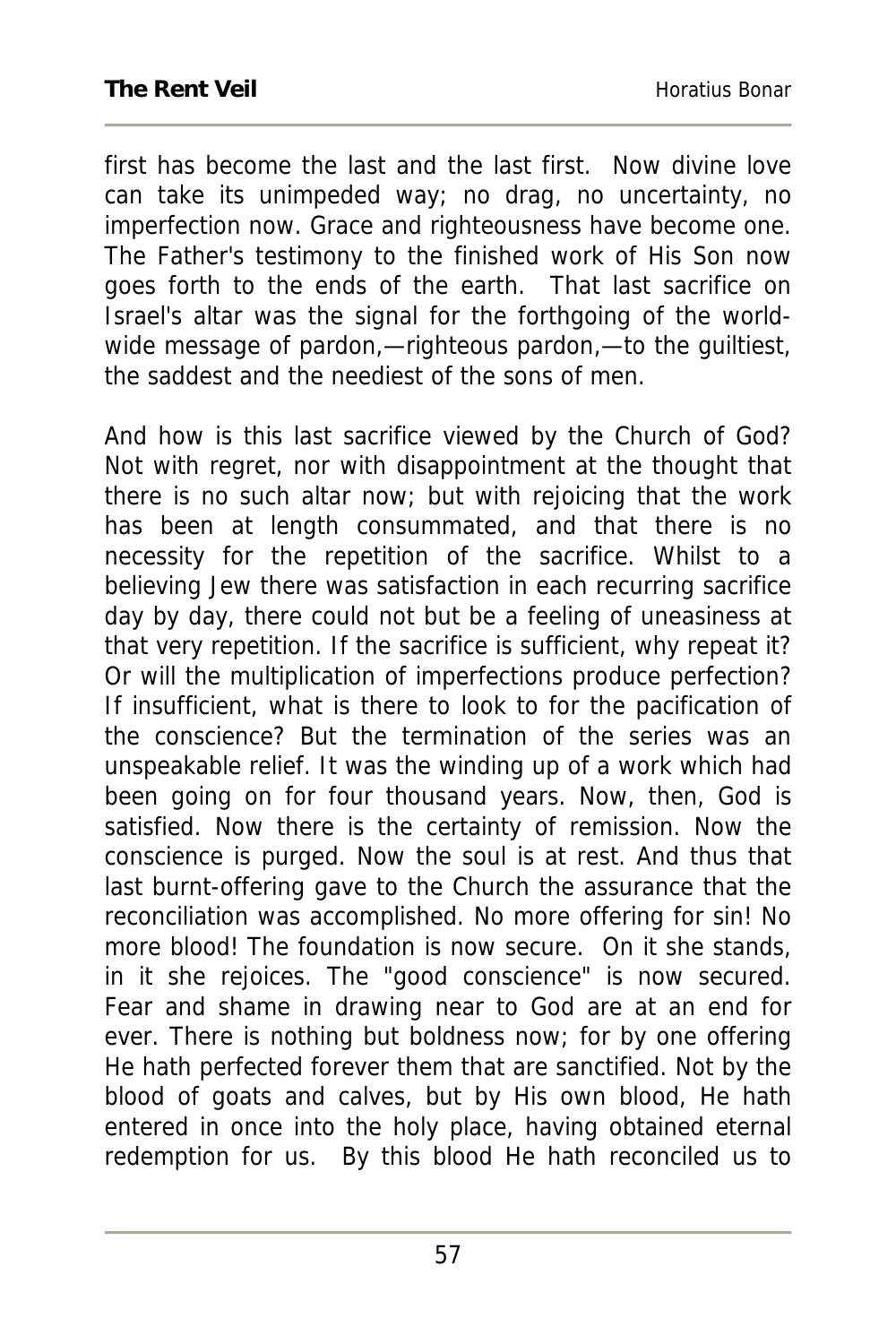Himself. By this blood He daily cements the reconciliation, and keeps our souls in peace. By this blood He washes off the ever-recurring sins that would come between us and God, purging our consciences from dead works to serve the living God (Heb. 9:12,13).

Round the old altar on Moriah one nation gathered, for the worship of Jehovah, during a few earthly ages; but round the new altar is gathered the great multitude that no man can number, out of every nation and people; for we have an altar, whereof they have no right to eat who serve the tabernacle. The first has been taken away, but the second has been set up, to stand forever. Here we worship now; here shall be the eternal worship; the Lamb slain is the centre of worship for the universe of God, whether on earth, or in heaven, or throughout the wide regions which the creating Word has filled with suns and stars. On this divine altar shall all creaturehood lay its everlasting praise. From this altar shall ascend the never-ending son. This altar shall be the great centre of unity between the multitudinous parts or units of universal being. Here heaven and earth shall meet; here redeemed men and angels shall hold fellowship; here the principalities and powers in heavenly places shall learn the wisdom of God; here shall be found the stability, not of manhood only, but of creaturehood as well, the divine security against a second fall, against any future failure of creation, against any future curse, against the possibility of evil or weakness or decay. He has taken away the first, but He has established the second; and with that He has linked the establishment of all that is good and holy and blessed in His universe for evermore.

From this "second" also there goes forth the message of reconciliation; the announcement that peace has been made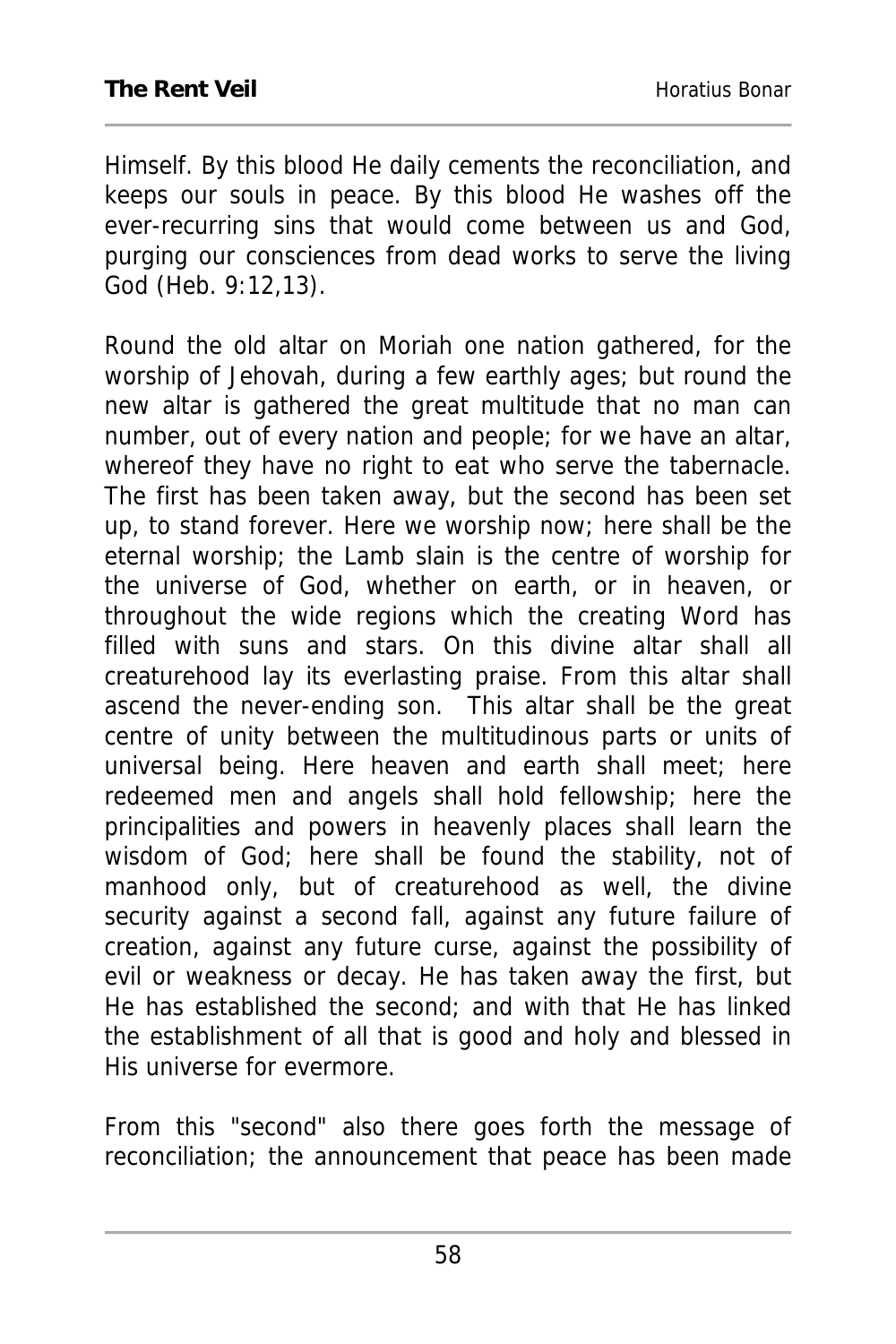through the blood of the cross; the entreaty on the part of God, that each distant one would draw near, each wanderer re-enter his Father's house. To every one that is afar off, this great propitiation speaks, and says, RETURN! It bids you welcome, with all your worthlessness and unfitness, pointing to the everopen door, and assuring you of reception, and pardon, and free love, without delay, without condition, and without upbraiding. From this centre the good news of God's free love to the unrighteous are going forth. In the simple reception of these by the sinner there is everlasting life; but in the non-reception of them there is eternal death; for that blood condemns as well as justifies. It speaks peace, but it speak trouble and anguish. It contains life, but it also contains death. It introduces into heaven, but it casts down to hell. He who receives it is washed, and sanctified, and justified; he who rejects it is undone, - doomed to bear his own guilt, without reprieve, for ever. For you, or against you, through eternity that blood must be.

There has been a first, there is a second, but there shall be no third! The first could not suffice, either for salvation or for destruction; it did not save those who used it, nor did it ruin those who used it not, or who used it amiss. The second sufficed for both. It is able to save and to destroy, to forgive and to condemn. No third is needed, no third is possible. The second is established forever. It is eternal. It is an everlasting sacrifice. It is an eternal ransom, an eternal redemption, an eternal salvation, an everlasting covenant, and an everlasting gospel. Its accompaniments and issues are everlasting life, everlasting habitations, everlasting consolation, an everlasting kingdom, an eternal inheritance, an eternal weight of glory, a house not made with hands, eternal in the heavens. Yes; this second is established, and shall stand forever. He who accepts it becomes, like it, established, and shall stand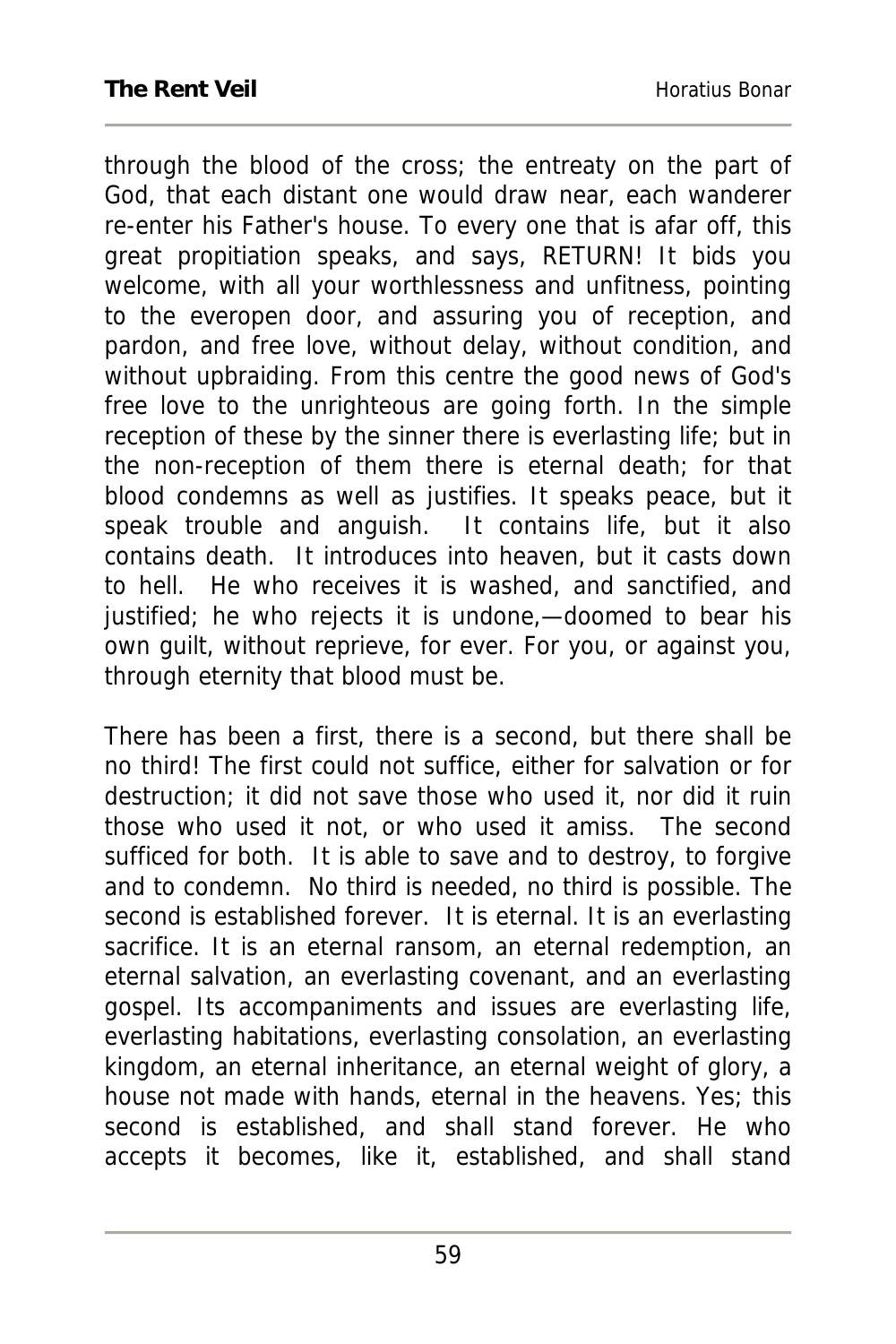forever; for it has the power of imparting its stability to every one who receives God's testimony concerning it. This is "the living stone, disallowed indeed of men, but chosen of God, and precious; to which coming we, as living stones, are built up a spiritual house, an holy priesthood, to offer up spiritual sacrifices acceptable to God by Jesus Christ" (1 Peter 2:4,5).

There shall be no third! This is the security and the joy of all who receive it. He who has taken away the first has established the second. Heaven and earth may pass away, but it must remain; and with it remains our reconciliation, our sonship, our royalty, and our eternal weight of glory. Were it possible that this second altar could be overthrown, or crumble down through age; this second blood, and second covenant, and second priesthood become inefficacious or obsolete, then should our future be shaded with uncertainty. But all these being divine are eternal; and in their eternity is wrapt up that of every one who is now by faith partakers of them; in their eternity is wrapt up that of the inheritance, the city, and the kingdom, which become the possession of every one whom the blood has washed and reconciled.

For the cross is never old. The wood, and nails, and inscription have indeed perished long ago; but the cross in which Paul gloried stands forever. That cross is the axle of the universe, and cannot snap asunder. That cross is the foundation on which the universe rests, and cannot give way. The cross of Golgotha is, in this sense, everlasting; and each one who glories in it becomes partaker of its immortality. In itself blood is the symbol of death; in connection with the cross of Christ, it is the emblem and the pledge of life. It is by blood that all that is feeble, and corruptible, and unclean is purged out of creaturehood. It is by blood that this race of ours is preserved against the possibility of a second fall, and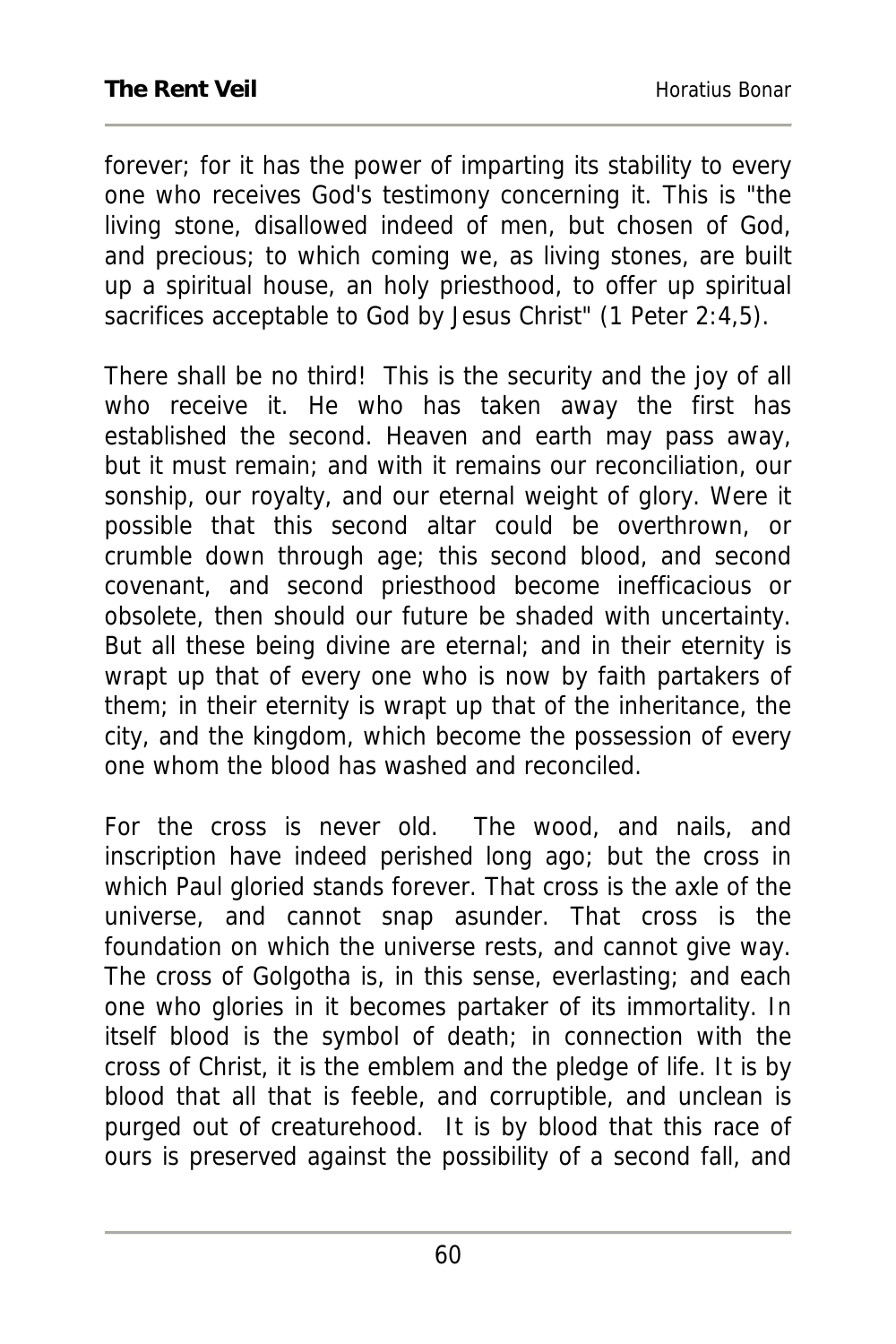this earth against the contingency of a second curse. It is by blood that the Church of God has won her victory, and been made without spot, or wrinkle, or any such thing. It is the blood that has given such resplendent glory to the New Jerusalem, and made its light so pure, for "THE LAMB is the light thereof."

And yet is it not on this very blood that the spirit of the age is pouring its contempt, as if it were the great disfiguration of Christianity, requiring to be explained and spiritualised, before it can be admitted to have any connection with a divine religion? Is it not against this blood that the tide of modern progress is advancing, to wash out every trace and stain of it? It is against the blood that unbelief is now specially declaring war, little supposing, in its blindness, what would be the consequences of success in this warfare. Take away that blood, and the security of the universe is gone. Take away the blood, and the gate of the glorious city closes against the sinner; nay, that city itself, with all its beauty, and purity, and splendour, passes away like a vision of the night, each stone of it vanishing into nothingness, and its light becoming darkness.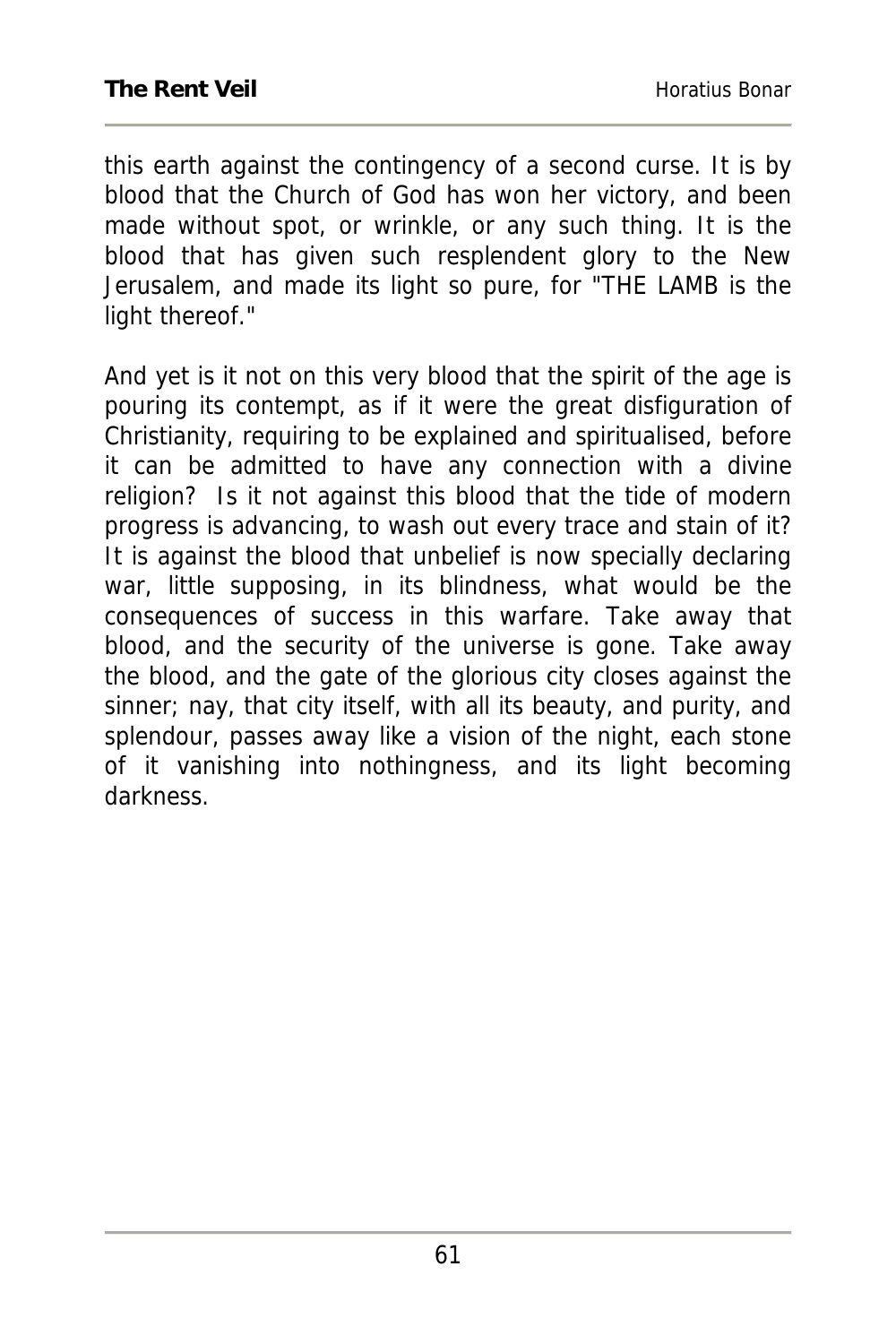## **CHAPTER 7**

## **Messiah Within The Veil**

We spoke of Messiah longing for the time when the veil should be rent, and when, through Himself, there should be unobstructed access to the innermost shrine of God. "How am I straitened till it be accomplished." We spoke also of His dreading this rending, this death,— so that "with strong crying and tears He prayed to Him who was able to save Him from death" (Heb. 5:7).

Let us now see Him looking beyond the veil, surveying the glory, and anticipating His own entrance into it, as our forerunner, the first fruits of them that slept, the firstbegotten of the dead. "For the joy set before Him He endured the cross, despising the shame, and is now set down at the right hand of God" (Heb. 12:2). That to which He looked forward was not so much the rending of the veil, as the result of that rending,—both for Himself and for His Church, His body, the redeemed from among men.

The veil was rent; rent "once for all"; rent forever. Yet there was a sense in which it was to be restored, though after another fashion than before. Messiah could not be "holden" by death, because He was the Holy One, who could not see corruption. Death must be annulled. The broken body must be made whole; resurrection must come forth out of death; and that resurrection was to be life, and glory, and blessedness. Through the rent veil of His own flesh, He was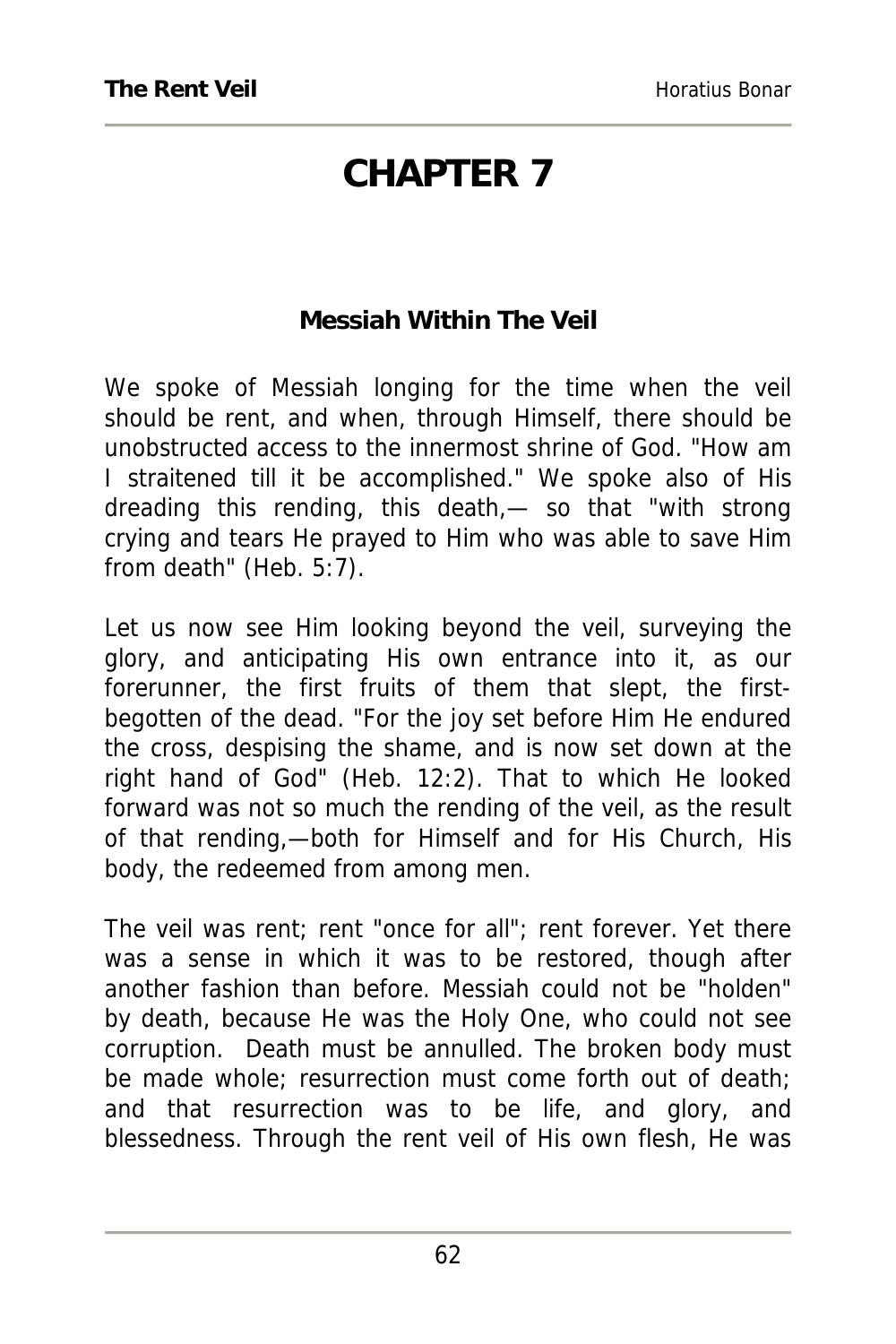(if we may so use the figure) to enter into "glory and honour, and immortality." Thus He speaks in the sixteenth Psalm:—

"Therefore my heart is glad, Yea, my glory rejoiceth: My flesh also shall rest in hope. For thou wilt not leave my soul in hell; Neither wilt thou suffer thine Holy One to see corruption. Thou wilt show me the path of life: In thy presence is fulness of joy; At thy right hand are pleasures for evermore."

Let us dwell upon these verses in connection with Messiah's entrance within the veil

The speaker in this Psalm is undoubtedly Christ. This we learn from Peter's sermon at Jerusalem (Acts 2:25). He is speaking to the Father, as His Father and our Father. He speaks as the lowly, dependent son of man; as one who needed help and looked to the Father for it; as one who trusted in the Lord and walked by faith, not by sight; as one who realised the Father's love, anticipated the joy set before Him, and had respect to the recompense of the reward.

He speaks, moreover, as one who saw death before Him,— "Thou wilt not leave my soul in hell"; and looking into the dark grave, on the edge of which He was standing, just about to plunge into it, He casts His eye upwards and pleads, with strong crying and tears, for resurrection, and joy, and glory,— "Thou wilt show me the path of life." For the words of the Psalm are the united utterances of confidence, expectation, and prayer; not unlike those of Paul, "I am now ready to be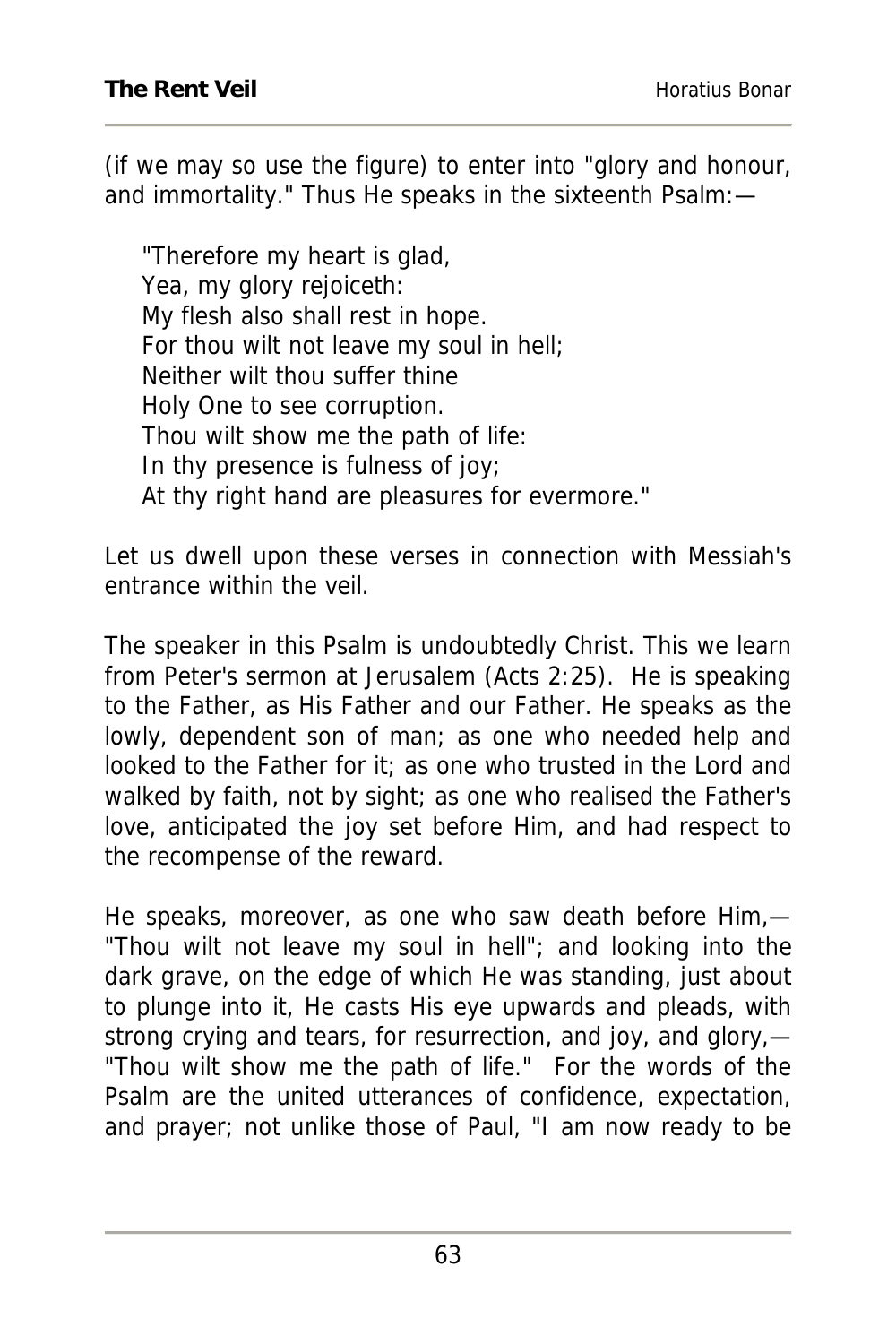offered, and the time of my departure is at hand; henceforth there is laid up for me a crown of righteousness."

He speaks too as one who was bearing our curse; as one who was made sin for us; and to whom everything connected with sin and its penalty was infinitely terrible; not the less terrible, but the more, because the sin and the penalty were not His own, but ours. The death which now confronted Him was one of the ingredients of the fearful cup, against which He prayed in Gethsemane, "Let this cup pass from me"; for we read that, "in the days of His flesh He made supplication, with strong crying and tears, unto Him that was able to save Him from death." In this Psalm, indeed, we do not hear these strong cryings and tears, which the valley of the Kedron then heard. All is calm; the bitterness of death is past; the power of the king of terrors seems broken; the gloom of the grave is lost in the anticipated brightness of the resurrection light and glory. But still the scene is similar; though in the Psalm the light predominates over the darkness, and there is not the agony, nor the bloody sweat, nor the exceeding sorrow. It is our Surety looking the king of terrors in the face; contemplating the shadows of the three days and nights in the heat of the earth; surveying Joseph's tomb, and while accepting that as His prison-house for a season, anticipating the deliverance by the Father's power, and rejoicing in the prospect of the everlasting gladness.

The first thing that occupies His thoughts is resurrection. The path of death is before Him; and He asks that He may know the path of life;— the way out of the tomb as well as the way into it. Death is to Him an enemy; an enemy from which as the Prince of life His holy soul would recoil even more than we. The grave is to Him a prison-house, gloomy as Jeremiah's low dungeon or Joseph's pit, not the less gloomy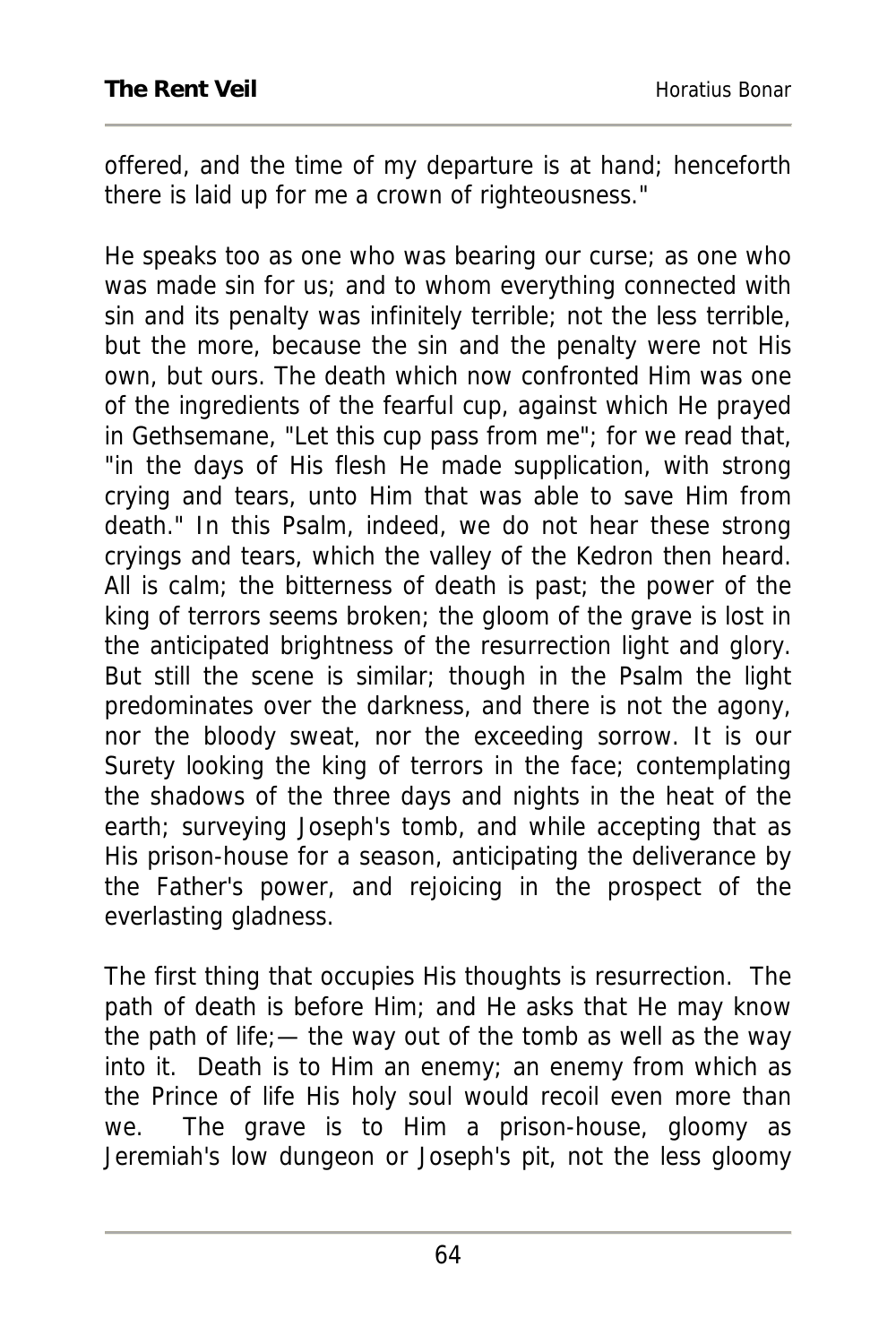because He approaches it as a conqueror, as bringing life and immortality to light, as the resurrection and the life. Into that prison-house He must descend; for though rich He has stooped to be poor; and this is the extremity of his poverty, the lowest depth of His low estate,—even the surrender of that, for which even the richest on earth will part with everything,—life itself. But out of that dungeon He cries to be brought; and for this rescue He puts Himself entirely into the Father's hands, "Thou wilt show me the path of life."

Very blessed and glorious did resurrection seem in the eyes of the Prince of life, of Him who is the resurrection and the life. Infinitely hateful did death and the grave appear to Him who was the Conqueror of death, the Spoiler of the grave. He had undertaken to die, for as the second Adam He came to undergo the penalty of the first, "dust thou art and unto dust shalt thou return"; yet not the less bitter was the cup, not the less gloomy was the valley of the shadow of death; not the less welcome was the thought of resurrection.

The next thing which fills His thoughts is the presence of God,—that glorious presence which He had left when He "came down from heaven." His thoughts are of the Father's face, the Father's house, the Father's presence. Earth to Him was so different from heaven. He had not yet come to the "Why hast Thou forsaken me?" but He felt the difference between this earth and the heaven He had quitted. There was no such "presence" here. All was sin, evil, hatred, darkness; the presence of evil men and mocking devils; not the presence of God. God seemed far away. This world seemed empty and dreary. He called to mind the home, and the love, and the holiness He had left; and He longed for a return to these. "Thy presence!" What a meaning in these words, coming from the lips of the lonely Son of God in His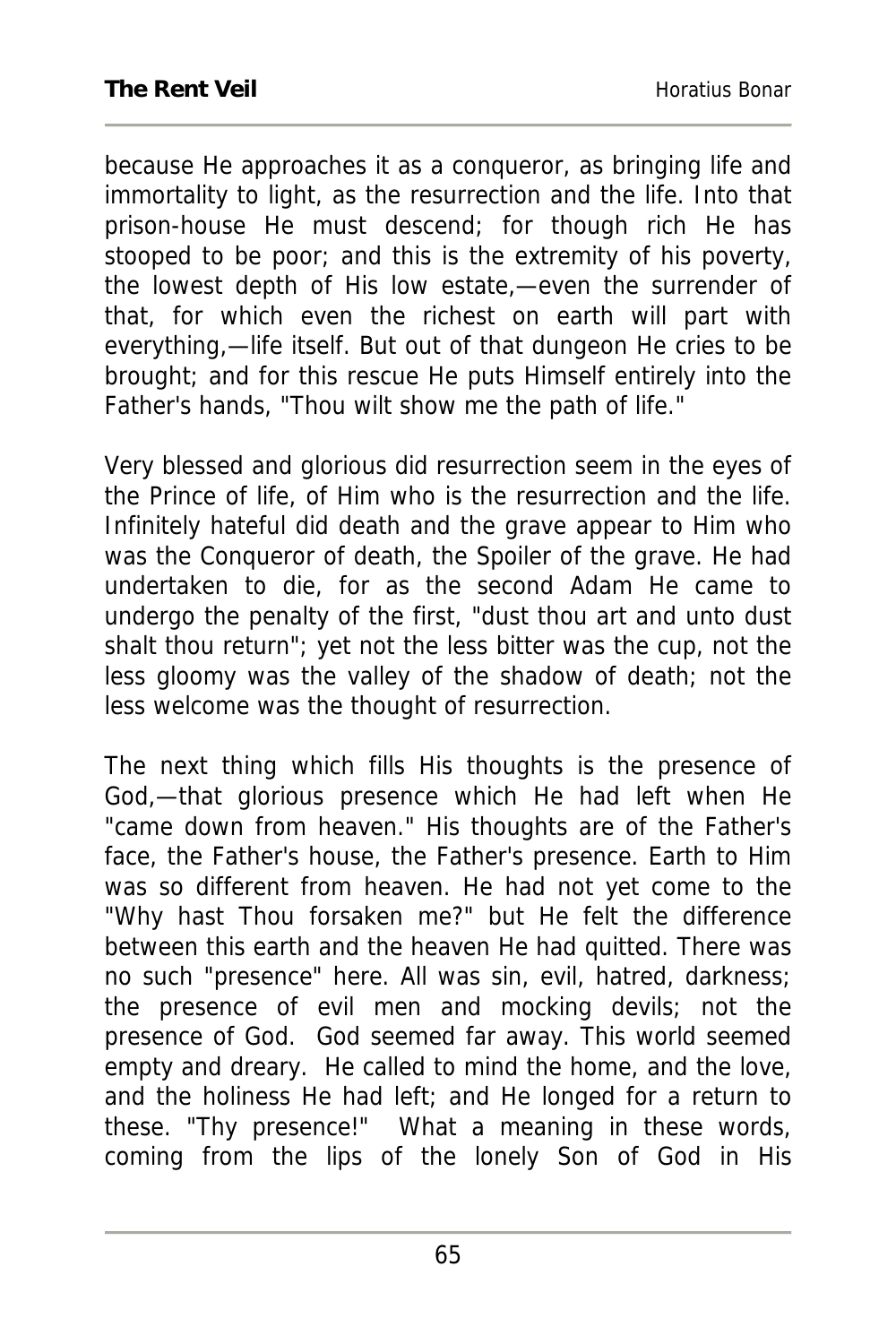desolation and friendlessness and exile here. "Thy presence!" How full of recollection would they be to Him as He uttered them; and how intensely would that recollection stimulate the anticipation and the hope!

Of this same Messiah, the speaker in the psalm, we read afterwards, "In the beginning was the Word, and the Word was with God, and the Word was God; the same was in the beginning with God" (John 1:1); and elsewhere He speaks thus of Himself: "Jehovah possessed me in the beginning of His way, before His works of old; I was set up from everlasting, from the beginning, or ever the earth was...I was by Him, as one brought up with Him, and I was daily His delight, rejoicing always before Him" (Prov. 8:22,30); and again, He, in the days of His flesh, thus prayed: "O Father, glorify Thou me with Thine own self, with the glory which I had with Thee before the world was" (John 17:5). Thus we see that the "presence" or "face" of God had been His special and eternal portion. His past eternity was associated entirely with this glorious presence. No wonder then that in the day of His deepest weakness,— when the last enemy confronted Him with his hideous presence, He should recall the Father's presence; anticipating the day of restoration to that presence, and repossession of the glory which He had before the world was.

"Thy presence," said the only-begotten of the Father looking up into the Father's face! He speaks as the sin-bearer, on whom the chastisement of our sins was laid, and between whom and heaven these sins had drawn a veil; He speaks as an exile, far from home, weary,

troubled, exceeding sorrowful even unto death; He speaks as a Son feeling the bitterness of separation from His Father's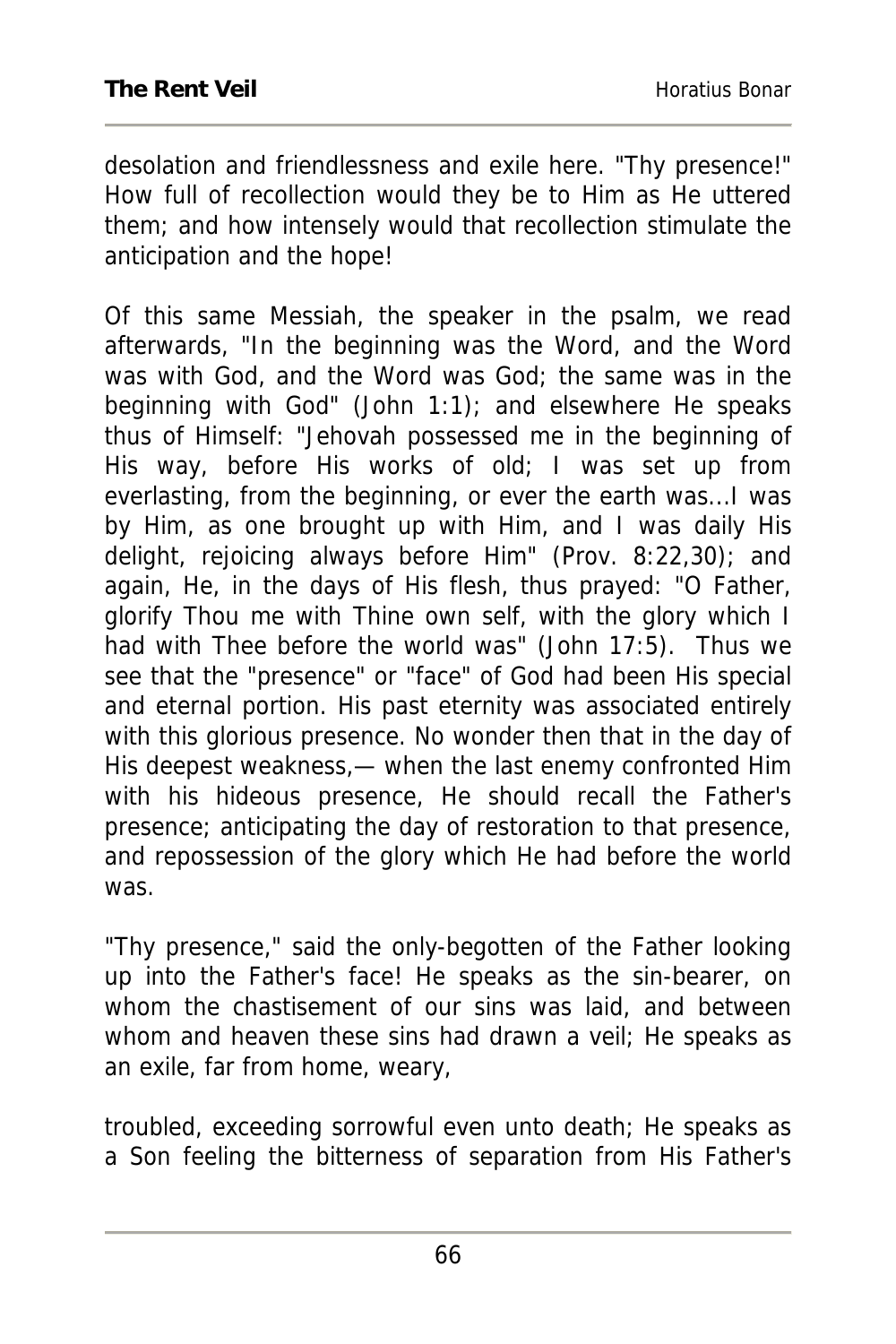presence, and of distance from His Father's house; He speaks as one longing for home and kindred, and the unimpeded outflowings of paternal love. "Thy presence," says the Man of sorrows looking round on an evil world; - oh, that I were there! "Thy presence," says the forsaken Son of man, for "lover and friend hast Thou put far from me, and mine acquaintance into darkness";—oh, that I were there! "Thy presence," not this waste howling wilderness, this region of pain, and disease, and sin, and death, and tombs. "Thy presence," not these temptations, these devils, these enemies, these false friends; not this blasphemy, this reproach, this scorn, this betrayal, this denial, this buffeting, this scourging, this spitting, this mockery! "Thy presence," oh, that I were there; nevertheless, not my will but Thine be done.

Only through death can He reach life, for He is burdened with our sin and our death; and death is to Him the path of life. He must go through the veil to enter into the presence of God. Only through the grave,—the stronghold of death, and of him who has the power of death,—can He ascend into the presence of God; and therefore, when about to enter the dark valley, He commits Himself to the Father's guidance, to the keeping of Him who said, "Behold my servant whom I uphold," the keeping of which He himself, by the mouth of David, had spoken: "Yea, though I walk through the valley of the shadow of death, I will fear no evil, for Thou art with me, Thy rod and Thy staff they comfort me." Bethlehem, Egypt, Nazareth, Capernaum, Gethsemane, Golgotha,—these were all but stages in His way up to "the presence"—the presence of the Father; and it is when approaching the last of these, with the consciousness of His nearness to that presence, only one more dark passage to wind through, that He gives utterance to this psalm,—His psalm in prospect of resurrection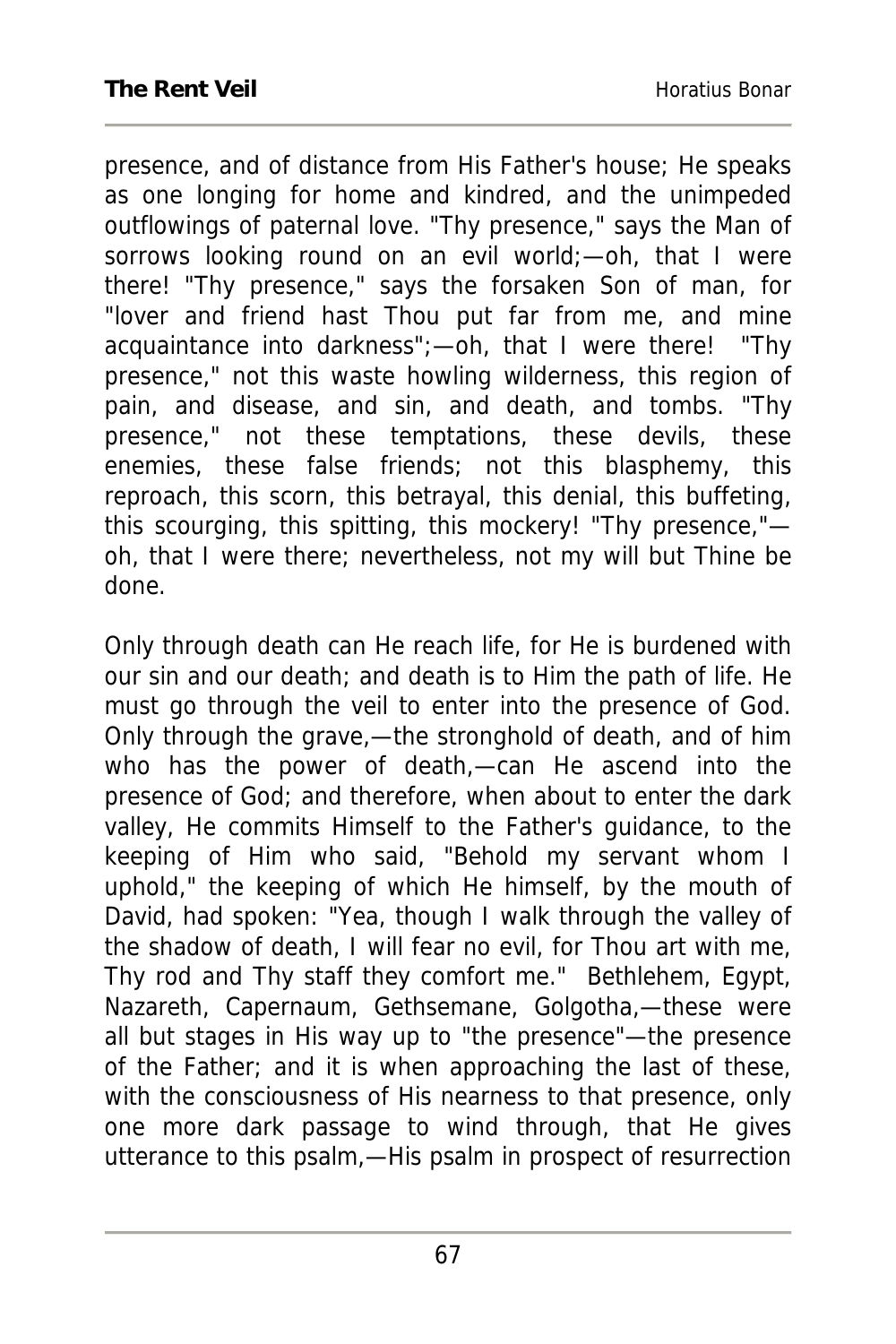and glory,—"I have set the Lord always before me; because He is at my right hand, I shall not be moved: therefore my heart is glad and my glory rejoiceth; my flesh also shall rest in hope; for Thou wilt not leave my soul in hell, neither wilt Thou suffer Thine holy One to see corruption; Thou wilt show me the path of life: in Thy presence is fullness of joy; at Thy right hand there are pleasures for evermore."

 Connected with this "presence," this glory within the veil, he speaks of "fullness of joy." On earth, in the day of His banishment here, He found want, not fullness. He was poor and needy; no house, no table, no chamber, no pillow of His own. His was the extremity of human poverty; though rich He had become poor; he was hungry, thirsty, weary, with no place to lay His head. Though He knew no sin, He tasted the sinner's portion of want and sorrow. He was in the far country, the land of the mighty famine; and looking upwards to the happy heaven which He had left, He could say, "How many servants in my Father's house have bread and to spare, and I perish with hunger." Drinking also of the sinner's deep cup of wrath, He was the man of sorrows and acquainted with grief.

It was as such that He looked up so often as we find Him in the Gospels doing, and as we find Him in this Psalm, with wistful eye reminding Himself of the joy He had left, and anticipating the augmented joy that was so soon to be His when, having traversed this vale of tears, and passed through the gates of death, He was to re-ascend to His Father, and reenter the courts of glory and joy. "Fullness of joy" is His prospect; fullness of joy in the presence of God. Concerning this going to the Father He spoke to His disciples; and then added, "These things have I spoken unto you that my joy might remain in you, and that your joy might be full." It is of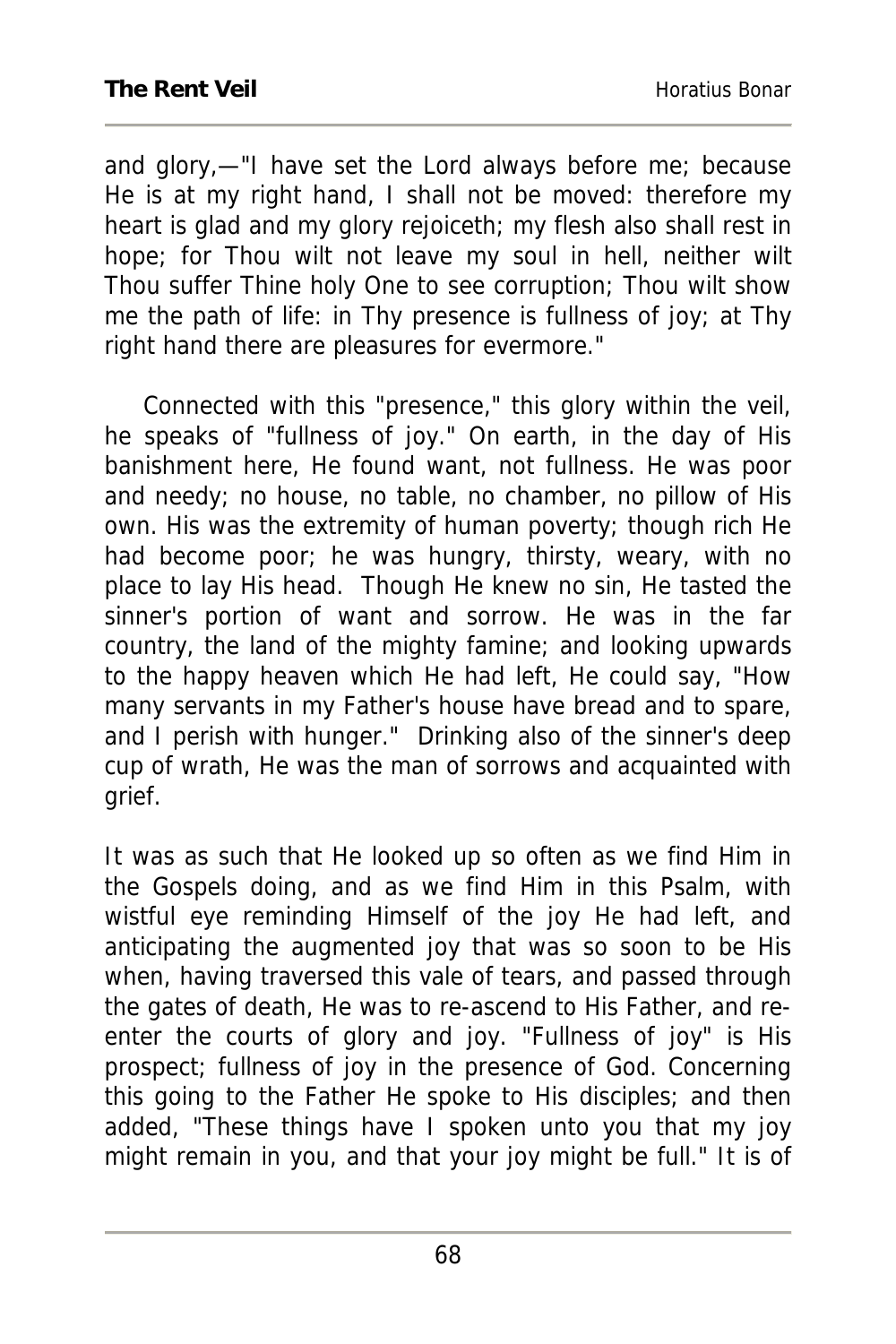this same full joy that He speaks in our psalm; a joy which was to be the fullness of all joy; a joy which was to be His recompense for the earthly sorrow of His sin-bearing life and death; a joy which He was to share with His redeemed, and on which they too should enter, when they, like Him, had triumphed over death, and been caught up into the clouds to meet Him in the air; a joy which would be to them, in that wondrous day, infinitely more than a compensation for earthly tribulation; even as one of themselves has written, "Our present light affliction, which is but for a moment, worketh for us a far more exceeding and eternal weight of glory."

This was "the joy set before Him," because of which He endured the cross; and here He calls it FULLNESS OF JOY. That which He calls fullness must be so; for He knows what joy is, and what its fullness is; just as He knew what sorrow was and its fullness. The amount of joy sufficient to fill a soul like His must be infinite; it must be joy unspeakable and full of glory. The amount of joy reckoned by the Father sufficient as the reward of the sorrow of such a Son, must be infinite indeed. What then must that be which Messiah reckons the fullness of joy. What a day was that for Him when, death and sorrow ended, He entered on life and gladness! And what a day will that be, yet in store for Him and for His saints, when we, as His joint-heirs, shall enter on all that life and gladness; the day of His glorious coming, when that shall be fulfilled which is written, "Come forth, O ye daughters of Jerusalem, and behold King Solomon with the crown wherewith his mother crowned him, in the day of his espousals, and in the day of the gladness of his heart."

Besides the "presence" or "face" of God within the veil, Messiah sees the right hand; the place of honour and power and favour,—the right hand of the throne of the majesty in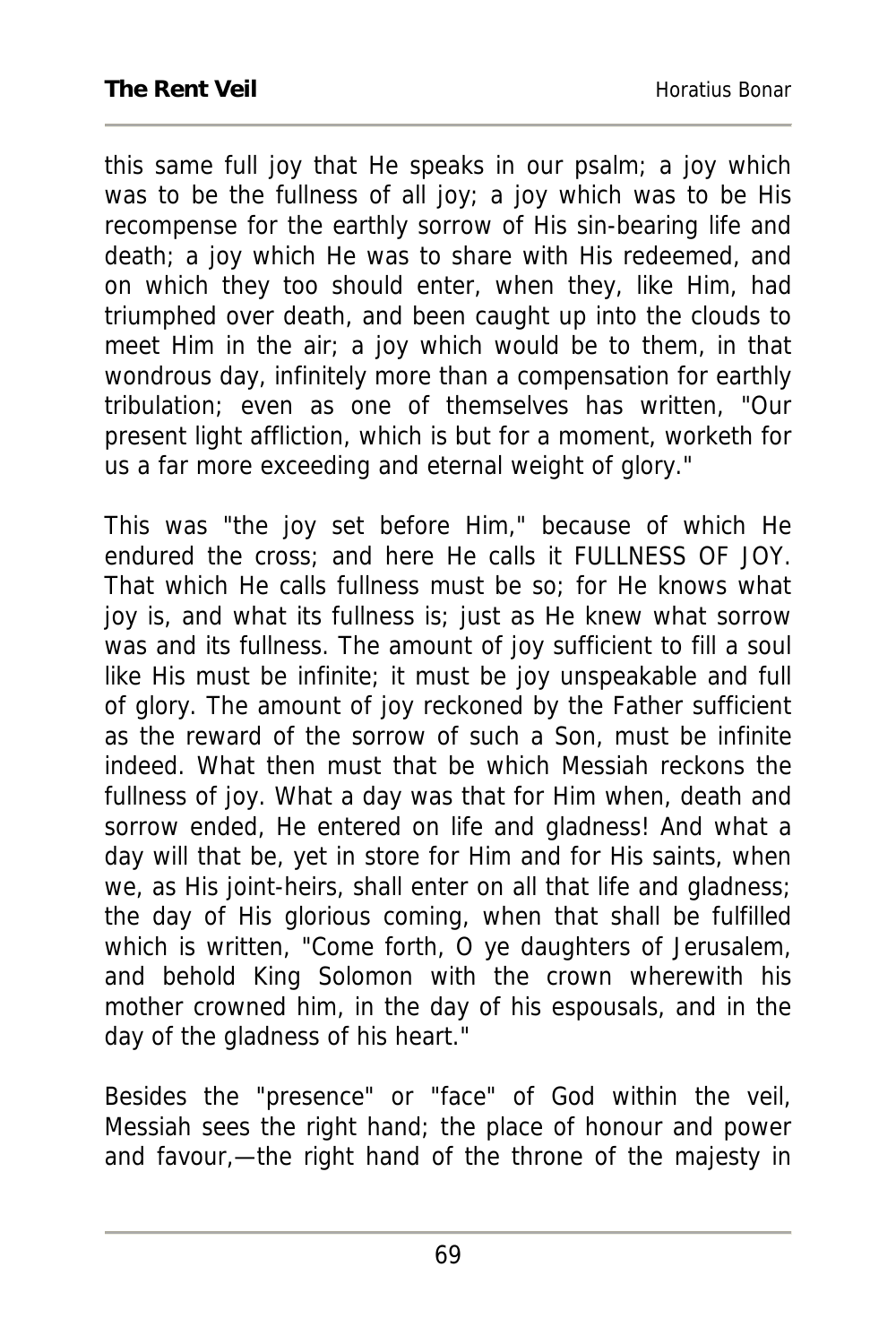the heavens; and at that right hand there are pleasures for evermore; eternal enjoyments, such as eye hath not seen, nor ear heard. For all the things on which Messiah's soul rests are everlasting; the life, the fullness, the joy, the presence, the pleasures,—all eternal! No wonder, then, that He who knows what eternity is,—an eternity of glory and gladness,—should feel that "the sufferings of this present time are not worthy to be compared with the glory that shall be revealed"; and should, when going up to the cross, and down into the grave, say with calm but happy confidence, "Thou wilt show me the path of life, in Thy presence is fullness of joy, at Thy right hand are pleasures for evermore." Most mysterious are such words as these from the lips of Him who is the resurrection and the life; and yet it is just because they come from Him, from this Prince of Life,—that they are so assuring, so comforting to us. His oneness with us, and our oneness with Him, account for all the mystery. His oneness with us, as our substitute and sinbearer, the endurer of our curse and cross and death, accounts for all that is mysterious in this Psalm. Our oneness with Him clears up all that is wonderful in such words as "I am the resurrection and the life, he that believeth on me, though he were dead, yet shall he live." Blessed, thrice-blessed oneness,—mutual oneness; He one with us, we one with Him, in life, in death, in burial, in resurrection, and in glory. Now we can take up His words as truly meant for us, "Thou wilt show us the path of life"; for in believing God's testimony to the Messiahship of Jesus of Nazareth, we have become one with Him!

In all this we have,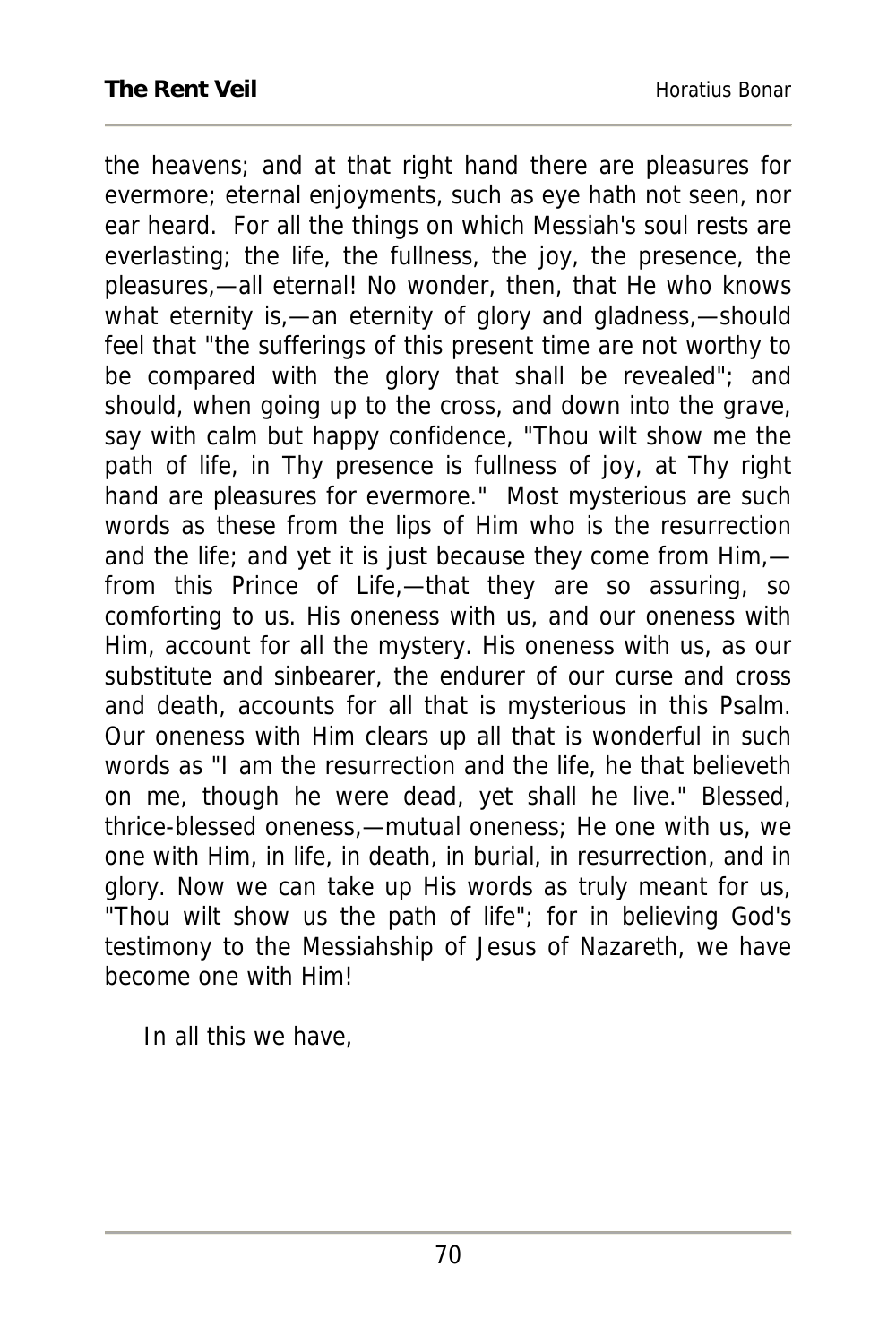1. Messiah's estimate of death. He abhors it. It is His enemy as well as ours. He came to conquer it, to destroy it forever. He conquers it by being conquered by it; He slays it by allowing Himself to be slain by it. He crucifies it, kills it, buries it forever. Death is swallowed up in victory. "O death," He says, "I will be thy plague; O grave, I will be thy destruction."

2. Messiah's estimate of resurrection. He longs for it; both on His own account and His people's. It is the consummation of that which He calls life. It is the second life, more glorious than the first; the opposite extreme of being to that which is called "the second death." The Son of God came into the world as the Prince of Life; He came not merely that He might die, but that He might live; and that all who identify themselves with Him by the acceptance of the divine testimony concerning His life and death and resurrection, might not only have life, but might have it more abundantly. Resurrection is our hope, even as it was His; the first, the better resurrection; and as we toil onwards in our pilgrimage, burdened with the mortality of this vile body, and seeing death on every side of us, we take up Messiah's words of hope and gladness, "Thou wilt show me the path of life."

3. Messiah's estimate of joy. He recognises it as a thing greatly to be desired, not despised; as the true and healthy, or, as men say, the "normal" condition of creaturehood. God Himself is the blessed one; and He formed His creatures to be sharers of His blessedness. Heaven is full of joy; and all its dwellers are vessels of gladness. Earth was not made for sorrow, but for joy; and, before long, that song shall be sung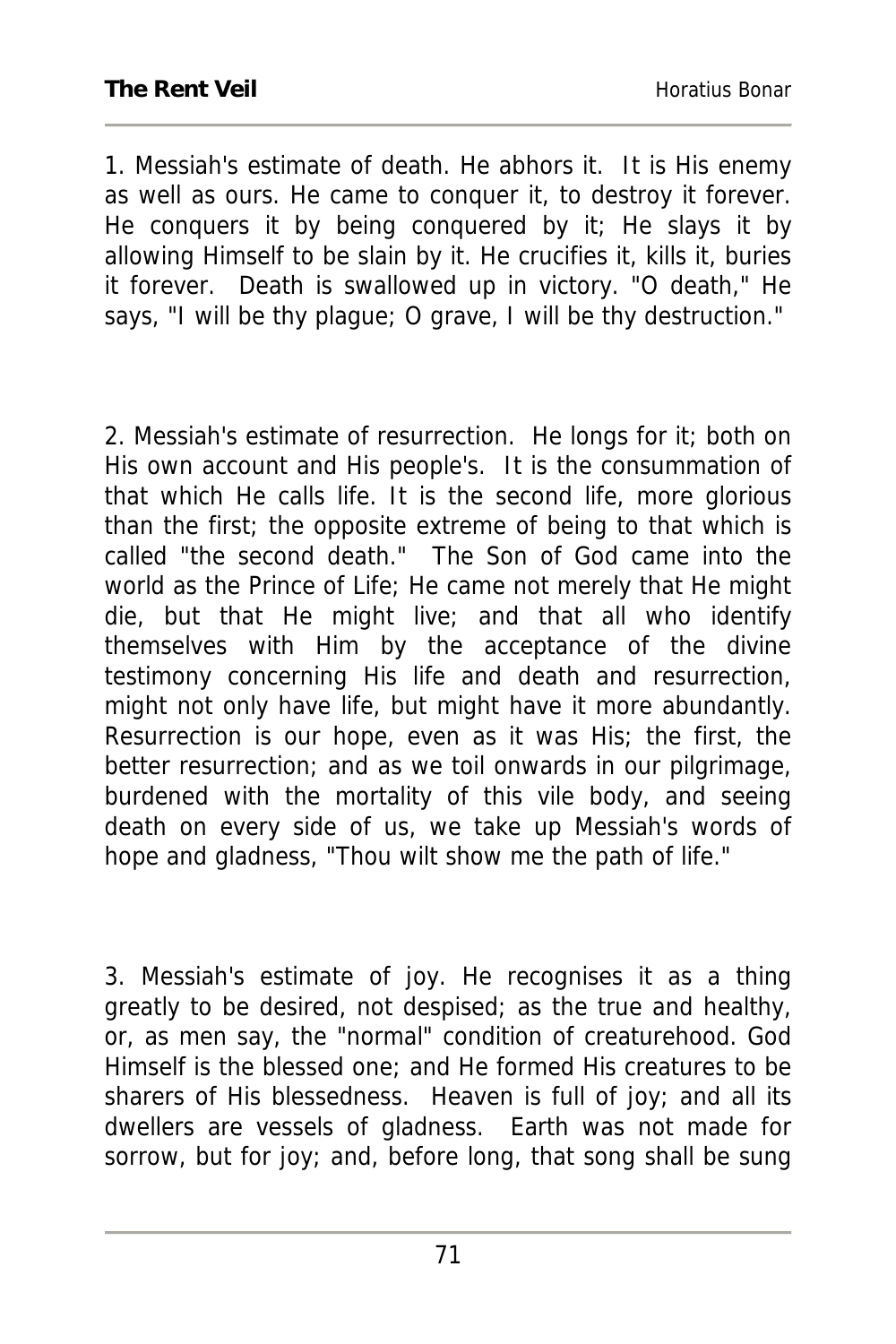over the new creation, "Let the heavens rejoice, and let the earth be glad." For this day of joy Christ longed, anticipating it as the consummation of all that He had come to do. As the eternal Word which was with the Father, He knew what joy was; as the Man of sorrows, He knew what sorrow was. He was in the true condition and circumstances to take the proper estimate of joy. And here He tells us what that estimate was. He longed to be done with sorrow, which was as the shadow of hell; He "desired with desire" to enter into the joy set before Him, the joy of life, the joy of resurrection, the joy of God's presence and right hand for ever. Let our eye, like His, be fixed on that coming gladness,—that sunrise of eternity for which the Church is waiting and creation groans. That hope will cheer, will nerve, will liberate, will heal, will animate, will purify; will do miracles for us. As yet, the joy has not arrived. It doth not yet appear what we shall be. Not now; not here; not on this side of the grave! But the promise of its possession, and the assurance that when it does arrive, it will be great enough and long enough to make up for all trial and all delay, are sufficient to keep us ever looking, waiting, watching. Resurrection is coming, with all its light and joy; and then comes the world's second dawn, and the Church's long-expected dayspring; the cessation of creation's groans, the times of the restitution of all things; the new heavens and the new earth wherein dwelleth righteousness.

4. Messiah's estimate of the Father's love. It is this love that is His portion; it is in this love that He abides and rejoices; for it is He who says, "Thy loving kindness is better than life." No one knew so well as He did the glorious truth, "God is love; and he that dwelleth in love dwelleth in God, and God in him." The Father's love! Here His soul found its resting-place, in the midst of human hatred and reproach. The Father's love! It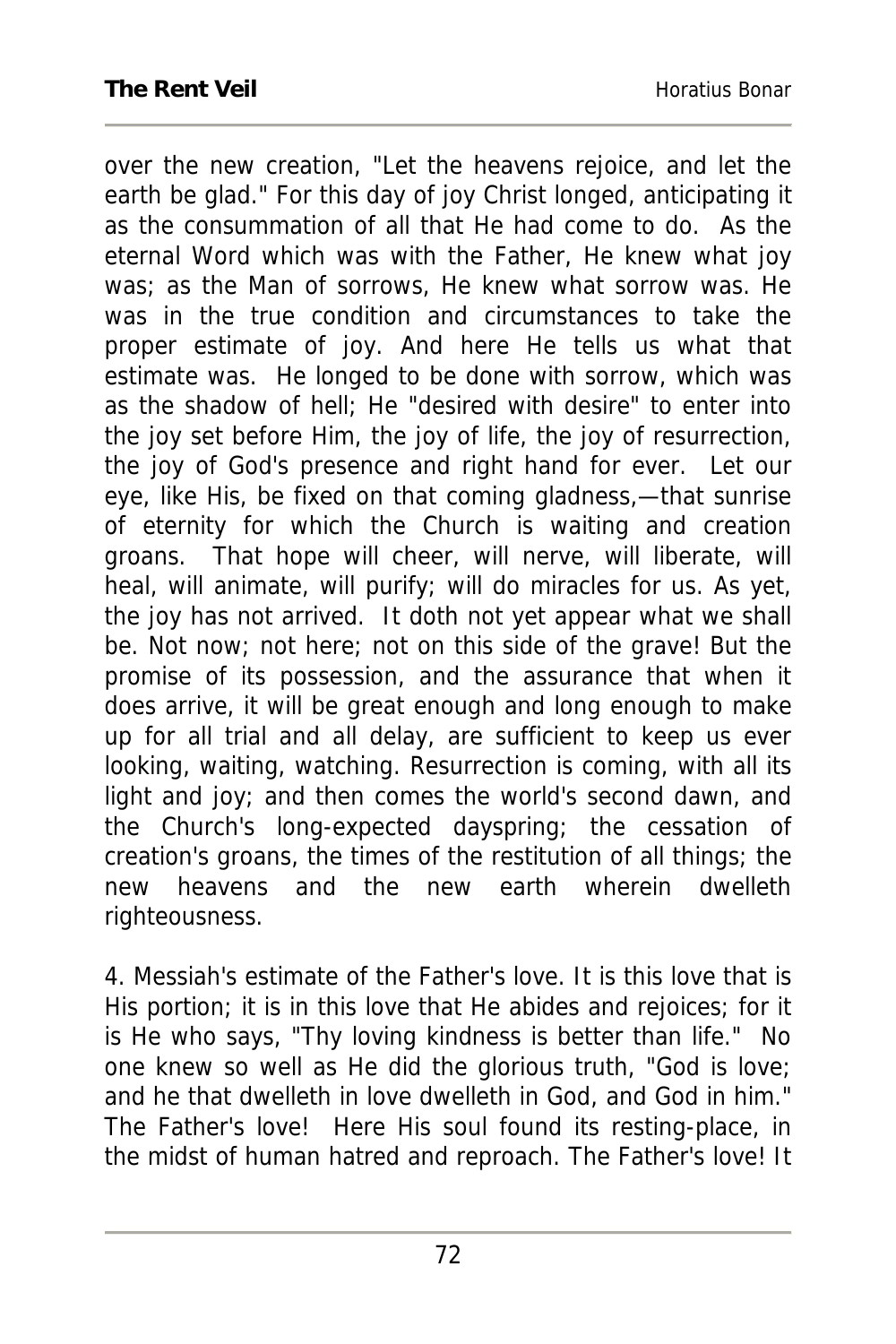was with this that He comforted Himself, and with this it was that He comforted His Church, saying, "As the Father hath loved me, so have I loved you"; "Thou hast loved them as thou hast loved me"; "Thou lovedst me before the foundation of the world"; "that the love wherewith Thou hast loved me may be in them, and I in them." Is that love to us what it was to Him? It was His rest, is it ours? It was into this hidden chamber, this holy of holies, that He retired, when the world's storms beat upon Him; is it in this that we take refuge in our evil days? It was sufficient for His infinitely capacious soul; it may well suffice for ours. Is then, His estimate of the Father's love our estimate? Is this love our gladness? Is its sunshine the brightness of our daily life? And with simple confidence in it, like Messiah's, do we look into and look through the future, however dark, saying, "Thou wilt show me the path of life; in Thy presence is fullness of joy, and at Thy right hand are pleasures for evermore?"

On all that light, and joy, and fullness, and love, Messiah has now entered. For eighteen hundred years He has been in that presence, and at that right hand, which He longed for; and though yet greater things are in store for Him in the day of His promised advent, yet He has now for ages been done with sorrow and death, with reproach and hatred. He has entered on His rest; He has passed into life; His blessedness is now without a shadow. And is not this a thought full of joy to us? He whom we love is happy! No second Gethsemane nor Golgotha for Him.

Whatever may befall us, whatever of tribulation we may have yet to pass through, He is blessed; it is all well with Him. He has trodden the path of life; He has entered into that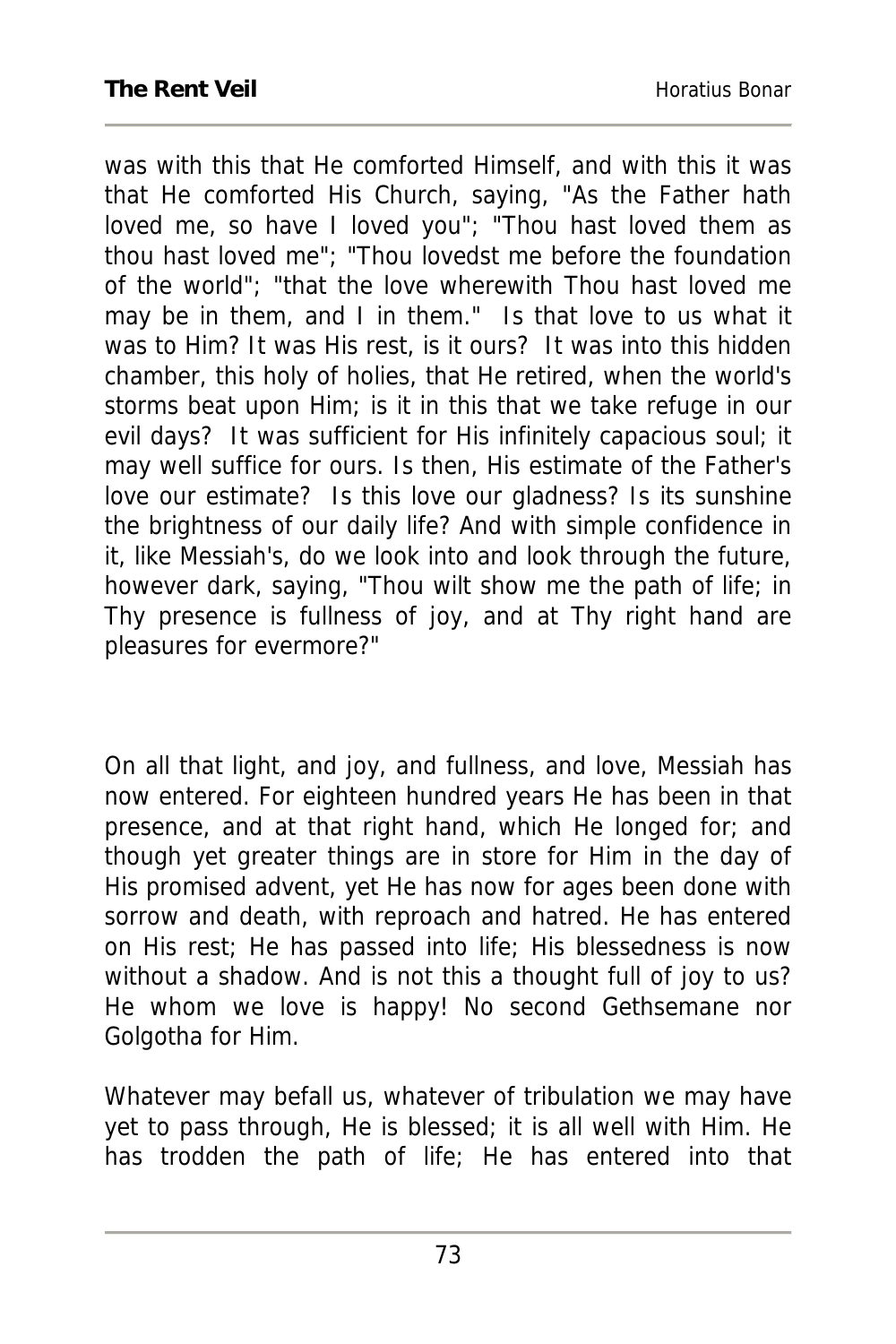presence which He longed for; He has sat down at that right hand where there are pleasures for evermore. Is this not a joyful thought to us here, even in the midst of our weakness and sorrow? And was it not to this He referred when He said, "If ye loved me, ye would rejoice, because I said I go unto the Father"? and was it not with forgetfulness of this that He reproached His disciples, "Now I go my way to Him that sent me, and none of you asketh me, whither goest Thou? but because I have said these things unto you, sorrow hath filled your heart."

Should we not rejoice in His joy? Should not the thought of His happiness be a continual source of consolation to us? Amid the dreariness of the desert, it was a cheering thought to Israel that there was such a region as Canaan, over which the barrenness of the waste howling wilderness had no power. Amid the griefs and cares of earth, it is a blessed thought to us that there is such a place as heaven, to which the storm reaches not, and where there has never been known, neither shall be, one cloud, one pain, one sin. So amid the troubles of our own troubled spirits, or the sorrows of those about us, it is a happy thought that there is one heart, once full of grief, that now grieves no more; one eye that often wept, which now weeps no more; and that this blessed One is none other than our beloved Lord,—once the Man of sorrows. He who loved us, He whom, not having seen, we love, is now for ever blessed; He has entered that presence where there is fullness of joy; He has taken His seat at that right hand, where there are pleasures for evermore.

Does not this comfort and gladden us? What He now is, and what we so soon shall be,—this gives vigour and consolation. It lifts us almost unconsciously into a calmer region, and gives us to breathe the very air of the kingdom. It purifies, too, and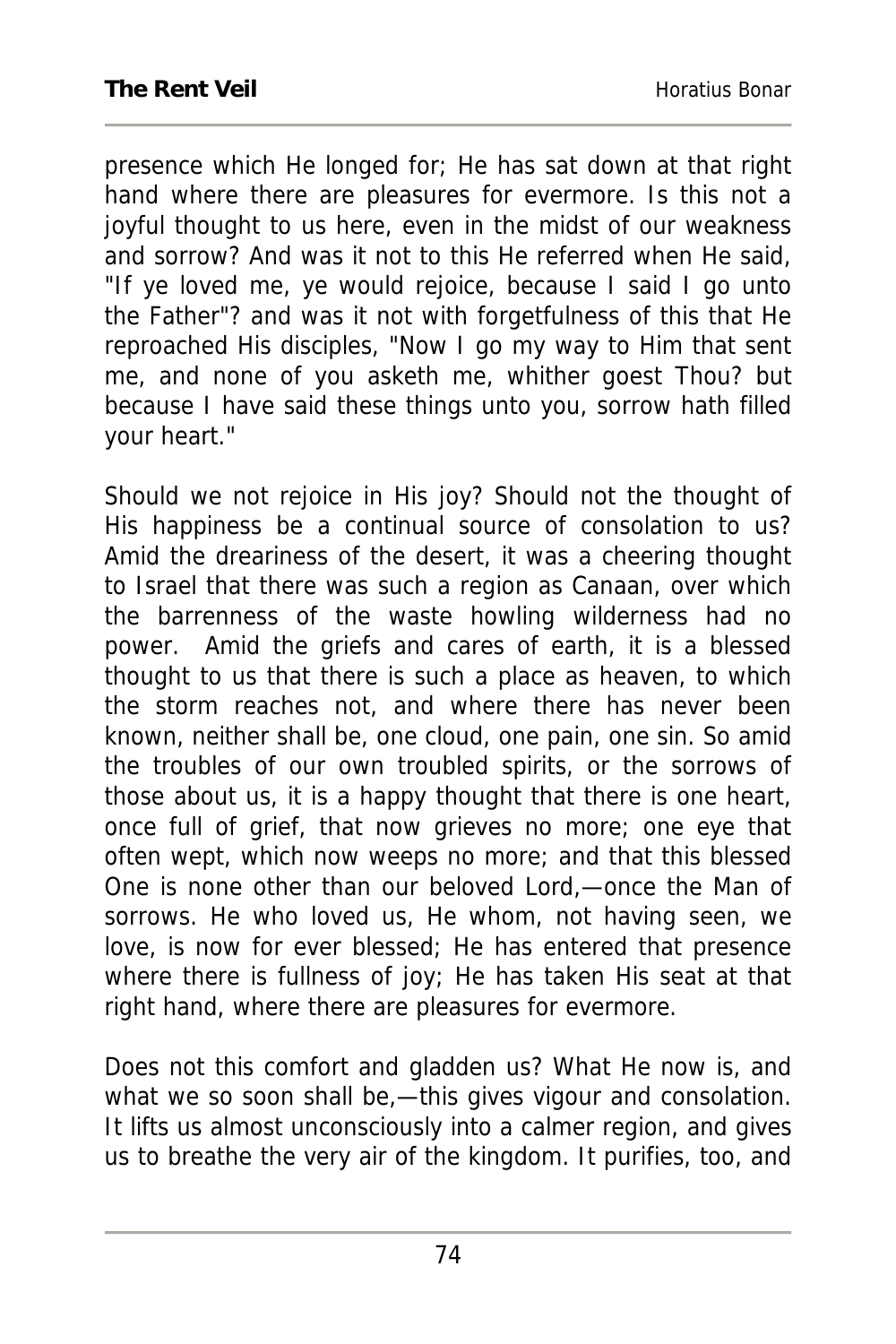strengthens; it makes us forget the things which are behind, and reach forward to what lies before.

The prospect of resurrection and glory sustained the soul of our Surety here. This was the joy set before Him. Let us set it before ourselves, that we may not be moved. We have much to do both with the future and the past. In that future lies our inheritance, and we cannot but be seeking to pierce the veil that hides it. But in the past we find our resting-place. Christ has ascended on high, leading captivity captive; he has ascended to His Father and our Father, to His God and our God. The work is done. The blood is shed. The fire has consumed the sacrifice. It is finished! This is the testimony which we bring from God, in the belief of which we are saved. It needs no second sacrifice; no repetition of the great burntoffering. That which saves the sinner is done. Another has done it all. Messiah has done it all; and our gospel is not a command to do, but simply to take what another has done. He who ceases from His own labours, and enters on these labours of another, has taken possession of all to which these labours entitled Him,

who so performed them, even the Messiah of Israel, the Son of God, the Saviour of the world.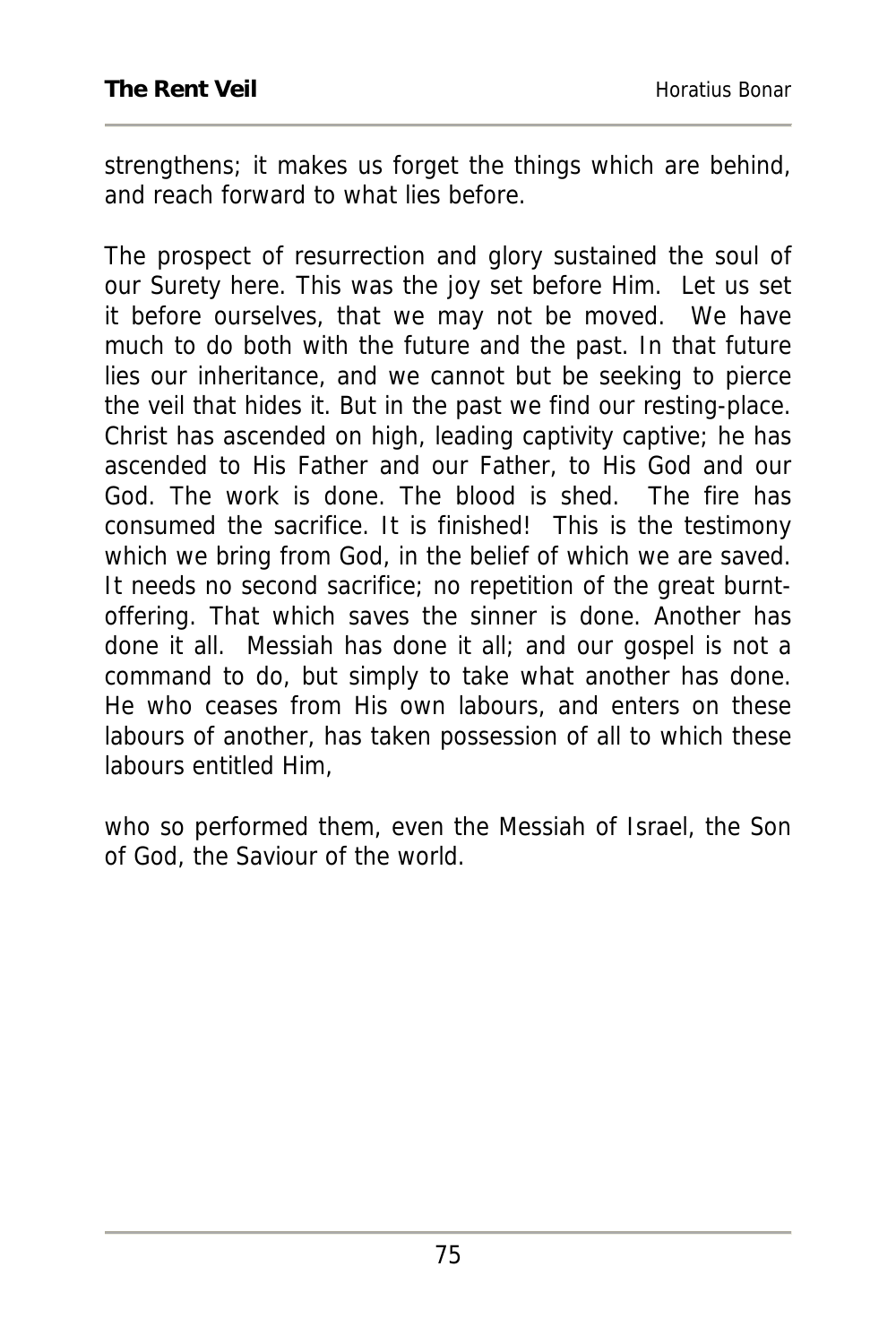## **CHAPTER 8**

### **The Blood Within The Veil**

The day of atonement brought the three courts of the tabernacle into one. On that day the high priest passed from the outmost to the innermost; implying that he had equally to do with all the holy places, and that they whom he represented had also to do with these.

He carried the incense from the golden altar into the holiest; and he carried the blood from the brazen altar into the same. It was one blood, one incense, one priest for all the three.

The blood, which was sprinkled on the mercy-seat, was from without. The sacrifice was not slain in the inner courts, but in the outer. It was blood from without that was carried in the priestly basin within the veil, sprinkling the veil, the floor, the ark, the mercy-seat, and the feet of the cherubim as they stood upon the golden covering. In being carried within, it lost none of its expiating virtue and value: nay, it seemed to acquire more virtue and more value as it lay upon the furniture of the holy of holies.

Its efficacy, when thus brought within the veil, was enhanced; and it did not the less speak to those without because itself was within. It had come from without, and its voice spoke to those who were without. It spoke but from one small point, yet it goes beyond the tabernacle, beyond Israel, beyond Palestine, to the men of every kindred and nation, and tongue and people. It contained a world-wide message, so that each one hearing of that atoning blood might at once say, Then God is summoning me back to Himself; He is saying to me,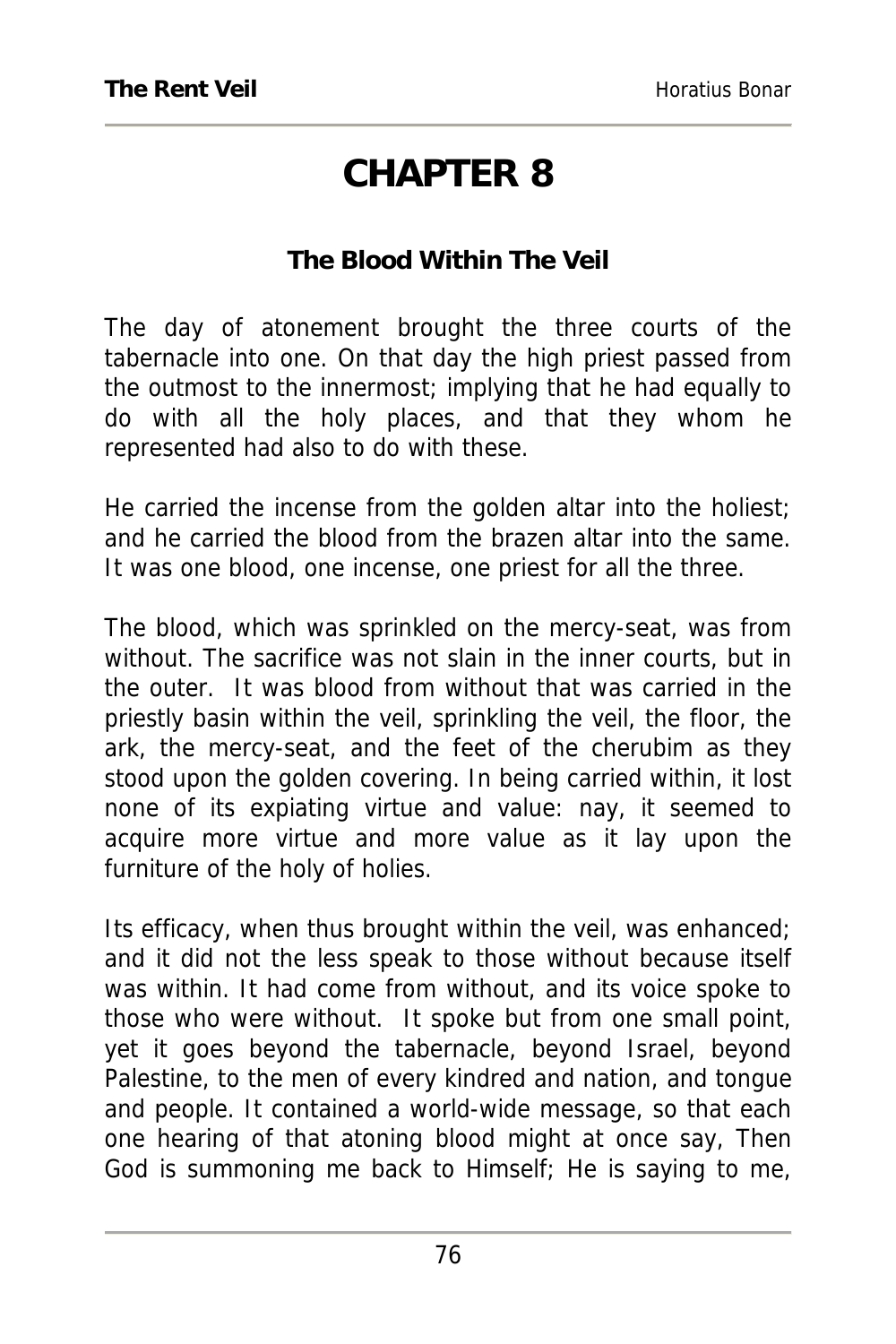"be thou reconciled to me"; He is sending to me, from the altar and the mercy-seat, an invitation of mingled righteousness and grace.

This propitiation rests on substitution. In all these symbolical transactions we have one vast thought,—the transference of guilt from one to another, legally and judicially; the presentation of one death for another, as perfectly valid for all ends of justice, and quite as suitable before God as the judge, to meet every governmental claim as the direct infliction of the appointed penalty on the actual transgressor.

There are two things which the whole Levitical service assumes, and without which it is simple mockery of man, that Sin is reality, and that Substitution is righteousness.

1. Sin is a real thing. Men do not think so, even when with their lips they utter the word. It is but a shadow to them, a mere name, no more.

Sin is a sore evil. It is not felt to be so, yet it is not the less truly such. It is not hated, it is not shunned as an evil,—an evil whose greatness no one can measure or tell. When men speak of it they do so as painters speak of shade in a scene or picture; as rather a needful thing, nay, a thing of beauty in its own way. They have no due sense or estimate of it at all. It is not to them what it is to God. It is not by any means in their books what it is in the book of God.

 Yet, right views of sin are the key to the Bible, the key to the history of the world, and the key to God's purposes concerning it. He who does not know what sin is cannot understand the Bible. It must be a dark and strange book to him. He cannot solve the difficulties of the world's history. All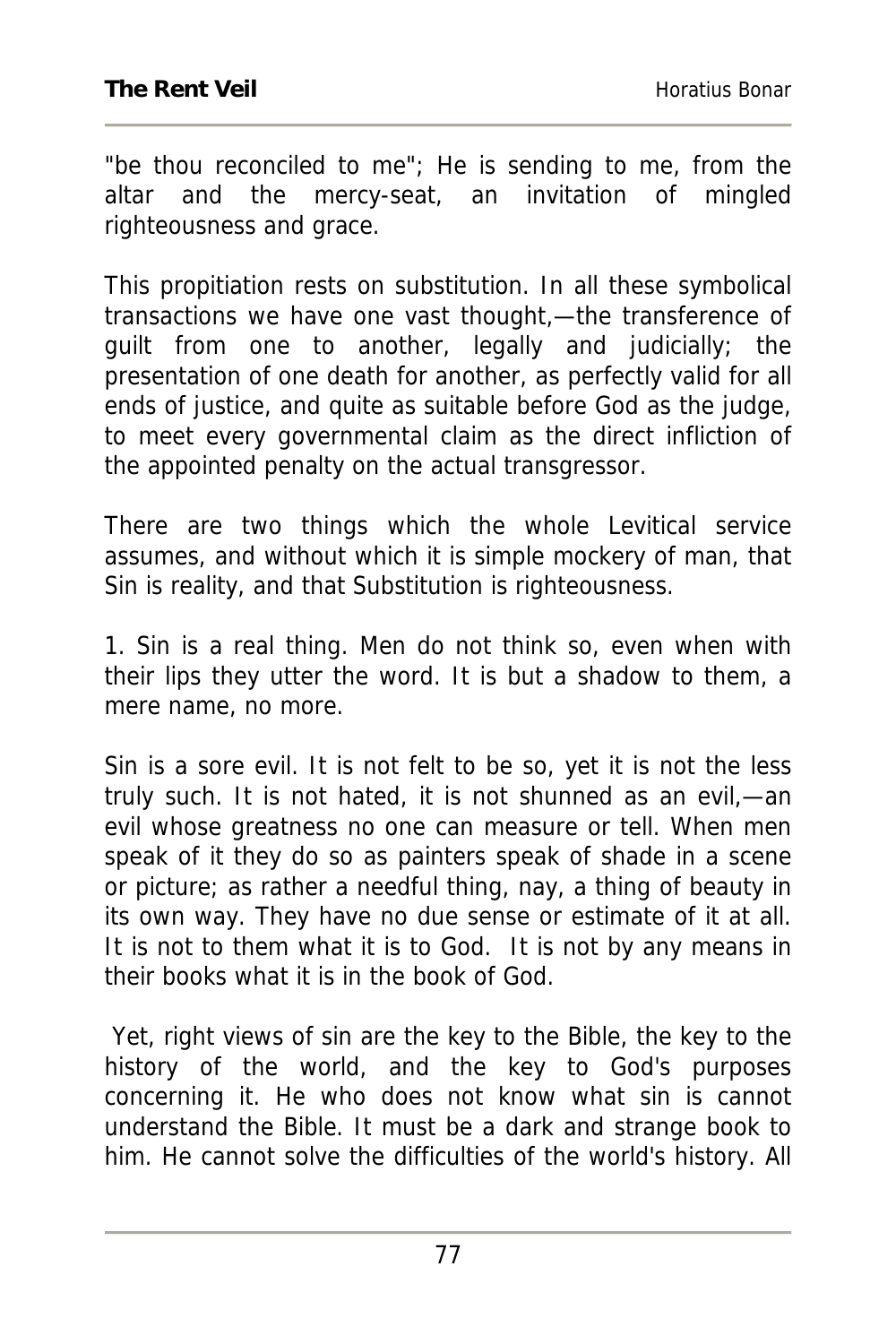is perplexed and contradictory. He cannot enter into God's purposes respecting it either in curse or in blessing, either in condemnation or redemption. Sin is not misfortune, but guilt; not disease, but crime; not an evil, but the evil, the evil of evils, the root of all evils; terrible in itself as fraught with all that we call "moral evil," and terrible in its judicial effects as necessarily and inexorably bound up with irresistible and irreversible condemnation.

In spite of all the divine teaching, both in God's book and in the world's history, man refuses to believe that sin is what God has proclaimed it, and what its own development, in the annals of the ages, has shown that it really is.

The first and fundamental lesson of the Levitical service is the infinite evil of sin. Sacrifice is God's declaration of His estimate of SIN. Strike this thought out of it, and sacrifice is simple barbarism,—a coarse emblem of the vengeance of a Jupiter, or a Moloch, or a Baal upon helpless creaturehood.

2. Substitution is righteousness. I do not argue this question; I merely indicate that scripture assumes this.

 Often has the doctrine of substitution been evil spoken of as a slander against God's free love. It has been called a commercial transaction, a bargain inconsistent with true generosity, a money-payment of so much love for so much suffering. Philosophy, falsely so called, has frequently, by such representations, striven to write down a truth for which it could not find a niche in its speculations, and of which the philosopher himself had never felt His need. With any book less buoyant than the Bible to float it up, this doctrine must long before this have been submerged under the weight of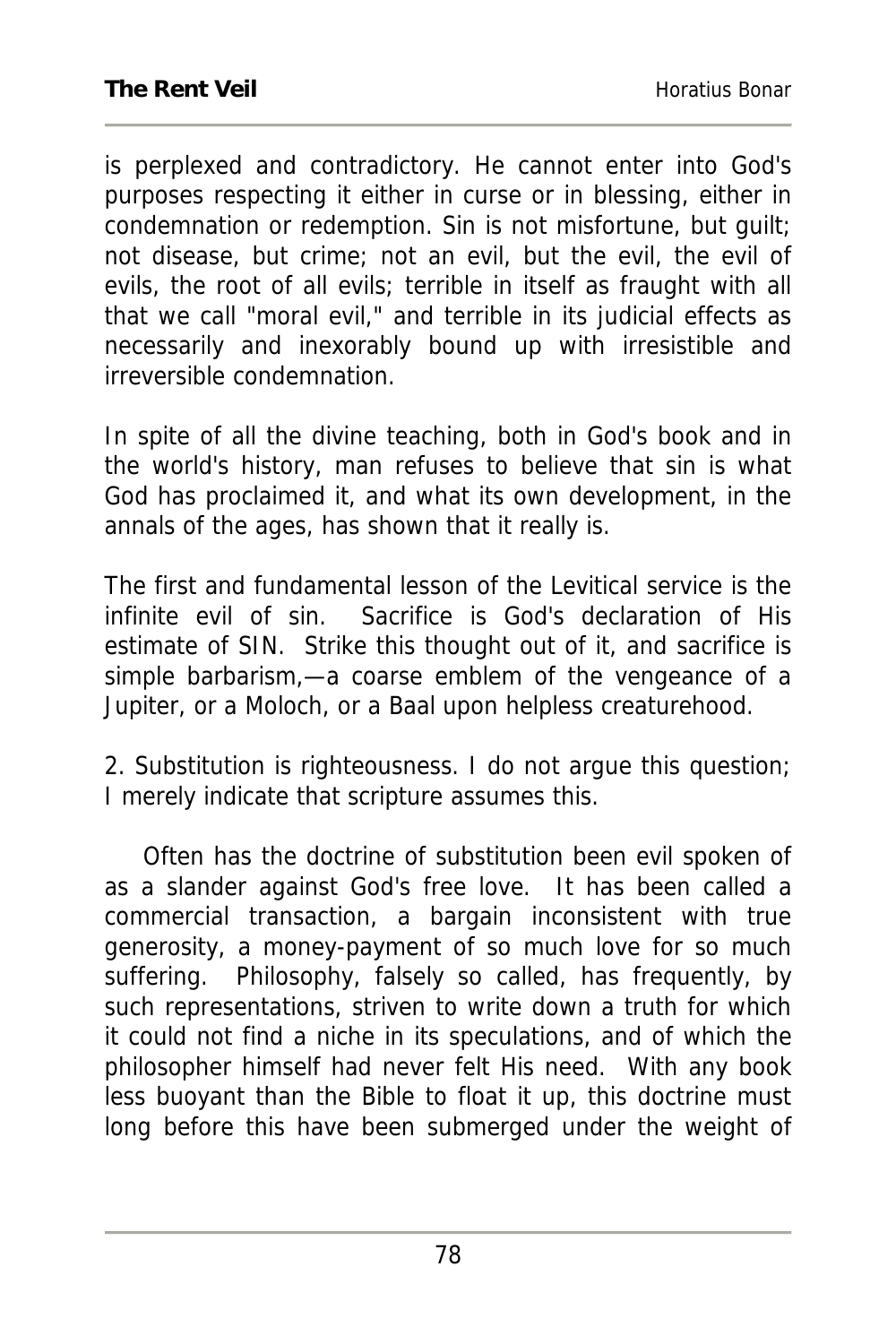ridicule, which the wisdom of this world has brought to bear upon it.

But it has been seen that the Bible and the truth of substitution cannot be sundered. They must sink or float together. The great philosophic puzzle with many, who were not prepared to cast off the Scriptures, was how to disentangle the two, so as to strike out the doctrine and yet preserve the old Book.

This difficulty has been felt all the more, because in the Bible itself there are no indications of any misgivings as to the doctrine, no explanations meant to smooth angularities and make the doctrine less philosophically objectionable. As if unconscious of the force of any such objection, it makes use of figures, once and again, which are directly taken from the commercial transactions of life. Even if what is branded as the mercantile theology could be proved untrue, it is certainly very like what we find in the Bible; nor can one help feeling that if the above theology be untrue, it is rather strange that the Bible should lay itself so open to the suspicion of favouring it. For, after all, the strongest statements and most obnoxious figures are those of that Book itself. Eliminate these and we are ready to hear how philosophy can argue. We do not say "explain them," we say "eliminate them"; for our difficulty lies in the simple existence of such passages. Why are they there, if substitution and transference be not true? They are stumbling-blocks and snares. Let these passages themselves bear the blame, if blame there is. It is idle to revile a doctrine, yet leave the figures, from which it is drawn, untouched and uncondemned.

 Substitution may be philosophical or unphilosophical, defensible or indefensible; still it is imbedded in the Bible;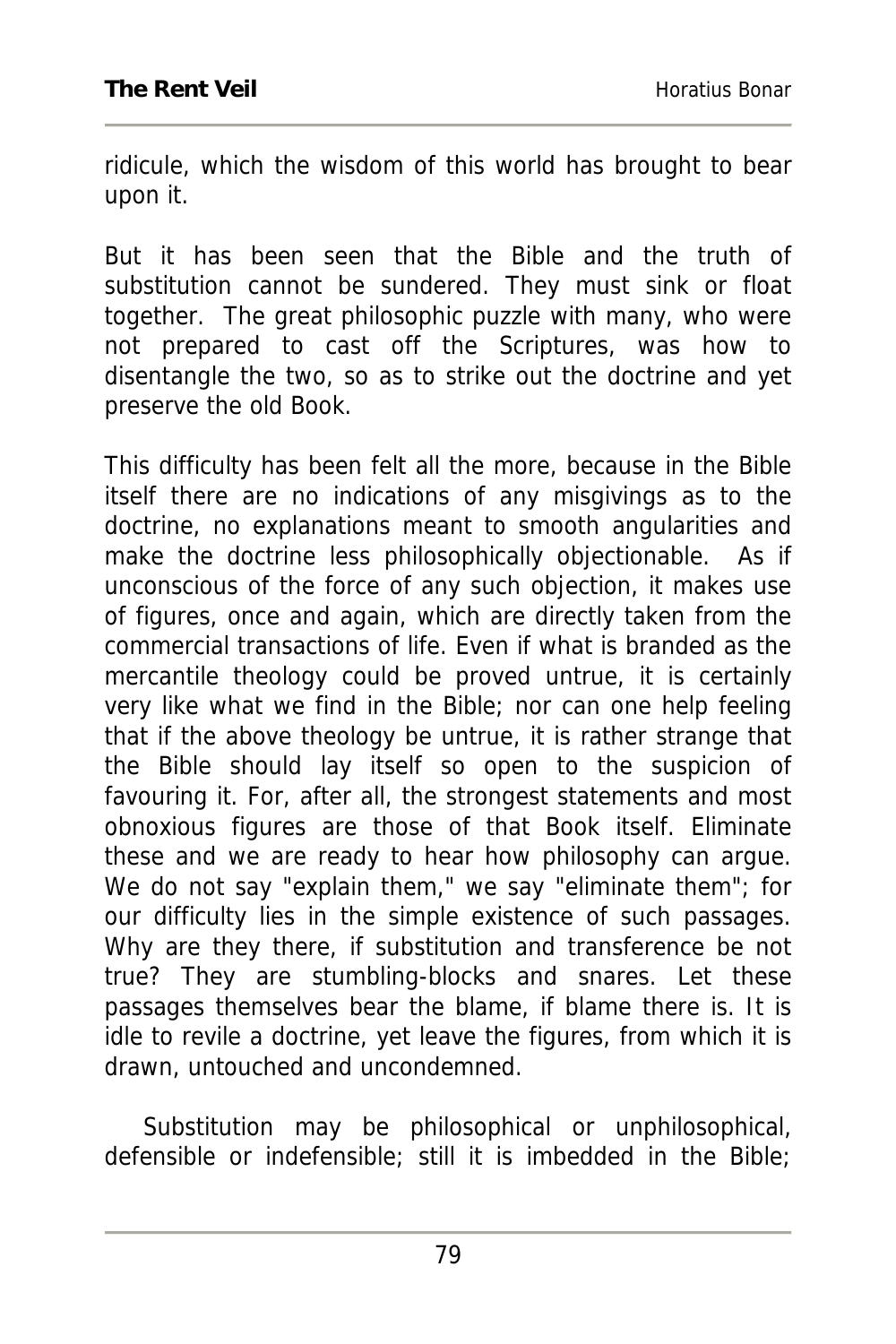specially in the sacrificial books and sacerdotal ordinances. Its writers may be credited or discredited; but no one can deny that substitution was an article of their creed, and that they meant to teach this doctrine if they meant anything at all. We might as well affirm that Moses did not mean to teach creation in Genesis, or Israel's deliverance in Exodus, as that he did not profess to promulgate Substitution in Leviticus. Substitution is in that book beyond all question; along with that book let it stand or fall.

 There is then substitution revealed to us beyond mistake in Scripture; revealed in connection with Israel's worship, Israel's tabernacle, and Israel's Messiah. The special thing in that service, in that sanctuary, and in that Deliverer, with which substitution is connected, is THE BLOOD. Hence it is with blood that we find atonement, expiation, and propitiation connected. For the blood is the life; and it is the substitution of one life for another that accomplishes these results, and brings with it these blessings to the guilty.

Let me take two passages, one from the Old Testament, the other from the New, in illustration of what the blood is affirmed to be and to do. I give but a brief sketch of what I suppose they include; but it will suffice to show what Scripture teaches on the subject.

The first is Zechariah 9:11, "As for thee also, BY THE BLOOD OF THY COVENANT I have sent forth thy prisoners out of the pit wherein is no water." Blood here is declared to be the cause of deliverance,—the blood of the covenant; as if without this covenanted blood-shedding there could be no setting free of the prisoner. The blood goes in, the prisoner comes out. The blood touches his chain, and it falls off. The blood drops on the prison-bar, and the gate flies open. It is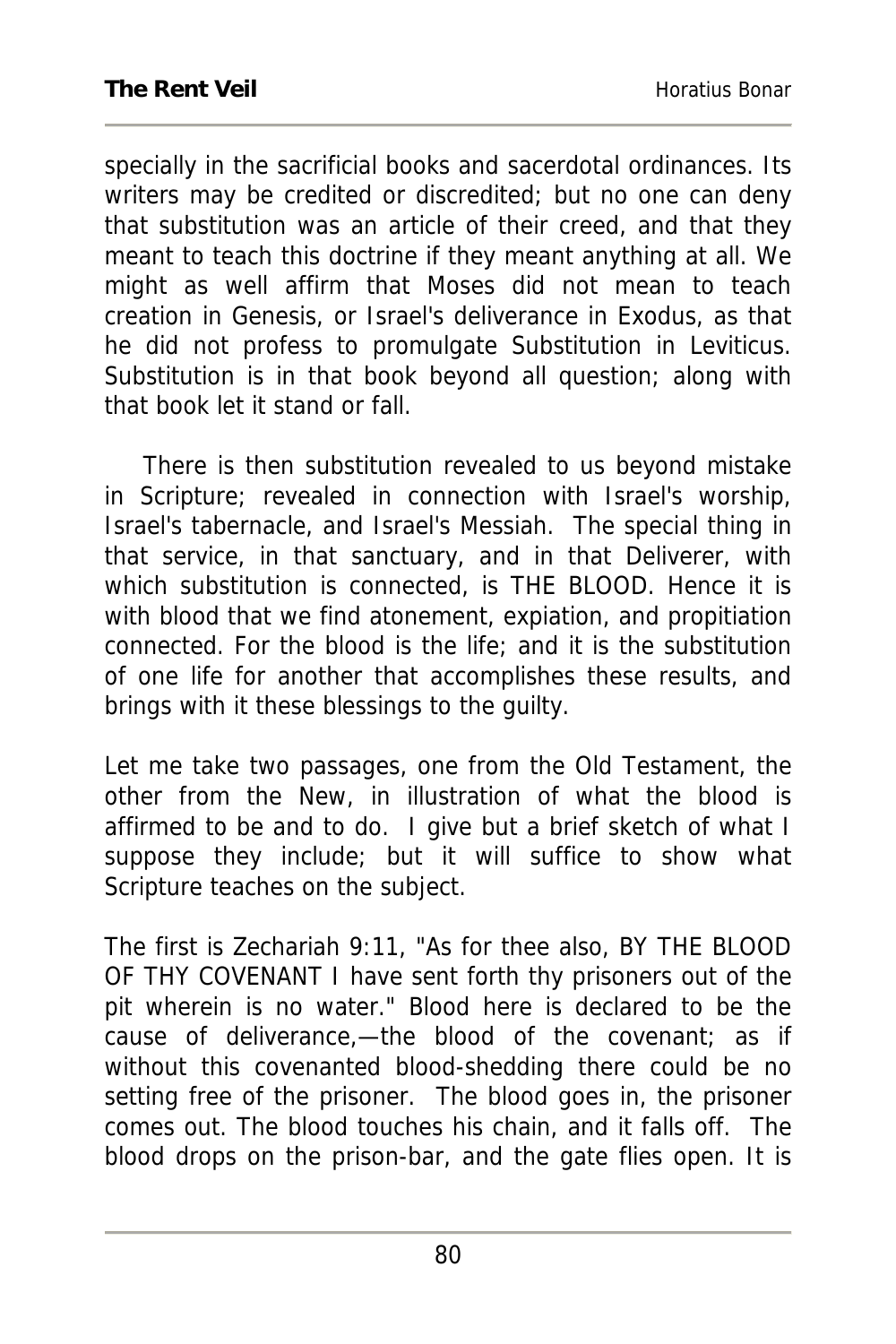blood that does it all; blood whose virtue is recognised by God; blood whose effects and results are embraced in the everlasting covenant; the covenant of peace, the covenant of deliverance, the covenant of liberty, the covenant of life. But let us look more closely at the language of the prophet.

The words "as for thee also," or "thou also," are the very words of our Lord, when weeping over Jerusalem; "Even thou," thou, the guiltiest of the guilty, the most undeserving and unloveable of all. Thus our text starts with a declaration of the great love of God,—Messiah's love to Israel,—"Yea, He loved the people." "God is love," runs through this whole passage; and "where sin abounded grace did much more .<br>abound."

To this passage the apostle seems to refer in Hebrews 13:20, as to the bringing up Christ from the dead by the blood of the everlasting covenant. The prophet's words were fulfilled in Christ's resurrection, as Hosea's (11:1) were in his return from Egypt. (See also Psalm 18 and 40)

The words of Zechariah shall yet be fulfilled in Israel. The day of deliverance for the beloved nation is surely coming. She shall know the power of the covenant-blood to protect, to deliver, to save, to bless. It is not simply "blood" expiating sin in general, but "covenant-blood," linking that expiation specially to Israel, and Israel to it. It is passover-blood, bringing out of Egypt. Passing over this, however, let us take up the words in their widest sense. Let us see what the covenant-blood can do, not for Israel only, but for us.

The blood finds us "prisoners," captives, "lawful captives," exiles. It finds us righteously condemned, sold to our enemies, under wrath. Let us see what it does for us.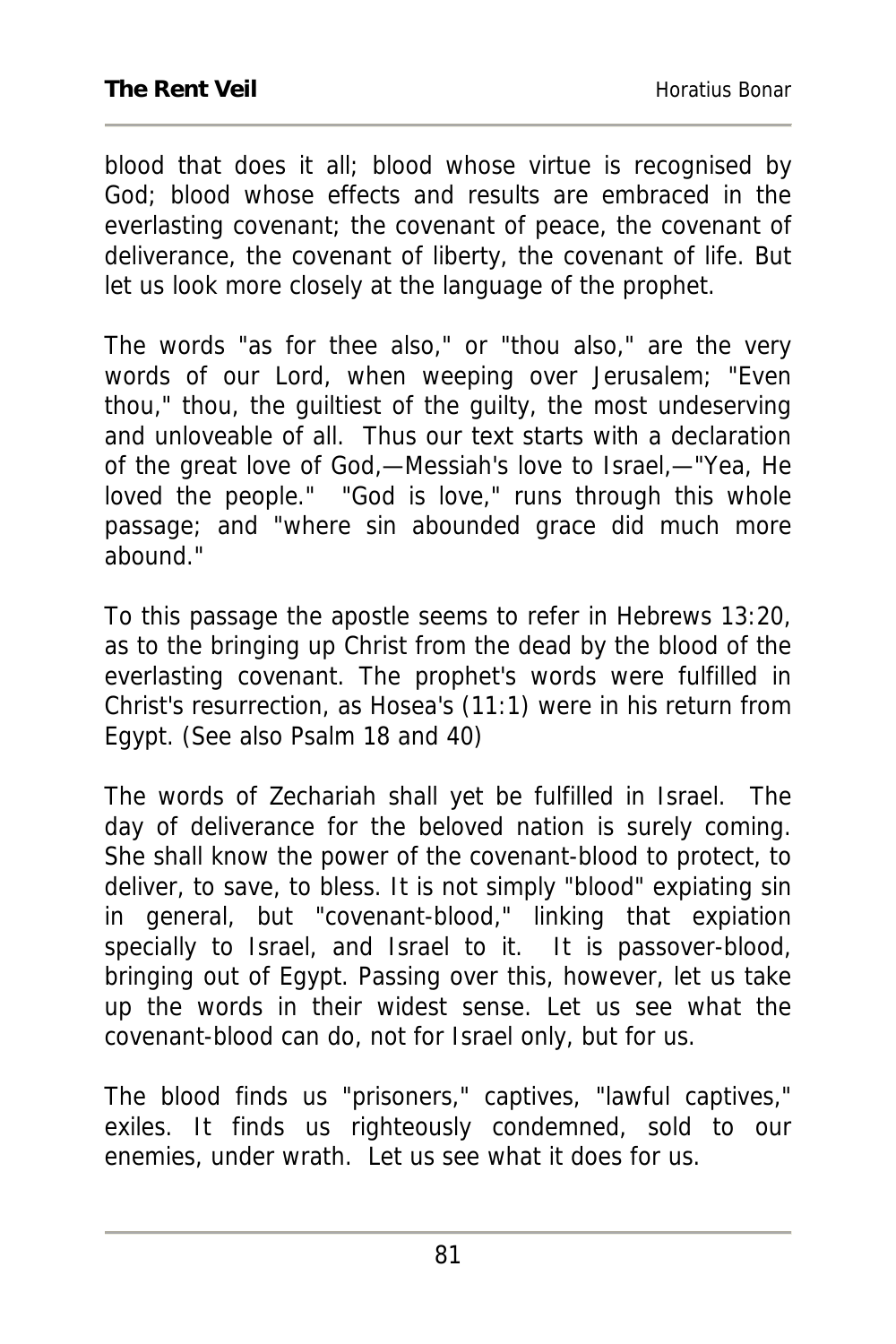1. It removes the necessity for imprisonment. Such a necessity did exist. Law must take its course. Its claims must be satisfied. No leaving the prison till the uttermost farthing has been paid. The blood has made the satisfaction. It has met the claim. It has provided for the payment of the penalty. The necessity for the imprisonment no longer exists. The law consents.

2. It makes it right for God to deliver. Deliverance must be the work of righteousness, not of Almightiness alone. It was righteousness that sent the sinner to prison, and barred the door against all exit. It is righteousness that must bring him forth; and this righteousness is secured by the blood of the covenant. It is now as unrighteous to detain the captive, as before it would have been unrighteous to bring him forth.

3. It opens the prison-door. That door is locked, and barred, and guarded. No skill can open it, no force can unbar it, no money can bribe its guards. It cannot be opened by the earthquake, or the fire, or the lightning. Only righteousness can open it; and that prison-opening righteousness comes through the blood of the covenant; the great bloodshedding makes the prison-gates fly open; it rolls away the stone.

4. It makes it safe for the prisoner to come forth. For the avenger stands without, on the watch. He has a right to be there. He has a right to seize the prisoner, and to take vengeance. But the blood stays all this. The covenant-blood conducts the prisoner forth, and the sight of it bids the avenger flee. That avenger was the executioner of guilt, and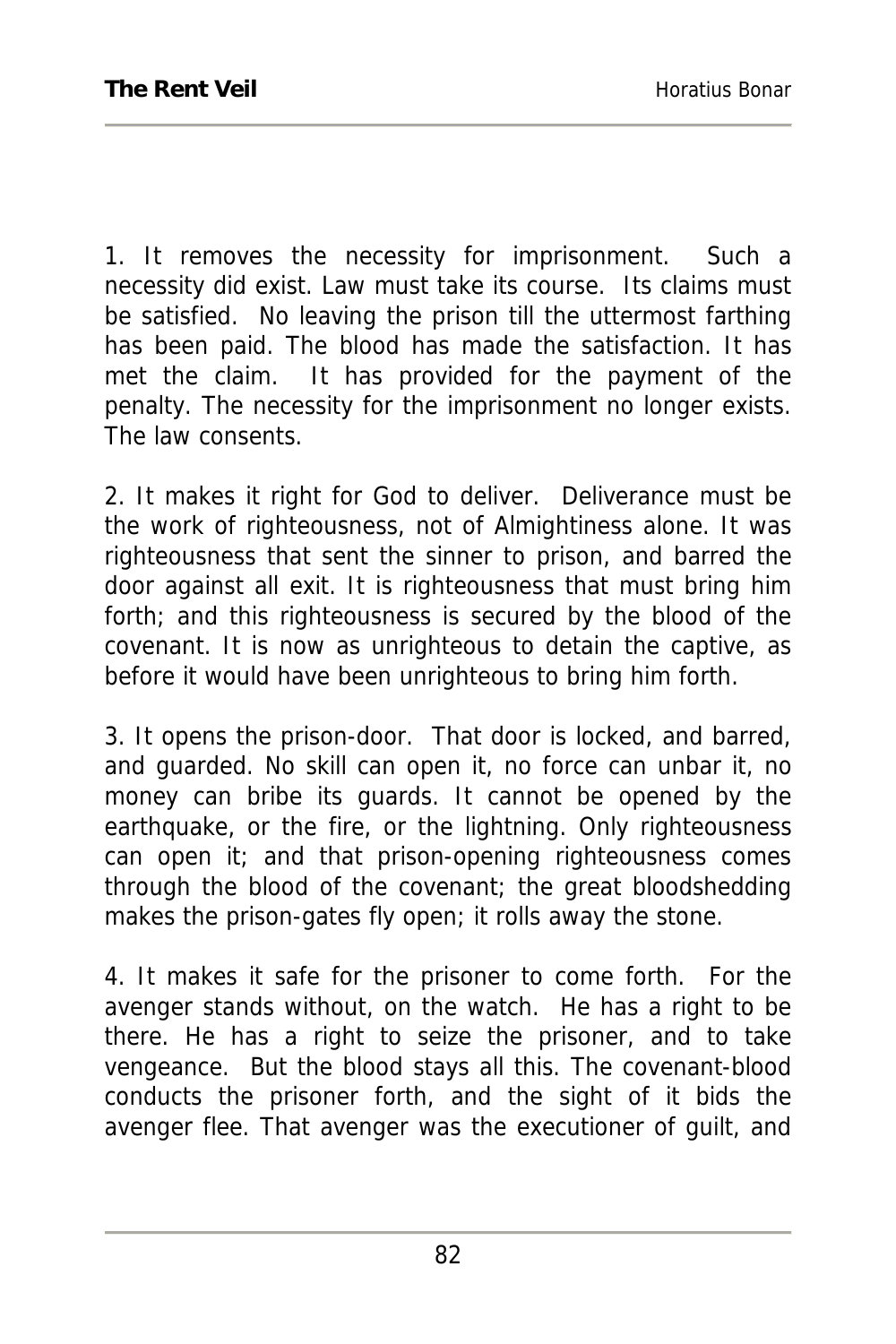the guilt is gone. The blood has removed that which gave him power. He sees the blood, and withdraws his hand.

5. It reconciles to God. It is the blood of propitiation, the blood of atonement. It makes up the variance between the sinner and God. It removes the ground of distance and dispeace. It brings nigh those that were afar off, by making distance no longer a righteous necessity, and nearness a thing of which the law approves, and in which God delights. It is reconciling blood.

6. It redeems. "Thou hast redeemed us to God by Thy blood." It is the ransom or purchase-money. It was necessary that the sinner, sold and imprisoned, should be bought back again at a price such as would satisfy law and justice. And the blood has been found to be ample payment,—the very ransom needed by those whom death had made captive.

7. It cleanses. We are washed from our sins in this covenantblood; our robes are washed white in the blood of the Lamb. All that sin had done this blood undoes. All its pollution this blood washes away. It is purifying blood; and, as such, it fits for worship, for drawing near to God.

8. It pacifies. It comes into contact with the sinner's conscience, and removes the sense of guilt,—takes away the terror. The soul is at peace, and is kept in peace by this blood. "He has made peace by the blood of His cross."

Let these things suffice to show the power of the covenantblood. Such it was, such it is, such it will be.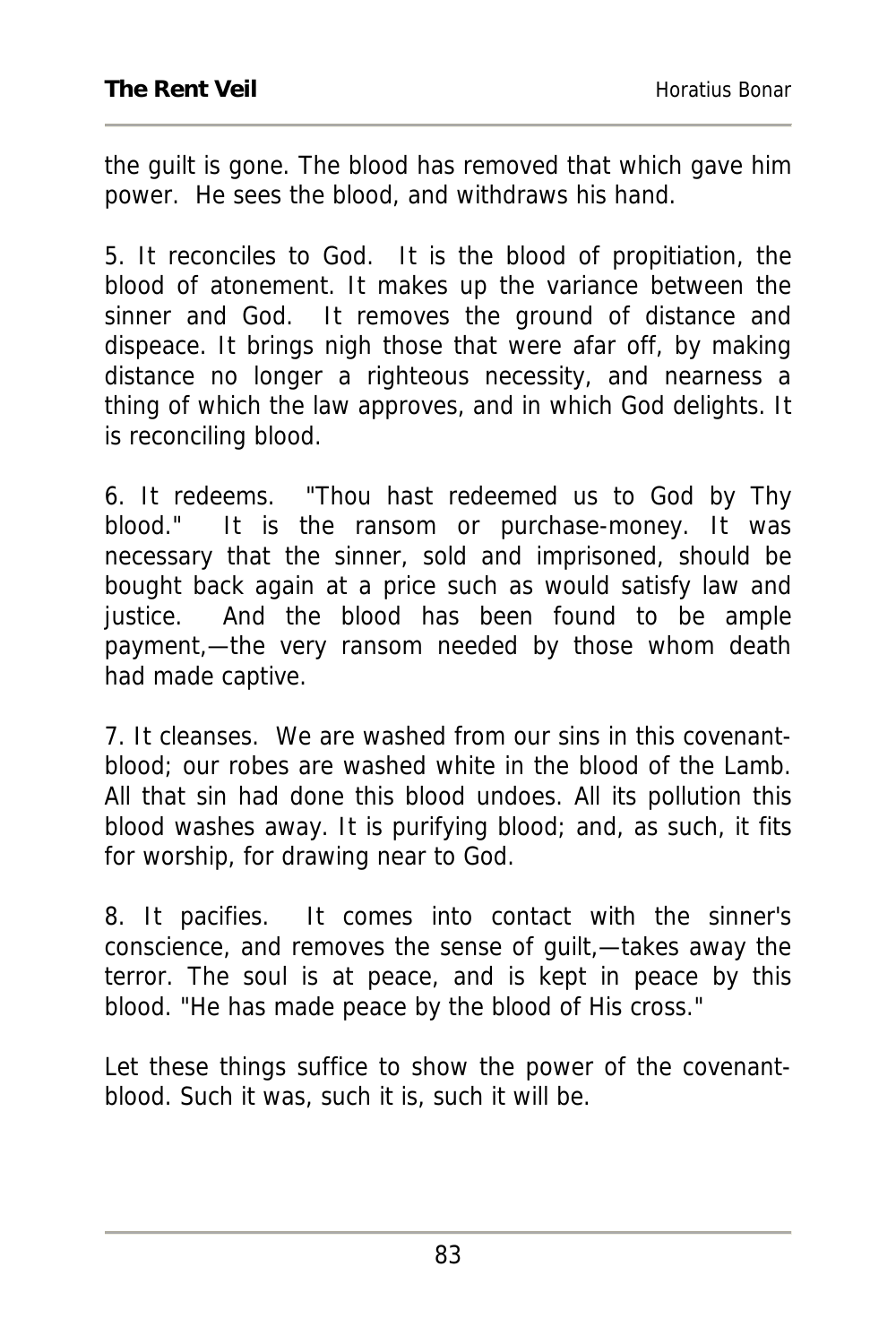It is as efficacious as ever. It has lost none of its power. Age does not change it, nor repeated use weaken its efficacy. It can still do all it once did for the sinner. Its potency is divine.

It is as sufficient, as suitable, as free, as near as ever. He whose blood it is comes up to each of us, and presents it to us in all its fullness and power. Take it as it is presented, and all the benefits of this covenant-blood forthwith become yours; and though you may be the unworthiest of the unworthy, you are reckoned by God clean every whit; a forgiven sinner, a delivered prisoner, a saved man.

The second passage to which I would refer is Hebrews 10:19;— "Having therefore, brethren, boldness to enter into the holiest (or literally 'the holies' 'or holy places') by the blood of Jesus; by a new and living way which He hath consecrated for us, through the veil, that is to say his flesh; and having an High Priest over the house of God, let us draw near with a true heart, in full assurance of faith, having our hearts sprinkled from an evil conscience, and our bodies washed with pure water."

As in the former passage, so in this, it is only a brief sketch that I can here give; not attempting to expound the words or illustrate the argument, but to bring out the emboldening of which the apostle speaks in connection with the blood. Deliverance by the blood was the idea of the former passage; boldness by the blood is the idea of this. The boldness comes to us from what that blood reveals to us of God, and of the way in which He has met the sinner and provided for his entrance into the sanctuary as a worshipper.

It is not so much doctrine that the apostle delivers to us in his Epistles, as "the fullness of Christ," that fullness as supplying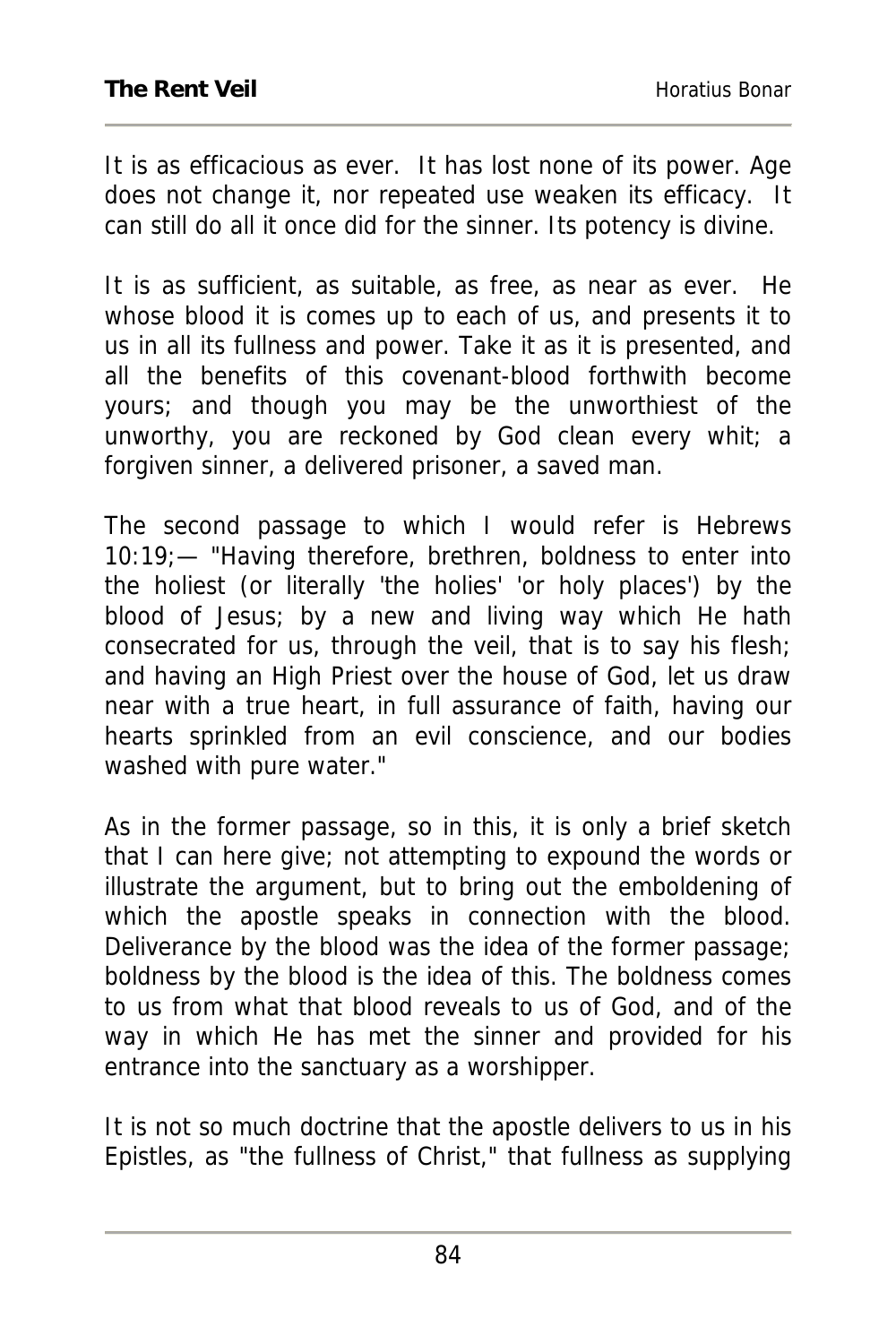the sinner's wants and as bringing him into that relationship to God, which God's purpose of redemption designed, and which was needful for the sinner's blessedness.

God's full provision in Christ for us as sinners is continually brought before us; and we are invited to avail ourselves of it. The provision for the removal of wrath, for pardon, for reconciliation, for service, is fully detailed, that we may know the "manifold grace of God" and "the unsearchable riches of Christ." For instance:—

In the Epistle to the Romans we have the provision in Christ fitting us for work:—viz., that righteousness of God which delivers us from condemnation and sets us free to serve or work for Him who hath delivered us: and in the last chapter of that epistle we have the list of a noble band of apostolic workers.

In the Epistle to the Ephesians we have the provision for conflict:— viz, the being filled with the Spirit and His gifts, that we may wrestle against principalities and powers. The armour and weapons for the warfare are described in the concluding chapter.

In the Epistle to the Hebrews we have the provision for worship. For God is seeking worshippers, and He has made provision for making such. It is to worship that He calls us in this epistle; and He points to that which enables us to become acceptable worshippers:—to that which, so soon as it is understood and believed, turns the chief of sinners and the farthest off of prodigals into an acceptable and happy worshipper.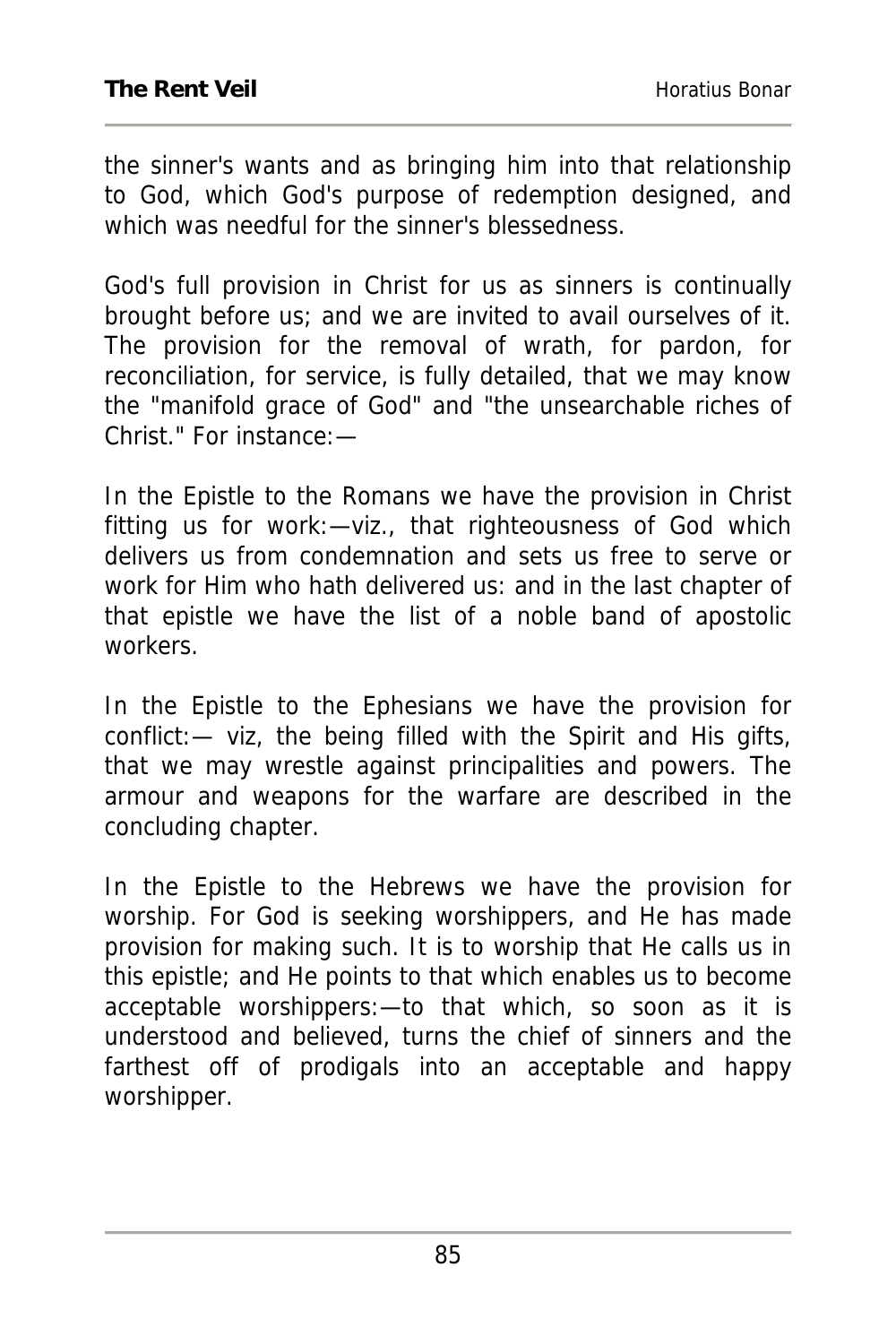He assumes that "boldness" or "confidence" is essential to this: and this boldness has been provided. There is, 1. the open door of the sanctuary; 2. liberty to enter; 3. boldness in drawing near to God; 4. access to all the courts; for the expression is not simply "the holiest" but "the holy places"; as if we had the fullest right to every part of the sanctuary, the full range of the holy places.

This boldness is the opposite of dread, and darkness, and suspicion, and uncertainty. It is not merely the reversal of Adam's flying from God into the trees of the garden, but it is the entire removal of all sense of danger, or fear of unacceptableness,—nay, it is the importation of childlike and unhesitating confidence, in virtue of which we go in without trembling and without blushing; for God's provision is so ample that in going into His courts and going up to His throne we are neither afraid nor ashamed. All that would have produced such feelings has been taken away. This boldness is effected,

1. By something without us. It is not anything within us,—our evidences, or experiences, or feelings; not even our regeneration, and our being conscious of the Spirit's work in us. It is entirely by something without us,—the blood of Jesus.

2. By something in the heavens. It is into the heaven of heavens that we are to enter in worshipping God; and that which gives us boldness in entering there, must be something which has been presented there, as the apostle says,—"the heavenly things themselves by better sacrifices than these."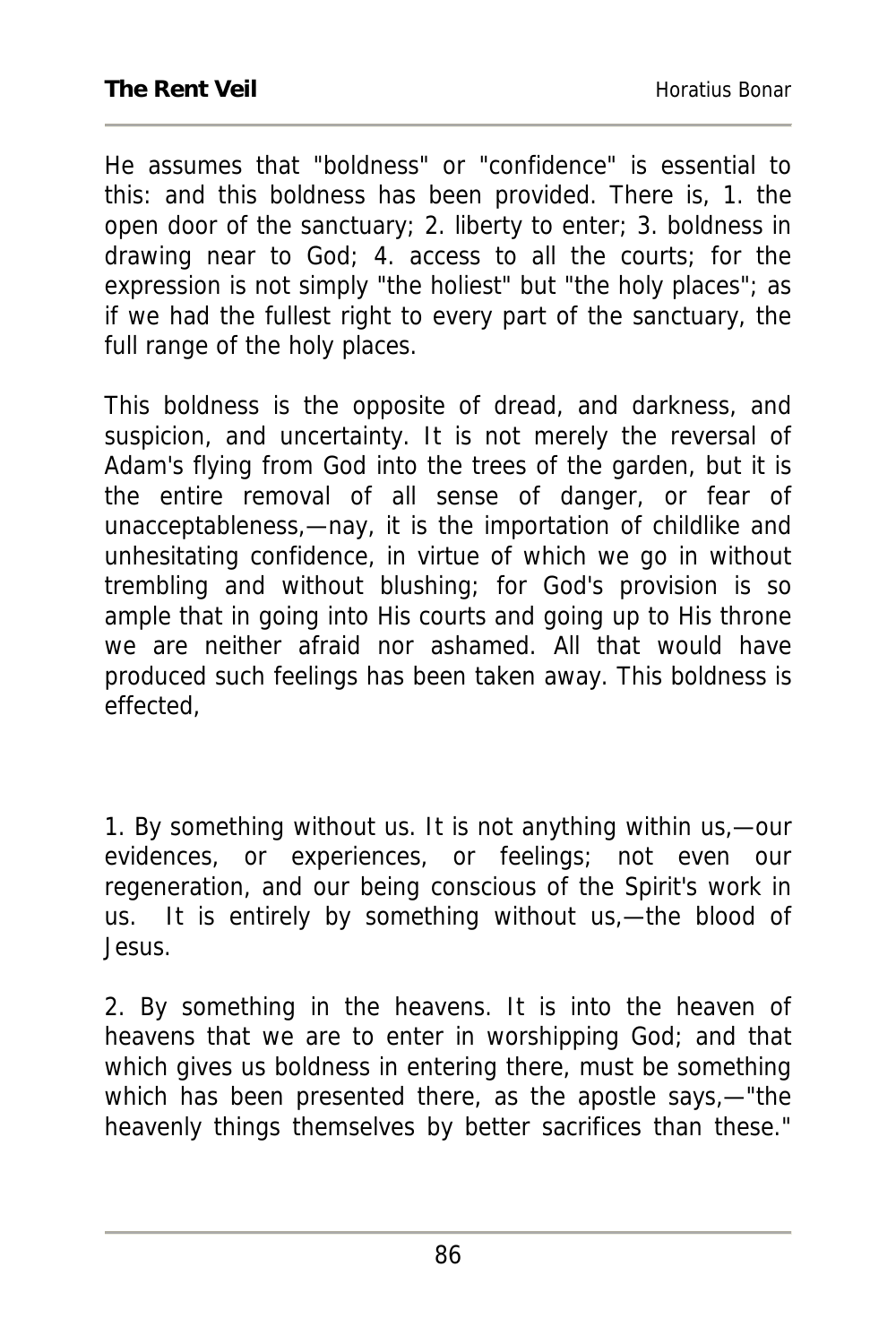The blood was shed on earth, but presented in heaven; Christ entered in with His own blood.

3. By something about which there can be no mistake. The question as to the existence of the blood or its being presented in heaven, is settled once for all on the authority of God. We need not reason about it. God has told us that it has been done. As to our own feelings there may be many mistakes; but as to the presentation of the blood, there can be no doubt and no mistake. It is a certainty; and on that certainty we rest.

4. By something which shows that the ground of dread is removed. The dread arose from the thought, 1. I am guilty; 2. God must be my enemy; 3. I dare not come near him; 4. He must condemn me. The blood of Jesus meets these causes of terror, and shows the provision which God has made for the removal of them all. The sight of the blood dispels my terror and relieves my conscience, and says, Be of good cheer. For it shows the penalty paid by a substitute,—the full penalty; a divine life given in room of a human life, the wages of sin paid by the death of a divine substitute.

5. By something which God has accepted. God has accepted the blood! He raised Him whose blood it is; and this was acceptance. He set Him on His throne at His right hand. This is acceptance. He presents him as the Lamb slain. This is acceptance. He has testified to His acceptance of it. It is blood which God has accepted for that pardon and cleansing and reconciling that we preach; blood by which law is magnified and righteousness exalted.

 6. By something which glorifies God. That blood-shedding glorifies Him. The sinner's admission and entrance glorifies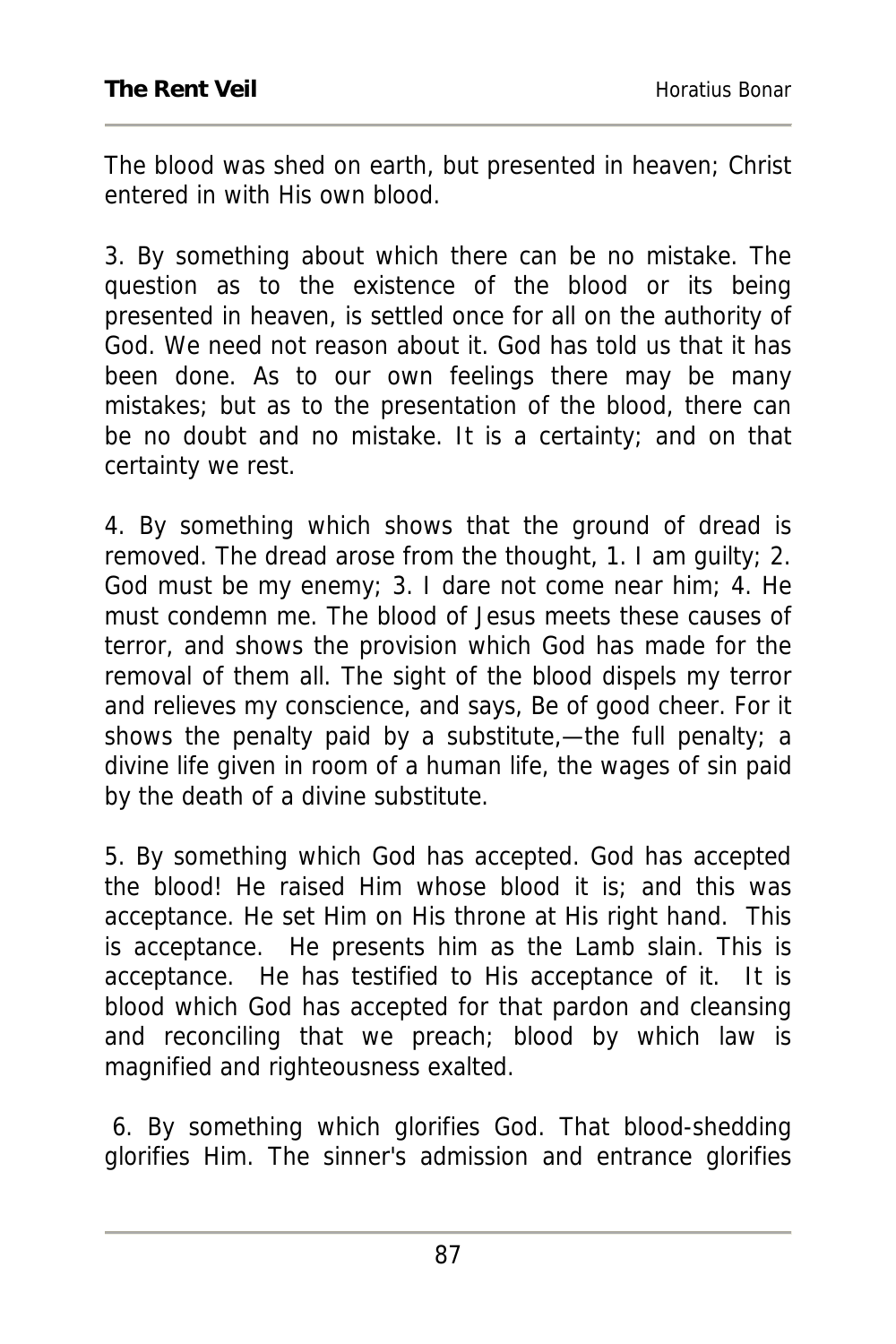Him,—glorifies Him more than his exclusion and banishment and death. The blood by which God is thus glorified in receiving the sinner, must give boldness. I am going in to glorify God; and my going in will glorify Him, in consequence of that blood,—this cannot but embolden me.

7. By something which tells that God wants my worship. God came down seeking worshippers. He wants your worship, this is His message. That tabernacle says He wants you as a worshipper. That laver, blood, incense, mercy-seat, all say He wants you as a worshipper. He is in earnest in seeking you to worship Him. He wants you to come in and serve in His courts,—as a priest!

We go in through the open gate, the rent veil: by the new and living way, the blood-dropped pavement. Personally we are sprinkled from an evil conscience; i.e., at the altar; our bodies are washed, i.e., at the laver. Thus there are such things as the following, resulting from all this.

1. Liberty of conscience. I mean liberty of conscience before God. A "good conscience" comes to us through the blood upon the mercy-seat. A conscience void of offence before men we may have in other ways, but only in this can all have a conscience void of offence before the Searcher of hearts. It is the blood which purges the conscience from dead works, as did the water mixed with the ashes of the red heifer cleanse the Israelite who had touched a dead body. By the blood the "true heart" comes.

2. Confident approach to God. Instead of flying from God, we turn to Him. Instead of trembling as we cross the threshold of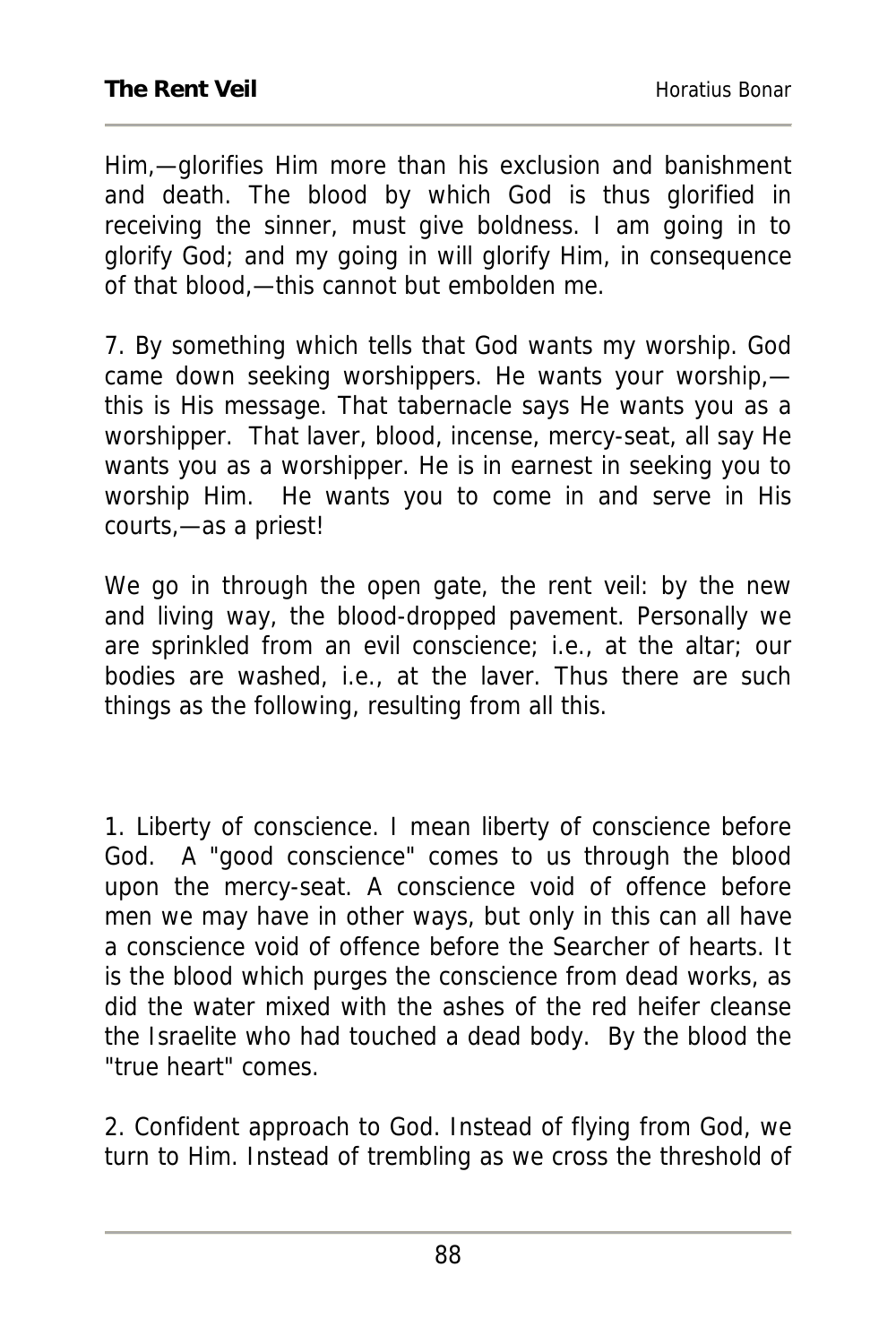His sanctuary, we lift up our heads like those who know that only here are they on secure ground,—like the flying manslayer entering the gate of the Refuge City. The blood removes the dread, and makes us feel safe even under the holy light of the glory. We are protected by the blood; we are comforted by the blood: for this blood casteth out all fear.

3. Happy intercourse. A sinner's fellowship with God must be carried on through the blood. That blood was meant to remove everything that would have hindered communion; or that would have kept God at a distance from the sinner, and the sinner at a distance from God. But it is not merely that we are brought nigh by the blood of Christ; we are brought nigh in the fullness of a tranquil spirit, which feels that it can now unbosom itself to God, in the certainty of confiding love. Fear has been supplanted by joy. The intercourse is the intercourse of trusting happy hearts, pouring out their love into each other; and the Spirit bears witness to the blood in this respect, by imparting the childlike frame, and teaching us to cry Abba Father.

4. Spiritual service. There seems nothing spiritual in the blood; and yet without the blood spiritual service is an impossibility. Abel's sacrifice seemed a more carnal thing than Cain's offering of the choicest fruits of Eden, yet it was in Abel's that God recognised the spirituality and the acceptable service. It is the blood which divests us of that externalism which cleaves to the service of the sinner,—which strips us of a hollow ritualism; which turns death into life, hollowness into substance, and unreality into truth. Spiritual service has ever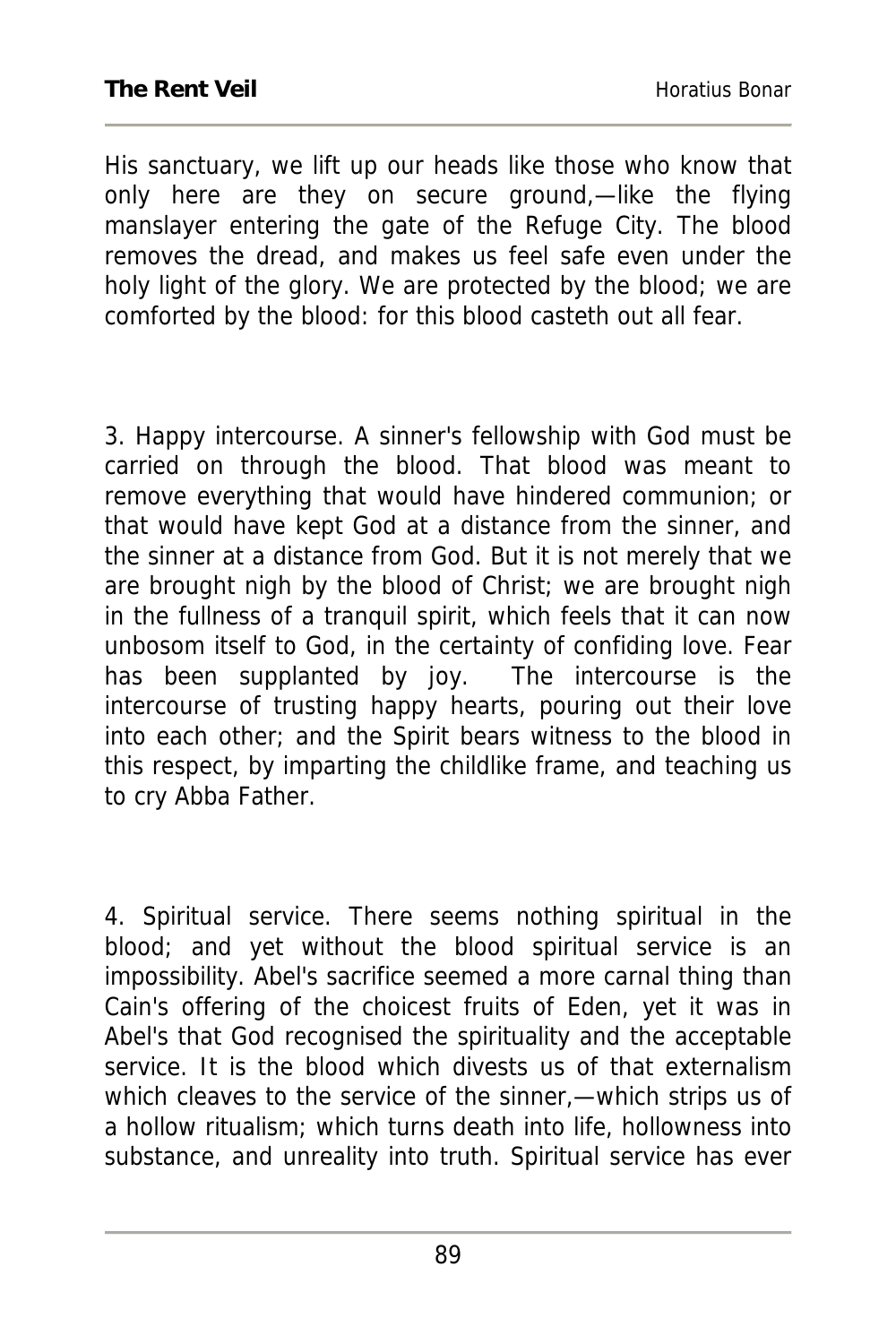been connected with the blood-shedding of atonement, which by its appeal to the inner man, draws out the whole spiritual being in happy obedience and willing devoted service.

5. Holy worship. Holiness is not associated with darkness, or gorgeous rites, or glittering robes, or fragrant incense, or swelling music, or a magnificent temple, or an unnumbered multitude. All these may be unholy things, hateful to God. There may be the absence of all these, and yet there may be holy worship: the worship of holy lips; the worship of holy hands; the worship of holy knees; the worship of a holy soul. It is the blood that consecrates; whether it be man or place, whether it be voice or soul. That which is presented to God must have passed through the blood, else it is unholy, however imposing and splendid. If it has come through the blood, it is holy, however small and mean and poor. All worship is unclean save that which has been sanctified by the blood.

All holy worship begins with the blood, and is carried on by means of the blood. We go within the rent veil to worship, not without blood. For it is the blood which sprinkled on the worshipper makes him first, and then his worship, acceptable. This is "entire consecration."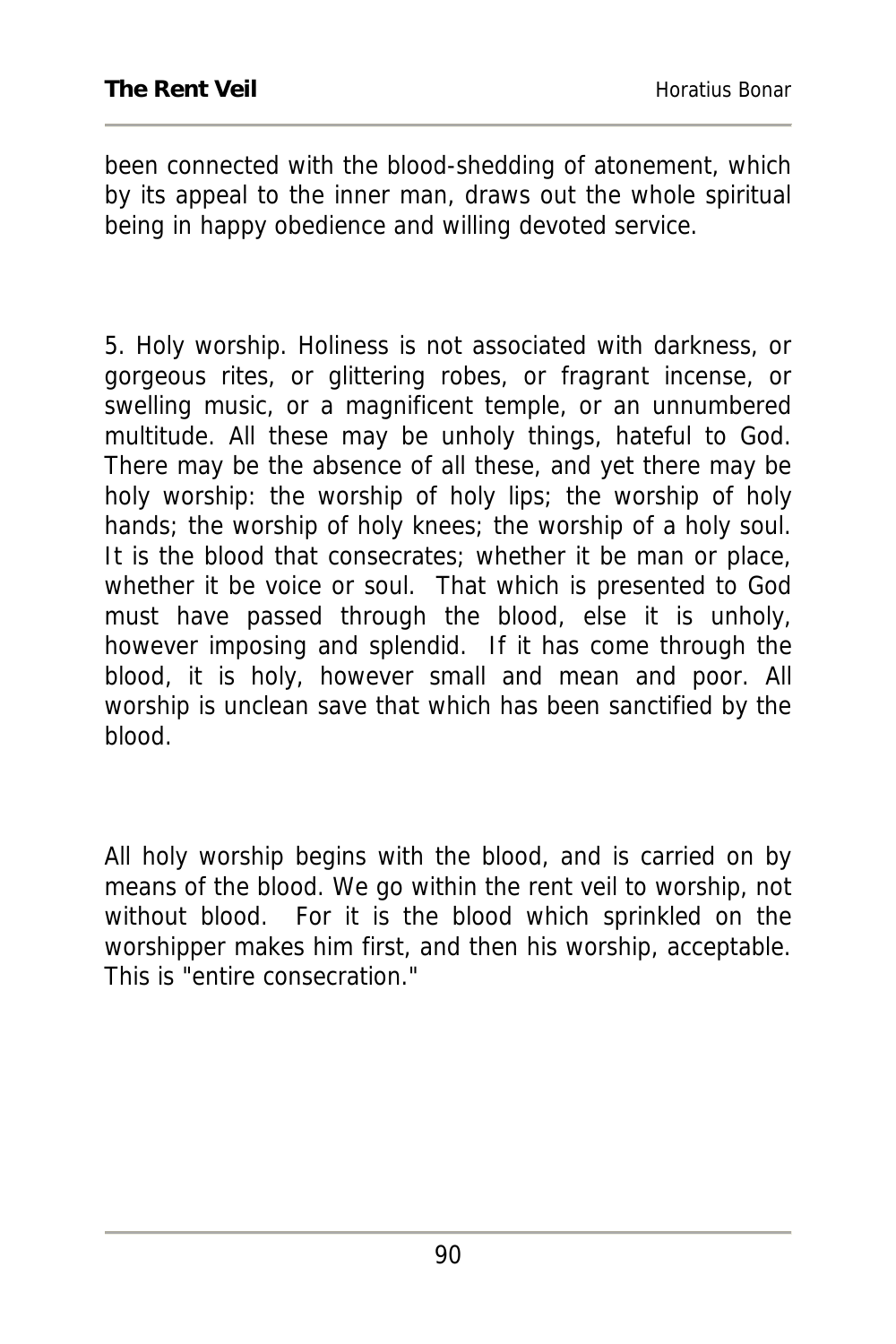## **CHAPTER 9**

#### **God Seeking Worshippers**

For ages before God sought a temple, He had been seeking worshippers. He could do without the former, but not without the latter.

His first sanctuary was but a tent; and three thousand years had elapsed before He said, Build me a house wherein I may dwell. Yet all this time He was seeking for worshippers amongst the sons of men. By man's sin God had lost the worship of earth, and He had set Himself to regain it.

1. He wants LOVE. Being the infinitely loveable God, He asks love from man—from every man; love according to His worth and beauty.

2. He claims OBEDIENCE. For His will is the fountainhead of all law; and He expects that this will of His should be in all things conformed to.

3. He expects SERVICE. The willing and living service of man's whole being is what He claims and desires,—the service of body, soul, and spirit.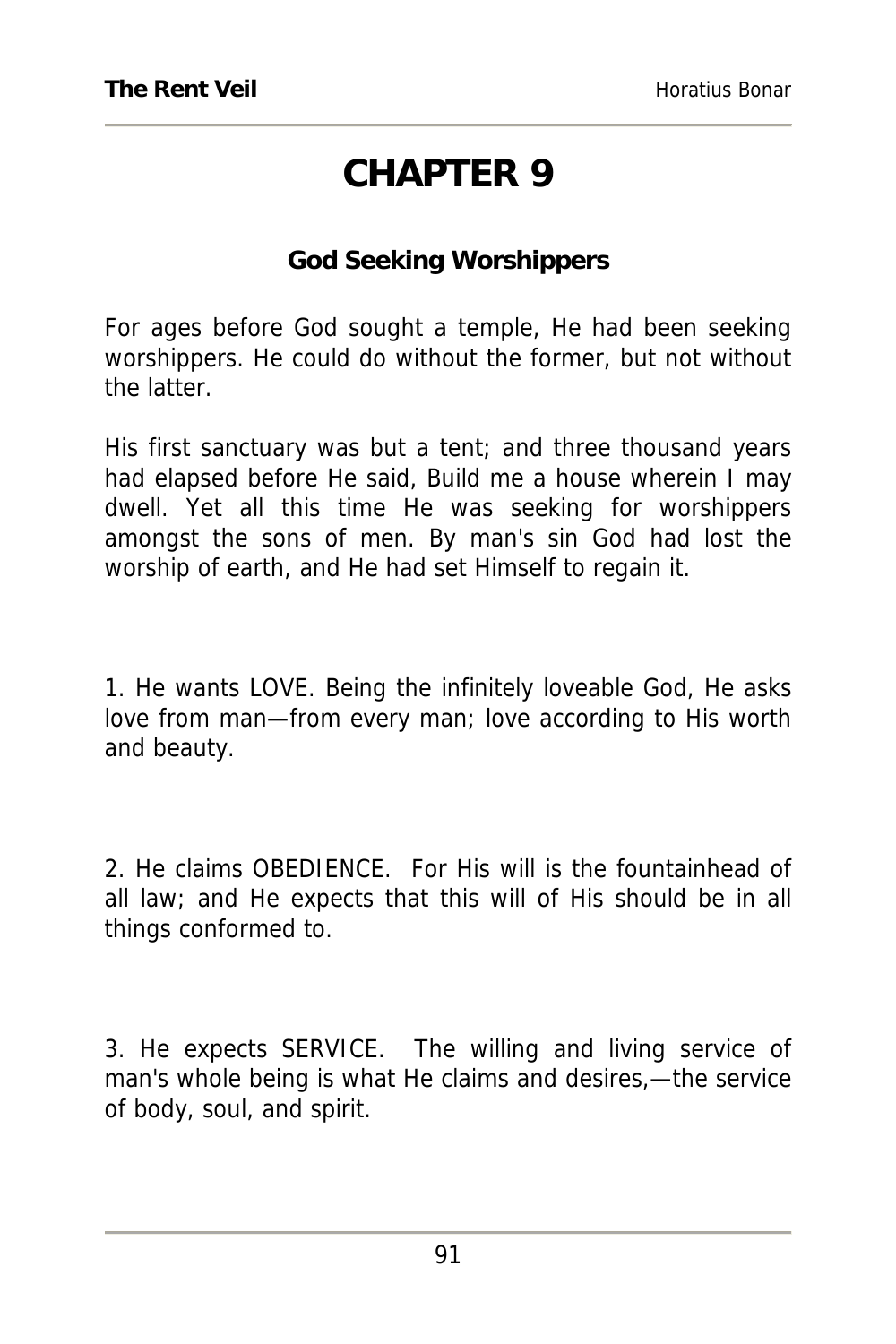4. He asks for WORSHIP. He does not stand in need of human praise or prayer; yet He asks for these, He delights in these, He wants the inner praise of the silent heart. He wants the uttered praise of the fervent lip and tongue. He desires the solitary praise of the closet; and still more the loud harmony of the great congregation; for "the Lord loveth the gates of Zion more than all the dwellings of Jacob," (Psa. 87:2). True praise is a "speaking well of God", (1 Peter 1:3), speaking of Him in psalms and hymns and spiritual songs, according to His excellency. "Bless the Lord, O my soul" (Psa. 103:1), "Blessed be the God and Father of our Lord Jesus Christ" (Eph. 1:3).

It was of "worship" that the Lord spoke so much to the woman of Sychar. To Nicodemus He said nothing of this; nor indeed to any others. It was in regard to "worship" that the Samaritans had gone so far astray, therefore He speaks specially of this,—even to this poor profligate. He spoke to her of "the Father," and of "the worship of the Father" (John 4:21); reminding her that God was a spirit and that "they who worship Him must worship Him in spirit and in truth." And then He adds these memorable words, "the Father seeketh such to worship Him."

It was of the difference between outward and inward religion, between the real and the unreal, between the acceptable and the unacceptable, that He spoke to the woman. Samaria and Jerusalem, Gerizzim and Moriah, these were but external things. There was no religious virtue connected with them; God is not the God of the outward, but of the inward; not the God of places, but of living creatures; not the God of cities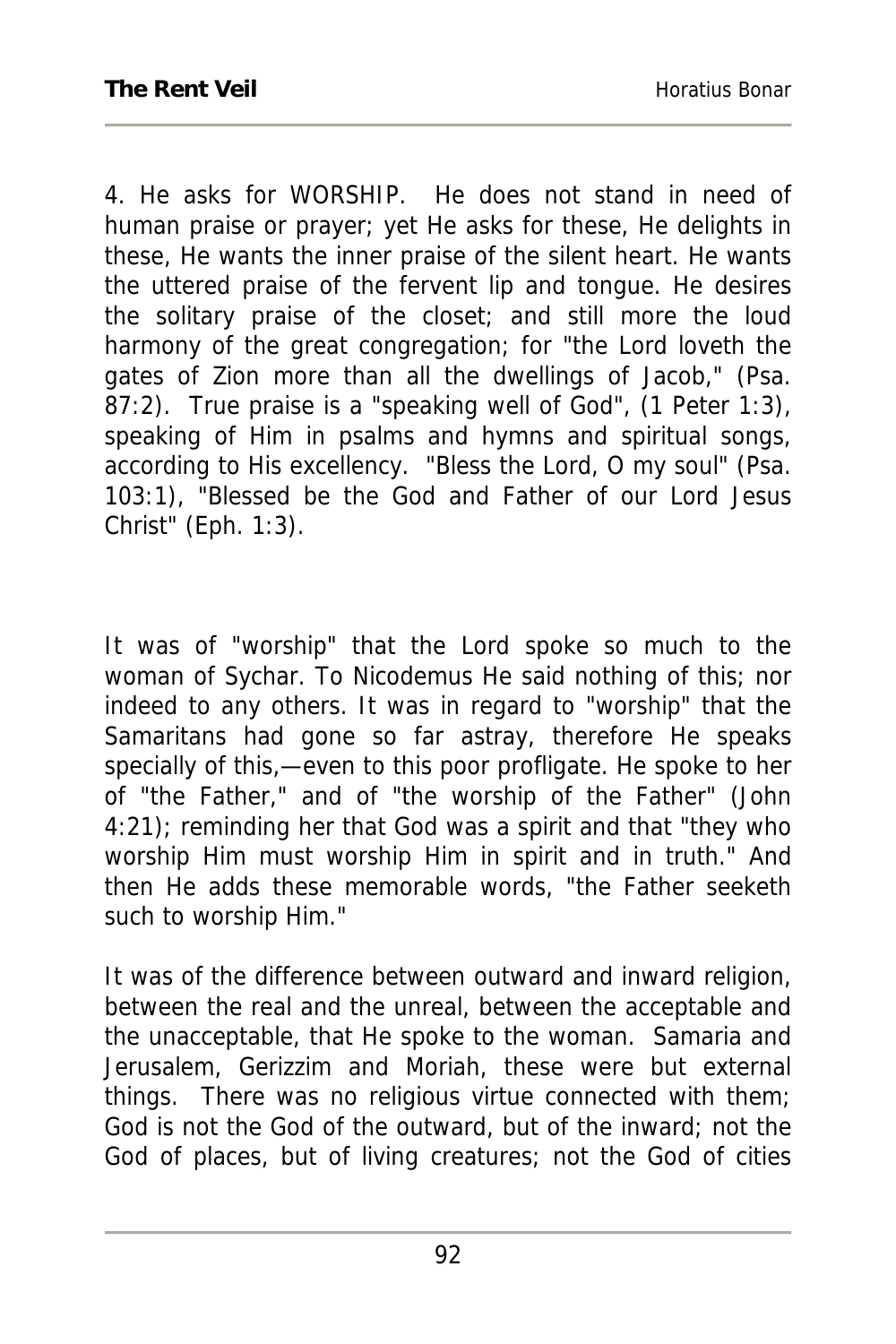and mountains, but the God of hearts and souls. No rites, however numerous or gorgeous or beautiful, can be a substitute for the life and the spirit. The question is not intellectual, or aesthetic, or pictorial, but spiritual; not as to what gratifies our eye or ear, our sense of the great or the tasteful, but what is acceptable to God and according to His instructions.

Where am I to worship God? man asks; but he answers it in his own way; as all false religions, and indeed some true ones, have done. On certain sacred spots, he says, where some man of God has lived, where some martyr's blood has been shed, where the footsteps of good men are recorded to have been, which have been consecrated by certain priestly rites,—there and there only must men worship God. God's answer to the question, Where am I to worship God? is, EVERYWHERE: on sea and land, vale or hill, desert or garden, city or village or moor,—anywhere and everywhere. For certain purposes God set apart Sinai for a season, and then Moriah; but not to the exclusion of other places. And even these consecrations are at an end. Sinai is but the old red granite hill,—no more,—where now no man worships. Moriah is but the old limestone platform, now desecrated by false worship. "Woman, believe me, the hour cometh, when ye shall neither in this mountain, nor yet at Jerusalem, worship the Father" (John 4:21).

When am I to worship God? man asks; but he answers it in his own way also. Only at certain times, he says,—certain hours, and certain days, fixed and arranged by priestly authority, or ecclesiastical law, or traditional rule. God's answer is, "at all times and seasons": pray without ceasing. The naming of certain hours and days is necessary for the gathering together of the worshippers; but worship is to be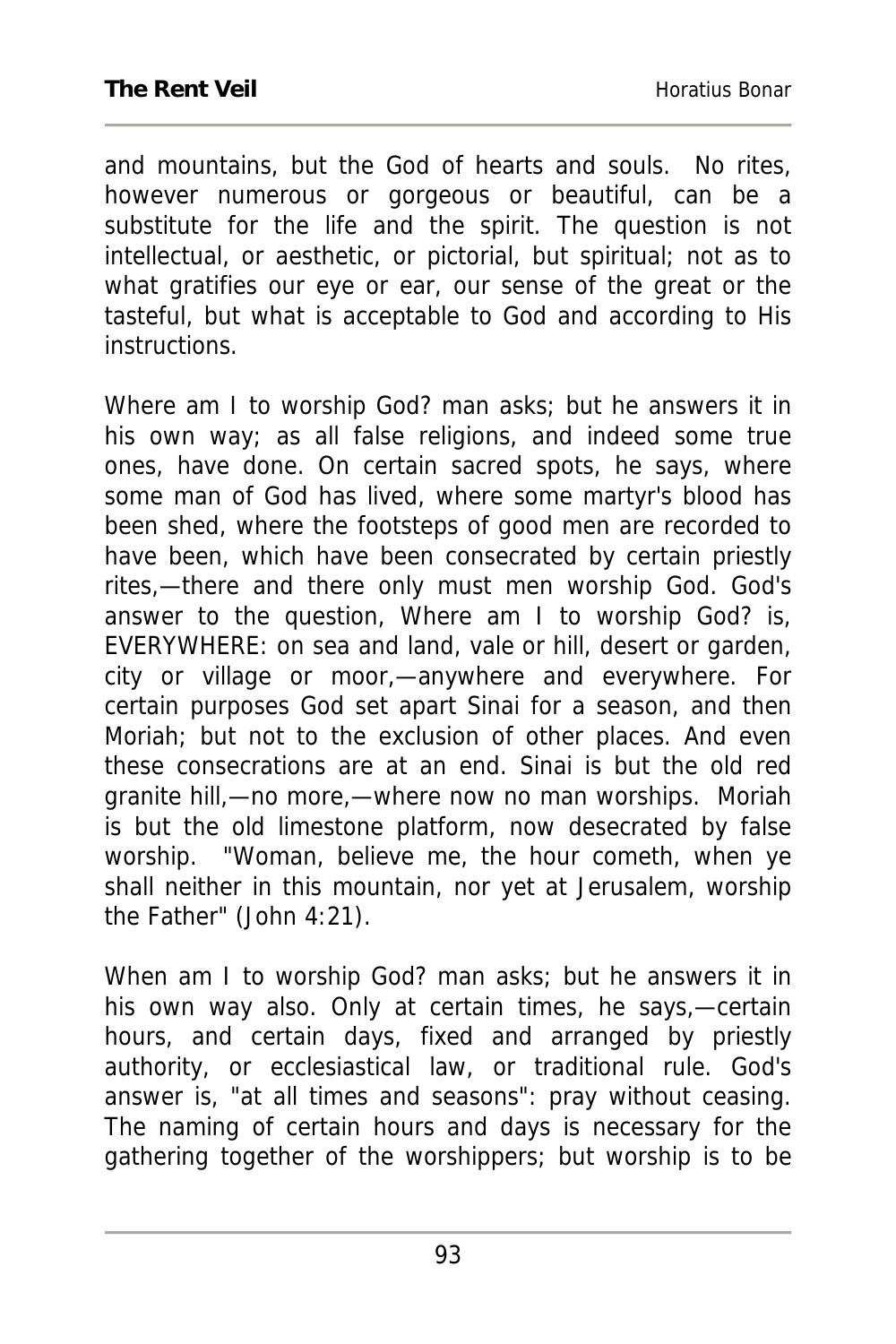perpetual, without restriction of times. All hours are holy; all days are holy, in so far as worship is concerned; only one day having been specially appointed of God, and that not for restriction but for order.

How am I to worship God? man asks; and he has answered it also in his own way. In the gorgeous temple, in the pillared cathedral, with incense, and vestments, and forms, and ceremonies, and processions, and postures, he says.[14] But these performances are the will-worship of self-righteousness, not the obedient service of men worshipping God in ways of His own ordination. Man cannot teach man how to worship God. When he tries it he utterly fails. He distorts worship; he misrepresents God, and he indulges his own sensuous or selfrighteous tastes. His "dim religious light" is but a reflection of his own gloomy spirit, and an ignorant misrepresentation of Him "who is light, and in whom is no darkness at all." God's answer to man's question is given in the Lord's words, "they that worship Him must worship Him in spirit and in truth." The vestments may or may not be comely; that matters not. The music may or may not be fine: the knees may or may not be bent; the hands may or may not be clasped; the place of worship may or may not be a cathedral, or a consecrated fabric. These are immaterial things; adjuncts of religion, not its essence. The true worship is that of the inner man;

and all things else are of little moment. As it is with love so it is with worship. The heart is everything. God can do without the bended knee, but not without the broken heart.

It is of the Father that Christ is here speaking;—of Him whose name is not only God but Father,[15] the God and Father of our Lord Jesus Christ. As the fountainhead of all being in heaven and in earth, the paternal Creator, the Father of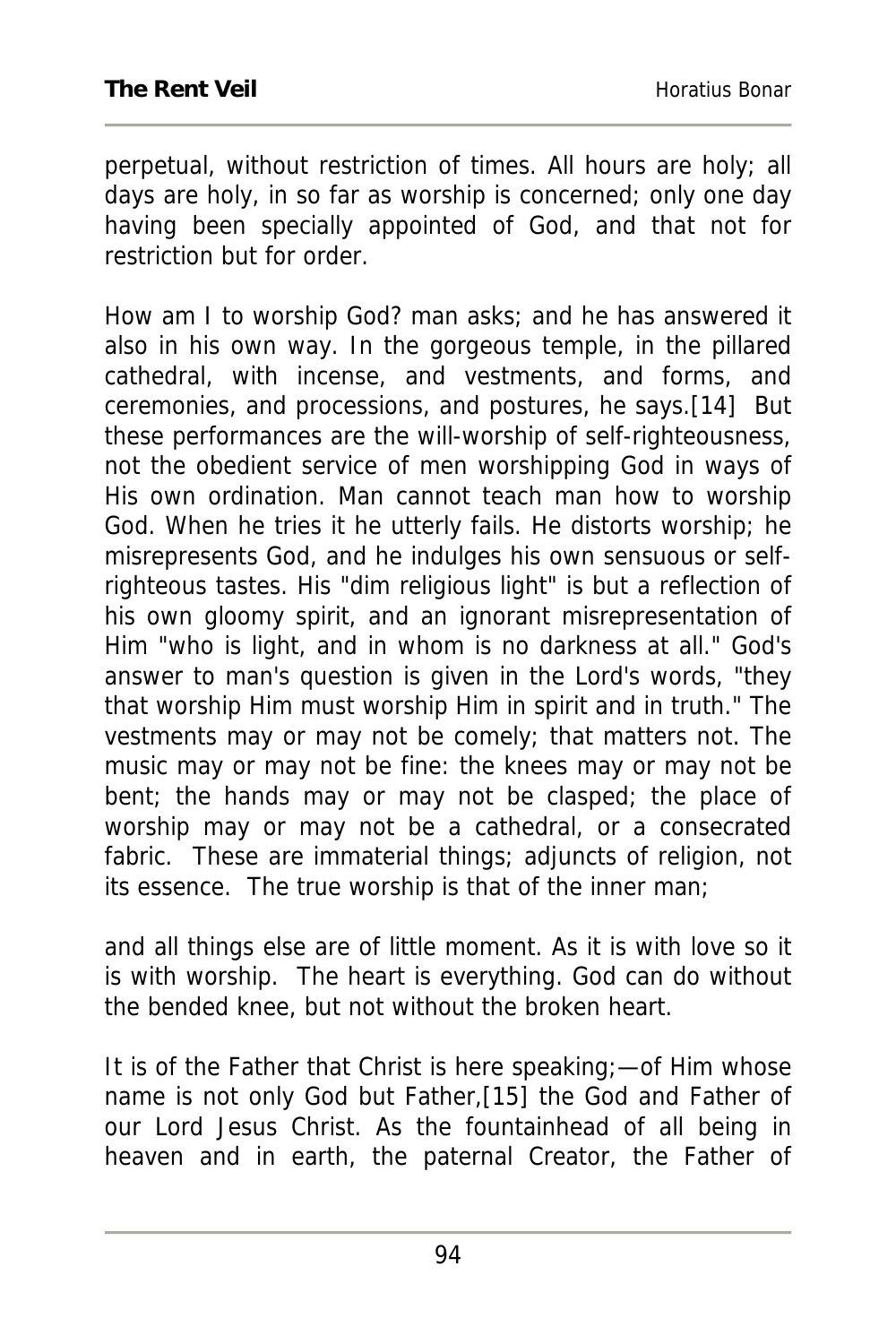spirits, the great Father-spirit, the God of the spirits of all flesh, whom the heaven of heavens cannot contain, yet who visiteth earth in His fatherly love,—as such He is here spoken of by our Lord. He is a spirit, yet He is no vague or cold abstraction, no mere assemblage of what we call attributes, but full of life and love; with the heart of a Father, with the pity and power and care of a Father, and also with all a Father's resources and rights. Though we have broken off from that Father and gone into the far country, that does not change His paternal nature, though it alters our relationship to Him and the treatment we are to receive at His hands. He made the fatherly heart of man, and He did so after the likeness of His own. That fatherly heart yearns over His wandered family; "His tender mercies are over all His works."

It is as Father that he is seeking worshippers, and seeking them here on earth among the fallen sons of men.

He seeketh! That word means more than it seems. He is in search of something; of something which He has lost; of something which He counts precious; of something which He cannot afford to lose. Great as He is, there are many things which He cannot think of letting go. His very greatness makes Him needy for it makes Him understand the value, not only of every soul which He has formed, but of every atom of dust which He has created. When He misses any part of His creation He goes or sends in search of it; He will not part with it. Men of common souls, when they lose anything, are apt to say, Let it go, I can do without it. Men of great minds, when they lose anything, say, I must have it back again, I cannot afford to lose it. Much more is this true of the infinite Jehovah. It is His greatness that makes Him so susceptible of loss. Others may overlook the lost thing. He cannot. He must go in quest of it.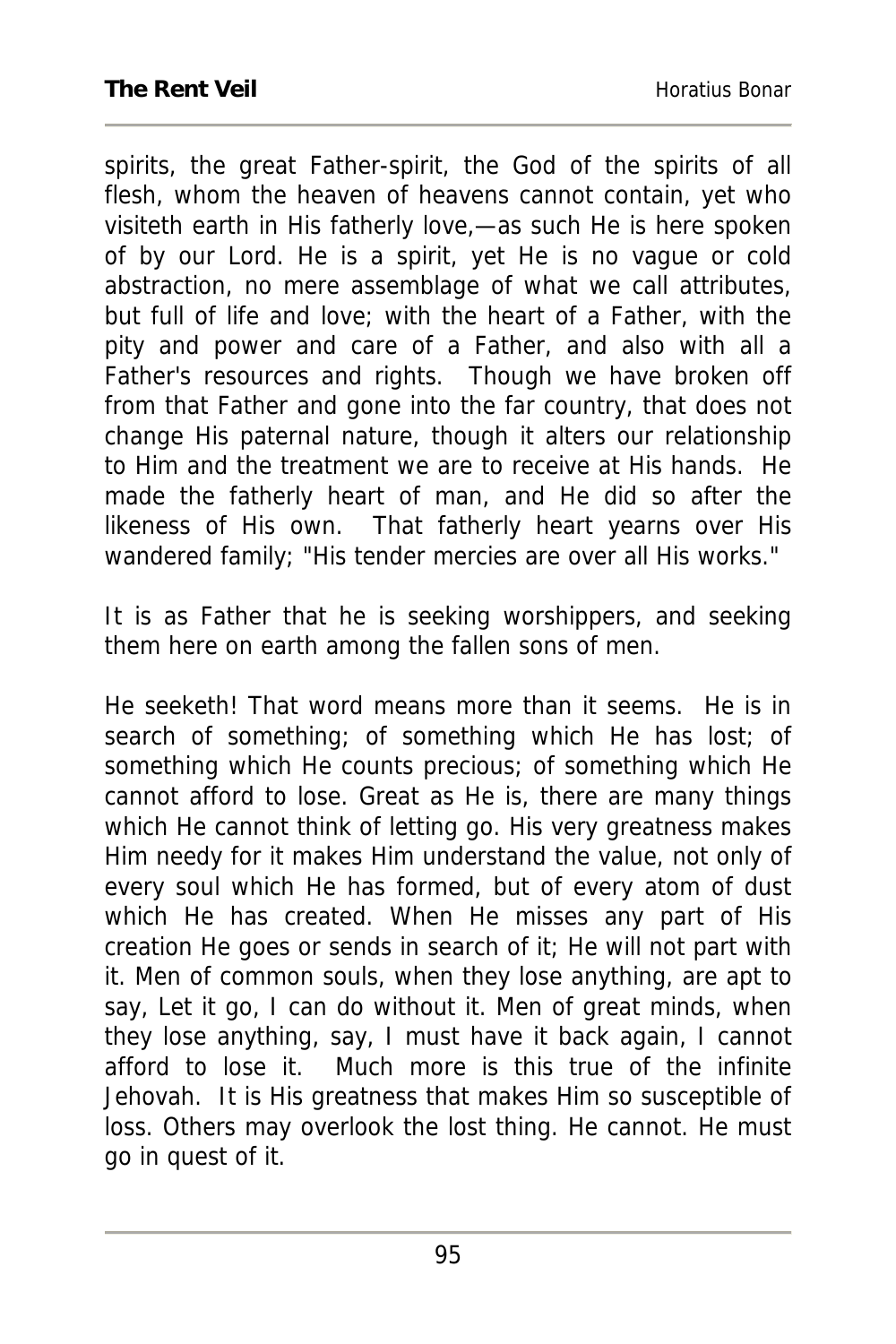It is the same kind of seeking and searching as the prophet Ezekiel, speaking in the name of Jehovah, declares,—"I will search and seek," (34:11); and to which our Lord so often refers, when He represents Himself as "seeking the lost" (Luke 19:10); it may be the lost sheep, or the lost piece of silver, or the lost son.

We must not dilute these expressions, and say that they simply imply that God is willing to have us back again if we will come; that He is willing to take us as worshippers if we will come. All that comes very far short of the meaning. And though we may say, what can the infinite Jehovah be in want of; what can He need, to whom belongs not only the heaven of heavens but the whole universe;—still we must see how anxious He is to show us His unutterable earnestness in seeking and in searching.

Such is the attitude of God! He bends down from His eternal throne to seek; as if the want of something here on earth, on this old sinful earth, would be a grievous and irreparable loss. What value does He attach to us and to our worship!

Yes, the Father seeketh worshippers! He is in search of many things of which sin has robbed Him; affection, homage, allegiance, reverence, obedience; but worship,—the worship of man, and of man's earth, He is specially seeking and claiming. He so created this world, that from it there should arise, without ceasing, wide as the universal air, that fragrance of holy worship, from the creatures which He had made and placed upon its surface. The command is not merely, "Thou shalt love the Lord thy God with all thy heart," but "thou shalt worship the Lord thy God and Him only shalt thou serve." Over this broken command He mourns; "it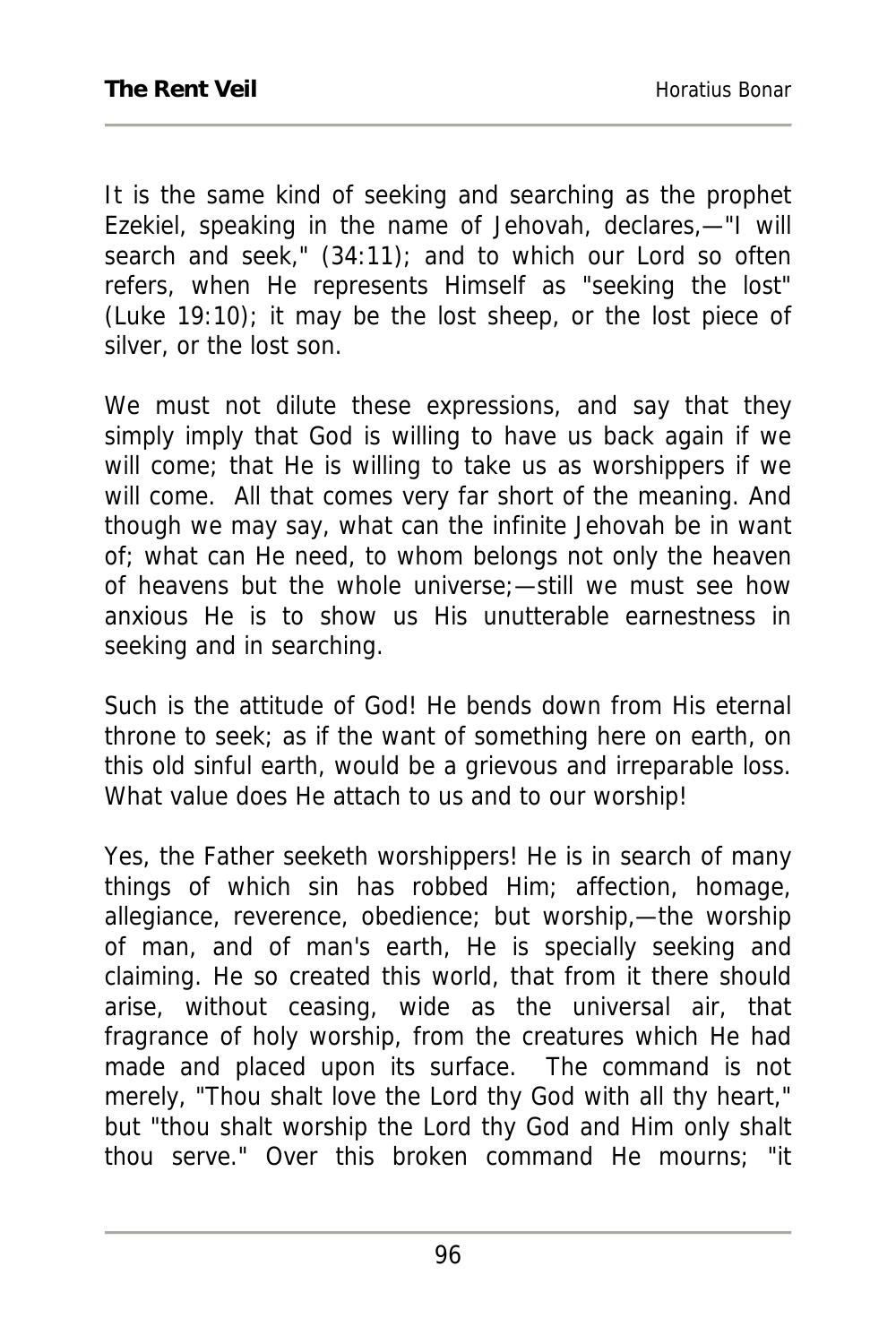grieves Him at His heart"; and He seeks to have it restored in man. He loves worship from human hearts and lips, and He will not be satisfied without it. It might seem a small thing to lose the worship of a creature's heart, here on this low and evil earth. Can He not let it go? It will only be the worse for the creature, not for Him, who has the worship of heaven, and of ten thousand times ten thousand angels. No; He cannot lose that worship. It is precious to Him. He must have it back.

O man, God speaks to you and says, "Worship me." He comes up to each sinner upon earth and says, "Worship me." If He does so, He must care for you and He must care for your worship. It is not a matter of indifference to Him whether you worship Him or not. It concerns Him, and it concerns you. Perhaps the thought comes up within you, what does God care for my worship? I may praise, or I may not, what does He care? I may sing, or I may blaspheme, what does it matter to Him? He cares much. It concerns Him deeply. He is thoroughly in earnest when He asks you to worship Him. He wants these lips of yours, that tongue of yours, that heart of yours. He wants them all for Himself. Will you give Him what He wants?

You say He has enough of praise in heaven, what can he want on earth? He has angels in myriads to praise Him, does He really desire my voice? Will He be grieved if I refuse it? Yes, He desires your voice, and He will be grieved if you withhold it. He has many a nobler tongue than yours, but still He wants yours. He has many a sweeter voice than yours, still He is bent on having that poor sinful voice. Oh come and worship me, He says.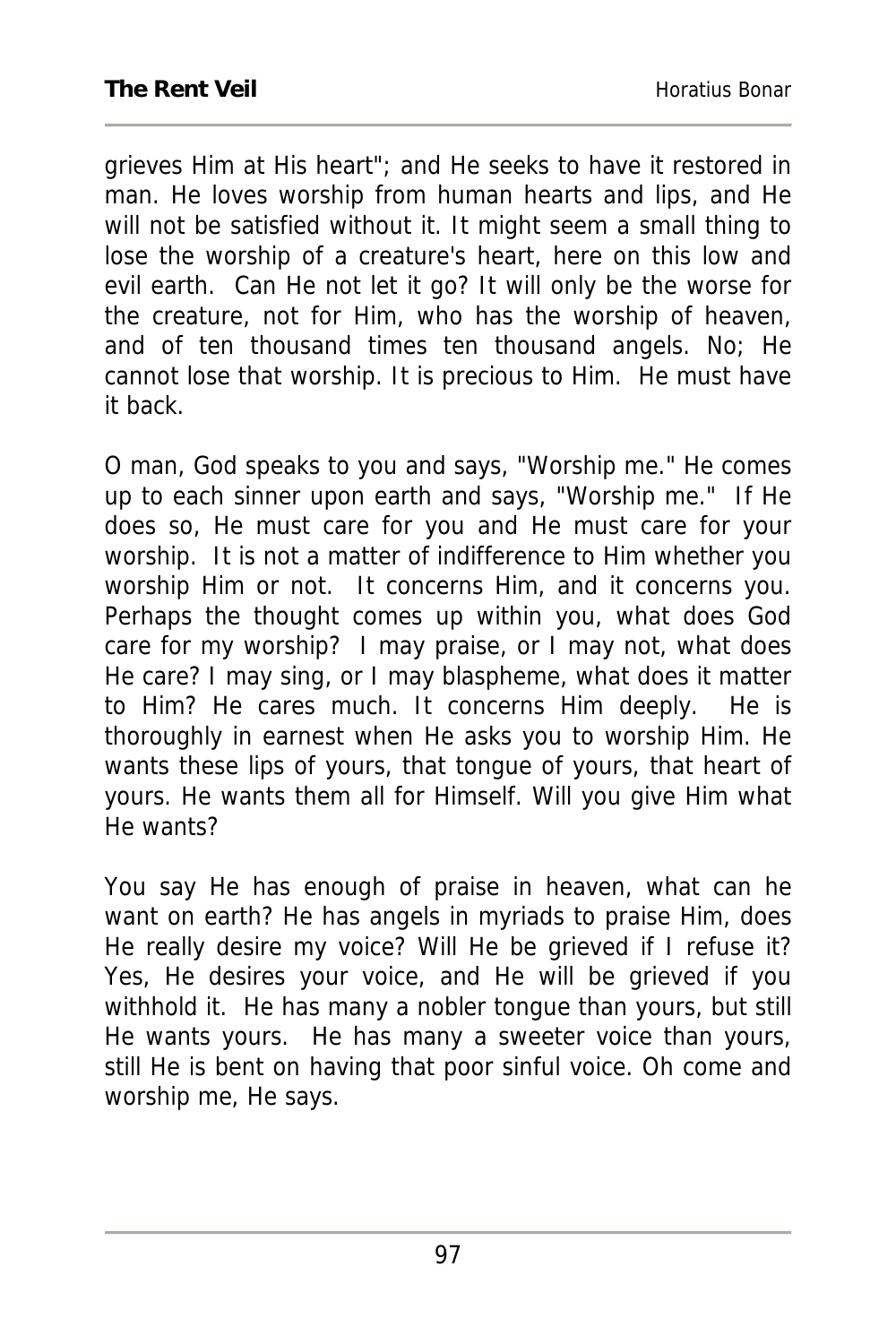This answers the question so often put by the inquiring, What warrant have I for coming to God. God wants you. Is not that enough? What more would you have? He wants you to draw near. He has no pleasure in your distance. He wants you to praise Him, to worship Him. He is seeking your worship. Do you mean to ask, What warrant have I for worshipping God? Rather should you ask, What warrant have I for refusing to worship Him? Is it possible that you can think yourself at liberty not to worship Him; nay, think that you are not under any obligation to worship Him, until you can ascertain your election, or feel within you some special change which you can consider God's call to worship Him?

 His search for worshippers is a world-wide one. It goes over the whole earth; and His call on men to worship is equally universal. He made man to worship and to love; can He ever forego such claims, or can man ever be in a position in which that claim ceases, or that obligation is cancelled? Can his sinfulness or unworthiness exempt him from the duty, or make it unwarrantable in him to come and worship Jehovah?

 Let us hear how He speaks to the sons of men, Jew and Gentile:—

"Make a joyful noise unto God, all ye lands! Sing forth the honour of His name, Make His praise glorious." (Psa. 66:1)

Again He speaks,—

"O sing unto the Lord a new song; Sing unto the Lord, all the earth! Sing unto the Lord, Bless His name!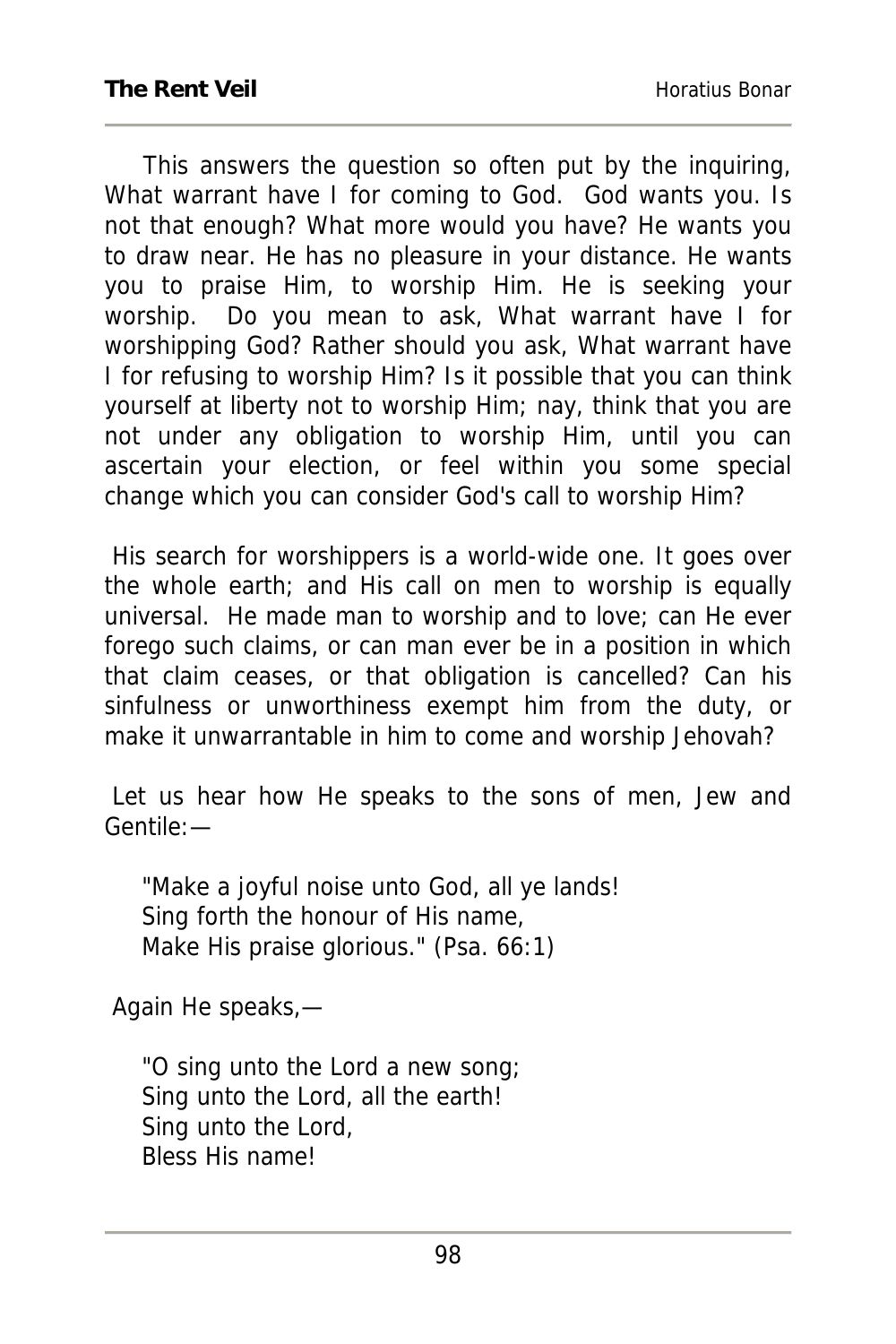Show forth His salvation from day to day." (Psa. 96:1)

Again He speaks,—

"Praise ye the Lord! For it is good to sing praises unto our God; For it is pleasant; Yea, praise is comely." (Psa. 147:1)

Nay, He calls on all nature to praise Him. He claims the homage of the inanimate creation.

"Let the heavens rejoice, And let the earth be glad; Let the sea roar, and the fulness thereof. Let the field be joyful, and all that is therein; Then shall the trees of the wood rejoice Before the Lord." (Psa. 96:11-13)

Thus is God seeking for worshippers here on earth. And what is His gospel but the proclamation of His gracious search for worshippers? He sends out His glad tidings of great joy, that He may draw men to Himself and make them worshippers of His own glorious self.

The shepherd loses one of his flock; and he misses it. The shepherd misses the sheep more than the sheep misses the shepherd. The sheep is too precious to be lost. It must be sought for and found; whatever toil or peril may be in the way. Even life itself is not to be grudged in behalf of the lost one, "The good Shepherd giveth His life for the sheep," as if the life of the sheep were more valuable than that of the Shepherd.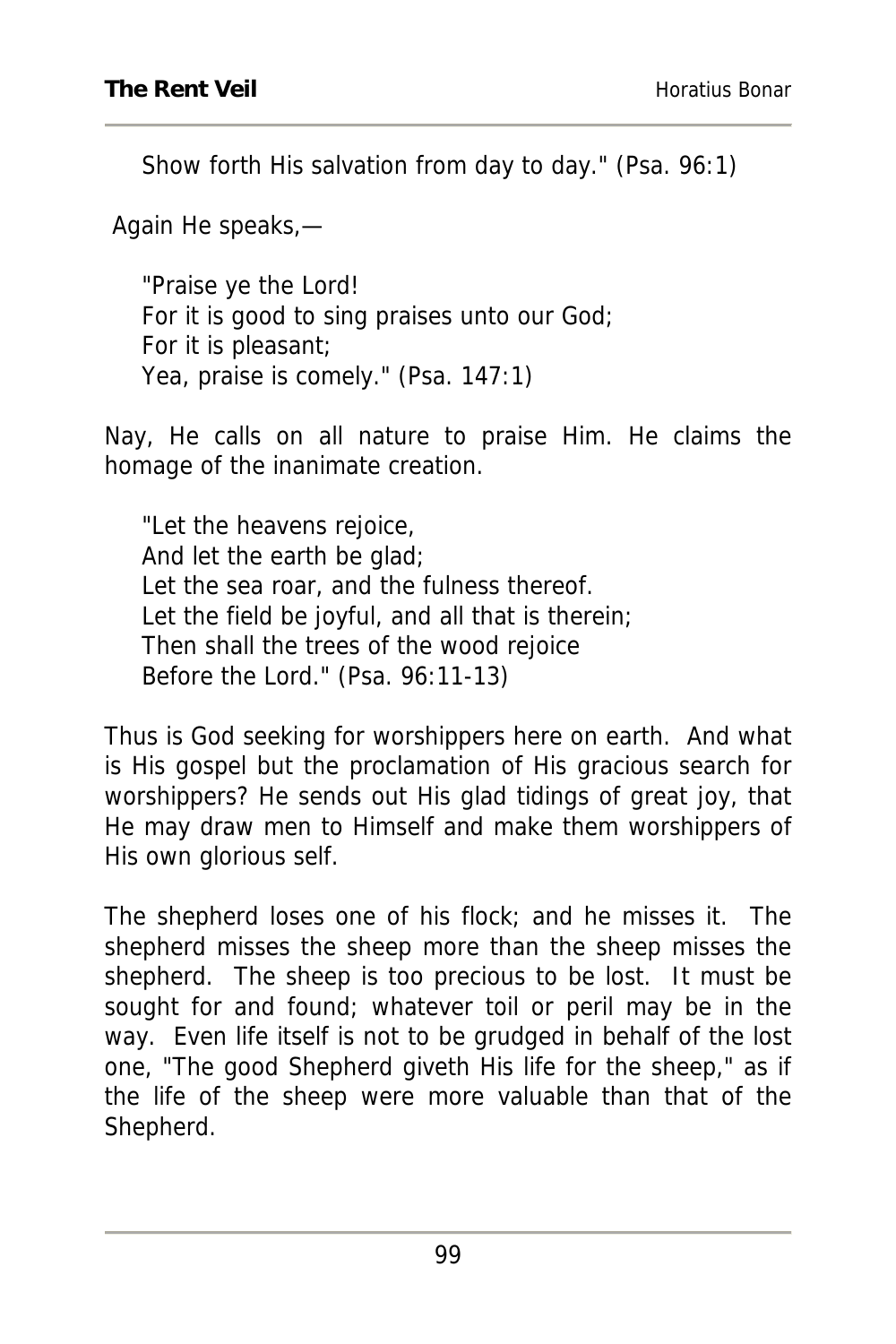The woman loses one of her ten silver pieces, she cannot afford to lose it. She must have it back again. She seeks till she find it. It does not miss her, but she misses it. She seeks and finds!

The father loses his son; and is troubled. The son may not miss the father, but the father misses the son; nor can he rest till he has taken him in his arms again, and set him down at his table with gladness and feasting.

 But the passage we are considering brings before us something beyond all this. It is not the shepherd seeking his sheep, nor the woman her silver, nor the father his son; it is Jehovah seeking worshippers! and He is in earnest. He wants to be worshipped by the sons of Adam. He desires the worship of earth no less than that of heaven. He has the praise of angels, but He must have that of men. Such is the value He sets upon us, and such is His love?

But it is spiritual worship, and spiritual worshippers that He is seeking: "The Father seeketh such to worship Him." The outward man is nothing, it is the inner man He is in quest of. The worship must come, not from the walls of the temple, but from the innermost shrine. It must be something pervading the man's whole being, and coming up from the depths of the soul; otherwise, it is but as sounding brass or a tinkling cymbal. Forms, sounds, gestures, dresses, ornaments, are not worship. They are but "Mouth-honour breath, Which the poor heart would fain deny, but dare not."

 Instead of constituting worship, these outward things are often but excuses for refusing the inward service. Man pleases himself with a sensuous and theatrical externalism, because he hates the spiritual and the true. God says, "Give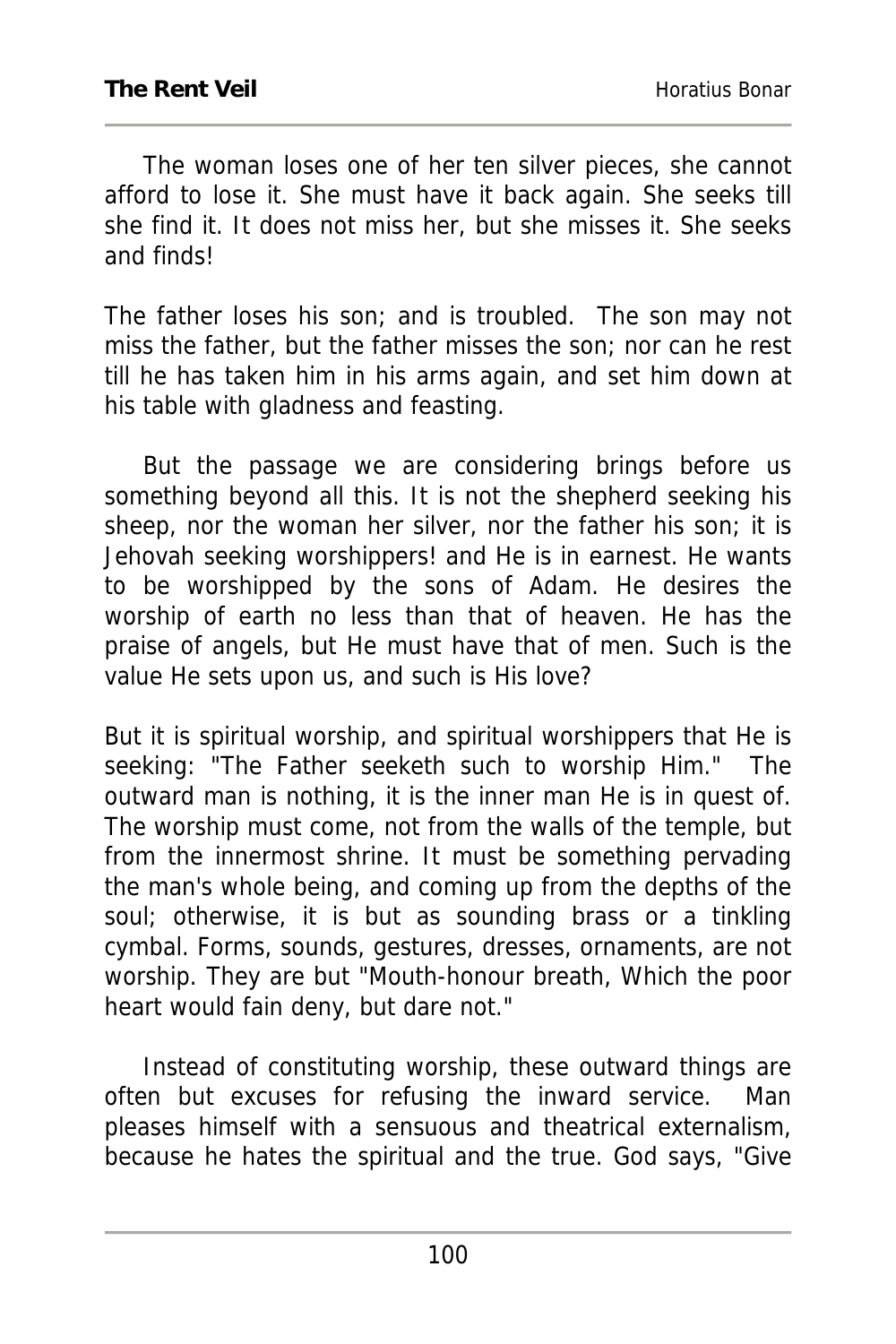me thine heart." Man says, "No; but I will give you my voice." God says, "Give me thy soul." Man says, "No; but I will give Thee my knee and my bended body." But it will not do. "God is a spirit, and they that worship Him must worship Him in spirit and in truth."

But what provision has God made for all this? It is not enough to say to us, "Be worshippers,"—this might be said to the unsinning, and they would at once comply. "Let all the angels of God worship Him." But say this to a sinner, and he will ask, "How can I, a man of unclean lips and unclean heart, approach the infinitely holy One? It would not be safe in me to come, nor would it be right in God to allow me to approach." There must be provision for this;—something which will satisfy the sinner's conscience, remove the sinner's dread, win the sinner's confidence, on the one hand, and satisfy God, vindicate righteousness, magnify holiness, on the other.

For this there is the twofold provision of the blood and the Spirit. The blood satisfies God's righteousness and the sinner's conscience. The Holy Spirit renews the man, so as to draw out his heart in worship. It is the blood that propitiates, and it is the Spirit that transforms. God presents this blood freely to the sinner; God proclaims His desire to give this Spirit freely.

"May I use this blood?" perhaps one says. Use it! Certainly. Thou fool, why shouldst thou ask such a question? Use it! Yes; for thou must either use it, or trample on it. Which of these wilt thou do?

"May I expect the Spirit?" some one may say. Expect Him! What! art thou more willing to have the Spirit than God is to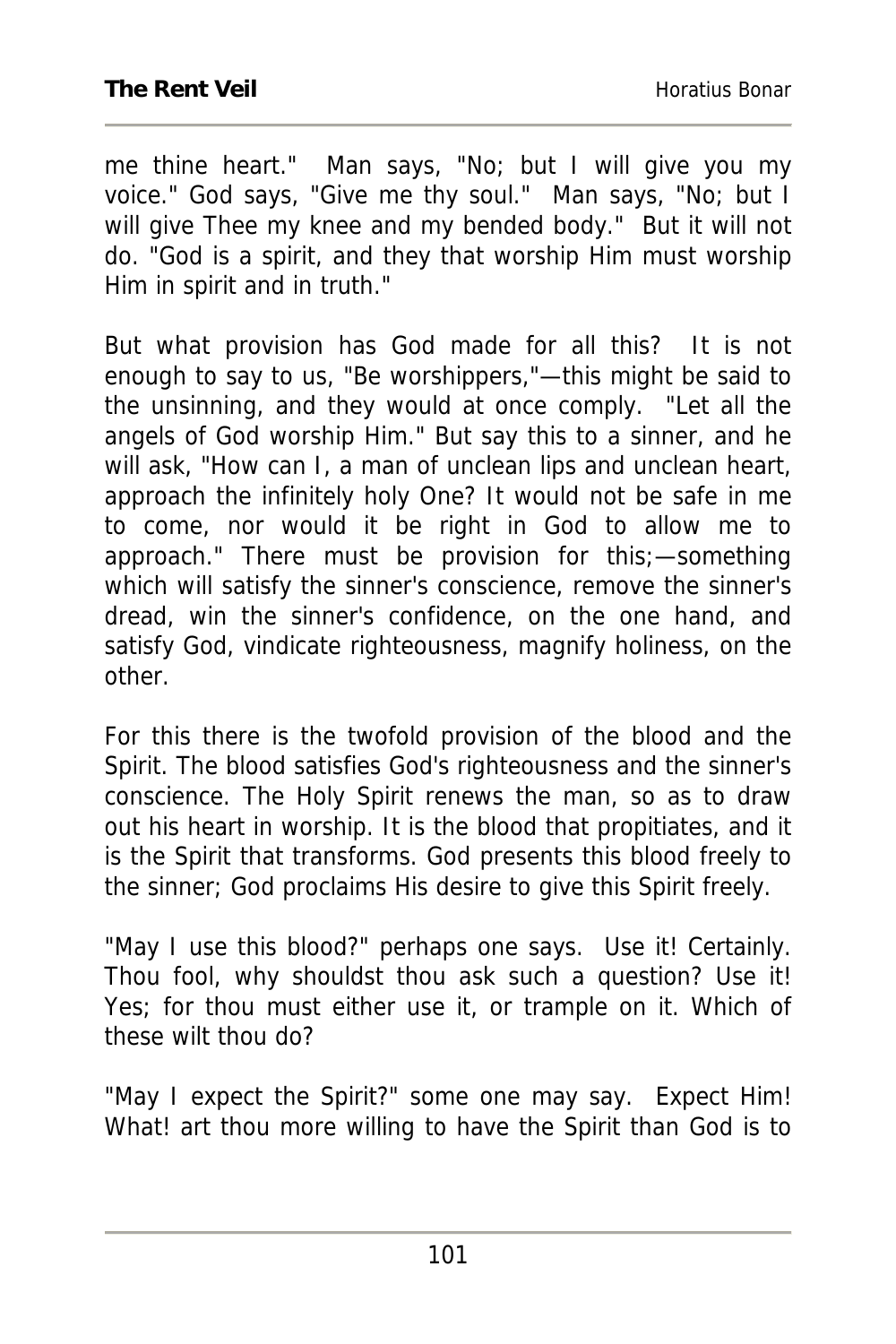give Him? Art thou so willing, and God so unwilling? Thou fool, who has persuaded thee to believe such a lie?

God has come to thee, O man! saying, "I want thee for a worshipper": wilt thou become one? Remember, thou must either be a worshipper or a blasphemer; which wilt thou be?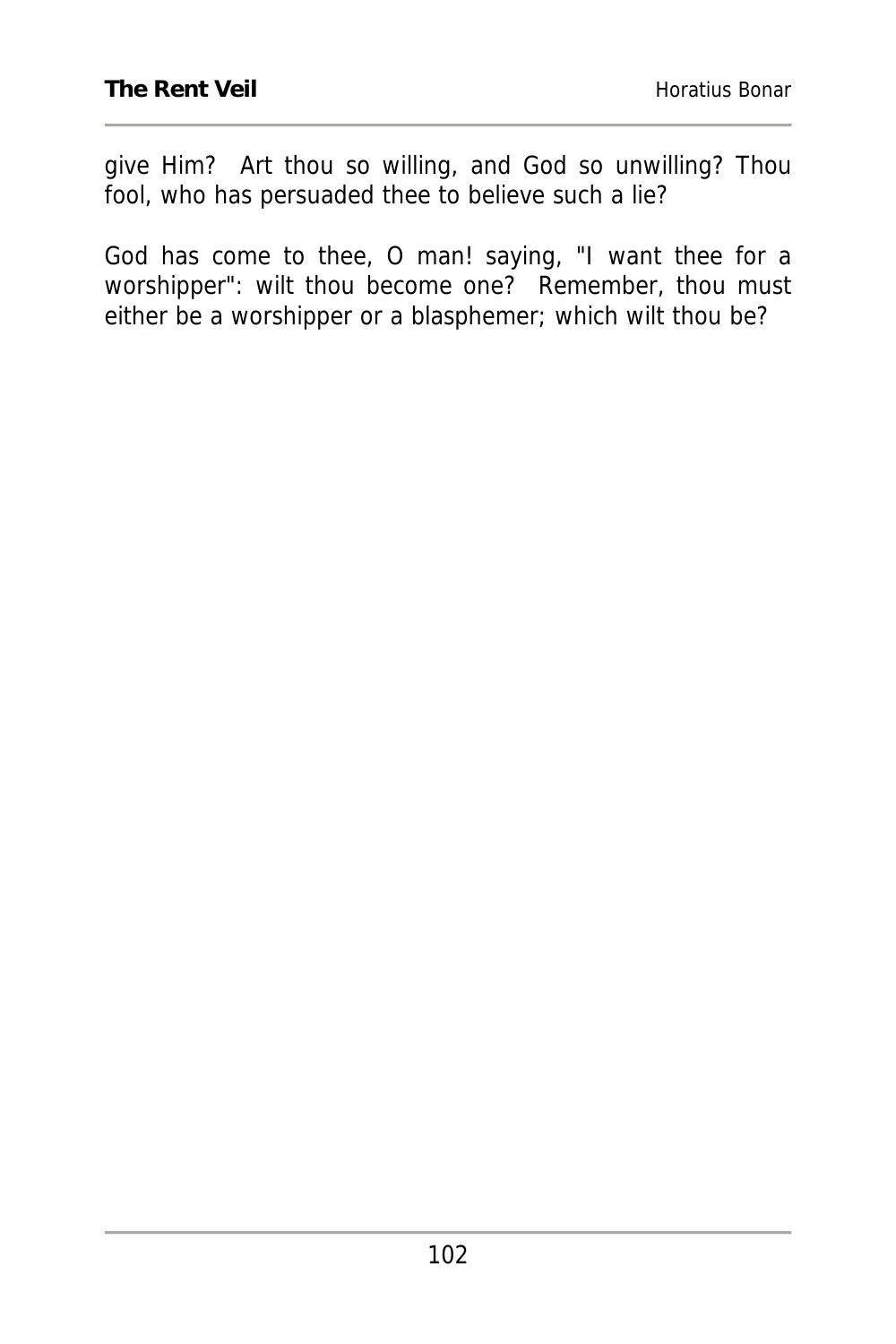# **CHAPTER 10**

#### **God Seeking Temples**

God began with seeking worshippers, but he goes on to seek temples; or rather, in the sense which we are now to consider, in seeking worshippers he was seeking temples; and in preparing worshippers, he was preparing temples.

The Church is the great temple. Each saint is a temple. In His Church, and in each member of that Church, Jehovah dwells. "Ye are builded together for AN HABITATION OF GOD through the Spirit" (Eph. 2:22).

Man was made for God to dwell in. Man thrust God out of His dwelling-place, and left Him homeless; without a habitation on earth. The universe was His; every star was His; every mountain was His: but none of these did He count fit to be His habitation. Only in the human heart would He be satisfied to dwell.

Man thrust out God from His dwelling, but God would not be thus driven away. He must return; and He must return in a way which would make it impossible that He should ever be thrust out again; and He must return in a way such as will show not only the hatefulness of man's sin in thrusting Him out, but the largeness of His own grace, and the perfection of His righteousness.

Jehovah is bent upon returning to His old dwelling-place. He might have created others, and dwelt in them. But He has purposed not to part with His old ones. It is as if He could not afford to lose these, or could not bear the thought of casting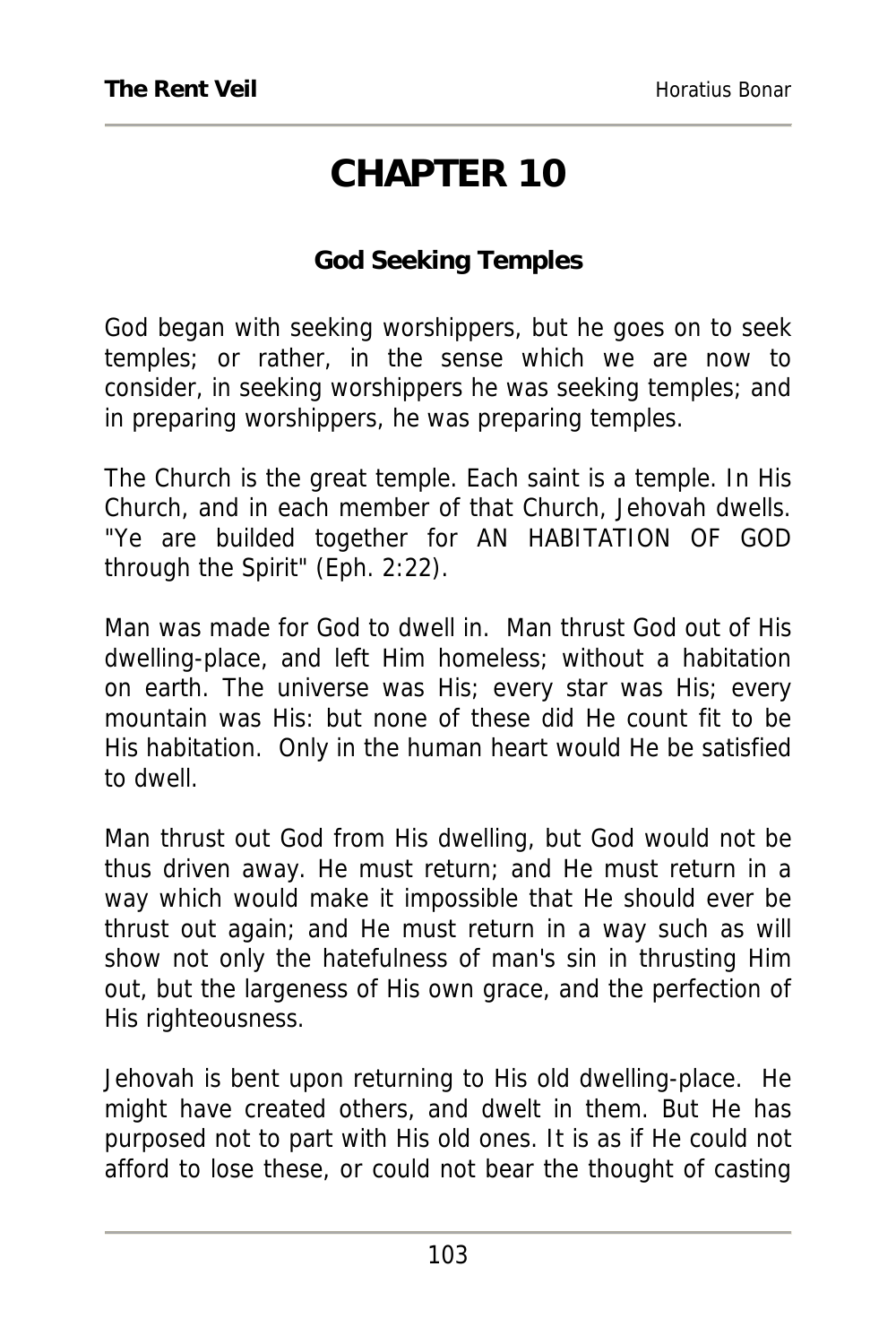them away. "I will return," He says. He casts a wistful eye upon the ruins of His beloved dwelling-place, and He resolves to return and rebuild, and re-inhabit.[16]

When the Son of God was here, He had no place to lay His head. He was a homeless man in the midst of earth's many homes. But still He did come, seeking a home, both for Himself and for the Father. The home that He sought was the human heart; and He came with this message from the Father,—"I will dwell in them." To this closed heart He comes, in loving earnestness, seeking entrance, that He may find for Himself and for the Father a home. Thus He speaks: "Behold, I stand at the door and knock: if any man hear my voice and open the door, I will come in unto him, and will sup with him, and he with me" (Rev. 3:20); and again He speaks, "We will come unto him, and make our abode with him" (John 14:23). So that this is our message to the sons of men,—the Father wants your heart for His dwelling,—the Son wants your heart for His dwelling.

 But it is for more than dwelling that God is seeking. It is for a temple. To dwell in us, in any sense, would be infinite honour and blessedness. But to take us for His temples, to make us His Holy of Holies, His shrine of worship, His place of praise, His very heaven of heavens, is something beyond all this. Yet it is temples that God is now seeking among the sons of men; not marble shrines, nor golden altars, with fire, and blood, and incense, and gorgeous adornings; but the spirit of man, the broken and the contrite heart.

The Church is God's temple. "In whom ALL THE BUILDING, fitly framed together, groweth into AN HOLY TEMPLE in the Lord" (Eph. 2:21). Each saint is God's temple. "Ye are the temple of God" (1 Cor. 3:16). Our body is God's temple.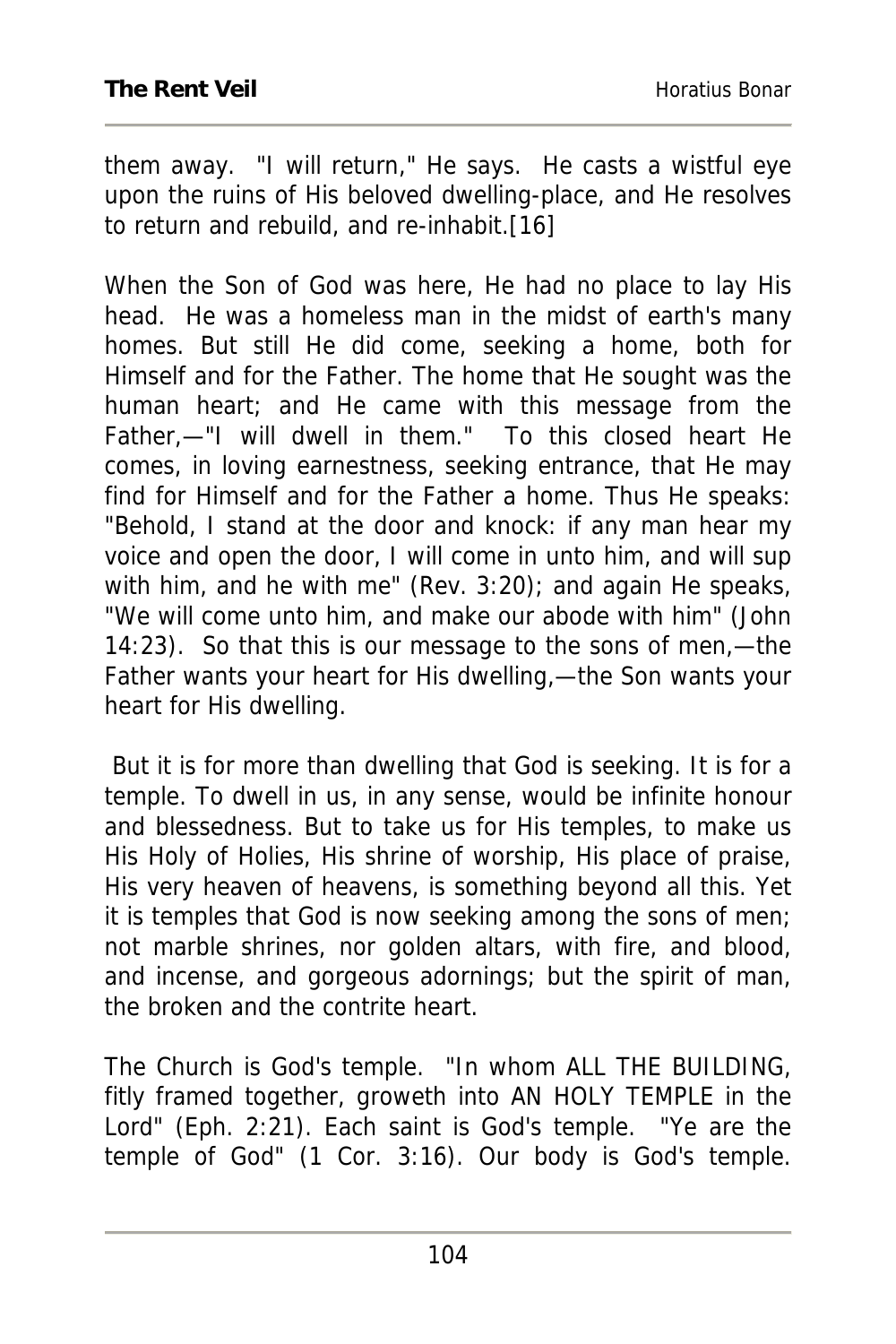"Know ye not that your body is the temple of the Holy Ghost" (1 Cor. 6:19).[17]

God is seeking temples on earth,—living temples, constructed of living stones, founded on the one living stone,—"built up a spiritual house" (1 Peter 2:5).

Of this temple God is Himself the Architect, and the Holy Spirit is the BUILDER. It is constructed after the pattern of heavenly things, according to the great eternal plan, which the purpose of the God, only wise, had designed for the manifestation of His own glory. As both the Architect and Builder are divine, we may be sure that the plan will be perfect, and that it will be carried out in all its details without failure, and without mistake. It will be beauty, completeness, and perfection throughout,—a glorious Church, without spot or wrinkle, or any such thing; in size, in symmetry, in ornament, in majesty, in stability, altogether faultless,—the mightiest and the fairest of all the works of Jehovah's hands.

In another sense, hereafter, when all things are made new, "the Lord God Almighty and the Lamb" are the temple (Rev. 21:22). But we also are the temple; both now and hereafter. Both things are true. He in us, and we in Him. We are God's temple, and He is ours forever.

The foundation is Christ Himself (1 Cor. 3:11; Isa. 28:16; 1 Peter 2:46). He is the rock on which we are builded; He is no less the foundationstone which bears up the building, and knits its walls together. In the eternal plan of the divine Architect, this foundation-stone is grandly prominent,—the chief part of God's eternal purpose; framed by God; laid by God in the fullness of time; laid in Zion; laid once for all: a sure foundation, a tried stone; one, without a rival and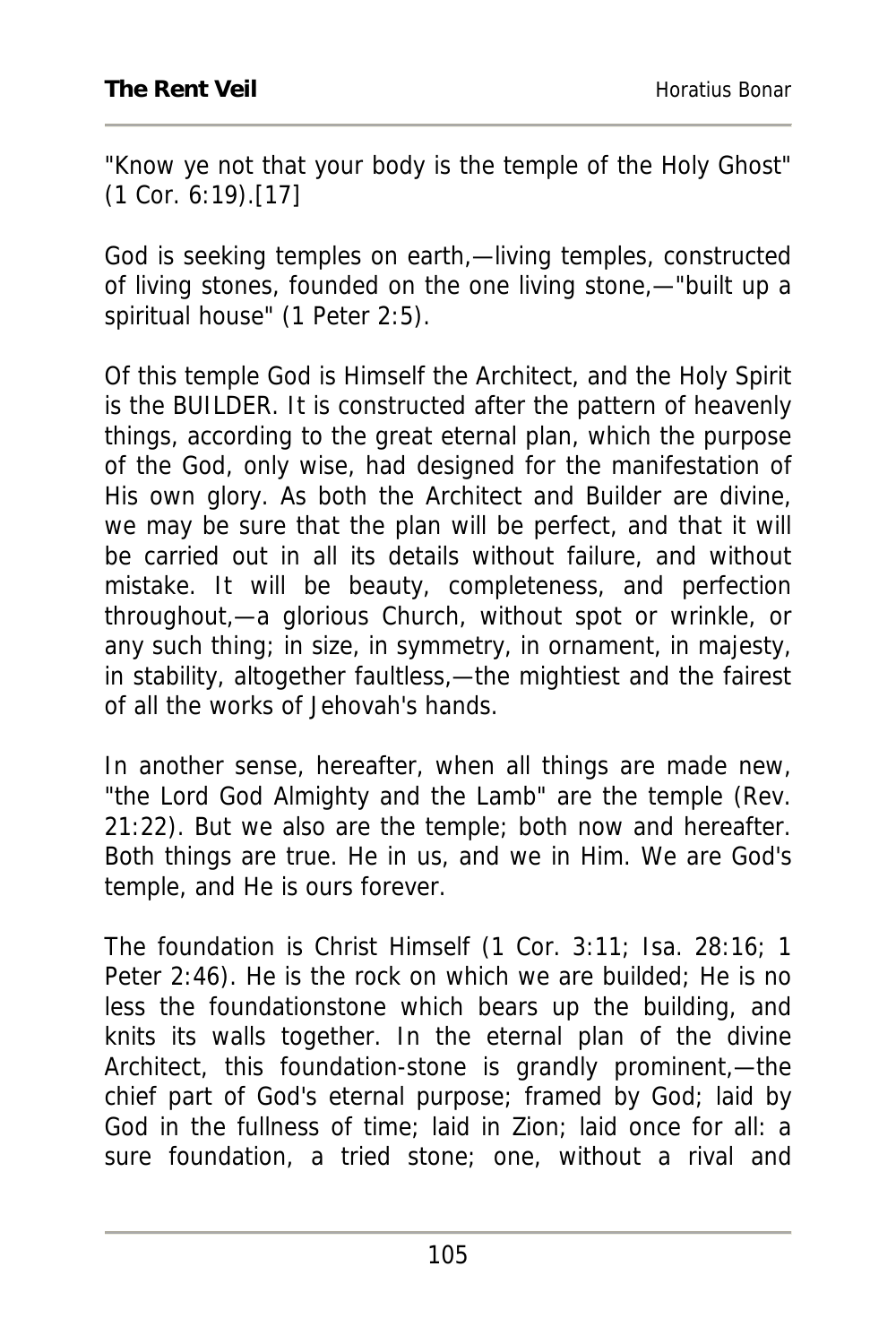without a second. It was this stone, laid by God, which the apostle (if we may carry out the figure which he uses in connection with his own ministry) carried about with him from place to place, when he went through the gentile world founding churches. "According to the grace of God which is given unto me, as a wise master-builder, I have laid THE FOUNDATION...For other foundation can no man lay than that is laid, which is Jesus Christ" (1 Cor. 3:10,11). On this foundation each soul rests. From the first saint, downward to the last, it has been and it shall be so. There is but one foundation for Old Testament saints as well as for new. On this, too, the Church of God rests; the one Church from the beginning, the one body, the one temple, filled with the one Spirit, for the worship of the one Jehovah. Not two foundations, nor two temples, nor two bodies, nor two Churches; but ONE, only one, made up of the redeemed from among men, bought with the one blood, justified with the one righteousness, saved by the one cross, expectants of the one promise, and heirs of the one glory.

The stones are the saints, (1 Peter 2:5) "Unto whom coming as unto a living stone, ye also as lively (living) stones, are built up a spiritual house." Of the quarrying, the hewing, the polishing, the building, of these living stones I cannot here write. But each has a history of his own. Though dug out of one rock, hewn, polished and fitted in by one Spirit, yet each has come to be what he is by means of a different process, some longer, some shorter, some gentler, some rougher. But on the one foundation, they are all placed by the one hand, one upon the other, in goodly order, according to the one eternal plan in Christ Jesus our Lord; forming the one glorious temple for Jehovah's worship and habitation. Many stones, one temple; many members, one family; many branches, one vine; many crumbs, one loaf. They are "BUILDED TOGETHER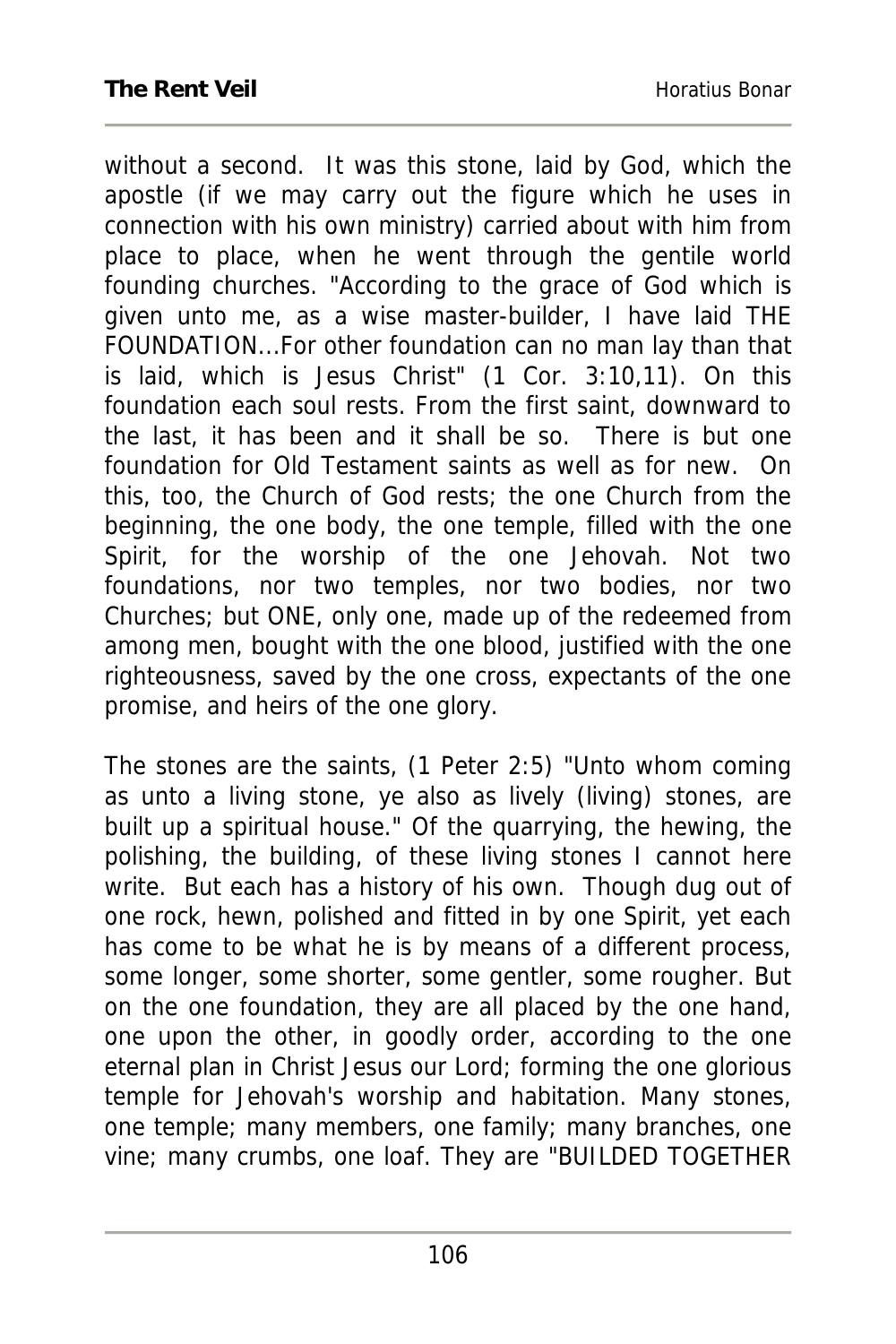for an habitation of God through the Spirit." The "unity of the faith," (Eph. 4:13), from the beginning is the pledge of the unity of the temple; and as this faith has been one since the day of the announcement of the woman's seed, so has this temple been; the multitude of stones not marring but enhancing the unity. The "unity of the Spirit," too, (Eph. 4:3), is both the pattern and the pledge of the temple's unity. It has been one spirit and one temple from the beginning; not two spirits and two temples, but only one. "There is one body and one spirit, even as ye are called in one hope of your calling; one Lord, one faith, one baptism, one God and Father of all, who is above all, and through all, and in you all." Thus all the "building fitly framed together groweth unto an holy temple in the Lord" (Eph. 2:21). God is now seeking these stones for His temple among the lost sons of Adam. Worthless and unfit in themselves for use in any divine building, they are sought out and prepared by the great Builder for their place in the eternal building. Yes, God is in search of these stones now; just as He has been these many ages, since Adam, and Abel, and Seth, and Enoch, and Noah, were sought out and fitted in to form the glorious line or row of stones lying immediately above the foundation-stone. God is coming up to each son of man, degraded as he may be, an outcast, and saying, "Wilt thou not become a stone in my temple? I seek thee: wilt thou prefer thy degradation, and reject the honour which I present to thee."

 The temple is holy (1 Cor. 3:17; Psa. 93:5). It is set apart for God; it is to be used for sacred purposes; it is pure in all its parts; its vessels, its walls, its gates, its furniture. It is not yet perfect, but it shall one day be so. Into it nothing that defileth shall enter. And even now God, the inhabitant of the temple, is seeking holiness of all who belong to it. "Be ye holy, for I am holy."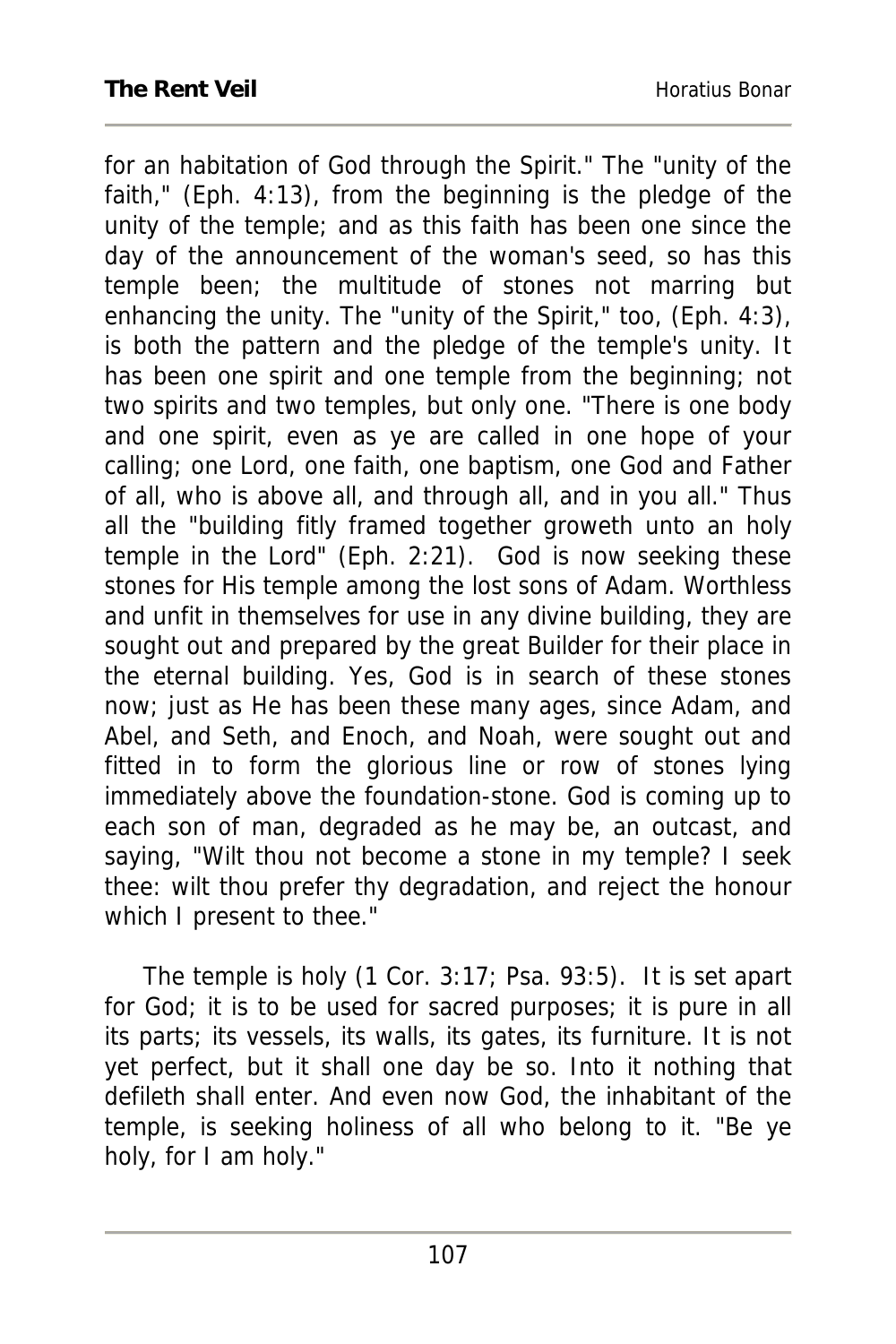Let us dread the defilement of His temple; for it is written, "If any man defile the temple of God, him shall God destroy" (1 Cor. 3:17). For God will not be mocked, nor allow His throne to be polluted. Yet do we not defile it by sin, by worldliness, by vanity, by formality, by profanity, by our unfragrant incense, our impure praises and prayers?

Let us rejoice in the honour of being living temples, living stones, consecrated to the service of the living God. Let us walk worthy of the honour,—the honour of being filled with God, penetrated by His light, perfumed by His sweetness, gladdened by His love, and glorified by His majestic presence and indwelling fullness.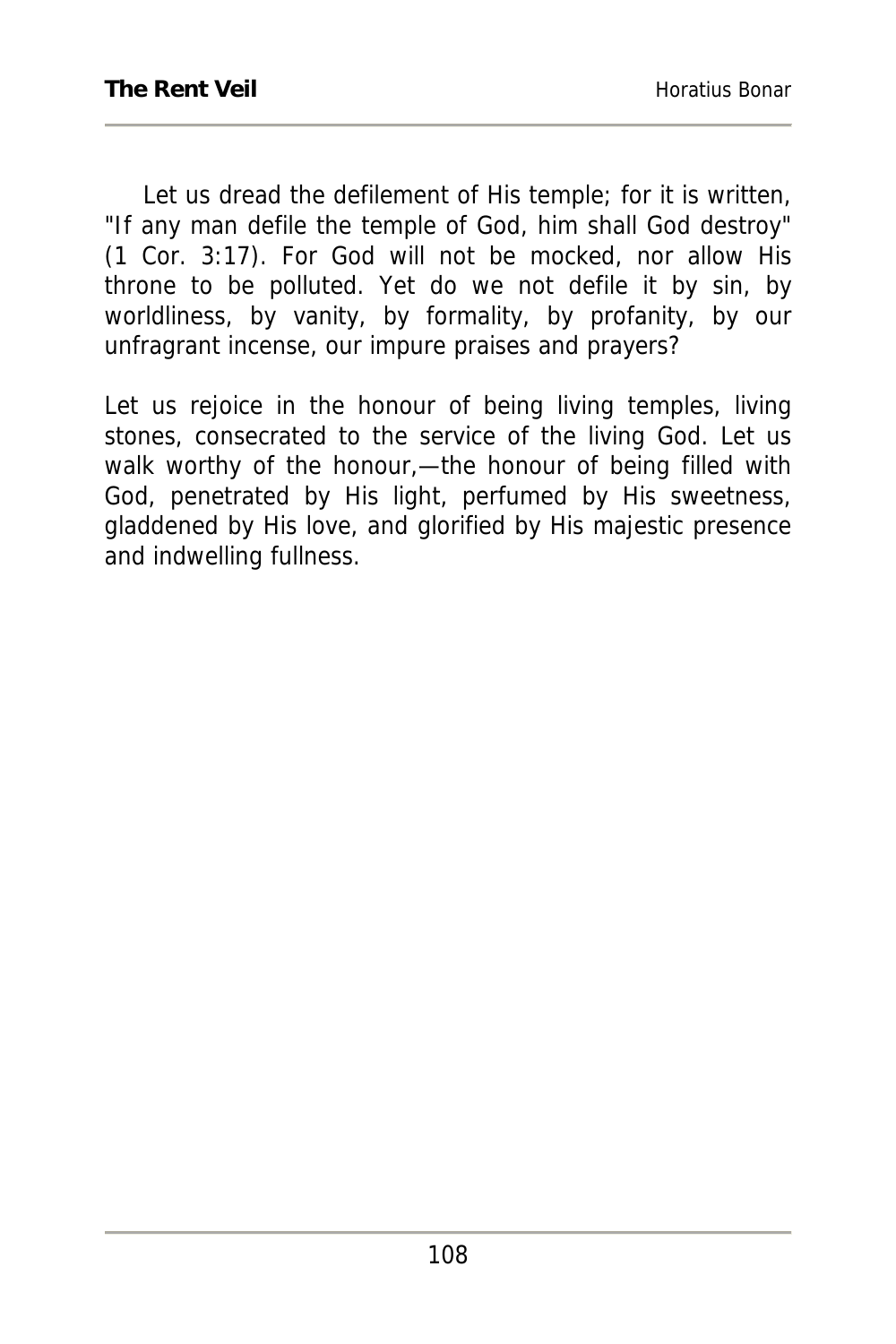# **CHAPTER 11**

#### **God Seeking Priests**

If God has a temple, He must have priests; else were there no song, no service, no worship. In His eternal plan, priesthood is provided for; a priesthood not of angels but of redeemed men; of those who seemed the least likely to fulfil such an office in such a temple.

It is a "holy priesthood" that he has provided (1 Peter 2:5). It is a "royal priesthood" (1 Peter 2:9); for He has made us kings and priests. It is a heavenly priesthood like that of His own Son.

As such we minister at God's altar, we tread His courts, we eat His shew-bread, we kindle and trim His lamps, we offer His sacrifices, we burn His holy incense.

God is seeking priests among the sons of men. A human priesthood is one of the essential parts of His eternal plan. To rule creation by man is His design; to carry on the worship of creation by man is no less part of His design.

He is now in search of priests; and He has sent His Son to prepare such for His temple. In order to their being such, He must redeem them; He must reconcile them; He must cleanse them; He must clothe them with the garments of glory and of beauty. All this He does. "The Son of man came to seek and to save that which was lost."

The embassy of peace which is going forth from the cross is an embassy in quest of priests. His ambassadors of peace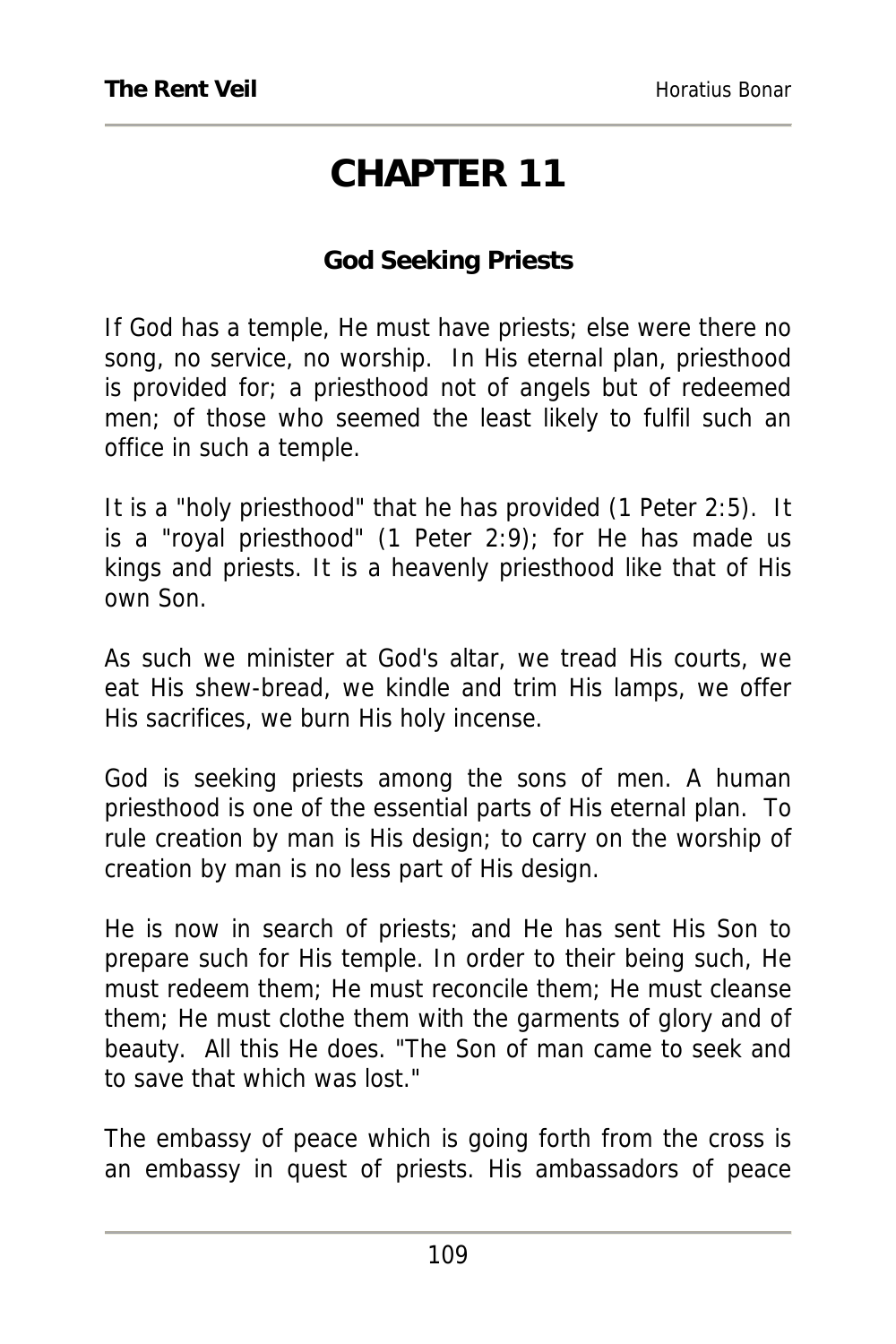beseech men to be reconciled to God in order to their becoming priests. God Himself in His glorious gospel comes up to the sinner and asks him to become a priest to Him.

And what does this priesthood mean? What does it embrace? Let us consider this.

Priesthood is the appointed link between heaven and earth; the channel of intercourse between the sinner and God. God and man can only come together on the ground of mediatory priesthood. Such a priesthood, in so far as expiation is concerned, is in the hands of the Son of God alone; in so far as it is to be the medium of communication between Creator and creature, is also in the hands of redeemed men,—of the Church of God.

Sin had broken up all direct or open intercourse, as we have seen; and the veil declared this. All access to God was to be debarred till a new medium should be provided, such as should secure the ends of righteousness; such as should make it honourable for the Holy One to receive the unrighteous; and such as should make it safe for the unholy to stand in the presence of the Holy.

Priesthood is the link between the sinner and God, between earth and heaven,—earth, where all is vile; heaven, where all is pure. Without priesthood, God and we are at awful and unremoveable distance from each other. Without priesthood, there can be no transference of guilt, no remission of sin, no reconciliation to God, no restoration either to fellowship or blessing. Priesthood involves and accomplishes all these, because it is through it that the substitution of life for life is effected. It is the conducting medium through whose agency the exchange is brought about between the sinner and the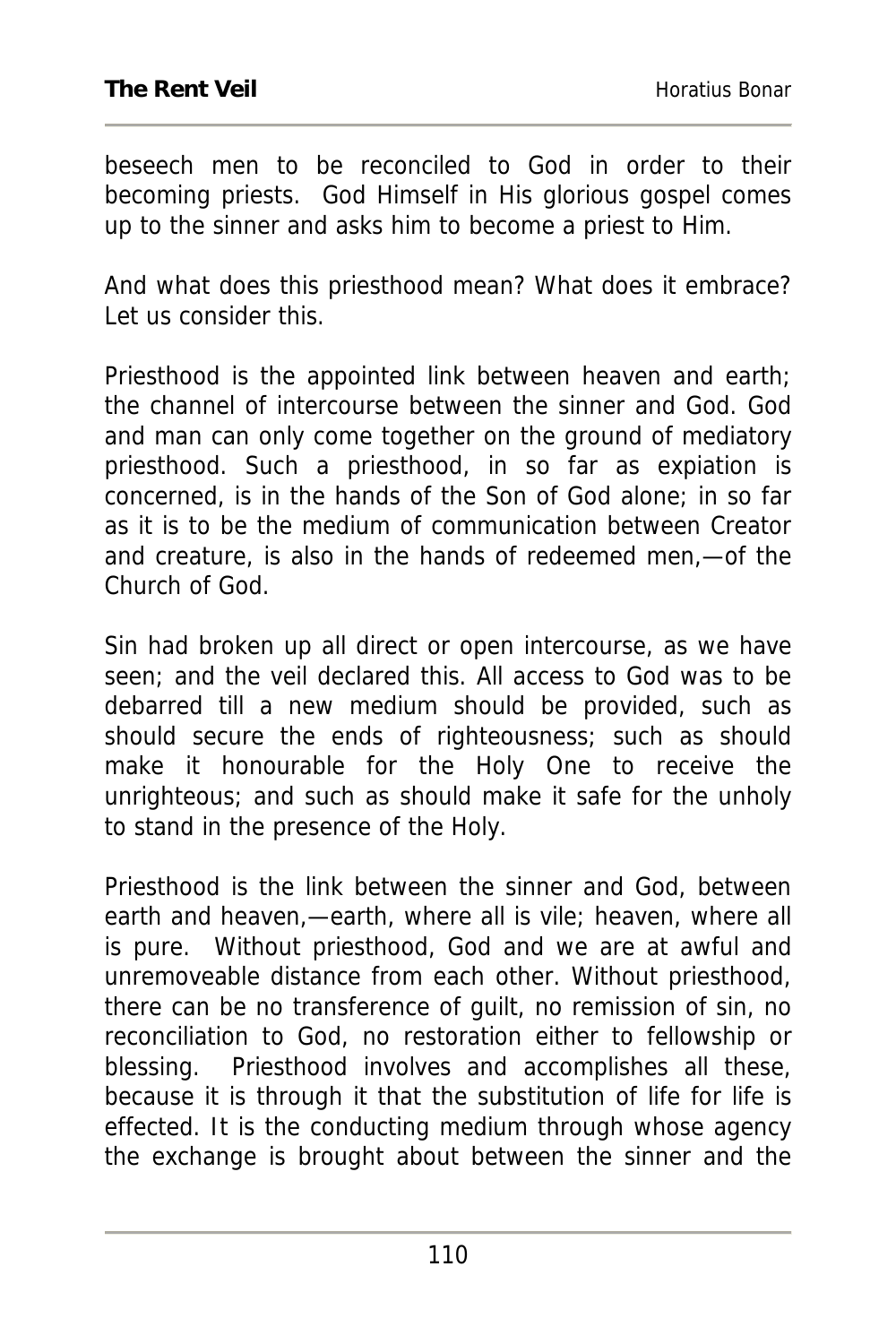Surety. In nothing less than this does its purpose terminate, and wherein it falls short of this, it is but a pretext or a name. If priesthood be not the living link between God and the sinner, it is nothing.

All this was exhibited in symbolic rite under the former law. It was through priesthood that all intercourse with God was carried on. It was the priest that led the sinner into God's presence, that presented his offering, that transacted the business between him and God, and that received the blessing from God to bestow upon the sinner. God set up the Aaronic priesthood on very purpose to exhibit this; to let men know what His idea of priesthood was, and what He intended a priest to be.

True, this ancient priesthood had only to do with the flesh; it pertained but to the outward person of the sinner, and the mere visible courts of God. It could not reach the inner man; it could not take hold of the conscience; it could not lead the worshipper into the true presence of the invisible Jehovah. It fell short of these ends, and thus far was defective. Still, it did fully accomplish its end as a medium of communication, in so far as the outward man and the material courts were concerned. It was complete according to its nature; and in so far as it went, it established intercourse between the sinner and God.

In so doing, it brought out most fully God's idea of priesthood, as if to prevent the possibility of any mistake upon the point. It showed God's ultimate design in regard to this; His intention of bringing in a perfect priesthood in His own time and way. His object was not to show men how to construct and set up a priesthood of their own, but to tell them what He Himself meant to do, so as to hinder their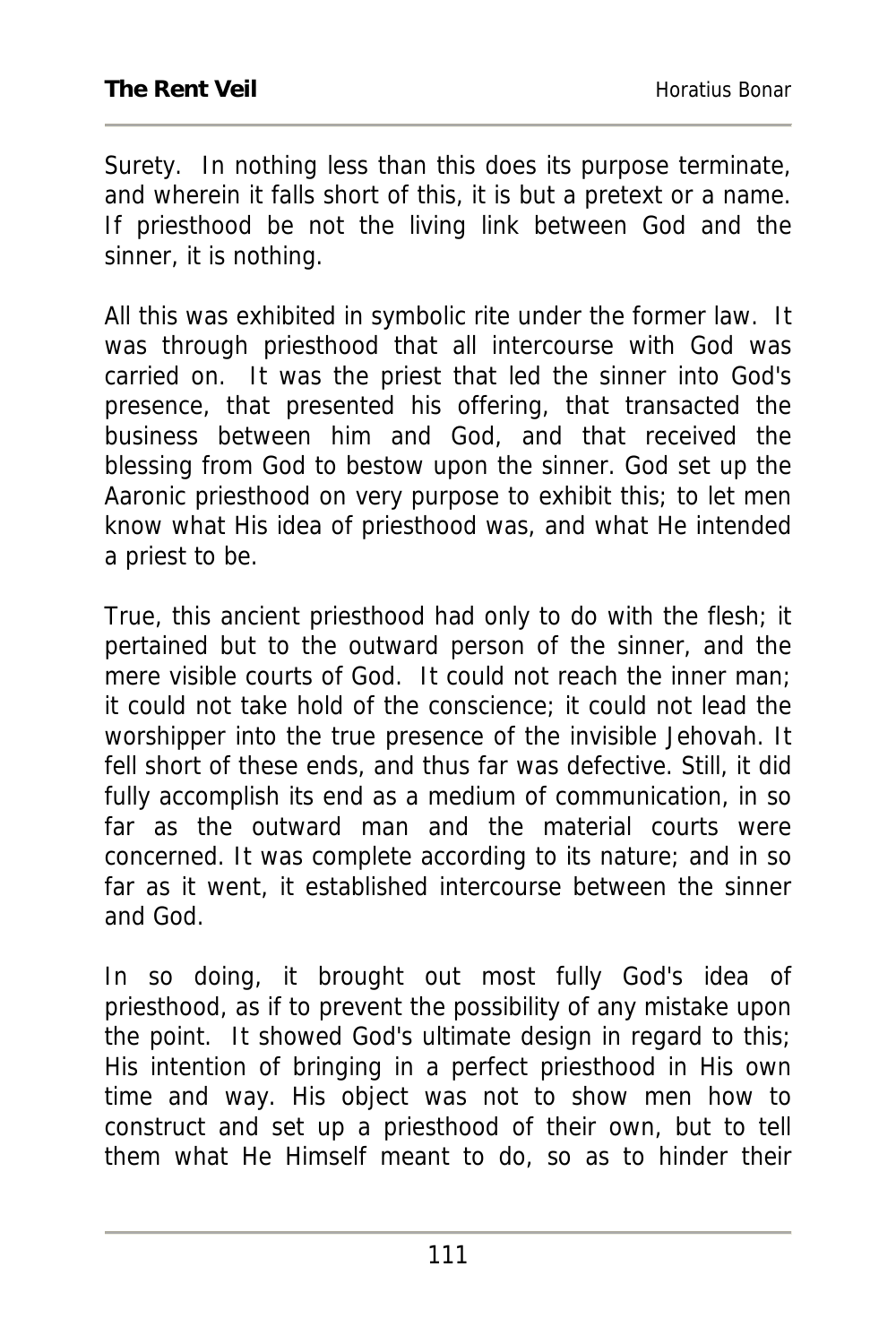attempting such a thing. His object was to teach them the true meaning of priesthood, in order that when He brought in His own High Priest, they might fully understand the nature of His work, and the end to be accomplished. It was a new and a great idea that He sought to teach them, an idea which would never have occurred to themselves; an idea which it required long time to unfold to them; an idea most needful for them fully to grasp, as upon it depended the new relationship which grace was to introduce between them and God.

But then when the old priestly ritual had thus served its ends, it was of no more use. It behoved to be taken down, as being more likely to hinder than help forward the sinner's intercourse with God, as being certain to confuse and perplex, and lead to innumerable mistakes in the great question of approach and acceptance. It was not to be imitated, for any imitation would but mislead men from the true priesthood. It was not to be set up in another form, for every part of it was merged, and, as it were, dissolved irrecoverably in the priesthood of the Son of God. The High Priest of good things to come had absorbed it all into Himself, so that any attempt to reconstruct it in any form is undoing what God has done; restoring what He Himself has taken to pieces; committing sacrilege with His holy vessels; nay, profaning with irreverent touch what He has removed out of sight, and forbidden to be handled or used.

So far, then, is the old ritual from being a model or example for us now, that it forbids the attempt to imitate its rites. Its very nature, so purely symbolic and prospective, forbids such an attempt. Its abolition still more strongly prohibits this. For that abolition is God's proclamation that its ends are served, and its time accomplished. But specially its abolition, through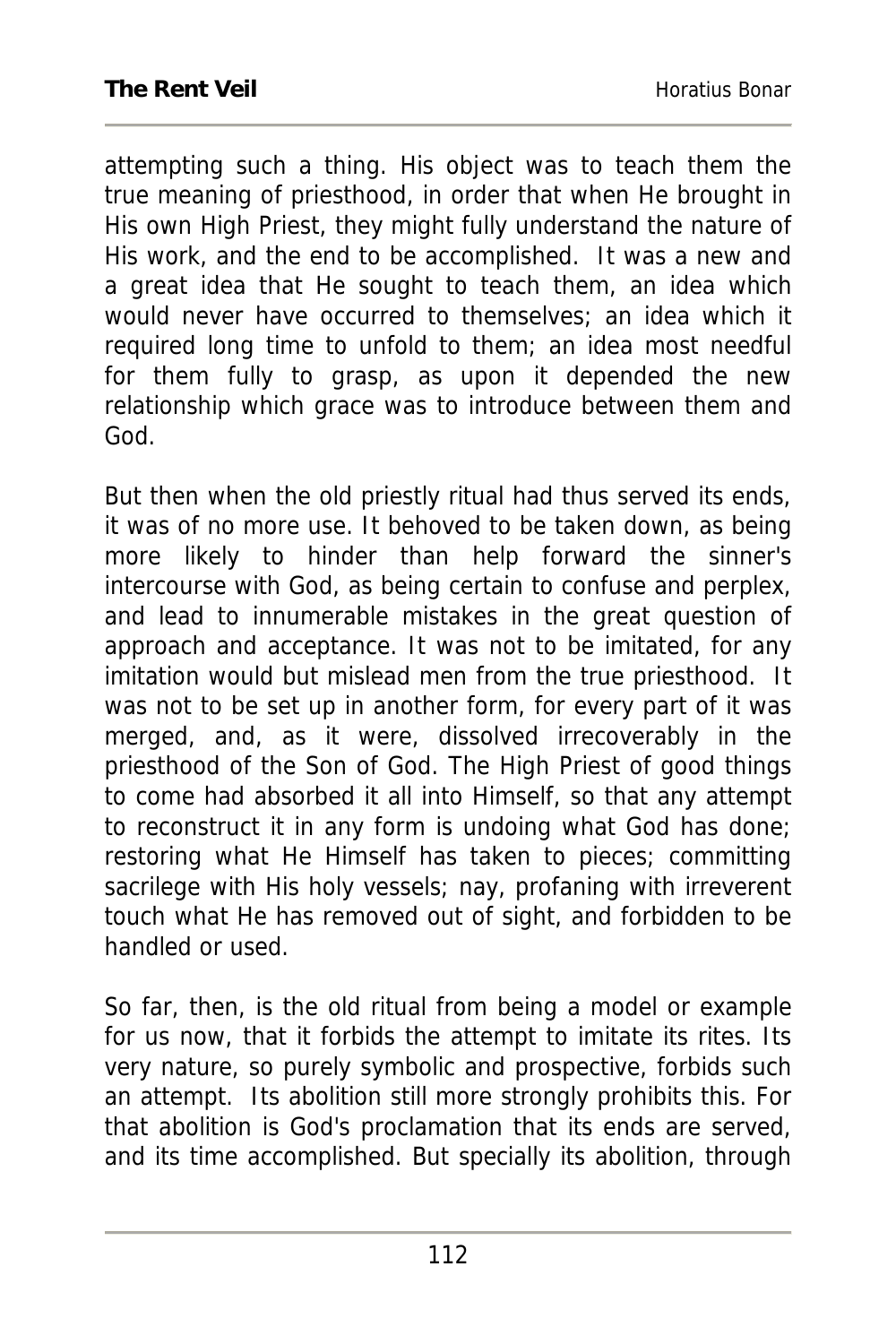fulfilment in the person of Messiah, declares this. Before it was cast away, everything in it that was of value was gathered out of it, and perpetuated in Him. Every truth that it contained was taken from it, and embodied in Him. It did not pass away simply because its time had come, but because the need for it had ceased; it had been superseded by something infinitely more glorious in its nature, and more suitable to the sinner. Who thinks of preserving the sand when the gold that it contained has been extracted? or who misses the beaconlight when the sun has risen?

 The coming of the Son of God, the Great High Priest, thus involves the abolition of priesthood in the old sense, for He has taken it wholly upon Himself: it is now centred in Him. All the ends of priesthood are fully met by Him. There is not one thing which we need either as sinners or as worshippers which we have not in Him. So that the question arises, What end can it serve to set up another priesthood apart from His? Has He left anything incomplete which ought to be completed by us? Has He left any of the distance unremoved between us and God? Has He left the work of atonement, and mediation, and intercession, in such a state of imperfection, that we require a new priestly order to perfect it? If not, then is it not strange profanity, as well as perversity in man, to insist upon setting up what is so wholly unnecessary, and what cannot but cast dishonour upon the divine priesthood of Messiah as being imperfect in itself, and as having failed in its ends?

In the present age, then, there are none on earth exercising priestly functions. There is ministry, but not priesthood. The apostles were not priests. They never claimed the office, and never sought to exercise it in the Church. Nor did they enjoin their successors to claim it, nor give them the slightest hint that, as ministers, they were priests. They taught them that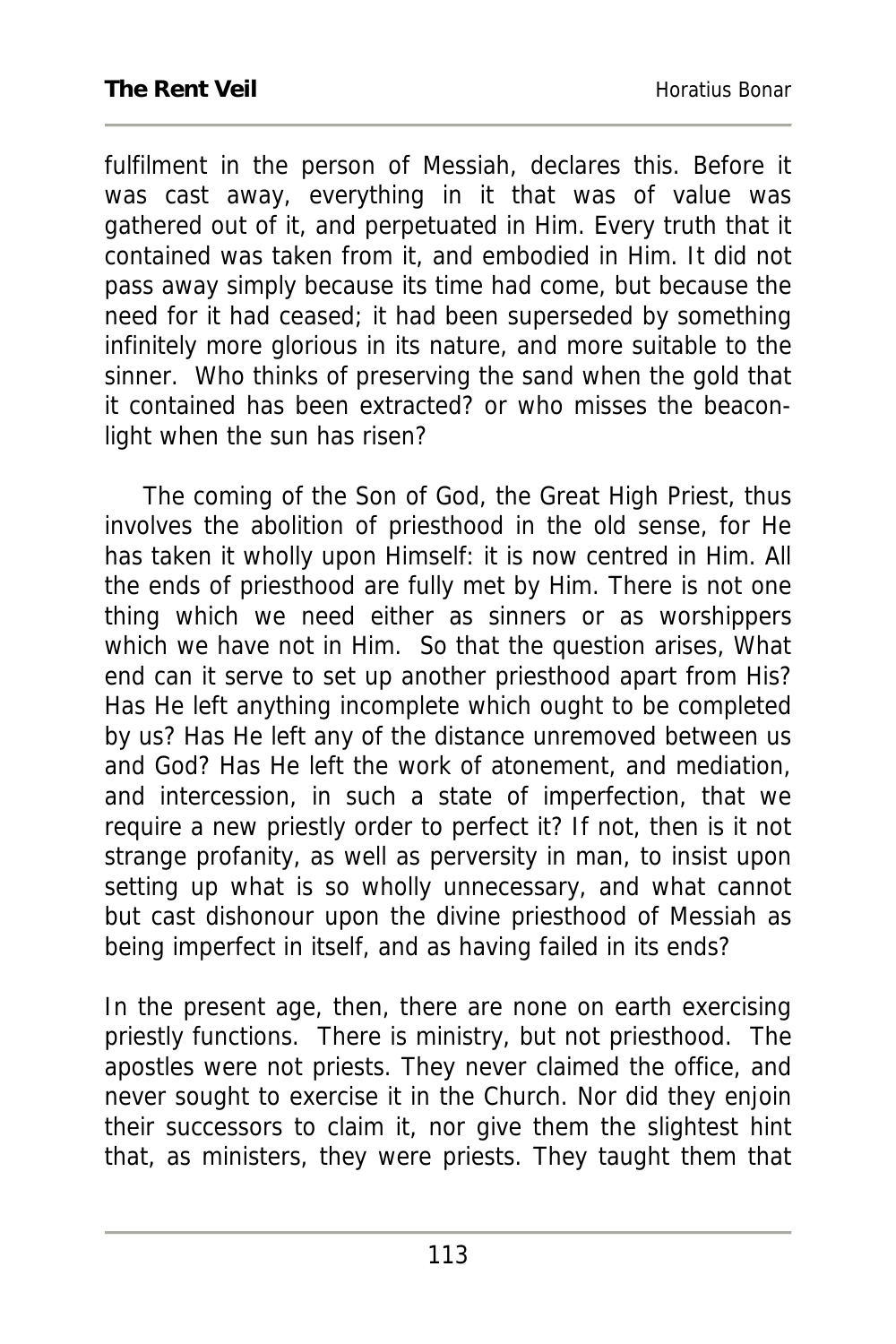priesthood had passed away; that the priestly raiment had been rent in pieces; that there was no longer any temple, or altar, or sacrifice needed upon earth under this dispensation. The epistle to the Hebrews gives the lie to all priestly pretensions, and the epistles to Timothy and Titus show how totally different ministry is from priesthood.

Yet we read of the "royal priesthood" (1 Peter 2:9); we read of "kings and priests"; we read of those who claimed to themselves the priestly name even here. But these were not apostles, nor prophets, nor evangelists, but simply saints. As saints, they were priests. As one with the Great High Priest, they were entitled to this name. As those who were called to share with Him the future honours of the throne and altar, they are the "royal priesthood." Other priests upon earth there are none. Usurpers of the name and office there are many. Of true, God-chosen priests, there are none save these.

Their priesthood is still in abeyance, so far as the actual exercise of it is concerned. They are priest-elect; but, at present, no more. Their title they have received, when brought into the Holy of Holies by the blood of Christ; but on the active functions of priesthood they have not entered. It doth not yet appear what they shall be. They wear no royal crown; they are clothed with no priestly raiments; their garments for "glory and for beauty" are still in reserve among the things that are "reserved in heaven, ready to be revealed in the last time." Both their inheritance and their priesthood are as yet only things of faith; they are not to be entered on till their Lord returns; they are priests in disguise, and no man owns their claim. Yet it is a sure claim; it is a Divine claim; it is a claim which will before long be vindicated. The day of the MANIFESTATION of those priests is not far off. And for this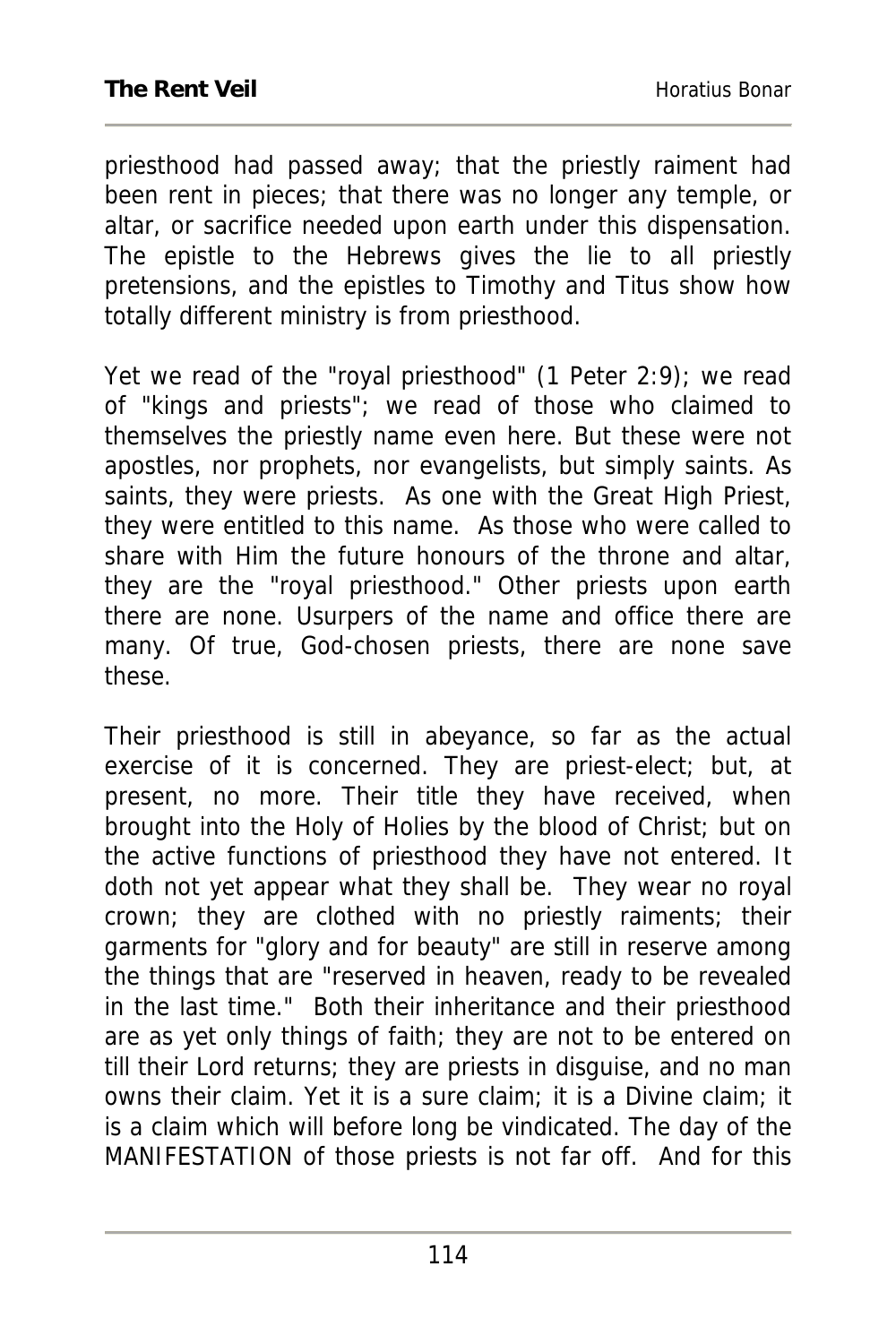they wait, carefully abstaining from usurping honours and dignities which God has not yet put upon them.

The High Priest whom they own is now within the veil; and till He come forth, they repudiate all priestly pretensions, knowing that at present all sacerdotal office, and authority, and glory, are centred in Him alone. To attempt to exercise these would be to rob Him of His prerogative, to forestall God's purpose, and to defeat the end of the present dispensation.

Their priesthood is after the order of Melchizedek. The King of Salem and priest of the Most High God is he whom they point to as their type. Their great Head is the true Melchizedek; and they, under Him, can claim the office, and name, and dignity. Melchizedek's unknown and mysterious parentage is theirs, for the world knows them not, neither what nor whence they are. Melchizedek's city was Salem; theirs is the New Jerusalem, that cometh down out of heaven from God. His dwelling was in a city without a temple, and He exercised His priesthood without a temple; so their abode is to be in that city of which it is said, "I saw no temple therein, for the Lord God Almighty and the Lamb are the temple of it." Distinct from Abraham, and greater than he, though of the same common family of man, was Melchizedek; so they, "the church of the first-born," distinct from Israel, and greater than they, yet still partakers of a common nature, are to inherit a kingdom more glorious and heavenly than what shall ever belong to the sons of Abraham according to the flesh.

 It is in the age to come that they are to exercise their royal priesthood. They are the kings, while the dwellers on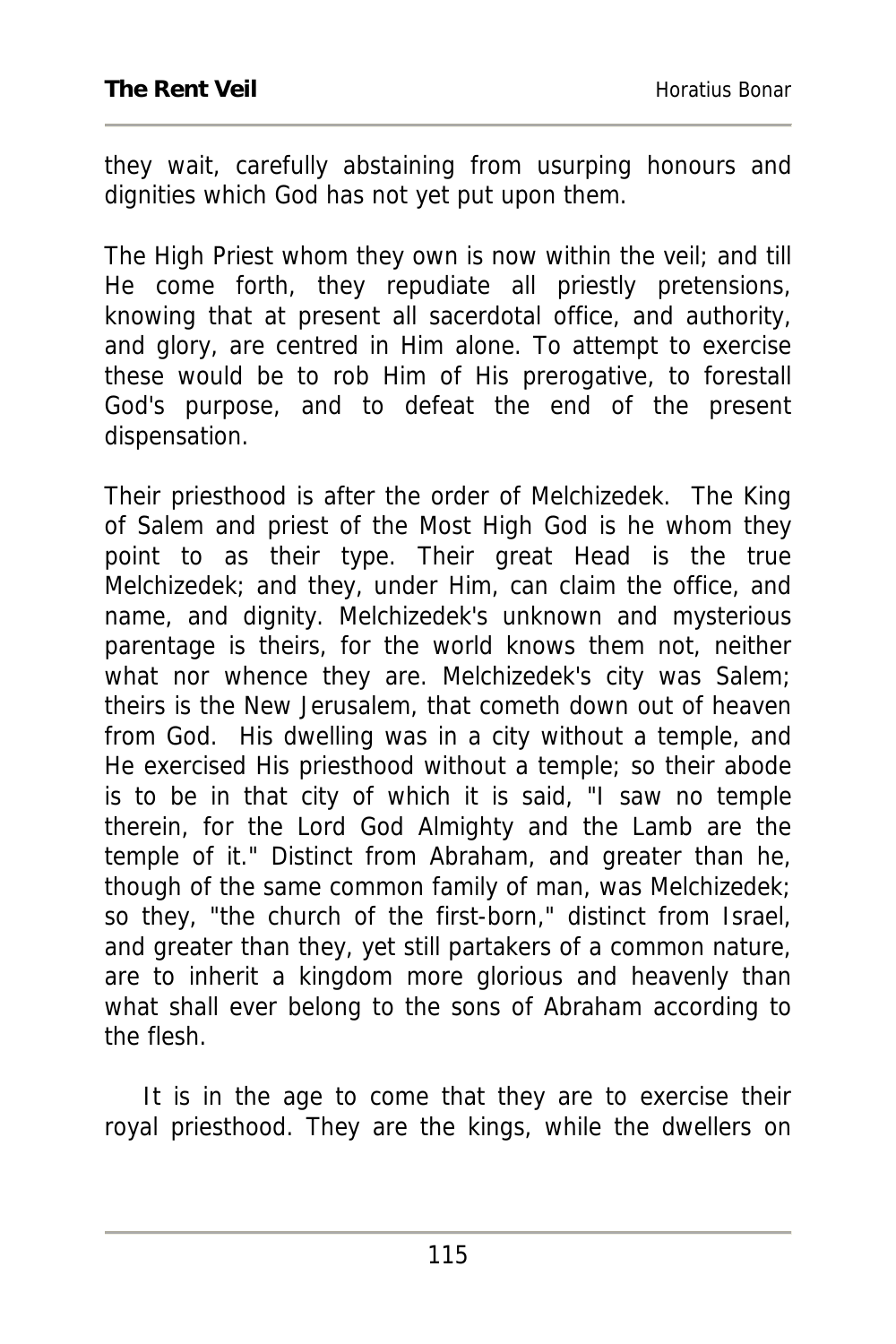earth are the subjects. They are priests, and, as such, carry on the intercourse between earth and heaven.

For priesthood is not merely for reconciliation, but for carrying on intercourse after reconciliation has been effected. It is not merely for securing pardon, but for forming the medium of communication between the pardoner and the pardoned. Thus priesthood may exist after all sin has passed away, and the curse has been taken from sky and earth, and all things have been made new.

For this end shall priesthood exist in the eternal kingdom, both in the person of Christ Himself, and of His saints. A link is needed between the upper and the lower creation; between heaven and earth; between the visible and the invisible; between the Creator and the created. That link shall be the priesthood of Christ and His redeemed. They shall be the channels of communication between God and His universe. They shall be the leaders of creation's song of praise; from all regions of the mighty universe gathering together the multitudinous praises, and presenting them in their golden censers before Jehovah's throne. Through them worship shall be carried on, and all allegiance presented, and prayer sent up from the unnumbered orbs of space, the far-extending dominions of the King of kings.

Whether the kingly or priestly offices are to be conjoined in each saint, as in Christ Himself, or whether some are to be priests and some kings, we know not. The separation of the offices is quite compatible with the truth as the Church forming the Melchizedek priesthood: for the reference may be to the Church as a body, and not to each individual. And is it not something of this kind that is suggested to us by the four living ones and the four-and-twenty elders in the Revelation?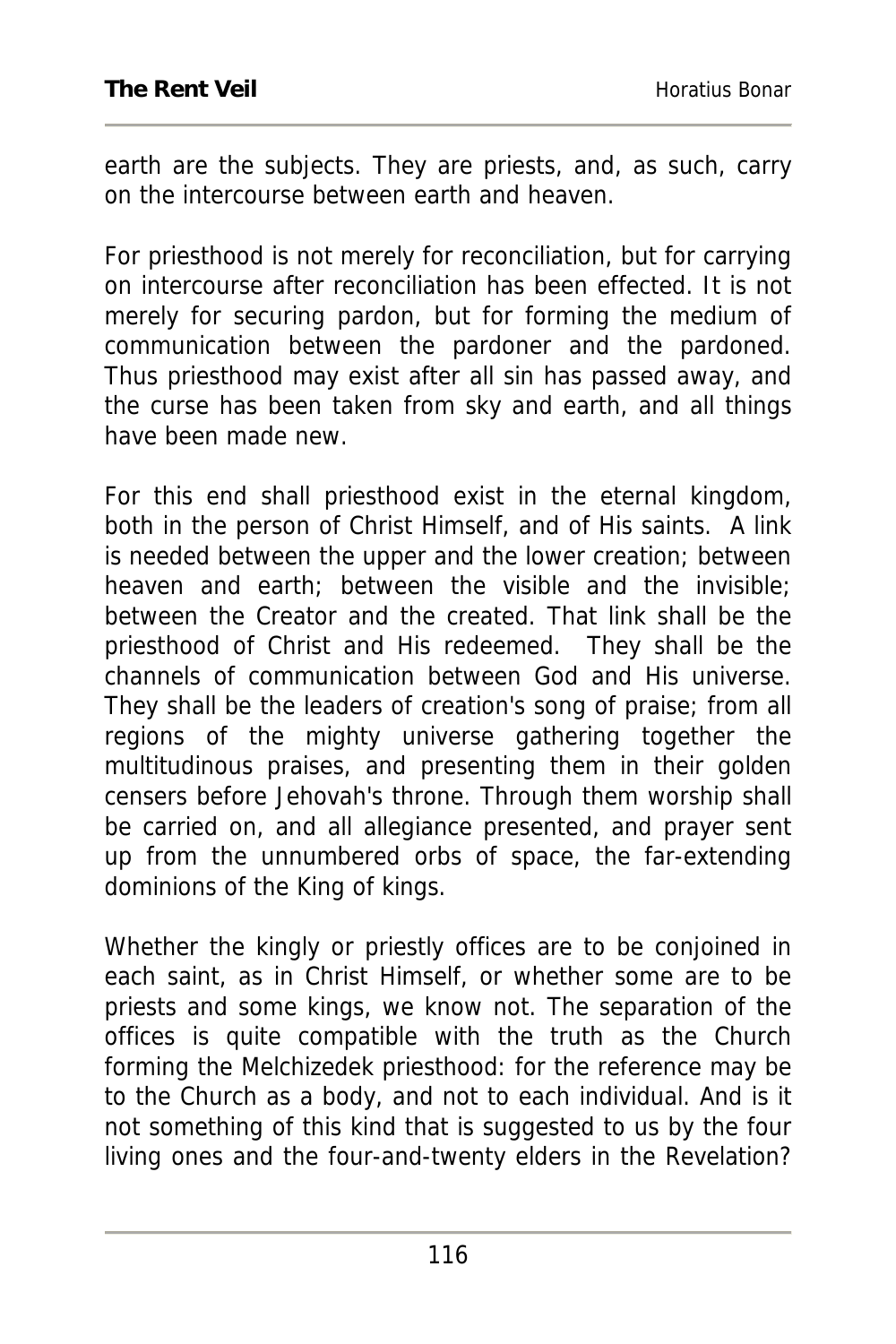Do not the former look like priests, and do not the latter look like kings?

Yet it matters not. In either way, the dignity is the same to the Church; in either way will the "royal priesthood" exercise their office under Him who is the Great Priest and King.

Our priesthood, then, is an eternal one. There will be room for it, and need for it hereafter, though the evils which just now specially call for its exercise shall then have passed away. We greatly narrow the range of priesthood when we confine it to the times and the places where sin is to be found. Such, no doubt, is its present sphere of exercise; and it is well, indeed, for us that it is so. Did it not extend to this, where should we be? Were it not now ordained specially for the alienated and the guilty, to restore the lost friendship, and refasten the broken link between them and God, what would become of us? But having accomplished this, must it cease? Has it no other region within which it can exercise itself? Has it not a wider range of function, to which, throughout eternity, it will extend, in the carrying out of God's wondrous purposes? And just as the humanity of Christ is the great bond of connection between the Divine and the human, the great basis on which the universe is to be established immovably for ever, and secured against a second fall, so the priesthood of Christ, exercised in that humanity, shall be the great medium of communication, in all praise, and prayer, and service, and worship of every kind; between heaven and earth; between the Creator and the creature; between the King Eternal, Immortal, and Invisible, and the beings whom He has made for His glory, in all places of His dominion, whether in the heaven of heavens, or in the earth below, or throughout the measureless regions of the starry universe.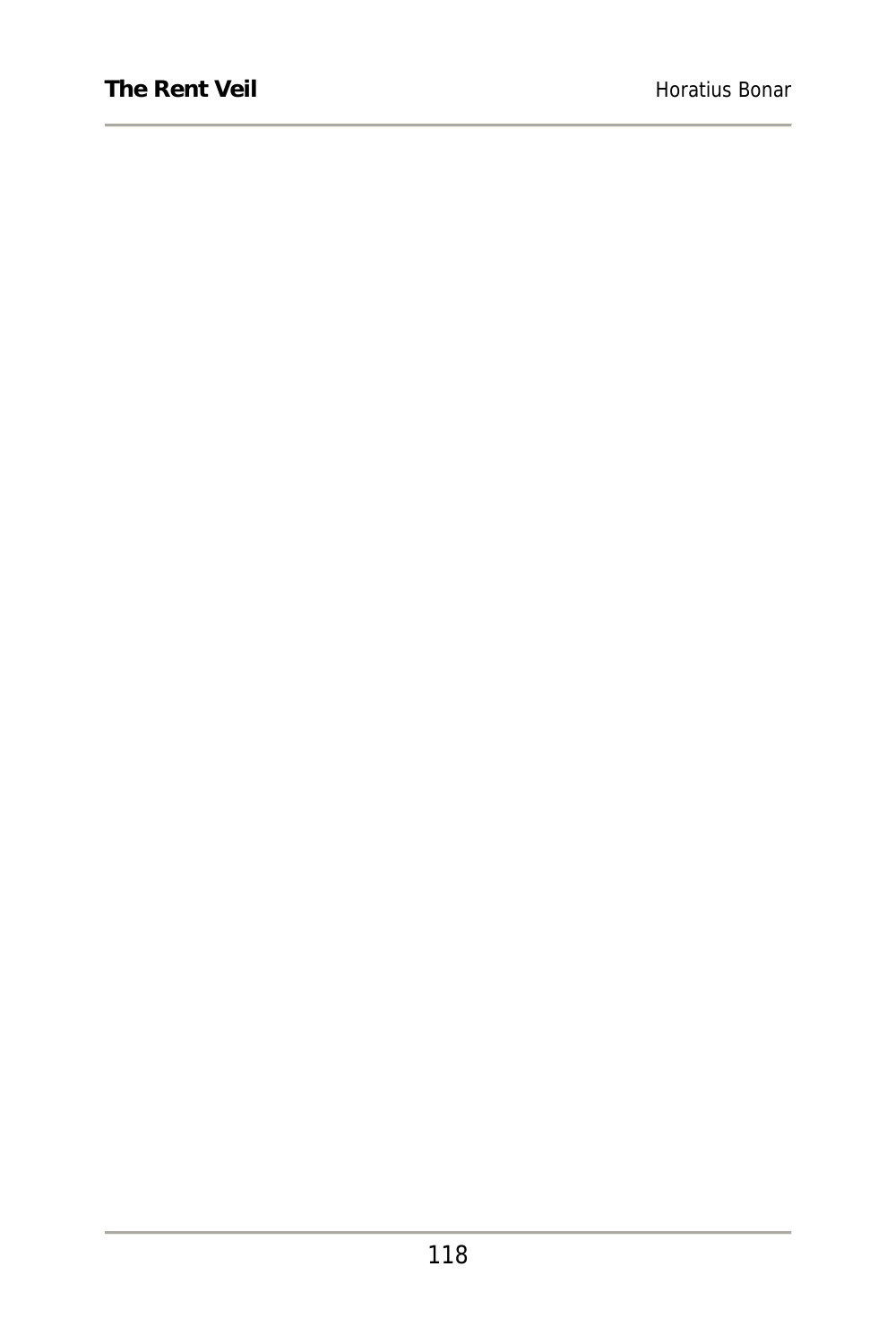# **CHAPTER 12**

#### **God Seeking Kings**

One great part of God's eternal purpose in creation was to rule His universe by a MAN. "Unto the angels hath He not put in subjection the world to come, whereof we speak; but one in a certain place testifieth, What is MAN, that Thou art mindful of him, or the SON OF MAN that Thou visitest him?" (Heb. 2:5,6).

To Adam therefore He said, "have dominion," or "rule." After the words of blessing, conveying fruitfulness to man, "be fruitful and multiply," there are three words added, conveying earth over to man as his possession and his kingdom, so that he might exercise authority in it by "divine right." 1. Replenish or fill. 2. Subdue. 3. Rule.

Adam's unfaithfulness, by which dominion was forfeited, did not make the great purpose of none effect. That purpose has stood and shall stand forever. Instead of the first Adam God brings in the "last Adam," the "second Man," the Lord from heaven, as His King, and He introduces His offspring as kings under Him, to fill, subdue, and rule the earth.

He has found His King, and has put all things under His feet: placing on His head the many crowns, and setting Him on the throne of universal dominion,—though as yet we see not all things actually put under Him. He says, "Yet have I set my King upon my holy hill of Zion": and He gives Him the heathen for His inheritance and the uttermost ends of the earth for His possession. He is the great Melchizedek,—the priestly King,—into whose hands all things have been put.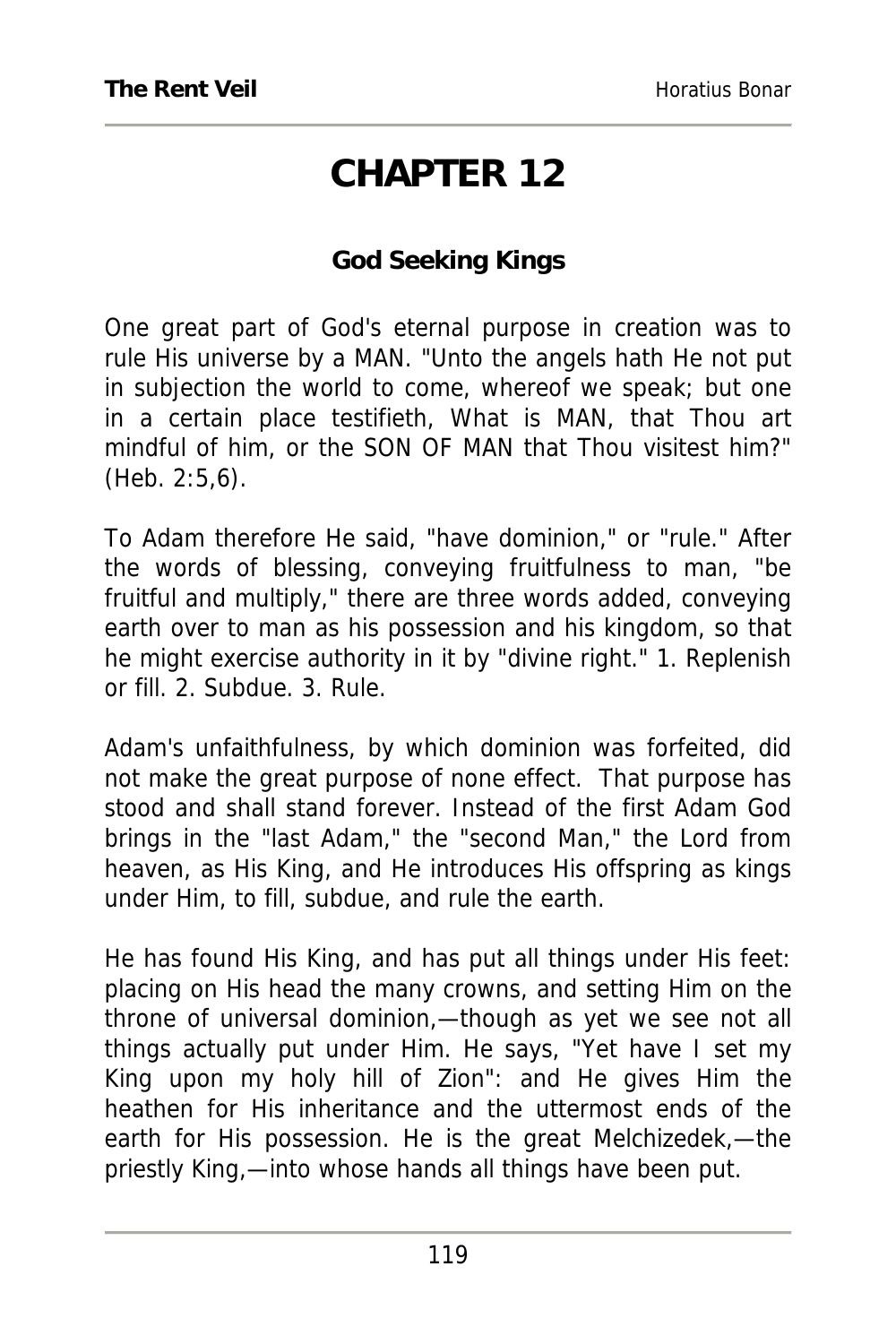But under Him, or associated with Him, are other kings. These are the redeemed from among men,—the chosen according to the good pleasure of His will: by nature, sons of the first Adam, but created anew and made sons of the second.

From the ranks of fallen men God is selecting His kings. He has sent His Son to deliver them from their death and curse. He has sent His Spirit to quicken them and to transform them, not merely into obedient loving subjects, but into kings, heirs of the great throne. "Instead of thy fathers shall be thy children, whom thou mayest make PRINCES in all the earth" (Psa. 45:16).

These kings, though by nature mortal men, become heirs of immortality, and at the resurrection of the just, put on all that is to fit them for their everlasting reign. Everything connected with them is of God.

1. God elects them. It is by His will that they are what they are. He finds the race of Adam in the horrible pit, and out of that ruined mass He chooses some,—not only to salvation but to glory and dominion. These kings are the chosen of God.

2. He redeems them. They are found in the low dungeon, captives and prisoners in the hands of the great oppressor. God sends redemption to them,—redemption through Him who takes their captivity upon Him, that they may be set free; who enters their prison-house, and takes their bonds upon Him that they may be unbound. In Him they have redemption through His blood.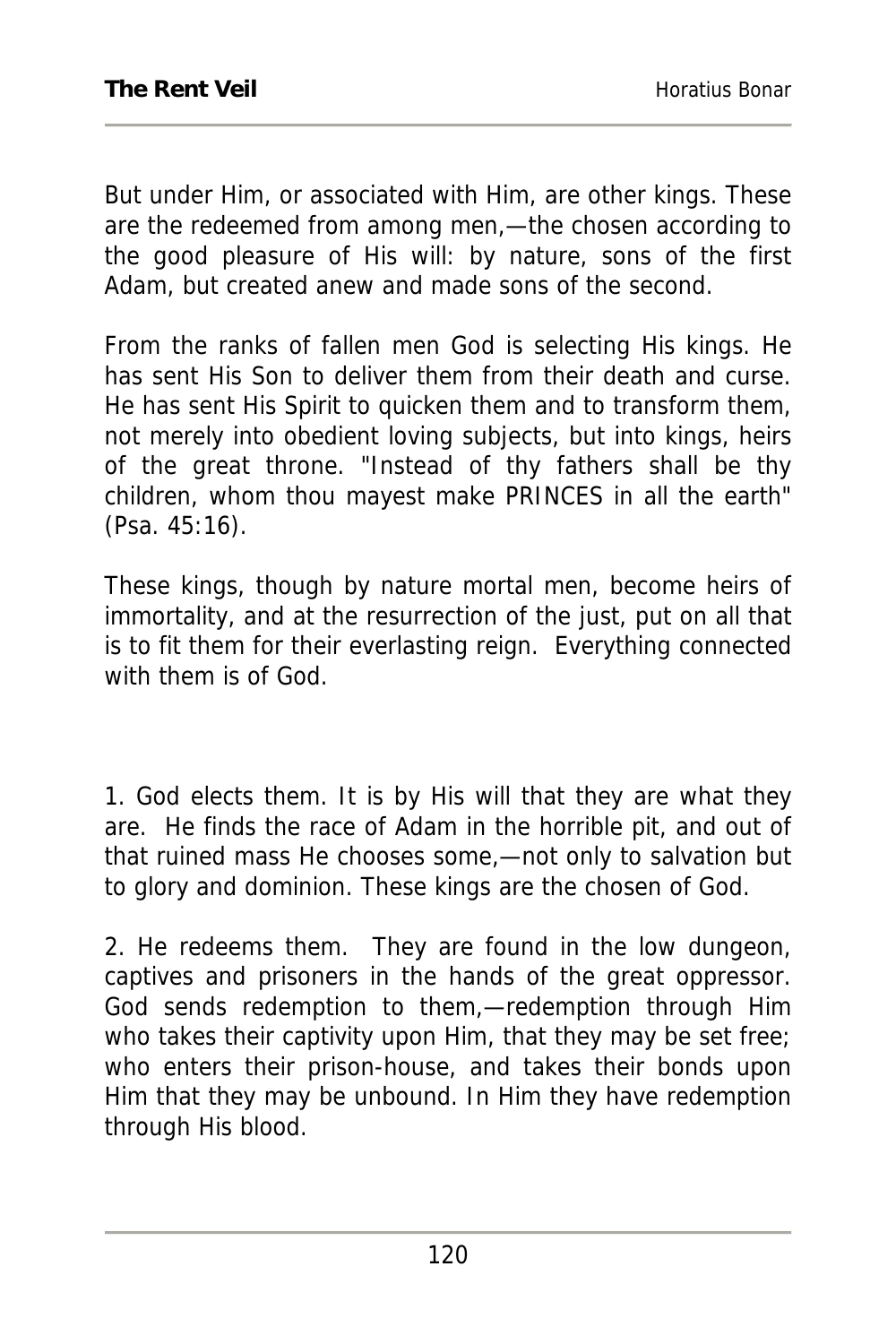3. He consecrates them. Their consecration is by blood. It is the blood of the covenant that sets them apart for their future work and honour. Sprinkled with the precious blood they are "sanctified" for dominion;—for that holy royalty to which they have been chosen.

4. He anoints them. With that same anointing with which Christ was anointed, they are anointed too,—anointed for royal rule,—priestly-royal rule. The Holy Spirit, dwelling in them, as in their Head, coming down on them, as on their Head, fits them for the exercise of dominion. The wisdom needed for government is a holy wisdom, and this holy wisdom they receive by means of the unction from the Holy One.

5. He crowns them. They are, as yet, only kings-elect. Their coronation-day is yet to come. Yet the crown is already theirs by right; and He who chose them to the throne will before long put the crown upon their head.

Not out of the ranks of angels is He seeking kings. This would not suit His purpose, nor magnify the riches of His grace. Fallen man must furnish Him with the rulers of His universe. Human hands must wield the sceptre, and human heads must wear the crown.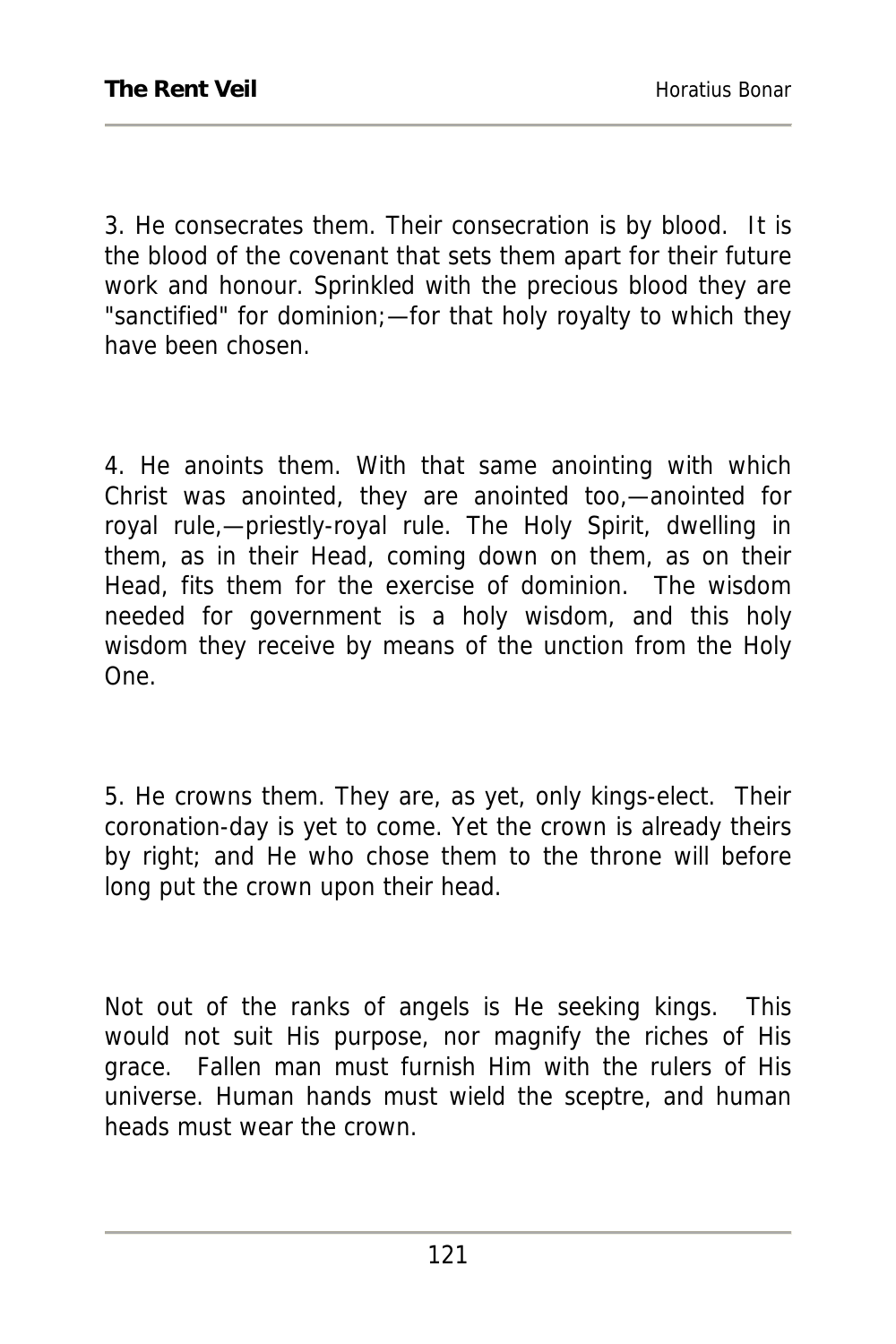To this honour He is calling us. He is sending out His ambassadors for this end; and the gospel with which they are entrusted is the glad tidings of a kingdom. And this in a double sense. There is a kingdom into which they are to enter and be partakers of its glory: and yet, in the same kingdom, they are to be God's anointed kings. It is a kingdom doubly theirs. They not only "see the kingdom of God" (John 3:3); they not only "enter into the kingdom of God"; but they occupy its thrones. "The kingdom, and the dominion, and the greatness of the kingdom, under the whole heaven, is given to the people of the saints of the Most High, and they possess the kingdom" (Dan. 7:22,27). "I appoint unto you a kingdom," says our Lord, "that ye may sit on thrones" (Luke 22:28). "To him that overcometh will I give to sit on my throne, even as I also overcame and am set down with my Father on His throne" (Rev 3:21). Hence they sing the song, "Thou art worthy, for Thou hast redeemed us by thy blood out of every kindred, and tongue, and people, and nation; and hast made us unto our God kings and priests: and we shall reign on the earth" (Rev. 5:9). Not to be reigned over, but to reign, is the honour to which they are called. "They shall REIGN for ever and ever" (Rev. 22:5).

O sons of men! This is the honour to which God is calling you. It is for the end of making you His kings that He is seeking you. To deliver you from wrath is the beginning of His purpose concerning you; to set you on His throne is the end. Nothing short of this. Think what the riches of His grace must be, and His kindness towards us in Christ Jesus our Lord! Where sin has abounded grace has abounded more. Herein is love! Behold what manner of love the Father has bestowed on us, that we should not only be called sons but kings; that we should not only be lifted to a place in His family, but to a seat upon His throne! To make us in any way or in any sense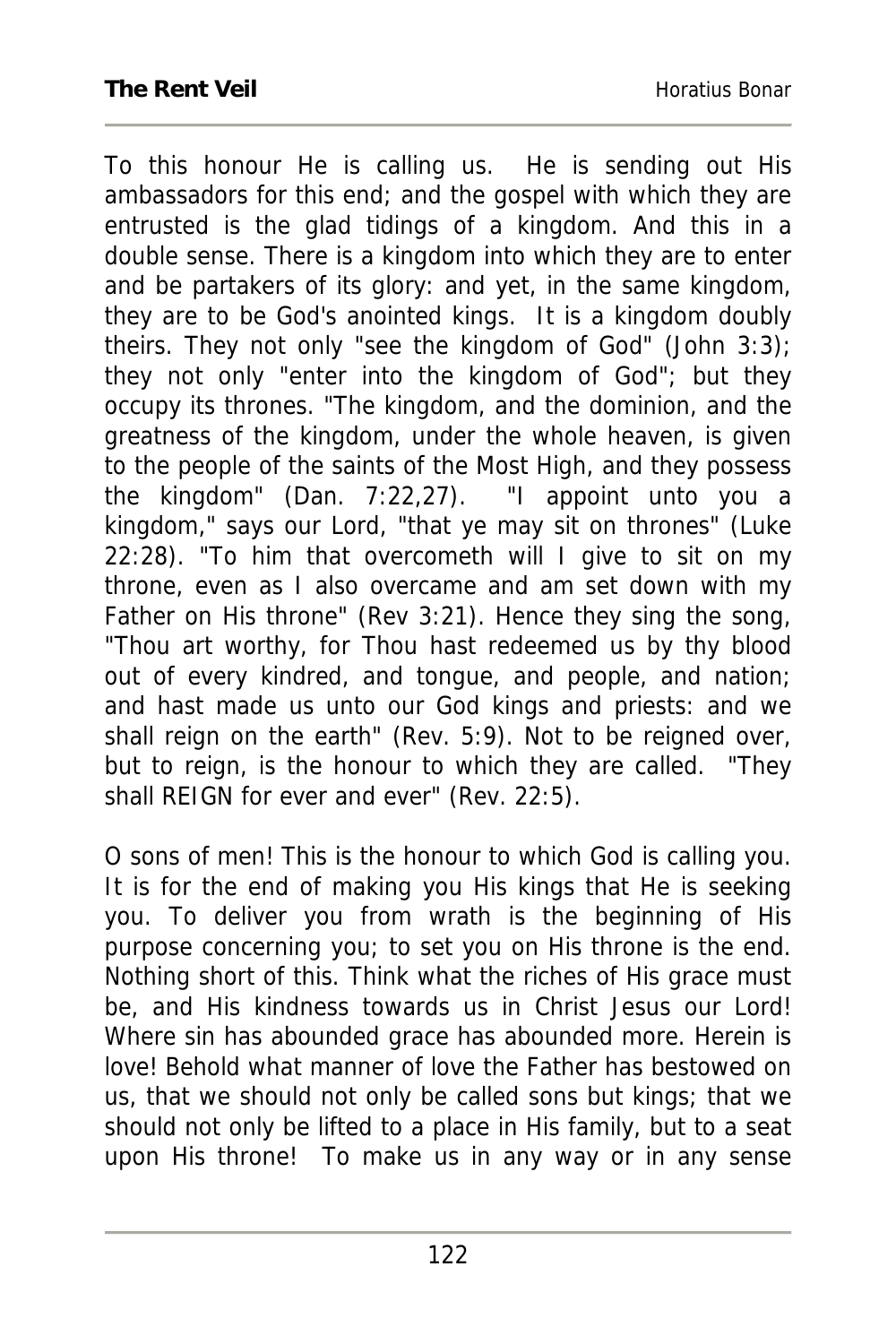partakers of His glory and sharers in His dominion is much but to make us "heirs of God and joint-heirs with Christ," is unspeakably more. A throne such as man can give and take away seems to many a worthy object of ambition; how much more the kingdom which God gives, the kingdom which cannot be moved.

And if any one asks, How may I share this royalty and win this crown? we answer in the well-known words, "As many as received Him, to them gave He power (right) to become the sons of God"; for what is true of the sonship is true of the kingship too. We obtain it by receiving the Son of God. He that takes Christ receives a kingdom, and becomes a king. His connection with the King of kings is His security for a throne. Oneness with Christ gives him the royal inheritance. To be washed in His blood, to be clothed with His raiment, to be quickened with His life, to be gladdened with His love, to be crowned with His crown,—these are some of the steps of honour, up which He leads those who believe in His name.

For it is a throne that cannot be bought. It is THE GIFT of "the King eternal, immortal, and invisible"; and He giveth it to whomsoever He will. The invitation which the Son of God gives to us in His gospel is an invitation to a throne and crown. He holds it up and bids us look at it. He holds it out and bids us take it.

I know not if all this were ever better described than by John Bunyan, in the beginning of the "Pilgrim's Progress," in the dialogue between Christian and Pliable:—

"Pli. —Come, neighbour Christian, since there are none but us two here, tell me now further what the things are, and how to be enjoyed, whither we are going.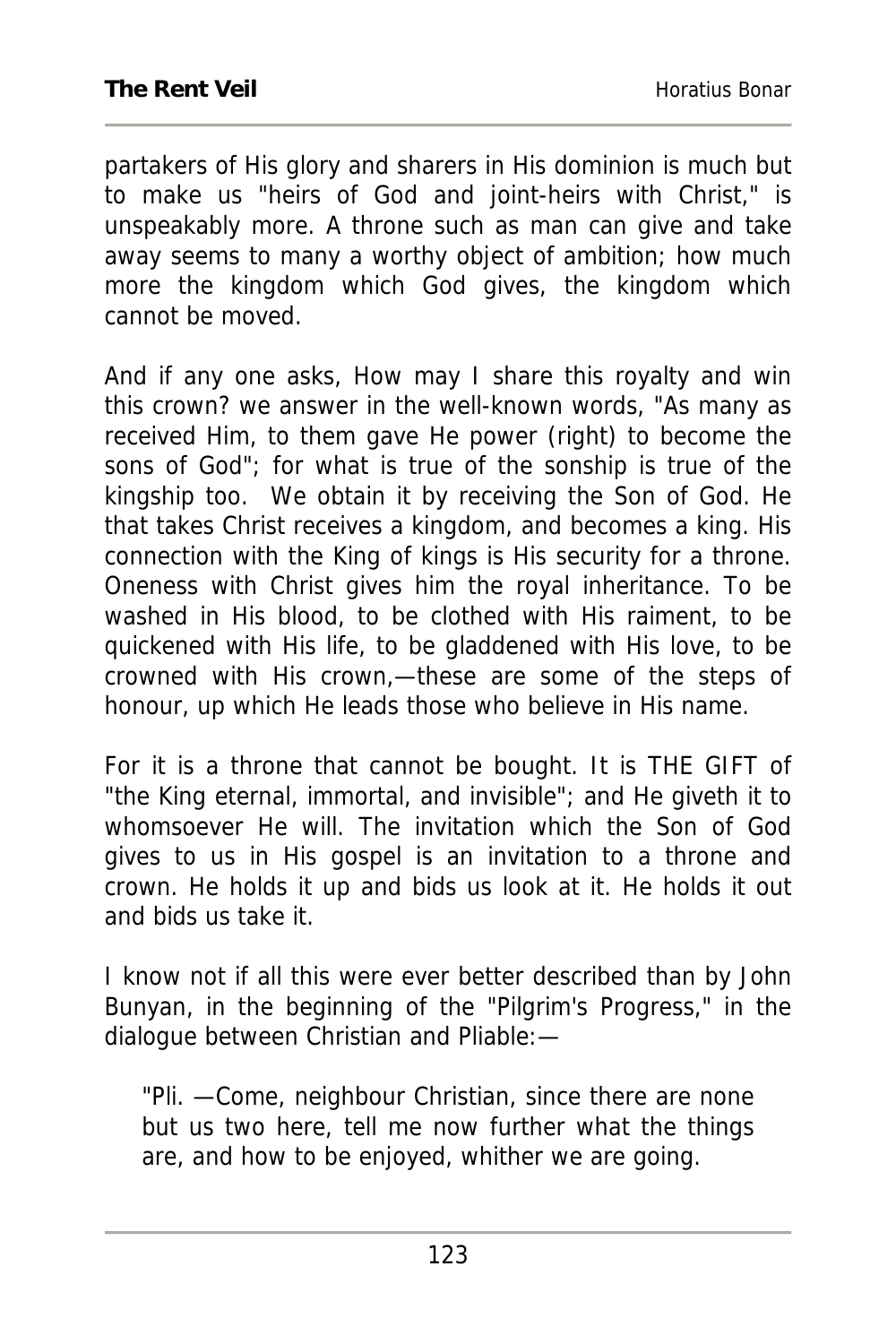"Chr. —I can better conceive of them with my mind, than speak of them with my tongue: but yet, since you are desirous to know, I will read of them in my book.

"Pli. —And do you think that the words of your book are certainly true?

"Chr. —Yes, verily; for it was made by Him that cannot lie.

"Pli. —Well said; what things are they?

"Chr. —There is an endless kingdom to be inhabited, and everlasting life to be given us, that we may inhabit the kingdom for ever.

"Pli. —Well said; and what else?

"Chr. —There are crowns of glory to be given us, and garments that will make us shine like the sun in the firmament of heaven.

"Pli. —This is very pleasant; and what else?

"Chr. —There shall be no more crying, nor sorrow: for He that is owner of the place will wipe all tears from our eyes.

"Pli. —And what company shall we have there?

"Chr. —There we shall be with seraphims and cherubims, creatures that will dazzle your eyes to look on them. There also you shall meet with thousands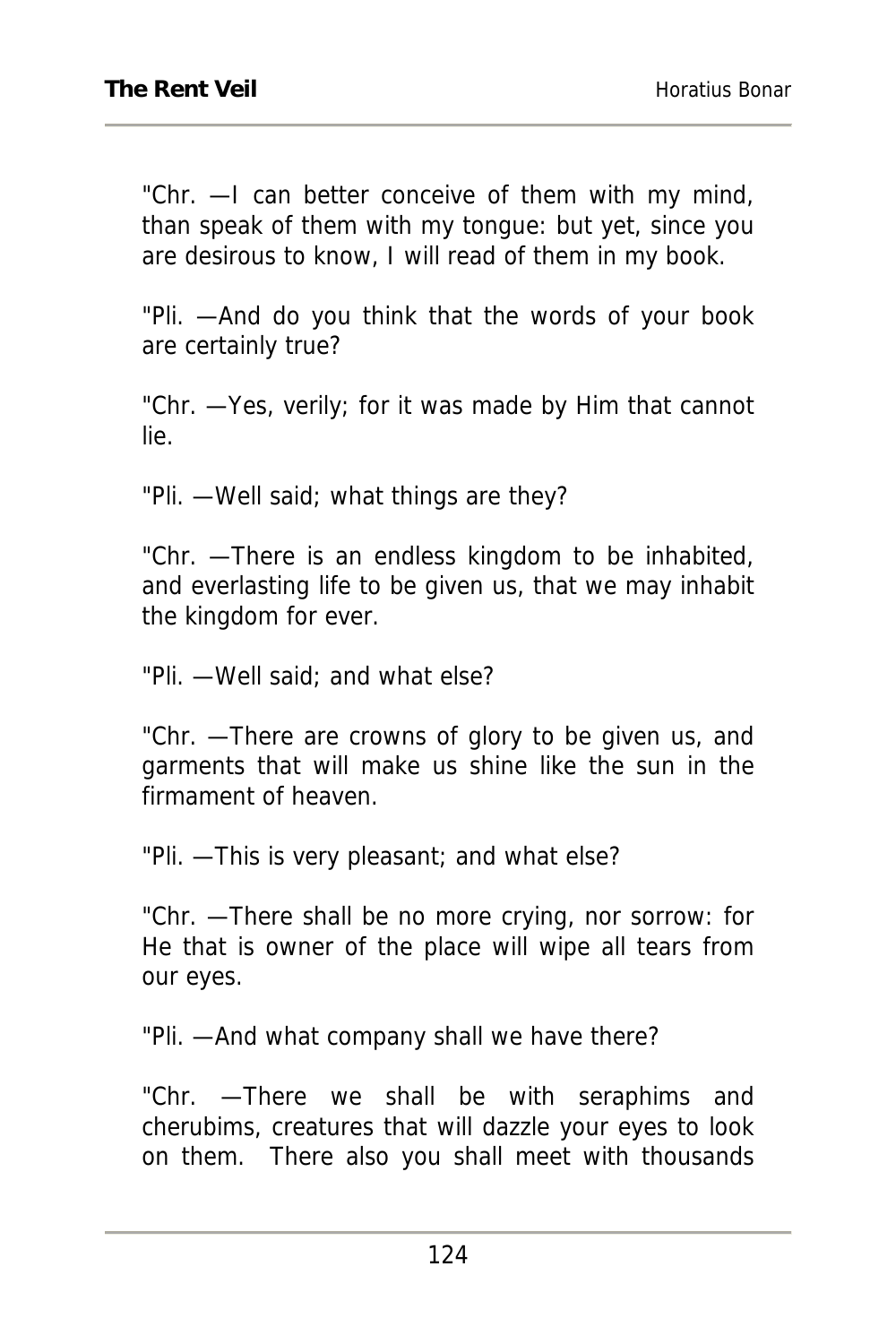and tens of thousands that have gone before us to that place; none of them are hurtful, but loving and holy; every one walking in the sight of God, and standing in His presence with acceptance forever. In a word, there we shall see the elders with their golden crowns; there we shall see the holy virgins with their golden harps; there we shall see men that by the world were cut in pieces, burnt in flames, eaten of beasts, drowned in the seas, for the love that they bare to the Lord of the place, all well, and clothed with immortality as with a garment.

"Pli. —The hearing of this is enough to ravish one's heart. But are these things to be enjoyed? How shall we get to be sharers thereof?

"Chr. —THE LORD, THE GOVERNOR OF THE COUNTRY, HATH RECORDED THAT IN THIS BOOK; THE SUBSTANCE OF WHICH IS, IF WE BE TRULY WILLING TO HAVE IT, HE WILL BESTOW IT UPON US FREELY."

Thus very simply and beautifully does Bunyan put the manner of our obtaining the glory. Some would call this too free. Some would say, Here is the way made far too easy, without any preparatory alarms and repentance. But there stands John Bunyan's idea of the way of a sinner's entrance into the kingdom; and let him who can improve or correct it do so. "The Lord, the Governor of the country, hath recorded that in this book; the substance of which is, If we be truly willing to have it, He will bestow it upon us freely."

Bunyan's soundness of doctrine is well known. His Calvinism was of a very decided kind. His views of Christ's redemption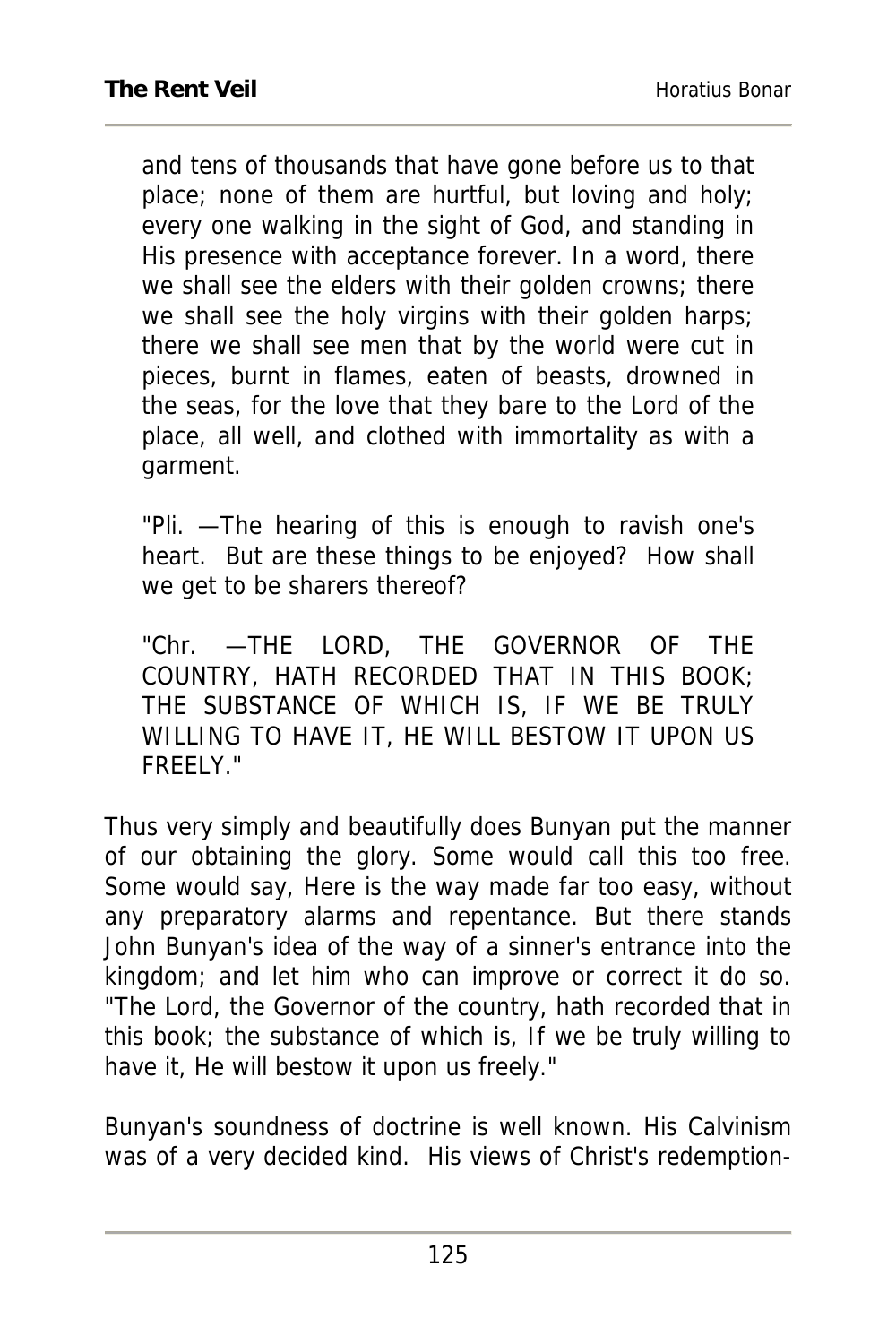work were very precise. His belief as to the necessity of the Holy Spirit's work was undoubted; yet he delighted to set forth the gospel in all its scriptural simplicity, unencumbered with preparatory exercises and processes intended to make the sinner "fit for receiving Christ," and fit for having the peace of the gospel dispensed to him; and never did he state that free gospel more freely, that simple gospel more simply, than when, in the manifest fullness of his heart, he wrote the above sentence, and put it into the lips of his pilgrim:—

"IF WE BE TRULY WILLING TO HAVE IT. HE WILL BESTOW IT UPON US FREELY."

Such a sentence shines like a star; yes, like a star to a tempest-tossed sinner in his night of darkness. He asks, How may I be saved? how may I be made a worshipper? how may I become a temple? how may I be taken into the royal priesthood? God's answer is not, works, and pray, and wait, and get convictions, and bring yourself under the stroke of the law; but believe and live; believe in the Lord Jesus Christ, and thou shalt be saved. Likest in its naked simplicity to these divine utterances is that star-like sentence of the Puritan dreamer. It is but another form, in language all his own, of the concluding message of gladness dropped from heaven, as the great book of truth was about to be closed and sealed:—

"WHOSOEVER WILL, LET HIM TAKE THE WATER OF LIFE FREELY."

Too free! Too easy! Too simple! It will only make skin-deep professors! Another gospel! So say some whose idea of the gospel seems to be that of a work to be done by the sinner, not of a work which Christ has already done; whose exhortations to the inquirer are, Wait, pray, seek, wrestle, labour on, and possibly God may drop salvation into our lap; whose theory of a sinner's approach to a Saviour turns all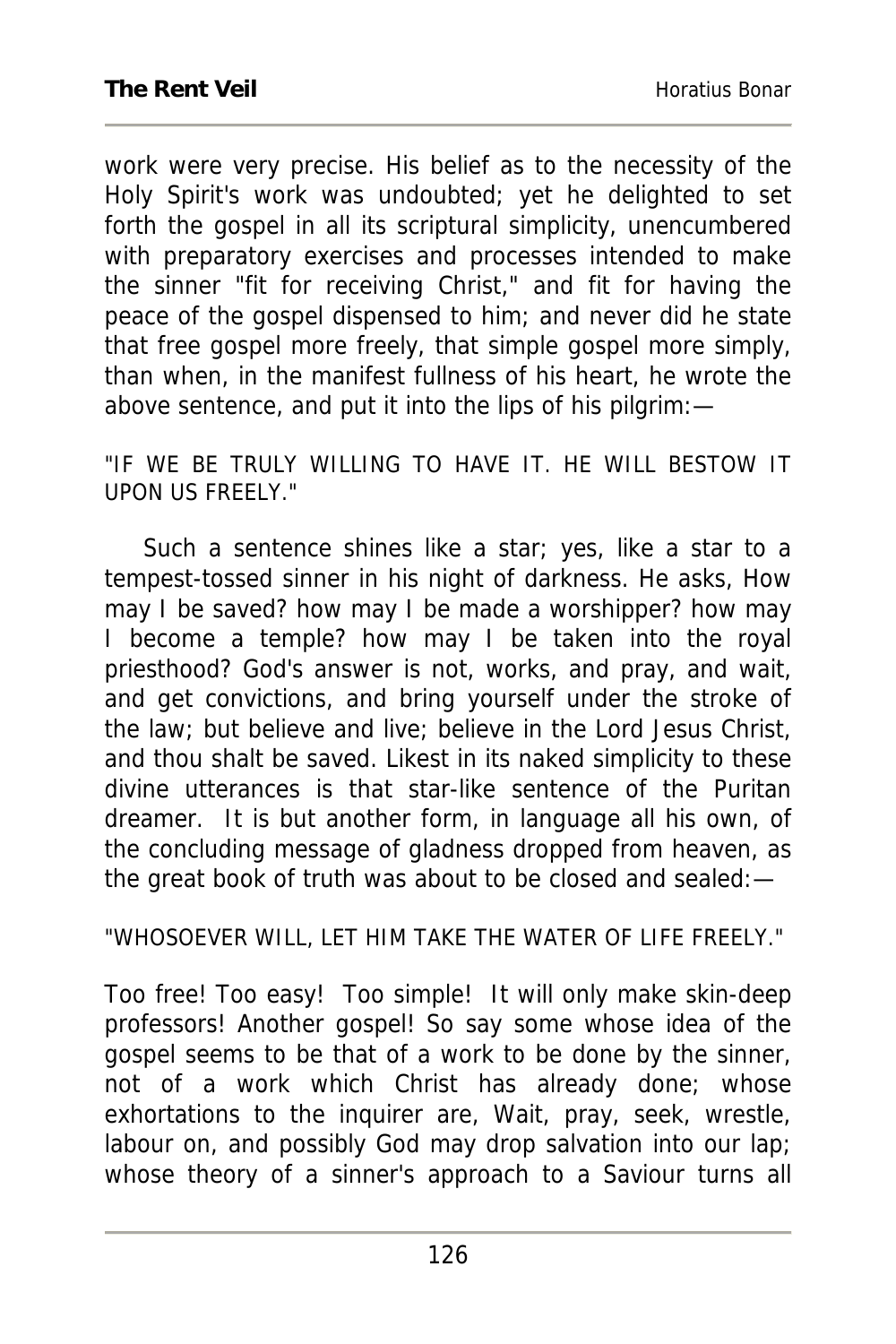upon the necessity of some long, laborious preliminary seekings, repentances, convictions, terrors, by which he is so humbled and broken, as to be at length in a right frame for Christ to bless him, in a right condition to be trusted with rest of soul;—whose largest grasp of the glorious gospel extends only to this, that it is good news for the qualified, for those who have been ploughed deep enough and long enough by the law.[18]

Well: go to; go to, we say to such. Away and dispute the matter not with us, but with the Master. Ask Him why He "received sinners" at once, without preliminary work, or qualification, or preparation, or delay; why He said to the hardened profligate of Sychar, "Thou wouldst have asked, and He would have given"; to Zaccheus, "Make haste and come down, for today I must abide at thy house"; to the adulteress, "Neither do I condemn thee"; to the thief upon the cross, "Today shalt thou be with me in paradise." Upbraid Him with allowing three thousand of Jerusalem sinners, at one bound, and under one single message, to pass into the kingdom, instead of keeping them "waiting at the pool," or tortured by the law into gloomy fitness for the glad tidings: express your astonishment that He should have set such an example of rearing churches out of heathen idolaters in a single day,— Corinth, Ephesus, Colosse, Thessalonica, Philippi, without waiting for years before calling their members "saints," or permitting them to sit down at the table of the Lord; set up your foolishness against His wisdom, your presumption against His lowliness, your traditions against His commandments, your love of darkness against His joy in light; proclaim your amended gospel, the gospel of Galatia, "Except ye be circumcised, Christ shall profit you nothing"; but what will be the result of those amendments and restrictions on Christ's free gospel? What will all this wood, and hay, and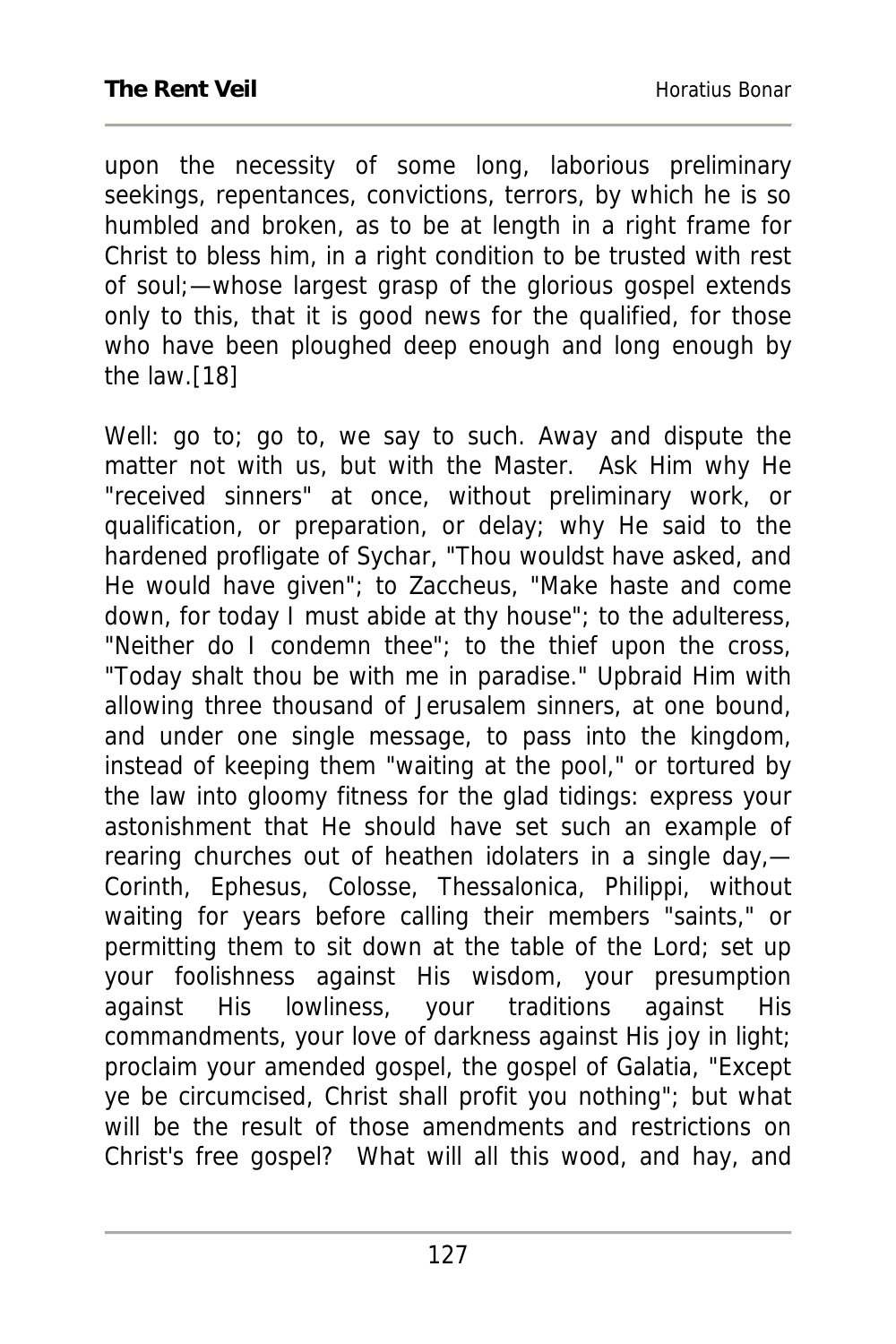stubble come to in the great day of the Lord? What will be thought of all these barriers which human self-righteousness has reared to check the speed of the flying manslayer, and keep him from too easy and too swift an entrance into the city of refuge, when "the breath of the Lord, like an overflowing stream" (Isa. 30:28), shall sweep these barriers and their builders clean away.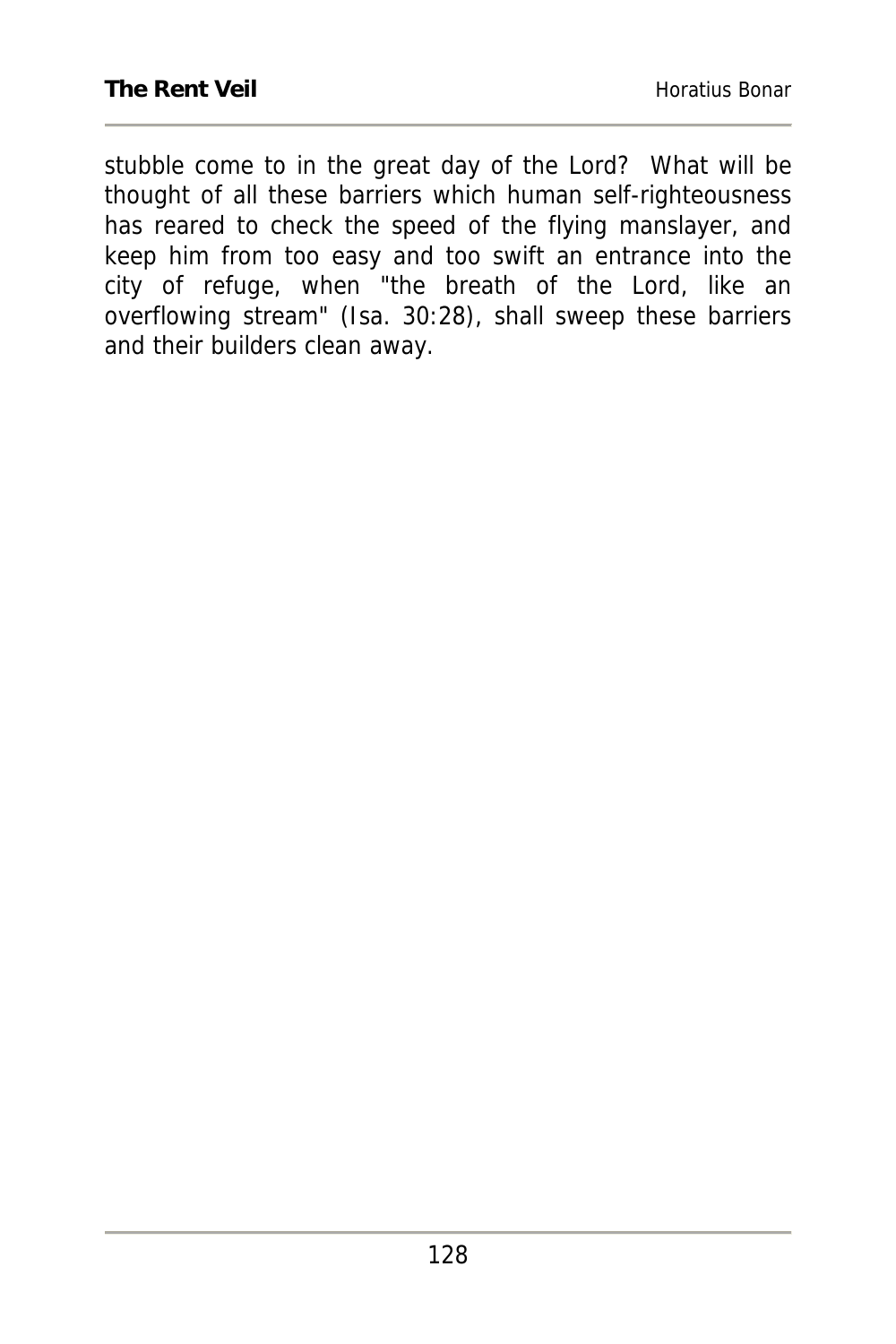### **Footnotes**

[1] I intended to have said something more upon this point; but room fails me. I meant to have noticed the Seventh of the Romans in connection with some recent opinions. But I content myself with the following letter, which appeared in the London Record of October 19th, to show the extreme lengths to which some are prepared to go in advocating their tenets. Rather than reconsider their own opinions, they will affirm that the Apostle Paul fell from grace, went into heresy, and that the Seventh of the Romans is the confession of his fall and heresy. An English Clergyman thus writes to the London Record:—

"I am surprised that in dealing with Mr. Pearsall Smith's errors, no one, so far as I know, has yet called attention to his tract, 'Bondage and Liberty,' on the Seventh of Romans.

"He asserts that St. Paul 'fell from grace,' and became entangled in the Galatian heresy! That there may be no kind of mistake, I give his own words:— "'But having begun in the Spirit, he had sought to be made perfect by the activities of the flesh, the consequences of which were that sin revived and "he died," or lost his full communion with Christ, and victory through faith over sin.

"'You have had now to travel along with Paul in the Seventh of Romans, in this passage which is manifestly the experience of a Christian, though not a true Christian experience. After having once exclaimed, "How shall we that are dead to sin live any longer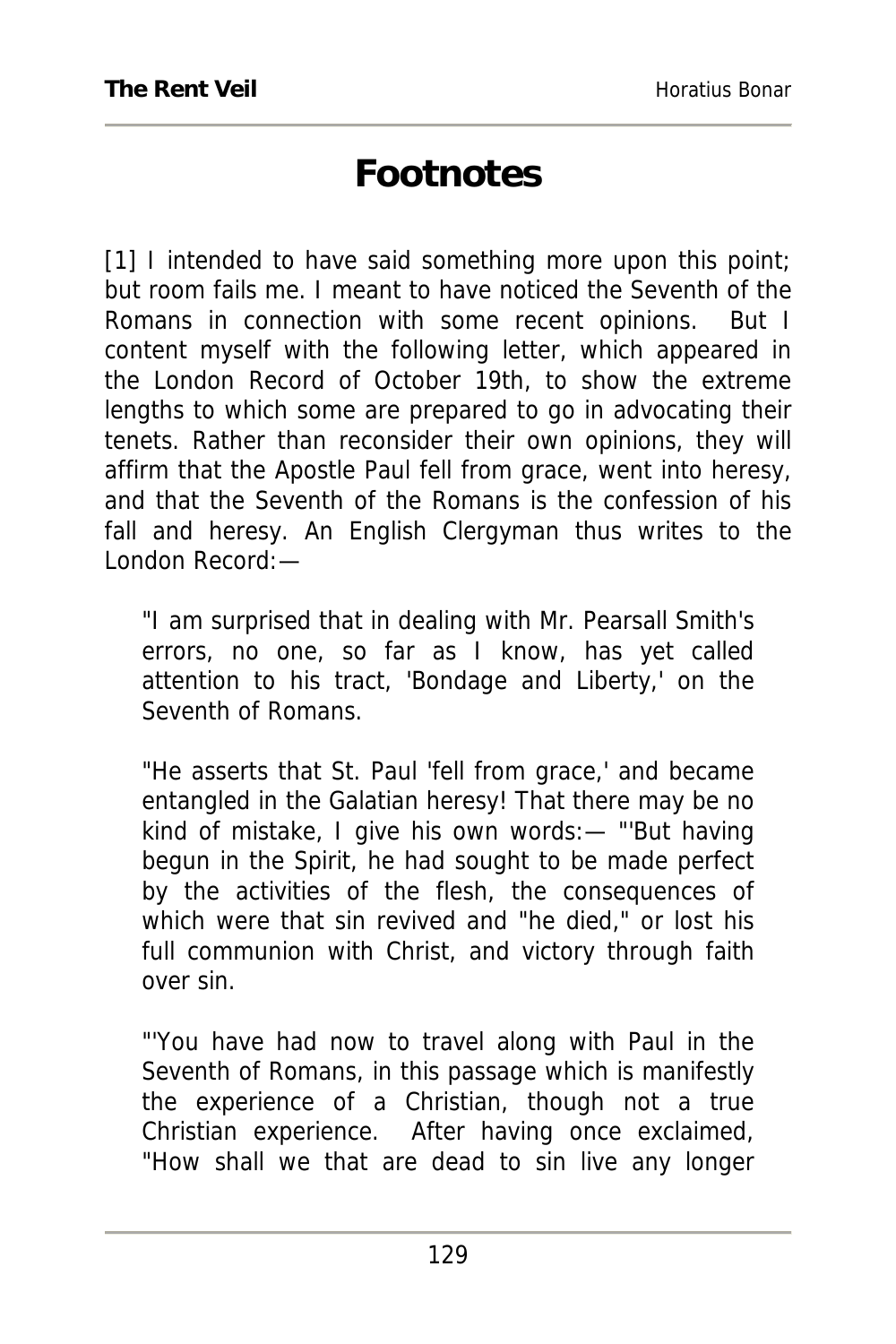therein?" you have been deceived, mistaking your own efforts to keep God's law for the walk of faith; and the result has been that sin has been--not conquered, but to a sad extent manifested.

"'It is this agonising experience of yours of failure in your inward and outward walk that was shared by Paul in this parenthesis-following his declaration of the death of believers to sin and to the law—to which he here limits the pronoun "I," as the acknowledgment of how a Christian may fail, rather than as belonging to the proper experience of a Christian. It was this experience that made him so zealous in warning the Galatians against legalism in their walk. It was the agony of this "falling from grace" and coming "under law" in his practical ways that brought out the cry of despair, "O wretched man that I am! who shall deliver me from the body of this death?"

"'But, brother Paul, thy agony is ended when, as in a moment, and with a sudden joy that precludes explanation, thou again beholdest Jesus dawning on thy soul as a Deliverer, not only from wrath, but from sinning. "I thank God through Jesus Christ our Lord."' "As may be supposed, there is much nonsense and confusion in the little book from which the above is taken, but I submit whether there is not something worse, and which calls for vigorous treatment at the hands of faithful, sensible, Evangelical men?"

[2] 1. It is interesting to notice the way in which the negative particle is used in the different designations of God. He is called invisible,—He who cannot be seen, He who cannot lie (Titus 1:2) incorruptible (Rom. 1:23; 1 Tim. 1:17) He who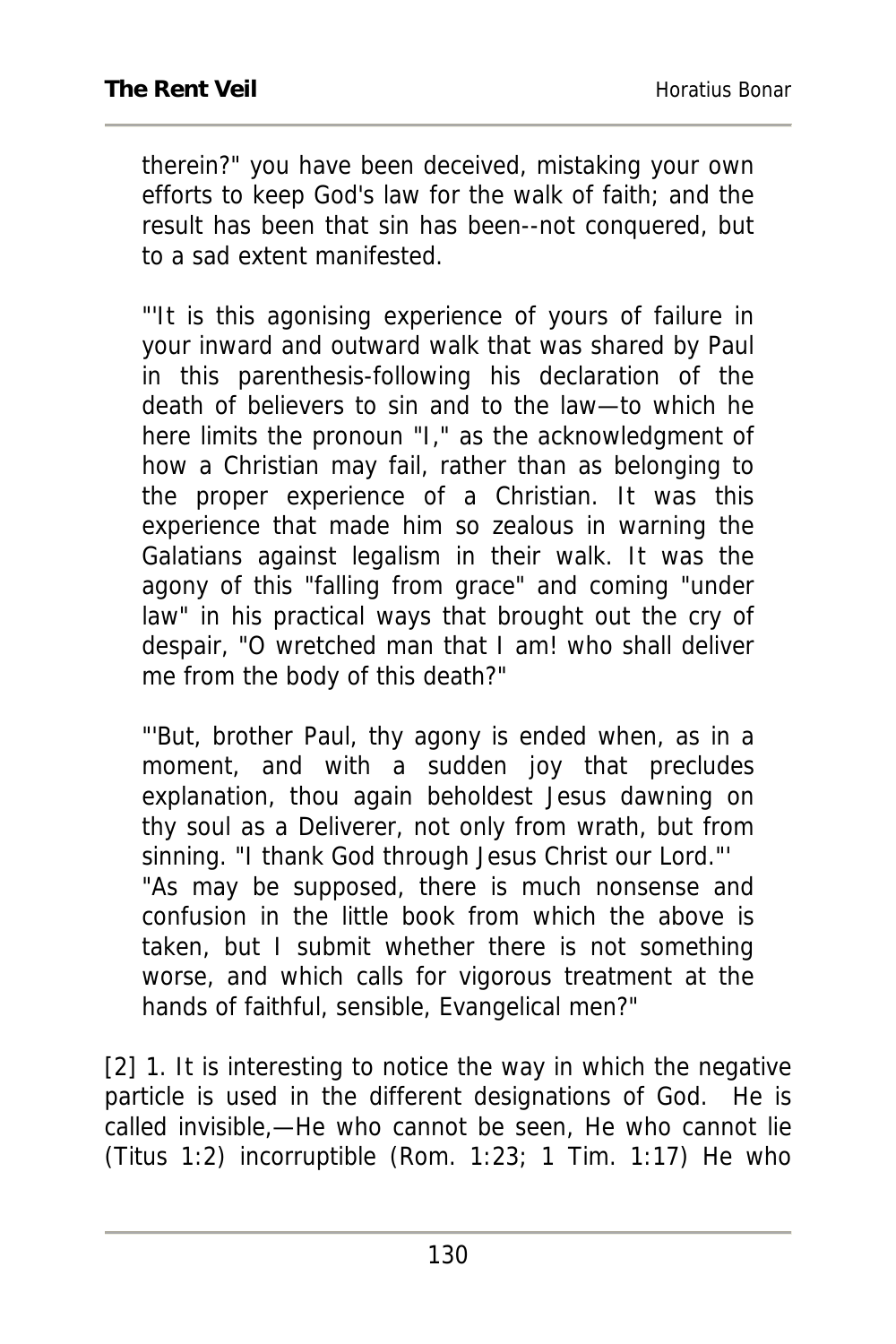cannot be tempted (James 1:13): He who only hath immortality (1 Tim. 6:16). In connection with the things of God, and of Christ, we have a similar use of the same negative particle:—Thus, "His eternal power and Godhead" (Rom. 1:20); unfading (1 Peter 1:4); immutability (Heb. 6:17); without repentance (Rom. 11:29); undefiled (Heb. 7:26); past finding out (Rom. 11:33); unchangeable (Heb. 7:24). These instances will illustrate the truth that very much of what we express of God, is expressed in the form of a contrast to the things of man.

[3] John Howe thus writes on this point, in his treatise on "Delighting in God":—"The most excellent portion, in whom all things that may render Him such do concur and meet together; all desirable and imaginable riches and fullness, together with large bounty, flowing goodness, every way correspondent to the wants and cravings of indigent and thirsty souls. How infinitely delightful is it to view and enjoy Him as our portion...every way complete and full, it being the all-comprehensive good which is this portion, God allsufficient...making His boundless fullness overflow to the replenishing of thirsty longing souls."

[4] "How pleasant to lose themselves in Him; to be swallowed up in the overcoming sense of His boundless, all-sufficient, everywhere flowing fullness! By this dependence they make this fullness of God their own. They have nothing to do but to depend; to live upon a present selfsufficient good, which alone is enough to replenish all desires. How can we divide the highest pleasure, the fullest satisfaction, from this dependence! 'Tis to live at the rate of a god; a godlike life; a living upon immense fullness; as He lives." —Howe's Blessedness of the Righteous, Chapter 8.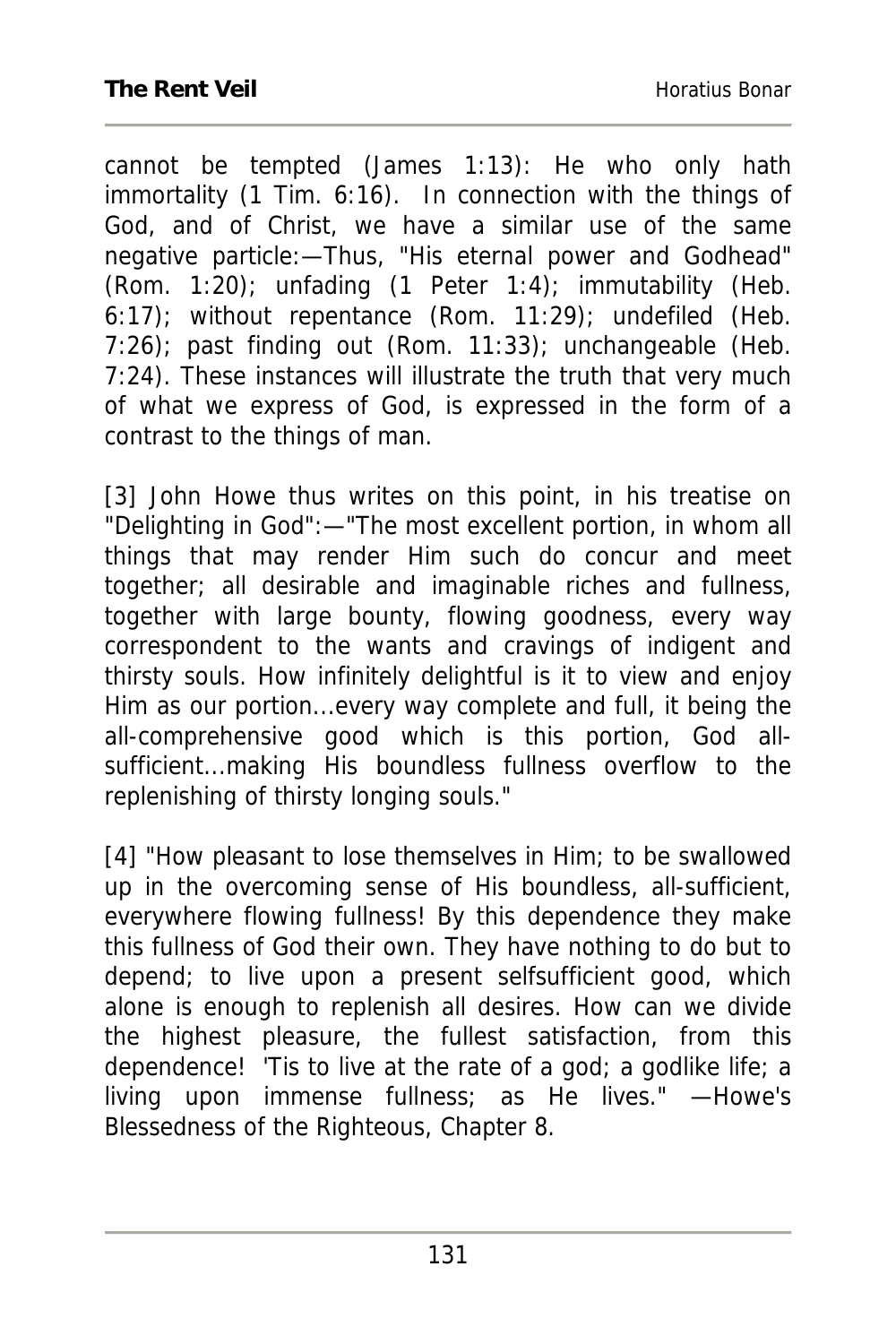[5] "God's excellency, His wisdom, His purity and love seemed to appear in everything; in the sun, moon, and stars; in the clouds and blue sky; in the grass, flowers, and trees; in the water, and all nature—which used greatly to fix my mind." — Jonathan Edwards [6] Literally, "dying thou shalt die,"—that is, "thou shalt commence dying"; life with thee is at an end. Thus man was made to live, he was made immortal; it was sin that brought in mortality.

[7] The true Priest,—"the High Priest of the good things to come"—stands at the gate to receive all who come. He refuses none, however imperfect they and their offering may be; for it is His perfection and His perfect offering that give the right of entrance to the sinner; He receives all comers. "Him that cometh to me I will in no wise cast out."

[8] "The veils, which were composed of four things, declared the four elements; for the fine linen was proper to signify the earth, because the flax grows out of the earth; the purple signified the sea, because that colour is dyed by the blood of a sea shell-fish; the blue is fit to signify the air, and the scarlet will be an indication of fire." —Antiq. b. iii. chap. 7. sect. 7.

[9] Dr. A. A. Bonar's Commentary on Leviticus, pp. 68, 69.

[10] In the previous verse he had spoken of the "blood of Jesus,"—so here we understand him to say that the veil is the body of Him whose name is Jesus; that one name at which every knee shall bow: that one name of which all prophecy is the testimony (Rev. 19:10). In the above passage, in Philippians, it is very noticeable that JESUS by itself should be so specially singled out; JESUS as the special name for worship and for worshippers. "In the name of Jesus every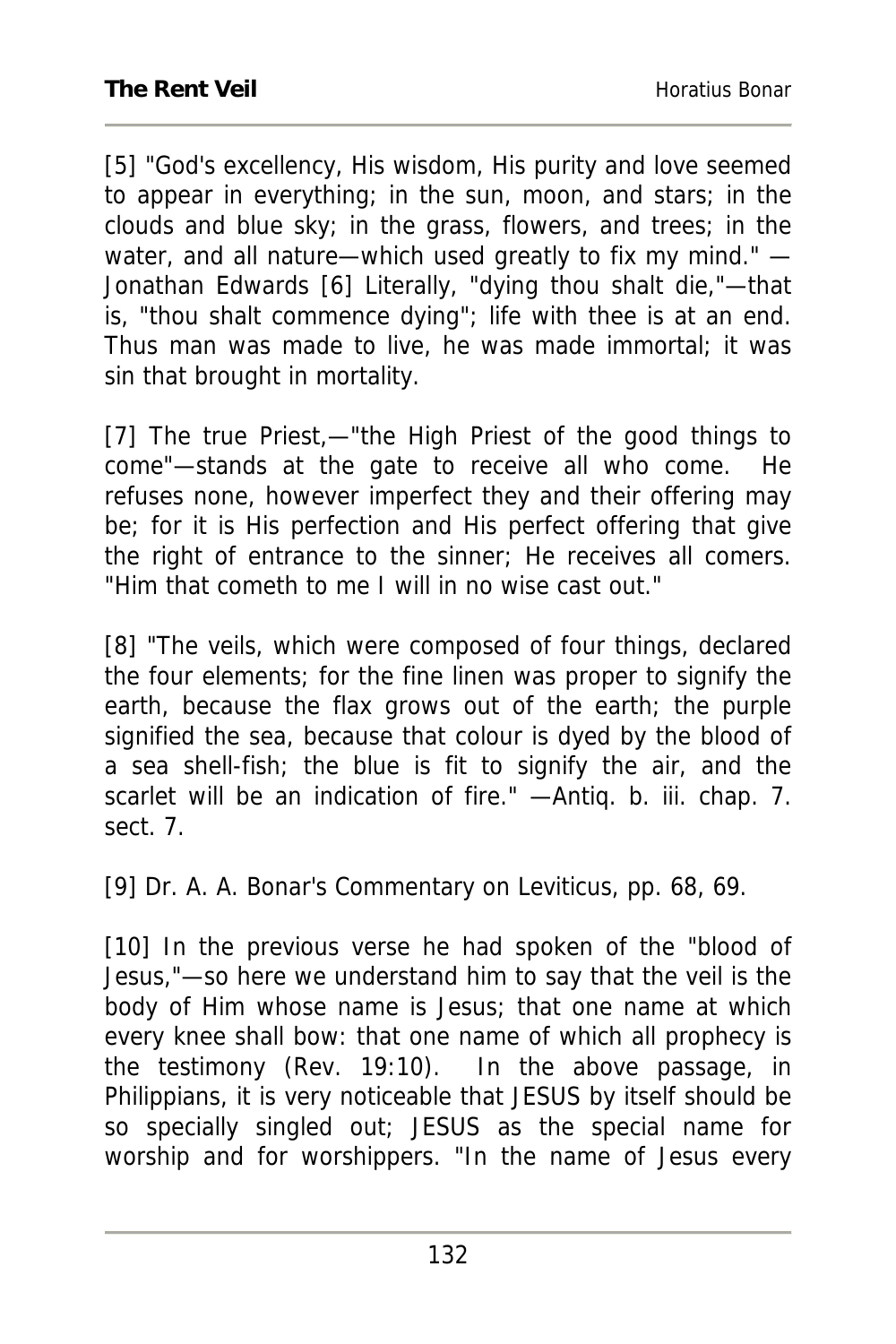knee shall bow." Of all His many names this is the one which the Father delights to honour, and round which the eternal adoration of heaven and earth is to gather. It is the name of names:—the name above every name,—JESUS.

[11] Christ's calling Peter by the name of Satan, and thus identifying him, in what he had just been saying, with the old tempter, carries us back to the first promise, in which that tempter heard his own doom and man's deliverance predicted. If Jesus did not die, if the heel of the woman's seed were not bruised, the first promise fell to the ground. Satan knew how much turned upon the bruising of the heel of that seed, and how necessary it was to the bruising of his own head. Nothing could have more identified Peter with Satan than the position he took up here as to the nonnecessity for his Master's death. Nicodemus did not understand the person of the Lord; Peter did not understand His work, nor see the necessity for His sacrificial death.

[12] "Therefore even that which shall be born shall be holy; it shall be called the Son of God."

[13] Dr. Owen dwells at length upon this point, the forming of Christ's body by the Holy Spirit. "The framing, forming, and miraculous conception of the body of Christ, in the womb of the blessed virgin, was the peculiar and special work of the Holy Ghost...It was effected by an act of infinite creating power, yet it was formed or made of the substance of the blessed virgin." —On the Holy Spirit, b. ii. chap. 3.

[14] These are defended on the ground that they teach certain truths. But worship is not for teaching; it is for the taught. To multiply teaching and symbols is to injure worship; for teaching is not worship, and worship is not teaching.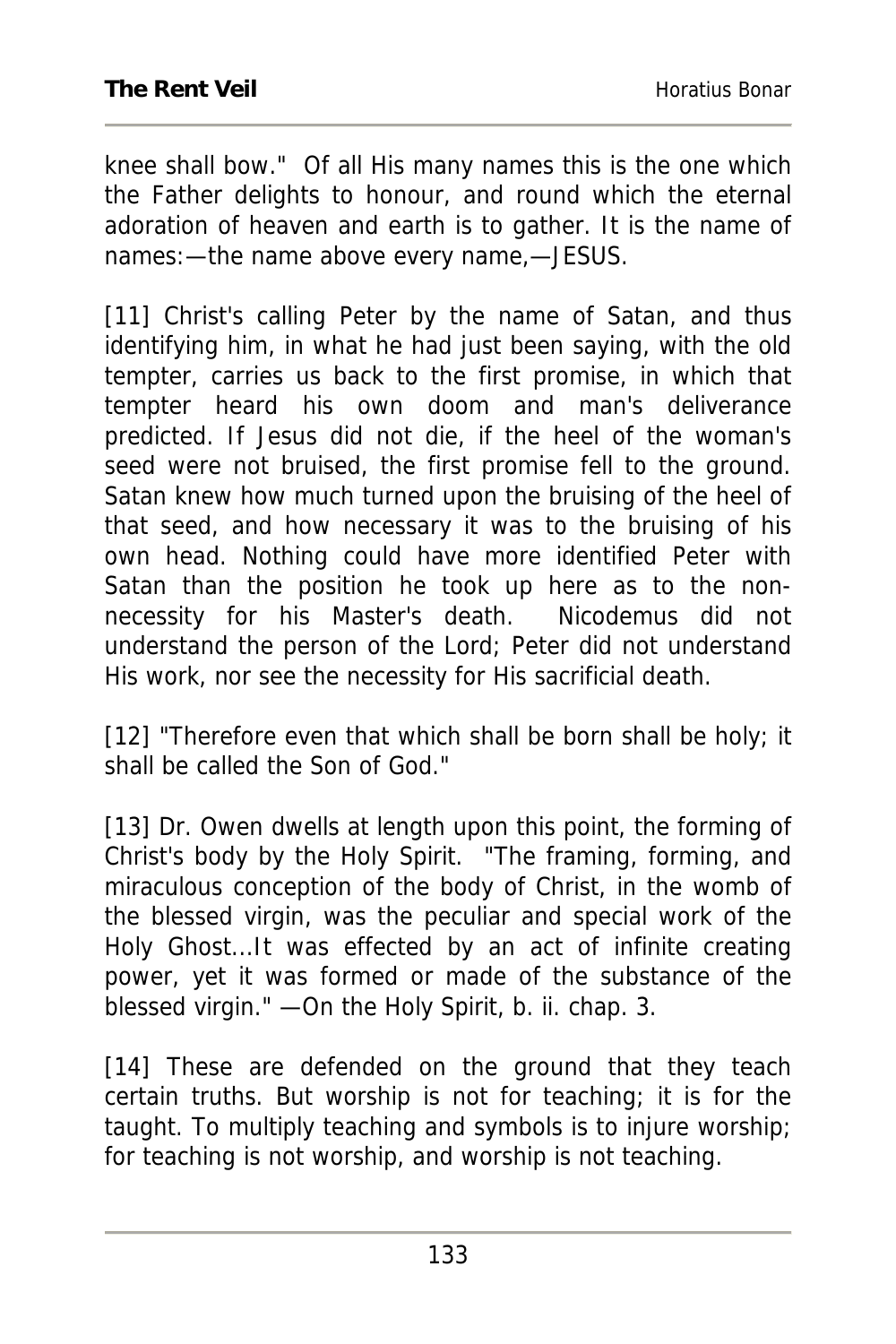[15] The name Father occurs but seldom in the Old Testament; and not in the same sense as that in which our Lord here uses it. In such places as Deuteronomy 32:6, Isaiah 63:16, 64:8, Jeremiah 31:9, the word refers specially to Jehovah's relationship to Israel, as head of the family; but in our Lord's words the reference is to the great spiritual Fatherhead inherent in His nature, as the invisible God, Jehovah, the being of beings, God over all, head and parent of the universe: not in the modern sense of an equal fatherhood, into the possession of which every man is born; but in the sense contained in the words "we are His offspring" (Acts 17:28), and "in Him we live, and move, and have our being."

[16] "The designation was most apt, of so excellent a creature, to this office and use, to be immediately sacred to Himself and His own converse: His temple and habitation, the mansion and residence of His presence and indwelling glory! There was nothing whereto he was herein designed whereof His nature was not capable. His soul was, after the required manner, receptive of a deity; its powers were competent to their appointed work and employment; it could entertain God by knowledge and contemplation of His glorious excellencies, by reverence and love, by adoration and praise. This was the highest kind of dignity whereto creature nature could be raised,—the most honourable state. How high and quick an advance! This moment nothing; the next, a being capable and full of God." —Howe's Living Temple.

[17] In all these passages the word used signifies the inner part or shrine of the building,—the holy place and the holy of holies. We are the holy of holies, where the cherubim dwelt, where Jehovah dwelt, where He is said to "dwell between the